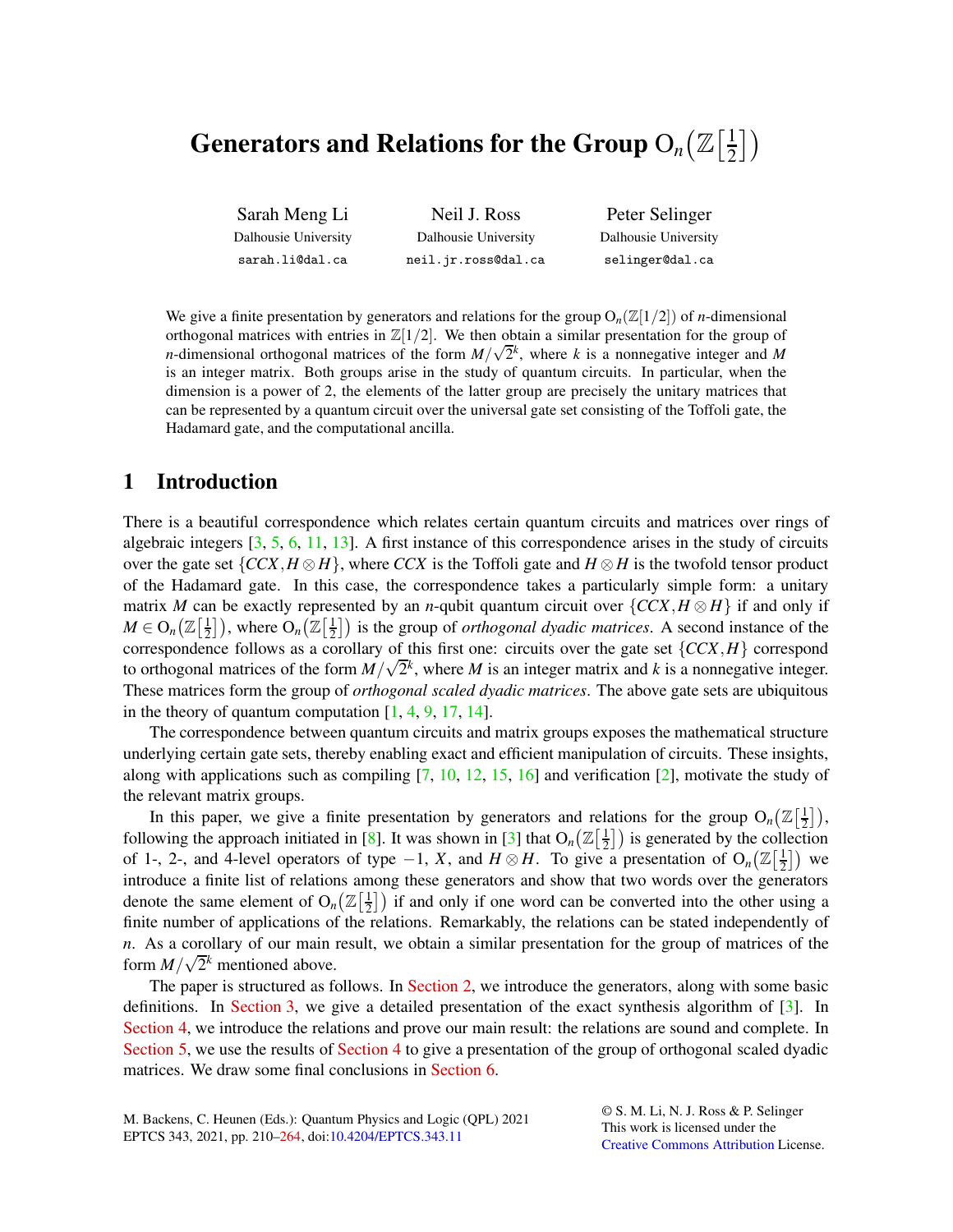## <span id="page-1-0"></span>2 Generators

<span id="page-1-2"></span>**Definition 2.1.** The ring of *dyadic rationals* is defined as  $\mathbb{Z}[\frac{1}{2}]$  $\left[\frac{1}{2}\right] = \left\{\frac{u}{2^k} \mid u \in \mathbb{Z}, k \in \mathbb{N}\right\}.$ 

**Definition 2.2.** Let *t* be a dyadic rational. A natural number *k* is a *denominator exponent* of *t* if  $2^k t \in \mathbb{Z}$ . The least such *k* is called the *least denominator exponent* of *t* and is denoted by lde(*t*).

We extend [Definition 2.2](#page-1-2) to matrices as follows. A natural number *k* is a denominator exponent of a matrix *M* if it is a denominator exponent of all of the entries of *M*. Similarly, the least denominator exponent of *M* is the least *k* that is a denominator exponent for all of its entries, which we write  $\text{Ide}(M)$ .

**Definition 2.3.** The *n*-dimensional group of *orthogonal dyadic matrices* consists of the  $n \times n$  orthogonal matrices with entries in  $\mathbb{Z}\left[\frac{1}{2}\right]$  $\frac{1}{2}$ . It is denoted  $O_n(\mathbb{Z}[\frac{1}{2}$  $\frac{1}{2}$ ).

Definition 2.4. The matrices *X*, *H*, and *K* are defined as

$$
X = \begin{bmatrix} 0 & 1 \\ 1 & 0 \end{bmatrix}, \quad H = \frac{1}{\sqrt{2}} \begin{bmatrix} 1 & 1 \\ 1 & -1 \end{bmatrix}, \quad \text{and} \quad K = \frac{1}{2} \begin{bmatrix} 1 & 1 & 1 & 1 \\ 1 & -1 & 1 & -1 \\ 1 & 1 & -1 & -1 \\ 1 & -1 & -1 & 1 \end{bmatrix}.
$$

The matrix *X* is known as the *Pauli X gate* and the matrix *H* is known as the *Hadamard gate*. We have  $K = H \otimes H$ , where  $\otimes$  is the usual tensor product. We now embed *X*, *H*, and *K* into larger matrices which will serve as our generators.

**Definition 2.5.** Let *M* be an  $m \times m$  matrix, let  $m \le n$ , and let  $1 \le a_1, \ldots, a_m \le n$ . The *m-level matrix of type M* is the  $n \times n$  matrix  $M_{[a_1,...,a_m]}$  defined by

$$
M_{[a_1,\ldots,a_m]_{i,j}} = \begin{cases} M_{i',j'} \text{ if } i = a_{i'} \text{ and } j = a_{j'} \\ I_{i,j} \text{ otherwise.} \end{cases}
$$

**Definition 2.6.** The set  $\mathscr{G}_n$  of *n-dimensional generators* is the subset of  $O_n(\mathbb{Z}[\frac{1}{2}])$  $\left(\frac{1}{2}\right)$  defined as

$$
\mathscr{G}_n = \{(-1)_{[a]}, X_{[a,b]}, K_{[a,b,c,d]} \mid 1 \leq a < b < c < d \leq n\}.
$$

#### <span id="page-1-1"></span>**3** Constructive Membership for  $O_n(\mathbb{Z}[\frac{1}{2}])$  $\frac{1}{2}$ )

In this section, we present a solution to the constructive membership problem for  $O_n(\mathbb{Z}[\frac{1}{2})$  $\left(\frac{1}{2}\right)$ , following [\[3\]](#page-53-0). To this end, we describe an algorithm which inputs an arbitrary element *M* of  $O_n(\mathbb{Z}[\frac{1}{2})$  $\left(\frac{1}{2}\right)$  and outputs a sequence of elements of  $\mathcal{G}_n$  representing  $M$ . As is common in the quantum computing literature, we refer to the algorithm as the *exact synthesis* algorithm. In addition to showing that  $\mathscr{G}_n$  generates  $O_n(\mathbb{Z}[\frac{1}{2}])$  $\frac{1}{2}$ ), the algorithm will play a central role in the rest of the paper.

<span id="page-1-3"></span>**Lemma 3.1.** *Let*  $u_1, u_2, u_3, u_4$  *be odd integers. Then there exist*  $\tau_1, \tau_2, \tau_3, \tau_4 \in \mathbb{Z}_2$  *such that* 

$$
K_{[1,2,3,4]}(-1)^{\tau_1}_{[1]}(-1)^{\tau_2}_{[2]}(-1)^{\tau_3}_{[3]}(-1)^{\tau_4}_{[4]}\begin{bmatrix} u_1 \\ u_2 \\ u_3 \\ u_4 \end{bmatrix} = \begin{bmatrix} u'_1 \\ u'_2 \\ u'_3 \\ u'_4 \end{bmatrix}
$$

where  $u'_1, u'_2, u'_3, u'_4$  are even integers.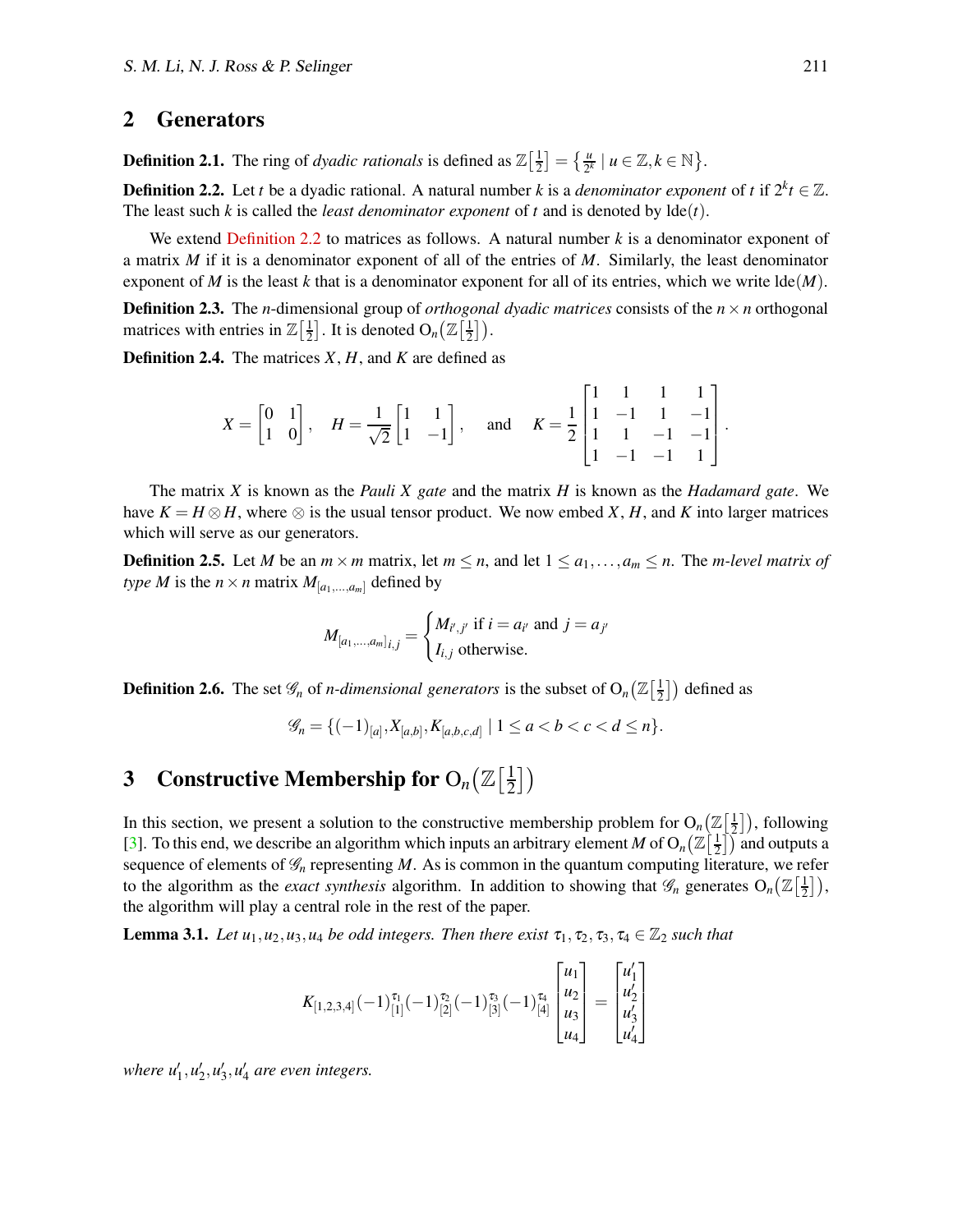*Proof.* Because  $u_i \equiv 1 \pmod{2}$ , we have  $u_i \equiv 1,3 \pmod{4}$ . And since  $-3 \equiv 1 \pmod{4}$  there exists  $\tau_i \in \mathbb{Z}_2$  such that  $(-1)^{\tau_i} u_i \equiv 1 \pmod{4}$ . The claim then follows by computation.  $\tau_i \in \mathbb{Z}_2$  such that  $(-1)^{\tau_i} u_i \equiv 1 \pmod{4}$ . The claim then follows by computation.

<span id="page-2-1"></span>**Lemma 3.2.** *Let*  $v \in \mathbb{Z}\left[\frac{1}{2}\right]$  $\frac{1}{2}$ ]<sup>n</sup> be a unit vector. If  $\text{lde}(v) = k > 0$ , then there exists a sequence  $G_1, \ldots, G_q$  of *elements of*  $\mathcal{G}_n$  *such that*  $\text{Ide}(G_a \cdots G_1 \nu) < k$ .

*Proof.* Let  $w = 2^k v$ , so that  $w \in \mathbb{Z}^n$ . Since  $v^{\mathsf{T}} v = 1$ , we have  $w^{\mathsf{T}} w = 4^k$  and therefore  $\sum w_j^2 = 4^k$ . Note that  $w_j^2 \equiv 1 \pmod{4}$  if and only if *w<sub>j</sub>* is odd and that  $w_j^2 \equiv 0 \pmod{4}$  if and only if *w<sub>j</sub>* is even. Hence the number of  $w_j$  such that  $w_j^2 \equiv 1 \pmod{4}$  is a multiple of 4. Let  $w_{a_1}, \ldots, w_{a_{4q}}$  be the odd entries of *w* in order of increasing index. We can apply [Lemma 3.1](#page-1-3) to  $w_{a_1}, \ldots, w_{a_4}$ , then to  $w_{a_5}, \ldots, w_{a_8}$ , and so on until the entries of *w* are all even. This yields a sequence  $G_1, \dots, G_q \in \mathcal{G}_n$  such that

$$
G_q \cdots G_1 v = G_q \cdots G_1 \frac{1}{2^k} w = \frac{2}{2^k} w' = \frac{1}{2^{k-1}} w'
$$

<span id="page-2-0"></span>where  $w' \in \mathbb{Z}^n$ .

**Lemma 3.3.** *Let*  $v \in \mathbb{Z}\left[\frac{1}{2}\right]$  $\frac{1}{2}$ <sup>*n*</sup> be a unit vector. If  $\text{Ide}(v) = 0$ , then  $v = \pm e_j$  for some  $1 \leq j \leq n$ , where  $e_j$  is *the j-th standard basis vector.*

*Proof.* If  $k = 0$  then  $v \in \mathbb{Z}^n$ . Since *v* is a unit vector we then get  $\sum v_j^2 = 1$ . Since the *v<sub>j</sub>* are integers, there must be exactly one *j* such that  $v_j = \pm 1$  while all the other entries of *v* are 0.  $\Box$ 

<span id="page-2-2"></span>**Lemma 3.4.** *Let*  $v \in \mathbb{Z}\left[\frac{1}{2}\right]$  $\frac{1}{2}$ ]<sup>n</sup> be a unit vector and let  $1 \leq j \leq n$ . Then there exists a sequence of generators  $G_1, \ldots, G_q \in \mathscr{G}_n$  *such that*  $G_q \cdots G_1 v = e_j$ .

*Proof.* By induction on  $\text{Ide}(v)$ . If  $\text{Ide}(v) = 0$  then  $v = \pm e_j$  for some *j*', by [Lemma 3.3.](#page-2-0) If  $e_j = e_j$  there is nothing to do. Otherwise, we can map *v* to  $e_j$  by applying an optional  $(-1)$  generator followed by an optional *X* generator. Now if  $\text{Ide}(v) = k > 0$  then by [Lemma 3.2](#page-2-1) there exists a sequence  $G_p, \ldots, G_1$  of elements of  $\mathcal{G}_n$  such that  $\text{Ide}(G_p \cdots G_1 \nu) < \text{Ide}(\nu)$ . By induction, there exists a sequence  $G_{p+1}, \ldots, G_q$ such that  $G_q \cdots G_{p+1} G_p \cdots G_1 v = e_j$ .

<span id="page-2-3"></span>[Lemma 3.4](#page-2-2) can be used iteratively on the columns of an arbitrary element of  $O_n(\mathbb{Z}[\frac{1}{2})$  $\left(\frac{1}{2}\right)$  to reduce it to the identity matrix.

**Theorem 3.5.** Let M be an  $n \times n$  matrix. Then  $M \in O_n(\mathbb{Z}[\frac{1}{2}$  $\lfloor \frac{1}{2} \rfloor$ ) if, and only if, M can be written as a *product of elements of* G*n.*

*Proof.* The right-to-left direction follows from the fact that  $\mathscr{G}_n \subseteq O_n(\mathbb{Z}[\frac{1}{2})$  $\frac{1}{2}$ ). For the left-to-right direction, apply [Lemma 3.4](#page-2-2) to reduce the rightmost column of *M* to *en*, then proceed recursively.  $\Box$ 

The algorithm establishing the left-to-right direction of [Theorem 3.5](#page-2-3) is the exact synthesis algorithm. For future reference, an explicit description is given in [Algorithm 1.](#page-3-1)

Intuitively, [Algorithm 1](#page-3-1) terminates because each iteration of the algorithm rewrites the input matrix into one that is closer to the identity. We introduce a notion of *level* which makes this intuition precise.

**Definition 3.6.** Let  $M \in O_n\left(\mathbb{Z}\left[\frac{1}{2}\right]\right)$  $\left(\frac{1}{2}\right)$ . The *level* of *M* is the triple  $(j, k, \ell)$ , where

- *j* is the largest element of  $[n]$  such that  $Me_j \neq e_j$ , or  $j = 0$  if no such index exists;
- $k = \text{lde}(Me_i)$ , or  $k = 0$  if  $j = 0$ ; and
- $\ell$  is the number of odd entries in  $2^k(Me_j)$ , or  $\ell = 0$  if  $k = 0$ .

 $\Box$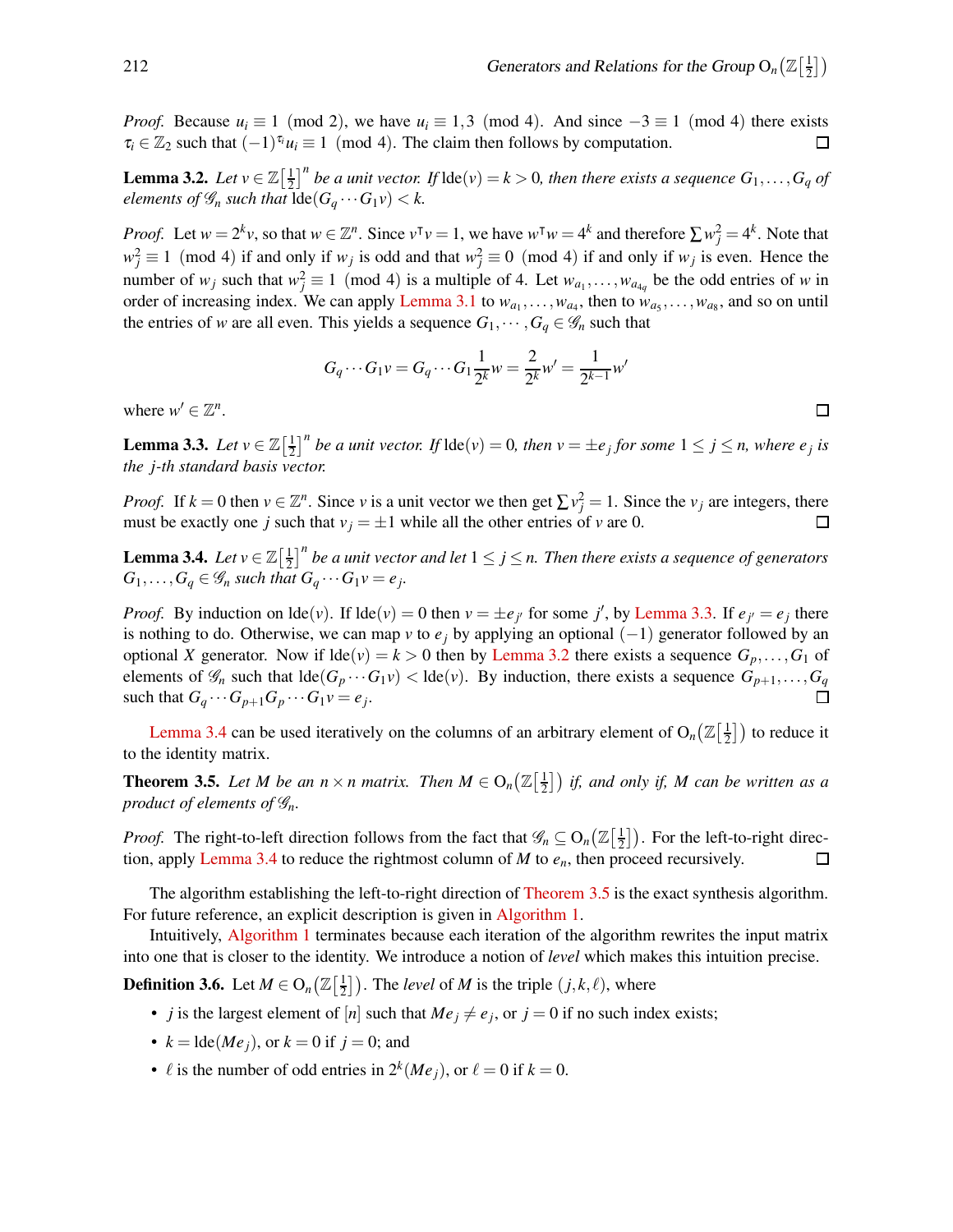<span id="page-3-1"></span>Algorithm 1: Exact Synthesis

**Input** : An element *M* of  $O_n(\mathbb{Z}[\frac{1}{2}$  $\frac{1}{2}$ ) **Output:** A sequence  $W_1, \ldots, W_\ell$  of words over  $\mathcal{G}_n$  such that  $W_\ell \cdots W_1 M = I$  $1 N \leftarrow M$ 2 while  $N \neq I$  do 3 Let *j* be the greatest integer such that  $Ne_j \neq e_j$ 4 Let  $v = Ne_j$  $5$  Let  $k = \text{Ide}(v)$ 6 Let  $w = 2^k v$  $7 \quad \text{case } k = 0 \text{ do}$ **8** CHE **Let**  $v = (-1)^{\tau} e_a$  for some *a* such that  $1 \le a \le j$  and some  $\tau \in \mathbb{Z}_2$ 9 **if**  $a = j$  **then**  $\mathbf{W} = (-1)^{\tau}_{[j]}$ // note that  $\tau = 1$  in this case 10 **if**  $a < j$  **then**  $\mathbf{W} = X_{[a,j]}(-1)^{\tau}_{[a]}$ 11 end 12 **case**  $k > 0$  do 13 Let *a*,*b*,*c*,*d* be the indices of the first four odd entries of *w* 14 Let  $\tau_a, \tau_b, \tau_c, \tau_d \in \mathbb{Z}_2$  be such that  $(-1)^{\tau_i}w_i \equiv 1 \pmod{4}$  for  $i \in \{a, b, c, d\}$  $\mathbf{W} = K_{[a,b,c,d]}(-1)_{[a]}^{\tau_a}(-1)^{\tau_b}_{[b]}(-1)^{\tau_c}_{[c]}(-1)^{\tau_d}_{[d]}.$ 16 end 17 | Output  $W$ 18  $N \leftarrow \mathbf{W}N$ 19 end

We denote the level of *M* by level(*M*). If level(*M*) =  $(j, k, \ell)$  we call *Me<sub>j</sub>* the *pivot column* of *M*.

Levels are ordered lexicographically and it can be verified that each iteration of the algorithm strictly decreases the level of *N*.

#### <span id="page-3-0"></span>**4** A Finite Presentation of  $O_n(\mathbb{Z}[\frac{1}{2}])$  $\frac{1}{2}$ )

[Theorem 3.5](#page-2-3) shows that the group generated by  $\mathscr{G}_n$  is  $O_n(\mathbb{Z}[\frac{1}{2})$  $\frac{1}{2}$ ]). However, O<sub>n</sub> ( $\mathbb{Z}[\frac{1}{2}]$  $\left(\frac{1}{2}\right]$ ) is not free over  $\mathscr{G}_n$ since there are relations among the generators, such as  $(-1)_{[1]}(-1)_{[1]} = I$ . Our goal is to give a presentation of  $O_n(\mathbb{Z}[\frac{1}{2}$  $\frac{1}{2}$ ) by generators and relations, adopting the approach of [\[8\]](#page-54-12). We start by introducing some useful terminology.

If *A* is a set, we write *A*<sup>\*</sup> for the collection of words over *A*. We use **W** to denote words, and we sometimes write  $\varepsilon$  for the *empty word*. If  $W = A_1 \dots A_m$  is a word over *A* then the *length* of **W** is *m*. We will be particularly interested in words over  $\mathcal{G}_n$ . Any such word **W** can be *interpreted* as an element  $[\![\mathbf{W}]\!]$ of  $O_n(\mathbb{Z}[\frac{1}{2}$  $\left(\frac{1}{2}\right]$ ) by multiplying the generators that compose W. That is, if  $W = G_1 \dots G_m$  then

$$
[\![\mathbf{W}]\!]=G_1\cdot\ldots\cdot G_{m-1}\cdot G_m,
$$

where the product is the usual multiplication of matrices. This notion of interpretation induces a first equivalence relation on  $\mathcal{G}_n^*$ .

<span id="page-3-2"></span>**Definition 4.1.** The relation  $\sim$  on  $\mathscr{G}_n^*$  is defined by  $V \sim W$  if  $[[V]] = [[W]]$ . Two words V and W such that V ∼ W are said to be *semantically equivalent*.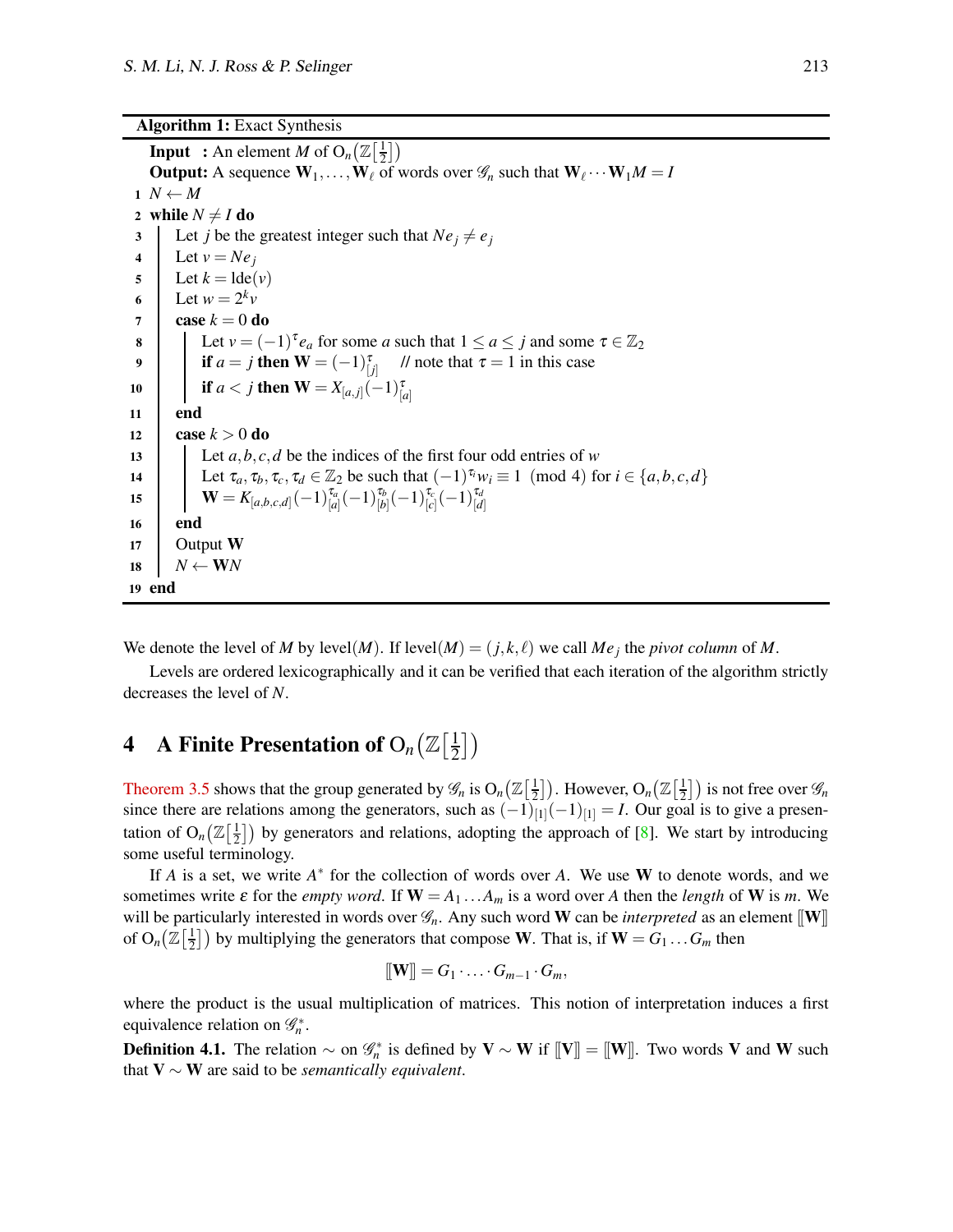Intuitively, two words are semantically equivalent if they denote the same element of  $O_n(\mathbb{Z}[\frac{1}{2}])$  $\frac{1}{2}$ ). In contrast to this semantic notion of equivalence, we now introduce a *syntactic* notion of equivalence which does not rely on the interpretation of words as matrices.

**Definition 4.2.** The relation  $\approx$  on  $\mathcal{G}_n^*$  is the smallest equivalence relation on  $\mathcal{G}_n^*$  containing the relations of [Table 1](#page-5-0) and such that if  $V \approx V'$  and  $W \approx W'$  then  $VW \approx V'W'$ . Two words V and W such that  $V \approx W$ are said to be *syntactically equivalent*.

The relation  $\approx$  is the smallest congruence relation on  $\mathcal{G}_n^*$  containing the relations of [Table 1.](#page-5-0) Intuitively, two words are syntactically equivalent if one word can be rewritten into the other through a finite number of applications of the relations contained in [Table 1.](#page-5-0)

We want to show that two words  $V$  and  $W$  are semantically equivalent if and only if they are syntactically equivalent. This is achieved by establishing the two implications below.

**Soundness:** Let G and H be words over  $\mathscr{G}_n$ . Then G  $\approx$  H implies G  $\sim$  H.

Completeness: Let G and H be words over  $\mathscr{G}_n$ . Then G ~ H implies G ≈ H.

Soundness and completeness together imply that the semantic and syntactic relations coincide. This yields a presentation of  $O_n(\mathbb{Z})\left[\frac{1}{2}\right]$  $\frac{1}{2}$ ) by generators and relations. We prove soundness in [Section 4.1](#page-4-0) and completeness in [Section 4.2.](#page-4-1)

#### <span id="page-4-0"></span>4.1 Soundness

**Theorem 4.3** (Soundness). Let **G** and **H** be words over  $\mathscr{G}_n$ . Then **G** ≈ **H** *implies* **G** ∼ **H**.

*Proof.* It suffices to show that the relations in [Table 1](#page-5-0) are sound. This can be verified by direct computation.  $\Box$ 

#### <span id="page-4-1"></span>4.2 Completeness

[Algorithm 1](#page-3-1) associates a word over  $\mathscr{G}_n$  to every element of  $O_n(\mathbb{Z}[\frac{1}{2}])$  $\lfloor \frac{1}{2} \rfloor$ ). Because the algorithm is deterministic, the word it associates to an element *M* of  $O_n(\mathbb{Z}[\frac{1}{2}])$  $\left(\frac{1}{2}\right)$  can be viewed as a *normal form* for *M*. Our strategy to prove completeness is to show that the relations of [Table 1](#page-5-0) suffice to rewrite an arbitrary word over  $\mathcal{G}_n$  into its normal form.

#### 4.2.1 The State Graph

We start by introducing a useful graph representation for  $O_n(\mathbb{Z}[\frac{1}{2}])$  $\frac{1}{2}$ ). This graph representation is akin to a Cayley graph for  $O_n(\mathbb{Z}[\frac{1}{2}])$  $\frac{1}{2}$ ) but is intended to highlight the words produced by [Algorithm 1.](#page-3-1) Recall that steps 9, 10, and 15 of [Algorithm 1](#page-3-1) produce short words over  $\mathcal{G}_n$  of the form

$$
(-1)_{[a]},
$$
  $X_{[a,b]}(-1)_{[a]}^{\tau_a},$  and  $K_{[a,b,c,d]}(-1)_{[a]}^{\tau_a}(-1)_{[b]}^{\tau_b}(-1)_{[c]}^{\tau_c}(-1)_{[d]}^{\tau_d}$ 

for appropriately chosen  $a, b, c, d$  and  $\tau_a, \tau_b, \tau_c, \tau_d$ . We refer to these words as *syllables*.

Definition 4.4. The *state graph* is the directed graph whose vertices and edges are defined as follows.

- The vertices are the elements of  $O_n(\mathbb{Z})\left[\frac{1}{2}\right]$  $\frac{1}{2}$ ) and are referred to as *states*.
- There are two types of edges:

- *simple edges*, which are triples  $\langle s', G, s \rangle$  where  $s, s' \in O_n(\mathbb{Z}[\frac{1}{2})]$  $\left[\frac{1}{2}\right]$ ,  $G \in \mathscr{G}_n$  and  $s' = Gs$ ;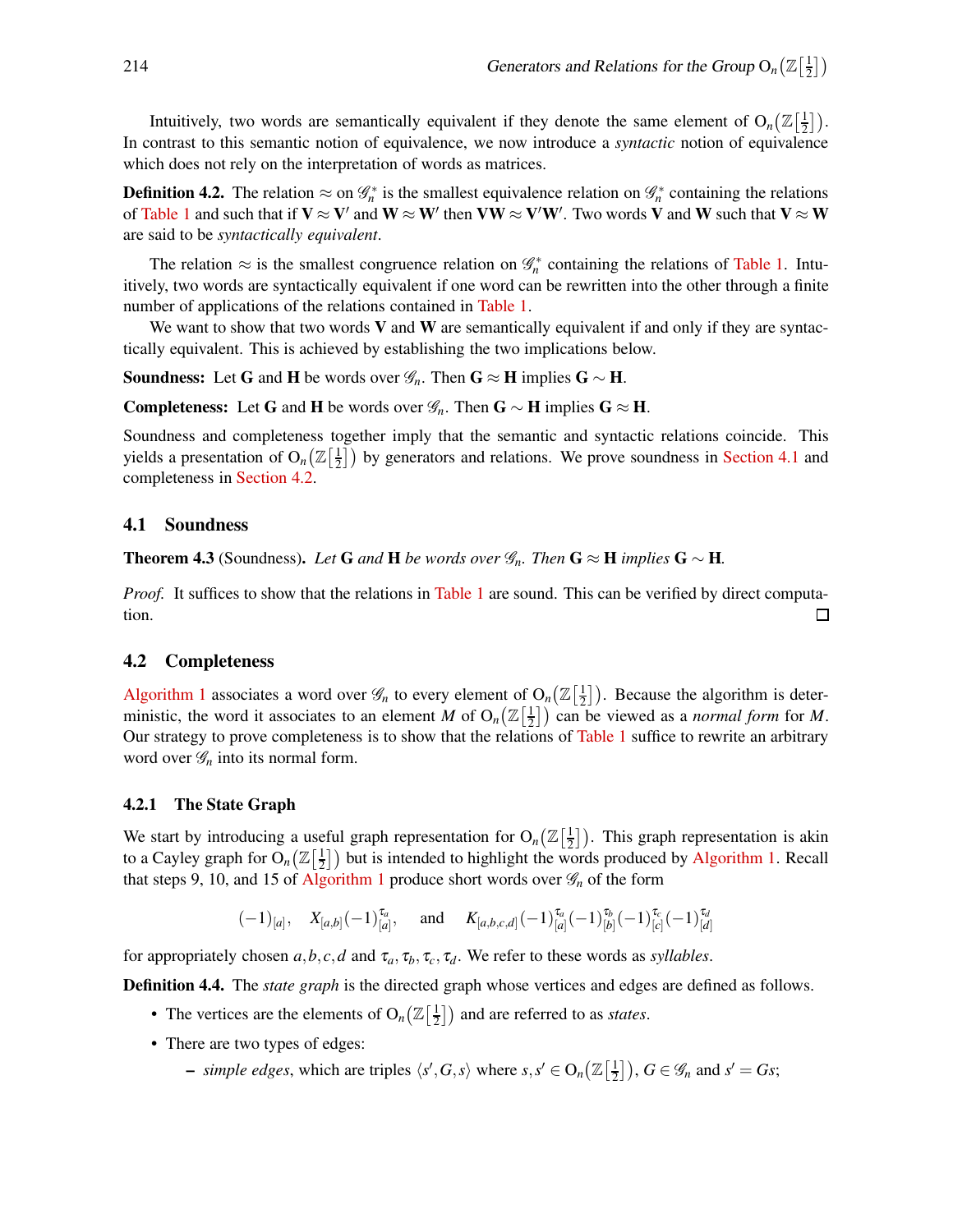$$
X_{[a,b]}^2 \approx \varepsilon \tag{1a}
$$

<span id="page-5-0"></span>
$$
(-1)^2_{[a]} \approx \varepsilon \tag{1b}
$$

$$
K^2_{[a,b,c,d]} \approx \varepsilon \tag{1c}
$$

$$
X_{[a,b]}X_{[c,d]} \approx X_{[c,d]}X_{[a,b]}
$$
\n(2a)

$$
X_{[a,b]}(-1)_{[c]} \approx (-1)_{[c]} X_{[a,b]}
$$
 (2b)

$$
X_{[a,b]}K_{[c,d,e,f]} \approx K_{[c,d,e,f]}X_{[a,b]}
$$
 (2c)

$$
(-1)_{[a]}(-1)_{[b]} \approx (-1)_{[b]}(-1)_{[a]}
$$
\n
$$
(-1)_{[b]}(-1)_{[b]}(-1)_{[c]}
$$
\n
$$
(20)
$$

$$
(-1)_{[a]}K_{[b,c,d,e]} \approx K_{[b,c,d,e]}(-1)_{[a]}
$$
 (2e)

$$
K_{[a,b,c,d]}K_{[e,f,g,h]} \approx K_{[e,f,g,h]}K_{[a,b,c,d]} \tag{2f}
$$

$$
X_{[a,a']}X_{[a,b]} \approx X_{[a',b]}X_{[a,a']}
$$
 (3a)

<span id="page-5-6"></span><span id="page-5-5"></span><span id="page-5-4"></span>
$$
X_{[b,b']}X_{[a,b]} \approx X_{[a,b']}X_{[b,b']}
$$
 (3b)

$$
X_{[a,b]}(-1)_{[b]} \approx (-1)_{[a]} X_{[a,b]}
$$
\n(3c)

$$
X_{[a,a']}K_{[a,b,c,d]} \approx K_{[a',b,c,d]}X_{[a,a']}
$$
\n
$$
X_{[a',b',c',d]} \sim K_{[a',b',c',d]}X_{[a,a']}
$$
\n
$$
(3a)
$$

<span id="page-5-7"></span>
$$
X_{[b,b']}K_{[a,b,c,d]} \approx K_{[a,b',c,d]}X_{[b,b']}
$$
\n
$$
X_{[a,b',c,d]} \approx K_{[a,b',c,d]}X_{[b,b']}
$$
\n(3e)

$$
X_{[c,c']}K_{[a,b,c,d]} \approx K_{[a,b,c',d]}X_{[c,c']}
$$
(3f)

$$
X_{[d,d']}K_{[a,b,c,d]} \approx K_{[a,b,c,d']}X_{[d,d']}
$$
 (3g)

$$
X_{[a,b]}K_{[a,b,c,d]} \approx K_{[a,b,c,d]}X_{[b,d]}(-1)_{[b]}(-1)_{[d]}
$$
\n(4a)

<span id="page-5-3"></span><span id="page-5-2"></span>
$$
X_{[b,c]}K_{[a,b,c,d]} \approx (-1)_{[a]}K_{[a,b,c,d]}(-1)_{[a]}K_{[a,b,c,d]}(-1)_{[a]}
$$
 (4b)

<span id="page-5-1"></span>
$$
X_{[c,d]}K_{[a,b,c,d]} \approx K_{[a,b,c,d]}X_{[b,d]} \tag{4c}
$$

$$
K_{[a,b,c,d]}K_{[b,d,e,f]} \approx K_{[c,d,e,f]}K_{[a,b,c,e]} \tag{5a}
$$

$$
(-1)_{[a]}(-1)_{[e]}X_{[a,e]}K_{[e,f,g,h]}K_{[a,b,c,d]}X_{[d,e]}K_{[a,b,c,d]}K_{[e,f,g,h]}X_{[a,e]}(-1)_{[a]}(-1)_{[e]}
$$

$$
\approx K_{[e,f,g,h]}K_{[a,b,c,d]}X_{[d,e]}K_{[a,b,c,d]}K_{[e,f,g,h]}
$$
(6a)

Table 1: Relations for  $O_n(\mathbb{Z})\left[\frac{1}{2}\right]$  $\frac{1}{2}$ ). One should assume that the indices are distinct and that the relations are well-formed. For example, in [relation \(5a\)](#page-5-1) we have  $a < b < c < d < e < f$ .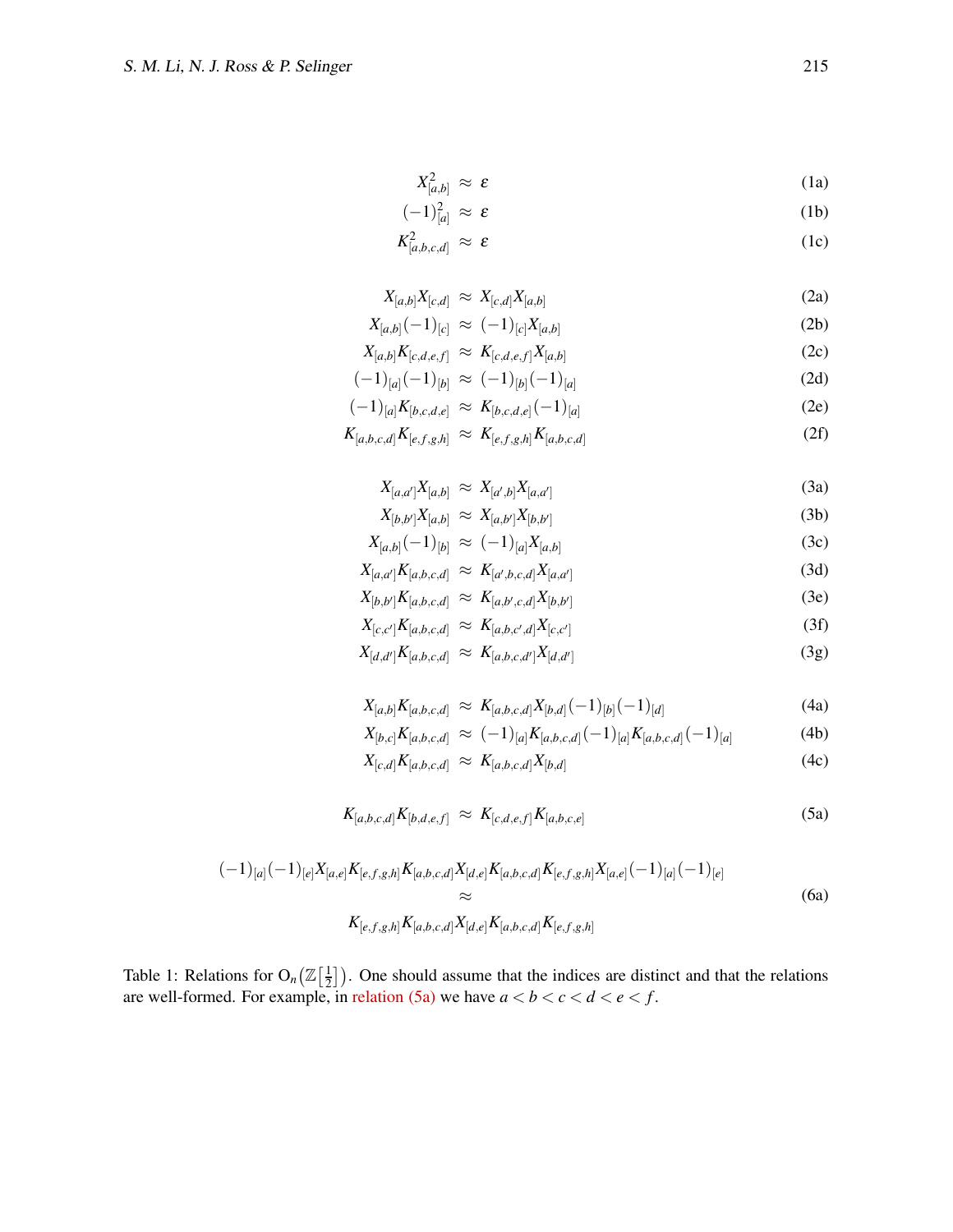- *normal edges*, which are triples  $\langle s', N, s \rangle$  where  $s, s' \in O_n\left(\mathbb{Z}\left[\frac{1}{2}\right]\right)$  $\left[ \frac{1}{2} \right]$ ), *N* is the unique first syllable output by [Algorithm 1](#page-3-1) on input *s*, and  $s' = Ns$ .

We denote the edge  $\langle s', G, s \rangle$  by  $s \stackrel{G}{\to} s'$  or  $G : s \to s'$ . We use a double line to indicate that an edge is normal, as in  $N : s \Rightarrow s'$ . When the source and target of an edge  $\langle s', G, s \rangle$  are clear from context we sometimes simply denote the edge by *G*.

We note that for every state  $s \neq I$ , there exists a unique normal edge originating at *s*. Moreover, if  $N: s \Rightarrow s'$  is normal, then level(*s'*) < level(*s*). As a result, for every state  $s \neq I$ , there exists a unique sequence of normal edges from *s* to *I*.

Definition 4.5. Let G be the following sequence of simple edges

$$
\mathbf{G}=s_0 \xrightarrow{G_1} s_1 \dots s_{n-1} \xrightarrow{G_n} s_n.
$$

The *level* of G, denoted level(G), is the maximum of the levels of the states  $s_0, \ldots, s_n$ . That is, level(G) =  $\max{\{\text{level}(s_0), \ldots, \text{level}(s_n)\}}$ .

Intuitively, the level of a sequence of edges is the largest level reached by a state along that sequence. **Definition 4.6.** Let  $G, G' : s \rightarrow t$  be two sequences of edges. We say that the diagram

$$
s \xrightarrow{\mathbf{G}} t
$$

*commutes equationally* if  $G \approx G'$ .

#### <span id="page-6-0"></span>4.2.2 The Main Lemma and the Proof of Completeness

**Lemma 4.7** (Main Lemma). Let s, t, and r be states,  $N : s \Rightarrow t$  be a normal edge, and  $G : s \rightarrow r$  be a *simple edge. Then there exist a state q, a sequence of normal edges* N ′ : *r* ⇒ *q, and a sequence of simple edges* G′ : *t* → *q such that the diagram*

$$
s \xrightarrow{\qquad G} r
$$
\n
$$
s \xrightarrow{\qquad G} r
$$
\n
$$
t \xrightarrow{\qquad \qquad} q
$$

*commutes equationally and*  $level(G') < level(s)$ *.* 

<span id="page-6-1"></span>The proof of [Lemma 4.7](#page-6-0) is a very long case distinction which can be found in [Appendix A.](#page-9-0) We now show how [Lemma 4.7](#page-6-0) can be used to derive completeness.

**Lemma 4.8.** *Let*  $G : s \to r$  *be a simple edge,*  $N : s \to l$  *be the unique sequence of normal edges from s to I, and*  $M : r \Rightarrow I$  *be the unique sequence of normal edges from r to I. Then*  $MG \approx N$ .

*Proof.* We proceed by induction on the level of *s*. When level(*s*) = (0,0,0), then  $s = I$  and  $N = \varepsilon$ . In this case,  $r = G$  so that  $M = G$  and  $MG \approx N$  by relations [\(1a\)](#page-5-1), [\(1b\)](#page-5-2), or [\(1c\)](#page-5-3). Now suppose that  $\text{level}(s) > (0,0,0)$ . Then  $s \neq I$ , so that **N** can be written as  $N = N/N$  where  $N : s \Rightarrow t_0$  is a normal edge and  $N'$ :  $t_0 \Rightarrow I$  is a sequence of normal edges. By [Lemma 4.7,](#page-6-0) there exist a state  $t_k$ , a sequence of normal edges  $\mathbf{L}: r \Rightarrow t_k$ , and a sequence of simple edges  $\mathbf{G}': t_0 \rightarrow t_k$  such that  $\mathbf{L}G \approx \mathbf{G}'N$ , level $(\mathbf{G}') <$  level $(s)$ ,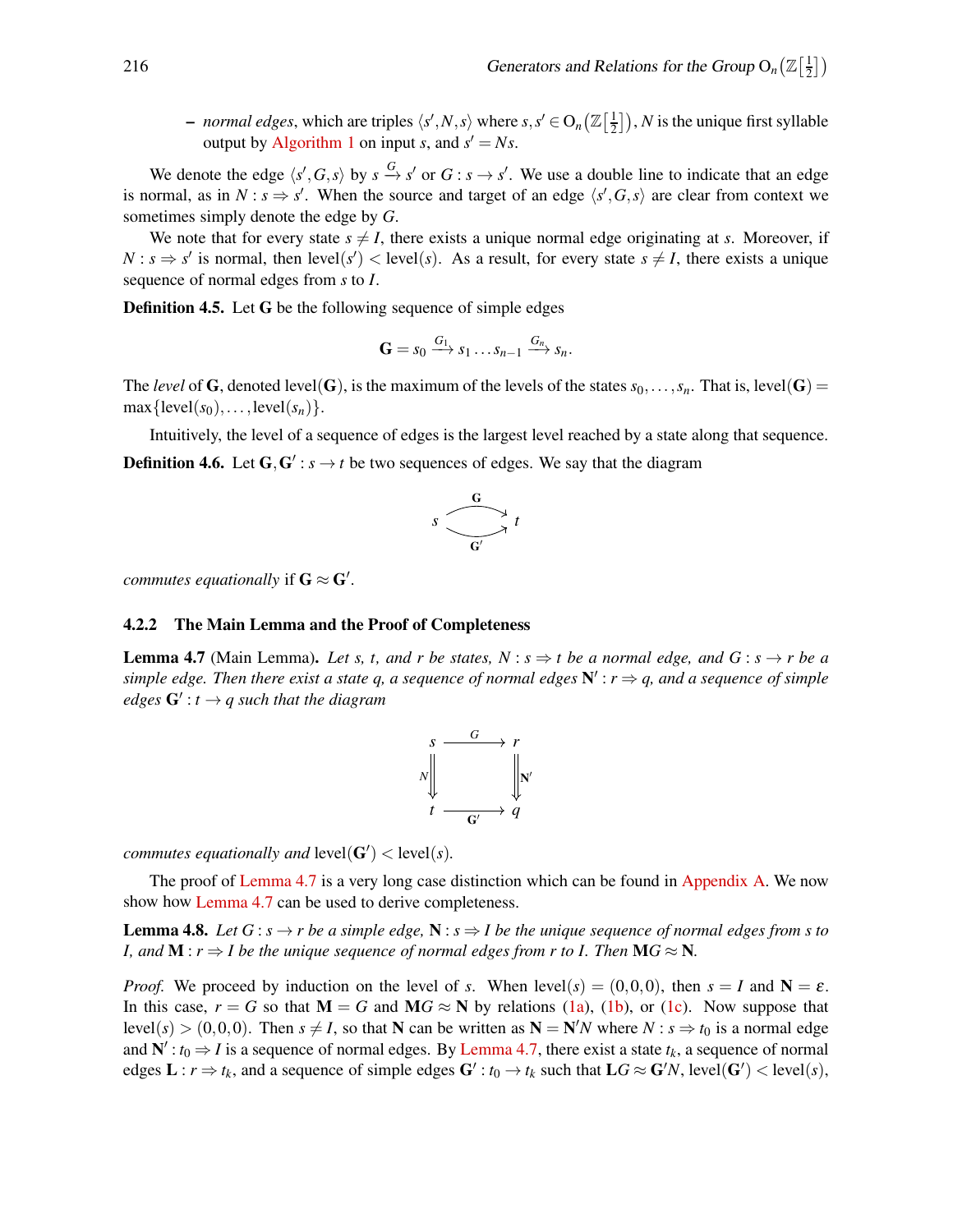and  $M = L'L$  for some sequence of normal edges L'. Write the sequence  $G'$  as  $G' = G_k \dots G_1$ , where  $G_{\ell}: t_{\ell-1} \to t_{\ell}$  is a simple edge for  $1 \leq \ell \leq k$ . For each  $\ell$ , let  $N_{\ell}: t_{\ell} \Rightarrow I$  be the unique sequence of normal edges from  $t_{\ell}$  to *I*. Note that, by uniqueness,  $N_k = L'$ . Since level $(t_{\ell})$  < level(*s*), then, by the induction hypothesis,  $N_{\ell}G_{\ell} \approx N_{\ell-1}$ . Thus, since  $\approx$  is a congruence relation, we get  $N' \approx N_{k}G'$ . Hence,  $N'N \approx N_k G'N = L'G'N \approx L'LG$  and, by the uniqueness of normal edges, we conclude that  $N = N/N \approx N_k MG = MG.$  $\Box$ 

<span id="page-7-1"></span>**Lemma 4.9.** *Let*  $G : s \rightarrow I$  *be any sequence of simple edges with final state I and*  $N : s \Rightarrow I$  *be the unique sequence of normal edges from s to I. Then*  $G \approx N$ .

*Proof.* We proceed by induction on the length of G. When  $G = \varepsilon$ , then  $s = I$  and  $N = \varepsilon$ . Thus, in the base case, we have  $G \approx N$ . Now suppose that there is a state *r* such  $G = G'G$  for some simple edge  $G : s \to r$ and some sequence of simple edges  $G' : r \to I$ . Let  $M : r \to I$  be the unique sequence of normal edges from *r* to *I*. By the induction hypothesis, we have  $G' \approx M$ , and, by [Lemma 4.8,](#page-6-1)  $MG \approx N$ . It follows, since  $\approx$  is a congruence relation, that  $G'G \approx MG$ . Thus  $G \approx N$ . since  $\approx$  is a congruence relation, that  $G'G \approx MG$ . Thus  $G \approx N$ .

<span id="page-7-2"></span>Theorem 4.10 (Completeness). Let **G** and **H** be words over  $\mathscr{G}_n$ . Then **G** ∼ **H** *implies* **G** ≈ **H**.

*Proof.* Since  $G \sim H$ , we have  $[[G]] = [[H]]$ . Let  $s = [[G]]^{-1} = [[H]]^{-1}$  and let  $N : s \Rightarrow I$  be the unique sequence of normal edges from *s* to *I*. By [Lemma 4.9,](#page-7-1)  $G \approx N$  and  $H \approx N$  so that, since  $\approx$  is an equivalence relation.  $G \approx H$ . relation,  $G \approx H$ .

## <span id="page-7-0"></span>5 Orthogonal Scaled Dyadic Matrices

As discussed in [Section 1,](#page-0-0) the elements of  $O_n(\mathbb{Z}[\frac{1}{2}])$  $\frac{1}{2}$ ) correspond exactly to quantum circuits over the gate set  $\{CCX, H \otimes H\}$ . Replacing the *H*  $\otimes$  *H* gate with the *H* gate results in a more familiar gate set. In this final section, we give a presentation of the corresponding matrix group.

**Definition 5.1.** The *n*-dimensional group of *orthogonal scaled dyadic matrices* consists of the  $n \times n$ orthogonal matrices of the form  $M/\sqrt{2}^k$ , where *M* is an integer matrix and *k* is a nonnegative integer. It is denoted  $\mathscr{L}_n$ .

The notions of denominator exponent and least denominator exponent, as introduced for dyadic matrices in [Section 2,](#page-1-0) also apply to scaled dyadic matrices. For elements of  $\mathscr{L}_n$ , however, one should consider powers of  $1/\sqrt{2}$ , rather than powers of  $1/2$ . As a result, in this final section, (least) denominator exponents are considered with respect to  $1/\sqrt{2}$ .

Note that  $O_n(\mathbb{Z}[\frac{1}{2}])$  $\left[\frac{1}{2}\right]_2 \subseteq \mathscr{L}_n$ . It is known from [\[3,](#page-53-0) Lemma 5.9] that  $\mathscr{L}_n = O_n(\mathbb{Z}[\frac{1}{2}])$  $\left(\frac{1}{2}\right)$  when *n* is odd. When *n* is even,  $O_n(\mathbb{Z}[\frac{1}{2}])$  $\frac{1}{2}$ ) is a proper subgroup of  $\mathcal{L}_n$  of index 2. As a consequence, we focus on the case of even *n* in what follows.

To obtain a set of generators for  $\mathcal{L}_n$  when *n* is even, it suffices to add  $I_{n/2}\otimes H$  to  $\mathcal{G}_n$ , where  $I_{n/2}\otimes H$ is the  $n \times n$  block-diagonal matrix

$$
I_{n/2} \otimes H = \text{diag}(H,\ldots,H).
$$

For simplicity, when *n* is clear from context, we write  $I \otimes H$  for  $I_{n/2} \otimes H$ . Note that, unlike the other generators,  $I \otimes H$  is a global matrix which acts non-trivially on entries of a vector or matrix.

**Definition 5.2.** Let *n* be even. The set of *n-dimensional generators* is the subset of  $\mathscr{L}_n$  defined as

$$
\mathscr{F}_n = \{(-1)_{[a]}, X_{[a,b]}, K_{[a,b,c,d]}, I \otimes H \mid 1 \le a, b, c, d \le n\}.
$$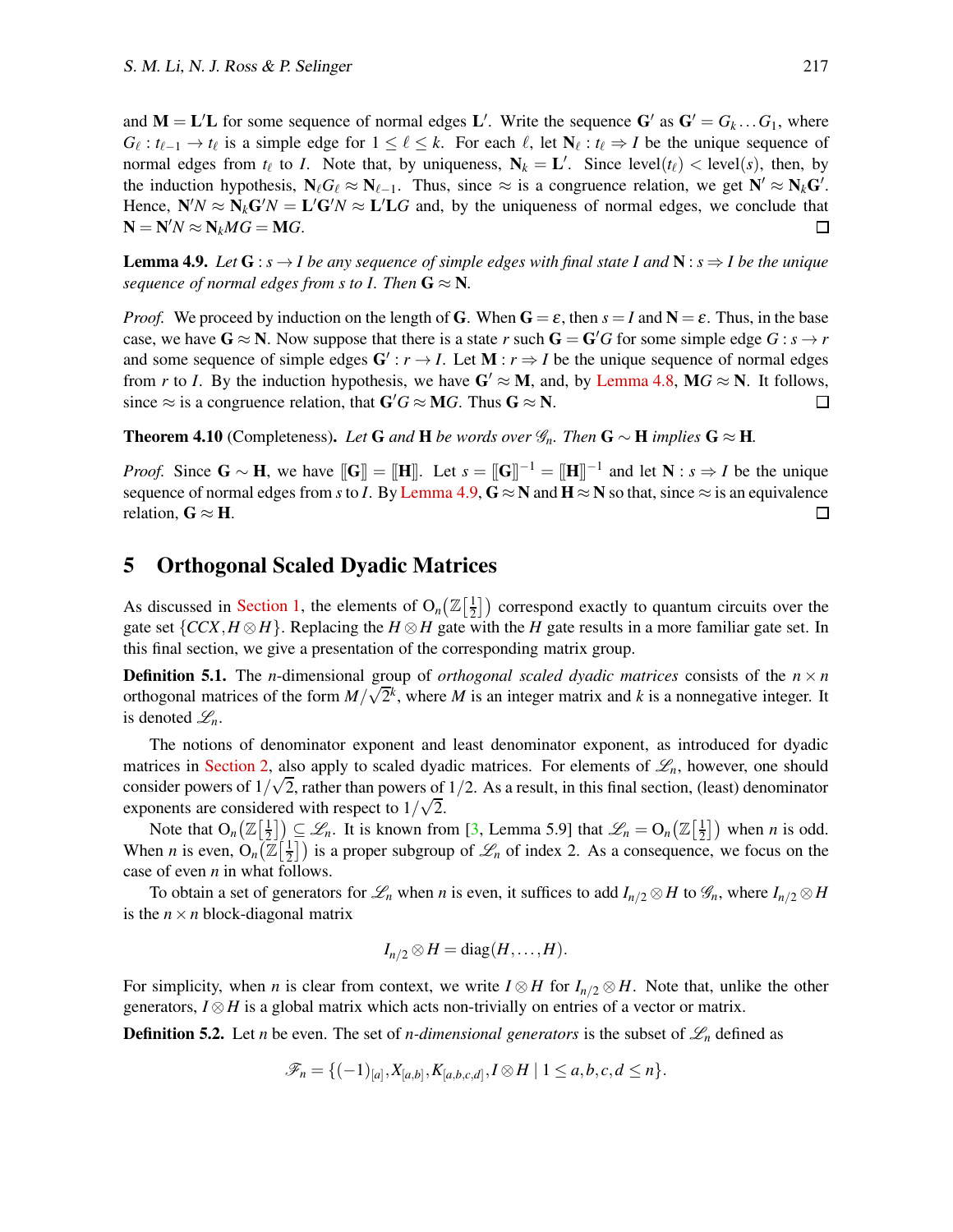<span id="page-8-3"></span>
$$
(I \otimes H)^2 \approx \varepsilon \tag{7a}
$$

<span id="page-8-1"></span>
$$
(I \otimes H)K_{[1,2,3,4]}(I \otimes H) \approx K_{[1,2,3,4]} \tag{7b}
$$

$$
(I \otimes H)(-1)_{[1]}(I \otimes H) \approx (-1)_{[1]}X_{[1,2]}(-1)_{[1]}
$$
\n(7c)

$$
(I \otimes H)X_{[a,a+1]}(I \otimes H) \approx (-1)^{a+1}_{[a+1]} X_{[a,a+1]}^a K_{[a-1,a,a+1,a+2]}^a \tag{7d}
$$

### Table 2: Relations for  $\mathcal{L}_n$

The relation of semantic equivalence is defined on  $\mathcal{F}_n^*$  as in [Definition 4.1.](#page-3-2) We adapt the relation of syntactic equivalence on  $\mathcal{F}_n^*$  by adding further relations to account for the additional generator.

**Definition 5.3.** The relation  $\approx$  on  $\mathscr{F}_n^*$  is the smallest equivalence relation on  $\mathscr{F}_n^*$  containing the relations of [Tables 1](#page-5-0) and [2](#page-8-1) and such that if  $V \approx V'$  and  $W \approx W'$  then  $VW \approx V'W'$ . Two words V and W such that  $V \approx W$  are said to be *syntactically equivalent*.

To obtain a presentation of  $\mathscr{L}_n$ , we establish soundness and completeness. As for  $O_n(\mathbb{Z}[\frac{1}{2}])$  $\frac{1}{2}$ ), soundness is proved by computation and is therefore stated without proof. For completeness, we leverage [Theorem 4.10.](#page-7-2)

<span id="page-8-2"></span>**Theorem 5.4** (Soundness). Let n be even. Let G and H be words over  $\mathcal{F}_n$ . Then  $G \approx H$  *implies*  $G \sim H$ .

**Lemma 5.5.** Let n be even. For every word G over  $\mathcal{G}_n$  there exists a word G' over  $\mathcal{G}_n$  such that  $(I \otimes H)$ **G**  $\approx$  **G'**  $(I \otimes H)$ .

*Proof.* By [Lemma A.19](#page-18-0) and [Theorem 4.10,](#page-7-2) every word in  $\mathcal{G}_n^*$  is syntactically equivalent to one that uses only  $(-1)_{[1]}$ ,  $K_{[1,2,3,4]}$  and  $X_{[a,a+1]}$ . The claim then follows from the relations in [Table 2.](#page-8-1)  $\Box$ 

<span id="page-8-4"></span>**Corollary 5.6.** Let n be even and let  $G \in \mathcal{F}_n^*$ . If the least denominator exponent of  $[[G]]$  is even, there *exists*  $G' \in \mathscr{G}_n^*$  such that  $G \approx G'$ . If the least denominator of  $[\![G]\!]$  *is odd, there exists*  $G' \in \mathscr{G}_n^*$  such that  $\mathbf{G} \approx \mathbf{G}'(I \otimes H).$ 

*Proof.* Let *k* be the least denominator exponent of [G] (with respect to  $1/\sqrt{2}$ ). Through repeated appli-cation of [Lemma 5.5,](#page-8-2) we can push all of the occurrence of *I* ⊗ *H* in **G** to the right in order to rewrite **G** as  $G'(I \otimes H)^{\ell}$  for some  $\ell \in \mathbb{N}$  such that  $\ell \equiv k \pmod{2}$ . The result then follows from relation (7a). as  $\mathbf{G}'(I \otimes H)$ <sup> $\ell$ </sup> for some  $\ell \in \mathbb{N}$  such that  $\ell \equiv k \pmod{2}$ . The result then follows from [relation \(7a\).](#page-8-3)

**Theorem 5.7** (Completeness). Let **G** and **H** be words over  $\mathcal{F}_n$ . Then **G** ∼ **H** *implies* **G** ≈ **H**.

*Proof.* Let  $k = \text{Ide}([\mathbf{G}]) = \text{Ide}([\mathbf{H}])$ . If *k* is even, by [Corollary 5.6,](#page-8-4)  $\mathbf{G} \approx \mathbf{G}'$  and  $\mathbf{H} \approx \mathbf{H}'$  for some  $\mathbf{G}', \mathbf{H}' \in \mathscr{G}_n^*$ . Thus  $\mathbf{G}' \sim \mathbf{H}'$  and by [Theorem 4.10](#page-7-2)  $\mathbf{G}' \approx \mathbf{H}'$ . Hence,  $\mathbf{G} \approx \mathbf{H}$ . If *k* is odd, by [Corollary 5.6,](#page-8-4)  $\mathbf{G} \approx \mathbf{G}'(I \otimes H)$  and  $\mathbf{H} \approx \mathbf{H}'(I \otimes H)$  for some  $\mathbf{G}', \mathbf{H}' \in \mathscr{G}_n^*$ . Thus  $\mathbf{G}' \sim \mathbf{H}'$  and by [Theorem 4.10](#page-7-2)  $\mathbf{G}' \approx \mathbf{H}'$ . Hence,  $G \approx H$ .

## <span id="page-8-0"></span>6 Conclusion

In this paper, we gave a finite presentation of the groups  $O_n(\mathbb{Z}[\frac{1}{2}])$  $\left(\frac{1}{2}\right]$  and  $\mathscr{L}_n$ , which arise in the study of so-called restricted Clifford+*T* circuits. A natural extension of this work is to study the matrix groups which correspond to alternative restrictions of the Clifford+*T* gate set. Another avenue for future research is to interpret the relations of [Tables 1](#page-5-0) and [2](#page-8-1) as relations between quantum circuits and to use them to optimize restricted Clifford+*T* circuits.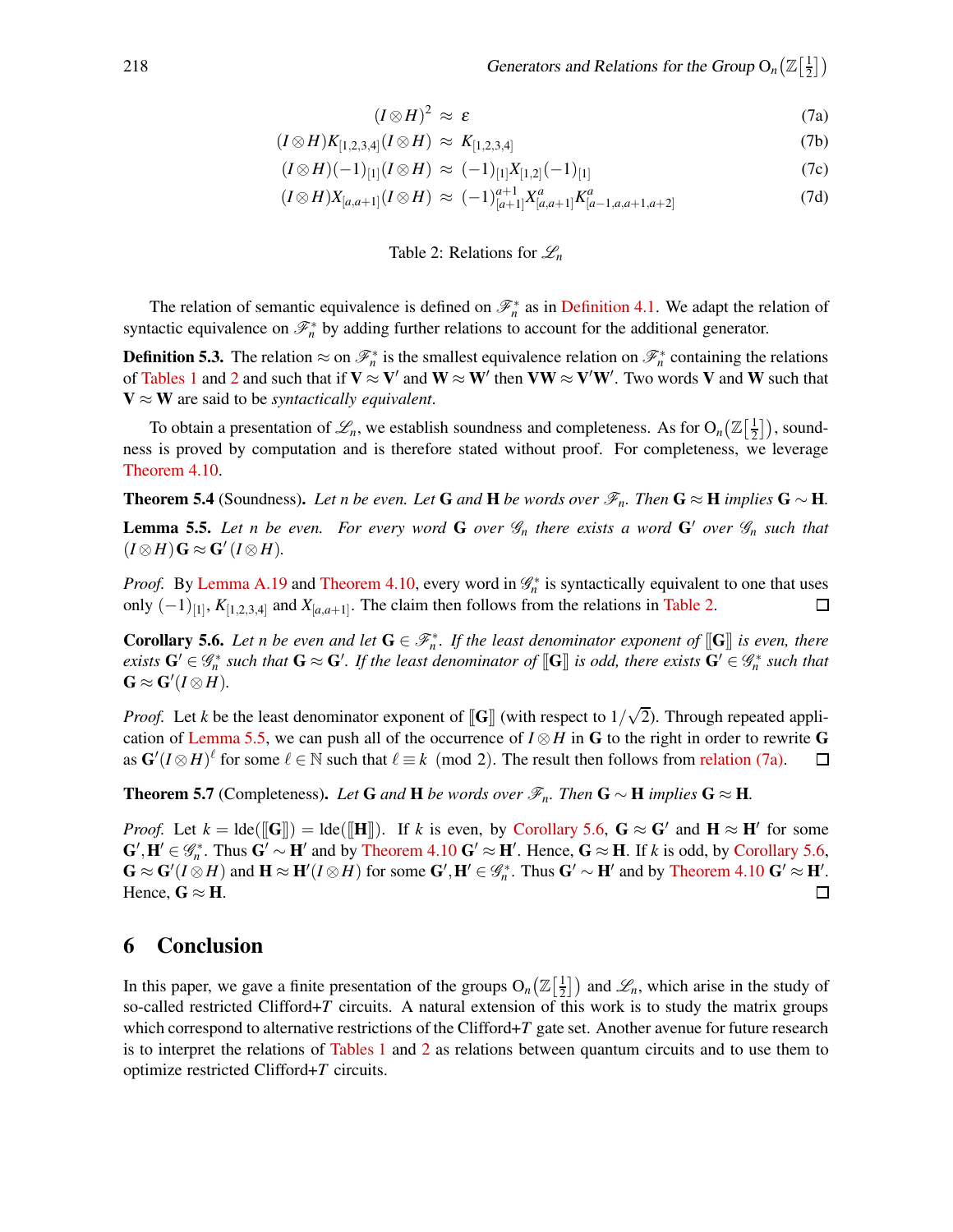## <span id="page-9-0"></span>A Proof of the Main Lemma

This appendix contains a proof of the Main Lemma [\(Lemma 4.7\)](#page-6-0). We first record some important properties of  $K_{[a,b,c,d]}$  in [Appendix A.1.](#page-9-1) Then, in [Appendix A.2,](#page-12-0) we introduce derived relations which are helpful in establishing that certain diagrams commute. In [Appendix A.3,](#page-17-0) we distinguish between *simple edges* and *basic edges* in order to simplify the proof of [Lemma 4.7.](#page-6-0) The proof of the Main Lemma, a long case distinction, can be found in [Appendix A.4.](#page-18-1)

## <span id="page-9-1"></span>**A.1** Properties of  $K_{[a,b,c,d]}$

We start by recording a few useful properties of  $K_{[a,b,c,d]}$ . To this end, it will be useful to consider the vector of residues associated to a vector of integers. For brevity, we will sometimes write  $u \equiv r_1 \cdots r_n$  $p \mod{m}$  if  $u_i \equiv r_i \pmod{m}$  for  $1 \leq i \leq n$ .

Let  $u \in \mathbb{Z}^4$  and define the vectors *v* and *w* as

$$
v = \begin{bmatrix} u_1 + u_2 + u_3 + u_4 \\ u_1 - u_2 + u_3 - u_4 \\ u_1 + u_2 - u_3 - u_4 \\ u_1 - u_2 - u_3 + u_4 \end{bmatrix}
$$

<span id="page-9-2"></span>and  $w = v/2$ . Then  $w = K_{[1,2,3,4]}u$ . Note that while  $v \in \mathbb{Z}^4$ , for w we have  $w \in \mathbb{Z}^4$  or  $w \in \mathbb{Z}[\frac{1}{2}]$  $\frac{1}{2}$ <sup>4</sup>

**Lemma A.1.** *Let*  $u \in \mathbb{Z}^4$  *and suppose that*  $u_1 + u_2 + u_3 + u_4 \equiv 0 \pmod{2}$ *. Then*  $K_{[1,2,3,4]} u = w$  for some  $w \in \mathbb{Z}^4$ .

*Proof.* Write *v* as above. Then, since  $u_1 + u_2 + u_3 + u_4 \equiv 0 \pmod{2}$  and  $u_i \equiv -u_i \pmod{2}$ , we have  $v_i \equiv 0 \pmod{2}$ . The result then follows by setting  $v_i = 2w_i$  and noting that  $K_{[1, 2, 3, 4]} u = v/2 = w$ .  $v_i \equiv 0 \pmod{2}$ . The result then follows by setting  $v_i = 2w_i$  and noting that  $K_{[1,2,3,4]}u = v/2 = w$ .

<span id="page-9-4"></span>**Lemma A.2.** *Let*  $u \in \mathbb{Z}^4$  *and suppose that*  $u \equiv 1111 \pmod{2}$ *. Then* 

- *if the number of entries in u that are congruent to 1 modulo 4 is even, then*  $K_{[1,2,3,4]}$ *u* = *w* for some  $w \in \mathbb{Z}^4$  *such that*  $w \equiv 0000 \pmod{2}$ *, and*
- *if the number of entries in u that are congruent to 1 modulo 4 is odd, then*  $K_{[1,2,3,4]}$ *u* = *w* for some  $w \in \mathbb{Z}^4$  such that  $w \equiv 1111 \pmod{2}$  and the number of entries in w that are congruent to 1 modulo *4 is odd.*

*Proof.* We know from [Lemma A.1](#page-9-2) that  $w \in \mathbb{Z}^4$ . Now write *v* as above. It can then be verified that if there are evenly many  $u_i$  such that  $u_i \equiv 1 \pmod{4}$ , then  $v \equiv 0000 \pmod{4}$ , so that  $w \equiv 0000 \pmod{2}$ . Similarly, if there are oddly many  $u_i$  such that  $u_i \equiv 1 \pmod{4}$ , then  $v \equiv 2222 \pmod{4}$ , so that  $w \equiv 1111$ (mod 2).

Finally, suppose that  $u \equiv 1111 \pmod{2}$ , that the number of  $u_i \equiv 1 \pmod{4}$  is odd, and that the number of  $w_i \equiv 1 \pmod{4}$  is even. Then by the first part of the lemma we have  $K_{[1,2,3,4]}$ *w*  $\equiv 0000$ (mod 2). But this is a contradiction since

$$
K_{[1,2,3,4]}w = K_{[1,2,3,4]}K_{[1,2,3,4]}u = u
$$

<span id="page-9-3"></span>and  $u \equiv 1111 \pmod{2}$  by assumption.

**Lemma A.3.** *Let*  $u \in \mathbb{Z}^4$  *and suppose that*  $u^\dagger u \equiv 2 \pmod{4}$ *. Then u has exactly two odd entries and*  $K_{[1,2,3,4]}$ u = *w for some w*  $\in \mathbb{Z}^4$ *. Moreover,* 

 $\Box$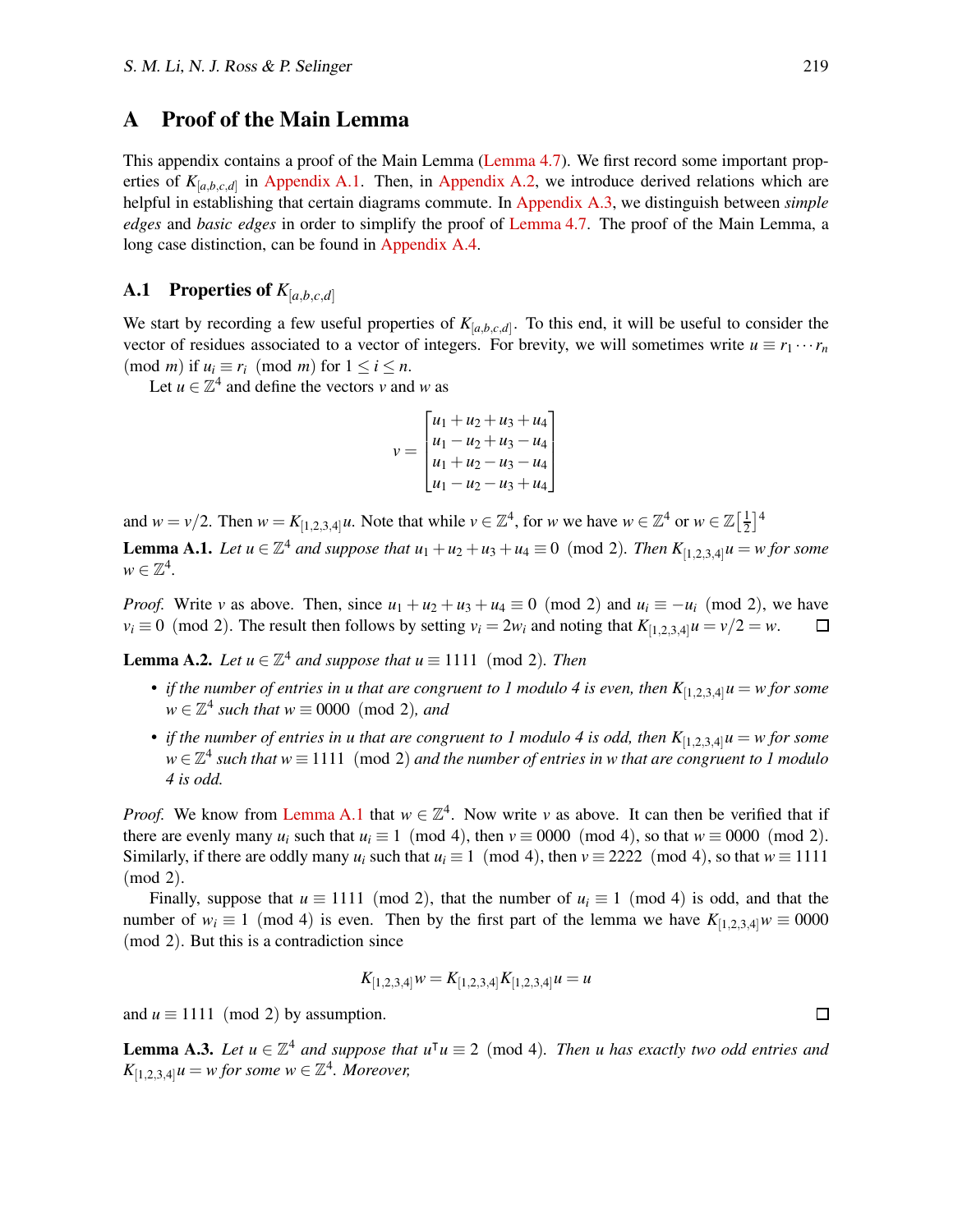- *if*  $u \equiv 1100 \pmod{2}$  *then*  $w \equiv 1010 \pmod{2}$  *or*  $w \equiv 0101 \pmod{2}$ ,
- *if*  $u \equiv 1010 \pmod{2}$  *then*  $w \equiv 1100 \pmod{2}$  *or*  $w \equiv 0011 \pmod{2}$ *,*
- *if*  $u \equiv 1001 \pmod{2}$  *then*  $w \equiv 1001 \pmod{2}$  *or*  $w \equiv 0110 \pmod{2}$ *,*
- *if*  $u \equiv 0110 \pmod{2}$  *then*  $w \equiv 1001 \pmod{2}$  *or*  $w \equiv 0110 \pmod{2}$ *,*
- *if*  $u \equiv 0101 \pmod{2}$  *then*  $w \equiv 1100 \pmod{2}$  *or*  $w \equiv 0011 \pmod{2}$ *, and*
- *if*  $u \equiv 0011 \pmod{2}$  *then*  $w \equiv 1010 \pmod{2}$  *or*  $w \equiv 0101 \pmod{2}$ *.*

*Proof.* Since  $u^{\dagger} u \equiv 2 \pmod{4}$ , *u* has exactly two odd entries. Thus, by [Lemma A.1,](#page-9-2)  $K_{[1,2,3,4]} u = w$ for some  $w \in \mathbb{Z}^4$ . Now suppose that  $u \equiv 1100 \pmod{2}$ . Then  $u_1 \equiv u_2 \equiv 1 \pmod{2}$  and  $u_3 \equiv u_4 \equiv 0$ (mod 2). Note that  $(\pm u_3) + (\pm u_4) \equiv 2u_3 \pmod{4}$ . If  $u_1 \equiv u_2 \pmod{4}$  we get

$$
v = \begin{bmatrix} u_1 + u_2 + u_3 + u_4 \\ u_1 - u_2 + u_3 - u_4 \\ u_1 + u_2 - u_3 - u_4 \\ u_1 - u_2 - u_3 + u_4 \end{bmatrix} = \begin{bmatrix} 2u_1 + 2u_3 \\ 2u_3 \\ 2u_1 + 2u_3 \\ 2u_3 \end{bmatrix}
$$

so that  $v \equiv 2020 \pmod{4}$  and  $w = v/2 \equiv 1010 \pmod{2}$ . And if  $u_1 \not\equiv u_2 \pmod{4}$  we get

$$
v = \begin{bmatrix} u_1 + u_2 + u_3 + u_4 \\ u_1 - u_2 + u_3 - u_4 \\ u_1 + u_2 - u_3 - u_4 \\ u_1 - u_2 - u_3 + u_4 \end{bmatrix} = \begin{bmatrix} 2u_3 \\ 2u_1 + 2u_3 \\ 2u_3 \\ 2u_1 + 2u_3 \end{bmatrix}
$$

so that  $v \equiv 0202 \pmod{4}$  and  $w = v/2 \equiv 1010 \pmod{2}$ . The remaining cases are proved similarly.  $\Box$ 

<span id="page-10-1"></span>**Lemma A.4.** *Let*  $u \in \mathbb{Z}^4$  *and suppose that*  $u^{\mathsf{T}}u \equiv 1 \pmod{2}$ *. Then u has exactly one or three odd entries* and  $K_{[1,2,3,4]}$   $u = w$  for some  $w \notin \mathbb{Z}^4$ . Moreover, for  $v = 2w \in \mathbb{Z}^4$ , we have

- *if*  $u \equiv 1000 \pmod{2}$  *or*  $u \equiv 0111 \pmod{2}$  *then*  $v \equiv 1111 \pmod{4}$  *or*  $v \equiv 3333 \pmod{4}$ *,*
- *if*  $u \equiv 0100 \pmod{2}$  *or*  $u \equiv 1011 \pmod{2}$  *then*  $v \equiv 1313 \pmod{4}$  *or*  $v \equiv 3131 \pmod{4}$ *,*
- *if*  $u \equiv 0010 \pmod{2}$  *or*  $u \equiv 1101 \pmod{2}$  *then*  $v \equiv 1133 \pmod{4}$  *or*  $v \equiv 3311 \pmod{4}$ *, and*
- *if*  $u \equiv 0001 \pmod{2}$  *or*  $u \equiv 1110 \pmod{2}$  *then*  $v \equiv 1331 \pmod{4}$  *or*  $v \equiv 3113 \pmod{4}$ *.*

*Proof.* Since  $u^{\dagger} u \equiv 1 \pmod{2}$ , *u* has oddly many odd entries. Writing *v* and *w* as above, we see that  $v \equiv 1111 \pmod{2}$  so that  $w \notin \mathbb{Z}^4$ .

Now, if  $u \equiv 1000 \pmod{2}$ , then

$$
(\pm u_2) + (\pm u_3) + (\pm u_4) \equiv 3u_2 \pmod{4}.
$$

Hence, we either have  $v \equiv 1111 \pmod{4}$  when  $3u_2 \equiv 0 \pmod{4}$  or  $v \equiv 3333 \pmod{4}$  when  $3u_2 \equiv 2 \pmod{4}$ . This proves the first item. The remaining items are proved similarly. (mod 4). This proves the first item. The remaining items are proved similarly.

<span id="page-10-0"></span>**Lemma A.5.** Let  $u \in \mathbb{Z}^4$  and suppose that  $u \equiv 1111 \pmod{4}$ . Then  $K_{[1,2,3,4]}u = 2w'$  for some  $w' \in \mathbb{Z}^4$ *such that*  $w' \equiv 1000 \pmod{2}$  *or*  $w' \equiv 0111 \pmod{2}$ .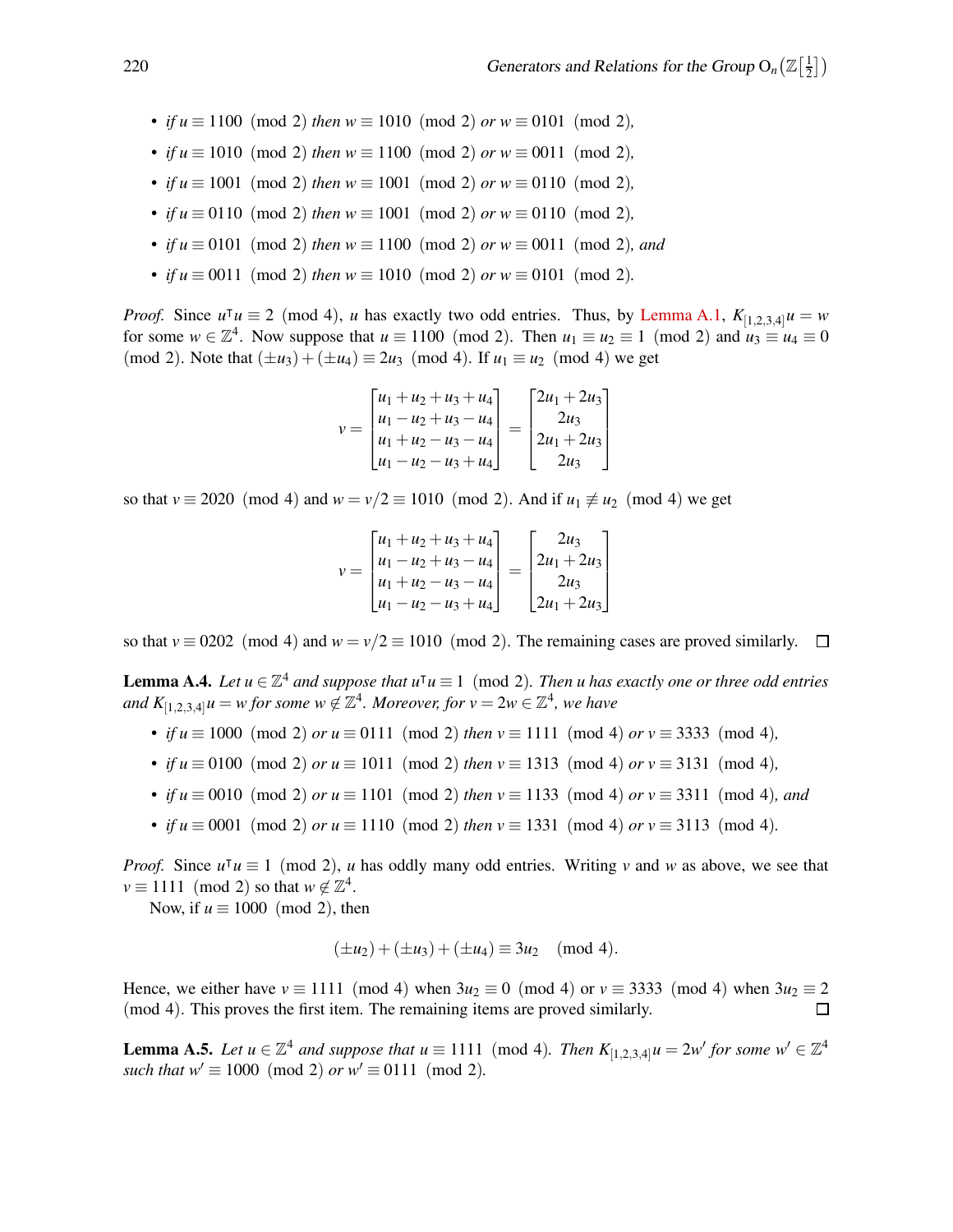*Proof.* Let  $v \in \mathbb{Z}^4$  be defined as above. Since  $u_i \equiv 1 \pmod{4}$ , we have  $v_i \equiv 0 \pmod{4}$ . Moreover,  $u_i \equiv 1 \pmod{4}$  also implies that  $u_2 + u_4 \equiv 2 \pmod{4}$ , so that  $u_2 + u_4 \equiv -(u_2 + u_4) \pmod{4}$ , and thus that  $u_2 + u_4 \equiv -(u_2 + u_4) + 4 \pmod{8}$ . As a result,  $v_2 \equiv v_1 + 4 \pmod{8}$ . Reasoning similarly we find that  $v_3 \equiv v_1 + 4 \pmod{8}$  and that  $v_4 \equiv v_1 + 4 \pmod{8}$ . The result then follows by setting  $v_i = 4w'_i$  and  $\Box$ noting that  $K_{[1,2,3,4]}$   $u = v/2 = 2w'$ .

<span id="page-11-0"></span>**Lemma A.6.** *Let*  $u \in \mathbb{Z}^4$  *and suppose that*  $u \equiv 0000 \pmod{2}$  *and that*  $u^{\dagger}u \equiv 0 \pmod{8}$ *. Then* 

 $K_{[1,2,3,4]}$ *u* = *w* 

*for some w*  $\in \mathbb{Z}^4$  *such that w*  $\equiv 0000 \pmod{2}$ *.* 

*Proof.* We have  $u^{\dagger}u \equiv 0 \pmod{8}$ . Since the square of an even integer is congruent to 0 or 4 modulo 8 there must be evenly many  $u_i$  such that  $u_i^2 \equiv 4 \pmod{8}$ . Therefore, there must be evenly many  $u_i$  such that  $u_i \equiv 2 \pmod{4}$ . The result then follows by computation, as in the proof of [Lemma A.1.](#page-9-2)

<span id="page-11-4"></span>**Lemma A.7.** *Let*  $u \in \mathbb{Z}^4$  *and suppose that*  $u \equiv 0000 \pmod{2}$  *and that*  $u^{\dagger}u \equiv 4 \pmod{8}$ *. Then* 

$$
K_{[1,2,3,4]}u=w
$$

*for some w*  $\in \mathbb{Z}^4$  such that w  $\equiv 1111 \pmod{2}$ . Moreover, evenly many of the entries of w are congruent *to 1 modulo 4.*

*Proof.* The first statement is shown as in [Lemma A.6.](#page-11-0) For the second statement, suppose that oddly many of the entries of *w* were congruent to 1 modulo 4. Then  $w_1 + w_2 + w_3 + w_4 \equiv 2 \pmod{4}$ . Then  $(w_1 + w_2 + w_3 + w_4)/2 \equiv 1 \pmod{2}$ . But this is a contradiction since  $(w_1 + w_2 + w_3 + w_4)/2 = v_1$  and  $v_1 \equiv 0 \pmod{2}$  by assumption.  $v_1 \equiv 0 \pmod{2}$  by assumption.

<span id="page-11-2"></span>**Lemma A.8.** *Let*  $u \in \mathbb{Z}^8$  *and suppose that*  $u \equiv 11111111$  (mod 2). *Then either*  $u^{\mathsf{T}}u \equiv 0$  (mod 16) *or*  $u^{\dagger} u \equiv 8 \pmod{16}$ .

*Proof.* Since the square of an odd integer is either 1 or 9 modulo 16, then  $u^{\dagger}u \equiv x + 9y \pmod{16}$  where *x* is the number of entries whose square is congruent to 1 and *y* is the number of entries whose square is congruent to 9. But  $x + y = 8$ , so that  $u^{\dagger} u \equiv 0 \pmod{16}$  or  $u^{\dagger} u \equiv 8 \pmod{16}$  as desired.  $\Box$ 

<span id="page-11-1"></span>**Lemma A.9.** *Let*  $u \in \mathbb{Z}^8$  *and suppose that*  $u \equiv 11111111 \pmod{4}$ *. If*  $u^{\dagger}u \equiv 0 \pmod{16}$  *then* 

$$
K_{[1,2,3,4]}K_{[5,6,7,8]}u=2u
$$

*for some*  $w \in \mathbb{Z}^8$  *such that*  $w \equiv 10000111 \pmod{2}$  *or*  $w \equiv 01111000 \pmod{2}$ *.* 

*Proof.* We know by [Lemma A.5](#page-10-0) that  $K_{[1,2,3,4]}K_{[5,6,7,8]}u = 2w$  for some  $w \in \mathbb{Z}^8$  such that the vector of residues of *w* is one of

10001000, 10000111, 01111000, or 01110111.

But, since *K* is orthogonal and  $u^{\dagger}u \equiv 0 \pmod{16}$ , we have  $4(w^{\dagger}w) \equiv u^{\dagger}u \equiv 0 \pmod{16}$  and therefore  $w^{\intercal}w \equiv 0 \pmod{4}$  so that  $w \equiv 10000111 \pmod{2}$  or  $w \equiv 01111000 \pmod{2}$  as claimed.

<span id="page-11-3"></span>**Lemma A.10.** *Let*  $u \in \mathbb{Z}^8$  *and suppose that*  $u \equiv 11111111$  (mod 4)*. If*  $u^{\mathsf{T}}u \equiv 8 \pmod{16}$  *then* 

$$
K_{[1,2,3,4]}K_{[5,6,7,8]}u=2w
$$

*for some*  $w \in \mathbb{Z}^8$  *such that*  $w \equiv 10001000 \pmod{2}$  *or*  $w \equiv 01110111 \pmod{2}$ *.* 

*Proof.* Similar to the proof of [Lemma A.9.](#page-11-1)

 $\Box$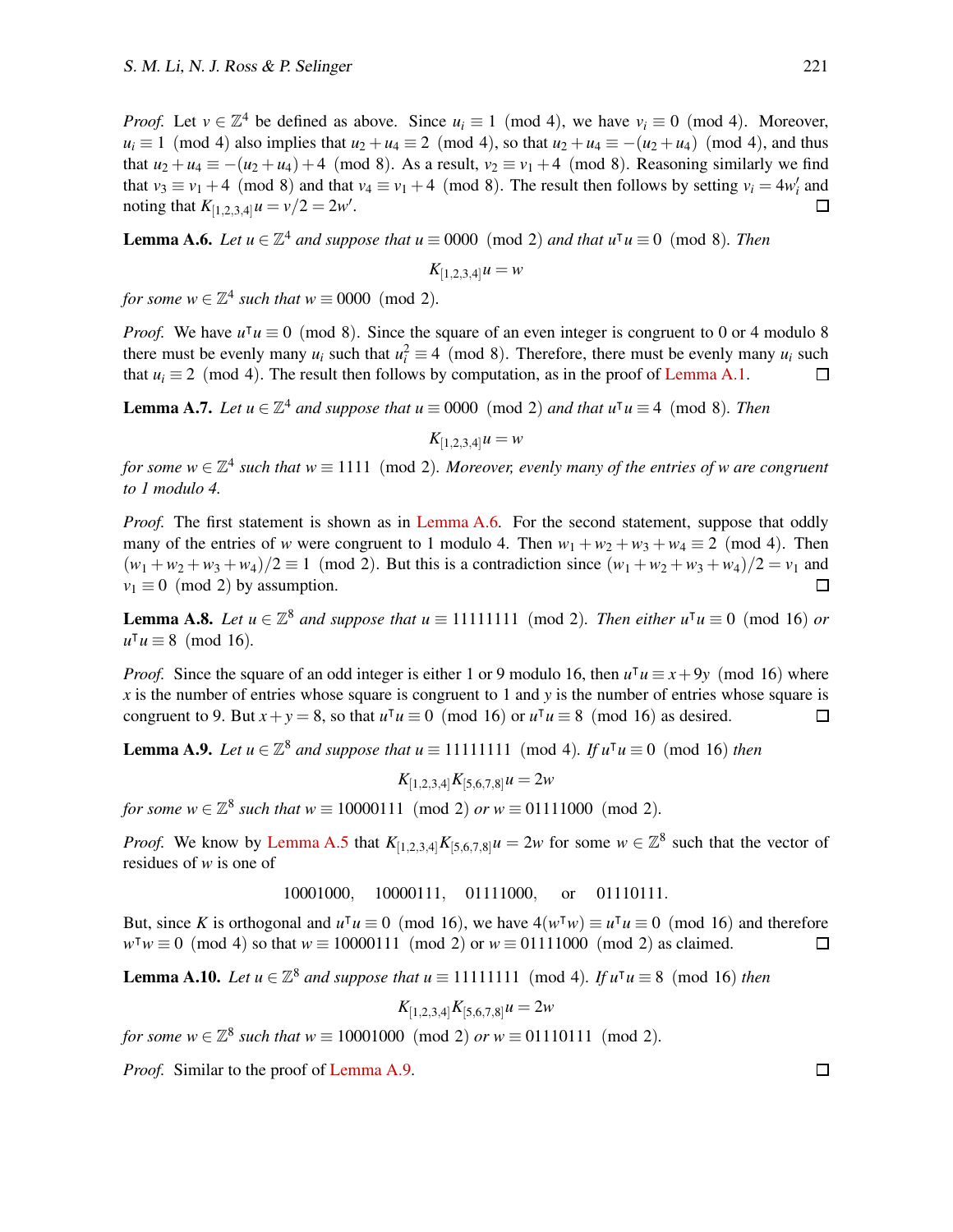### <span id="page-12-0"></span>A.2 Derived Relations

In this section, we show that certain convenient relations can be derived from the relations given in [Table 1.](#page-5-0) In the derivations, we sometimes use certain relations implicitly: we remove adjacent pairs of identical generators using relations  $(1a)$ ,  $(1b)$  and  $(1c)$ , we commute generators acting on distinct indices using [relations \(2a\),](#page-5-1) [\(2b\),](#page-5-2) [\(2c\),](#page-5-3) [\(2d\),](#page-5-4) [\(2e\)](#page-5-5) and [\(2f\),](#page-5-6) and we change indices using [relations \(3a\),](#page-5-1) [\(3b\),](#page-5-2) [\(3c\),](#page-5-3) [\(3d\),](#page-5-4) [\(3e\),](#page-5-5) [\(3f\)](#page-5-6) and [\(3g\).](#page-5-7)

<span id="page-12-1"></span>Proposition A.11. *The relations below are derivable.*

$$
X_{[a,c]}K_{[a,b,c,d]} \approx K_{[a,b,c,d]}X_{[c,d]}(-1)_{[c]}(-1)_{[d]}
$$
\n(8a)

$$
X_{[a,d]}K_{[a,b,c,d]} \approx K_{[a,b,c,d]}X_{[b,d]}X_{[c,d]}X_{[b,d]}(-1)_{[b]}(-1)_{[c]}
$$
\n(8b)

$$
X_{[b,c]}K_{[a,b,c,d]} \approx K_{[a,b,c,d]}X_{[b,c]}
$$
\n(8c)

$$
X_{[b,d]}K_{[a,b,c,d]} \approx K_{[a,b,c,d]}X_{[c,d]} \tag{8d}
$$

*Proof.* For [relation \(8c\),](#page-13-0) using [relation \(4b\),](#page-5-2) we have

$$
X_{[b,c]}K_{[a,b,c,d]} \approx (-1)_{[a]}K_{[a,b,c,d]}(-1)_{[a]}K_{[a,b,c,d]}(-1)_{[a]}K_{[a,b,c,d]}K_{[a,b,c,d]}
$$
  
\n
$$
\approx (-1)_{[a]}K_{[a,b,c,d]}(-1)_{[a]}K_{[a,b,c,d]}(-1)_{[a]}
$$
  
\n
$$
\approx K_{[a,b,c,d]}K_{[a,b,c,d]}(-1)_{[a]}K_{[a,b,c,d]}(-1)_{[a]}K_{[a,b,c,d]}(-1)_{[a]}
$$
  
\n
$$
\approx K_{[a,b,c,d]}X_{[b,c]}.
$$

For [relation \(8a\),](#page-13-1) using [relations \(4a\)](#page-5-1) and [\(8c\),](#page-13-0) we have

$$
X_{[a,c]}K_{[a,b,c,d]} \approx X_{[b,c]}X_{[a,b]}X_{[b,c]}K_{[a,b,c,d]}
$$
  
\n
$$
\approx X_{[b,c]}X_{[a,b]}K_{[a,b,c,d]}X_{[b,c]}
$$
  
\n
$$
\approx X_{[b,c]}K_{[a,b,c,d]}X_{[b,d]}(-1)_{[b]}(-1)_{[d]}X_{[b,c]}
$$
  
\n
$$
\approx K_{[a,b,c,d]}X_{[b,c]}X_{[b,d]}(-1)_{[b]}(-1)_{[d]}X_{[b,c]}
$$
  
\n
$$
\approx K_{[a,b,c,d]}X_{[c,d]}(-1)_{[c]}(-1)_{[d]}.
$$

For [relation \(8b\),](#page-13-2) using [relations \(4c\)](#page-5-3) and [\(8a\),](#page-13-1) we have

$$
X_{[a,d]}K_{[a,b,c,d]} \approx X_{[c,d]}X_{[a,c]}X_{[c,d]}K_{[a,b,c,d]}
$$
  
\n
$$
\approx X_{[c,d]}X_{[a,c]}K_{[a,b,c,d]}X_{[b,d]}
$$
  
\n
$$
\approx X_{[c,d]}K_{[a,b,c,d]}X_{[c,d]}(-1)_{[c]}(-1)_{[d]}X_{[b,d]}
$$
  
\n
$$
\approx K_{[a,b,c,d]}X_{[b,d]}X_{[c,d]}(-1)_{[c]}(-1)_{[d]}X_{[b,d]}
$$
  
\n
$$
\approx K_{[a,b,c,d]}X_{[b,d]}X_{[c,d]}X_{[b,d]}(-1)_{[b]}(-1)_{[c]}.
$$

Finally, [relation \(8d\)](#page-13-3) is the adjoint of [relation \(4c\).](#page-5-3)

<span id="page-12-2"></span>Along with [relations \(4a\)](#page-5-1) and [\(8c\),](#page-13-0) the relations of [Proposition A.11](#page-12-1) will allow us to move an *x* generator passed a *K* generator when the *X* generator acts on two of the indices on which the *K* generator acts. The next proposition shows how to move evenly many occurrences of a (−1) generator passed a *K* generator.

 $\Box$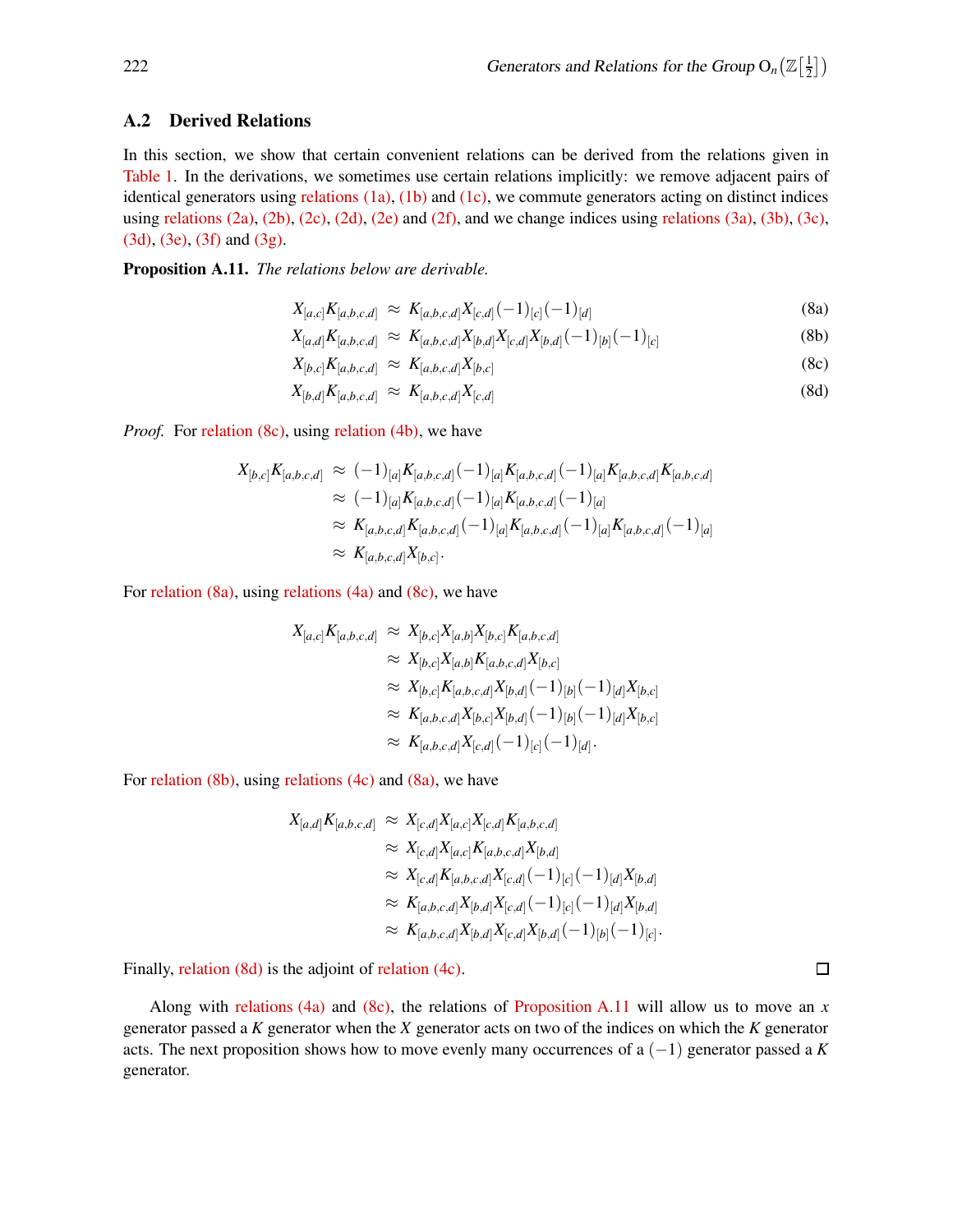## Proposition A.12. *The relations below are derivable.*

$$
(-1)_{[a]}(-1)_{[b]}K_{[a,b,c,d]} \approx K_{[a,b,c,d]}X_{[a,c]}X_{[b,d]}(-1)_{[a]}(-1)_{[b]}(-1)_{[c]}(-1)_{[d]} \tag{9a}
$$

<span id="page-13-3"></span><span id="page-13-2"></span><span id="page-13-1"></span><span id="page-13-0"></span>
$$
(-1)_{[a]}(-1)_{[c]}K_{[a,b,c,d]} \approx K_{[a,b,c,d]}X_{[a,b]}K_{[c,d]}(-1)_{[a]}(-1)_{[b]}(-1)_{[c]}(-1)_{[d]} \tag{9b}
$$

$$
(-1)_{[a]}(-1)_{[d]}K_{[a,b,c,d]}\approx K_{[a,b,c,d]}X_{[a,d]}X_{[b,c]}(-1)_{[a]}(-1)_{[b]}(-1)_{[c]}(-1)_{[d]} \qquad (9c)
$$

$$
(-1)_{[b]}(-1)_{[c]}K_{[a,b,c,d]} \approx K_{[a,b,c,d]}X_{[a,d]}X_{[b,c]}
$$
\n(9d)

<span id="page-13-4"></span>
$$
(-1)_{[b]}(-1)_{[d]}K_{[a,b,c,d]} \approx K_{[a,b,c,d]}X_{[a,b]}X_{[c,d]}
$$
\n(9e)

<span id="page-13-6"></span><span id="page-13-5"></span>
$$
(-1)_{[c]}(-1)_{[d]}K_{[a,b,c,d]} \approx K_{[a,b,c,d]}X_{[a,c]}X_{[b,d]}
$$
\n(9f)

$$
(-1)_{[a]}(-1)_{[b]}(-1)_{[c]}(-1)_{[d]}K_{[a,b,c,d]} \approx K_{[a,b,c,d]}(-1)_{[a]}(-1)_{[b]}(-1)_{[c]}(-1)_{[d]} \tag{9g}
$$

*Proof.* For [relation \(9e\),](#page-13-4) using [relations \(4a\)](#page-5-1) and [\(4c\),](#page-5-3) we have

$$
\begin{aligned} (-1)_{[b]}(-1)_{[d]}K_{[a,b,c,d]} &\approx (-1)_{[b]}(-1)_{[d]}K_{[a,b,c,d]}X_{[c,d]}X_{[c,d]}\\ &\approx (-1)_{[b]}(-1)_{[d]}X_{[b,d]}K_{[a,b,c,d]}X_{[c,d]}\\ &\approx K_{[a,b,c,d]}X_{[a,b]}X_{[c,d]}.\end{aligned}
$$

For [relation \(9f\),](#page-13-5) using [relations \(8c\)](#page-13-0) and [\(9e\),](#page-13-4) we have

$$
(-1)_{[c]}(-1)_{[d]}K_{[a,b,c,d]} \approx X_{[b,c]}(-1)_{[b]}X_{[b,c]}(-1)_{[d]}K_{[a,b,c,d]}
$$
  
\n
$$
\approx X_{[b,c]}(-1)_{[b]}(-1)_{[d]}K_{[a,b,c,d]}X_{[b,c]}
$$
  
\n
$$
\approx X_{[b,c]}K_{[a,b,c,d]}X_{[a,b]}X_{[c,d]}X_{[b,c]}
$$
  
\n
$$
\approx K_{[a,b,c,d]}X_{[b,c]}X_{[a,b]}X_{[c,d]}X_{[b,c]}
$$
  
\n
$$
\approx K_{[a,b,c,d]}X_{[b,c]}X_{[a,b]}X_{[b,c]}X_{[b,c]}X_{[c,d]}X_{[b,c]}
$$
  
\n
$$
\approx K_{[a,b,c,d]}X_{[a,c]}X_{[b,d]}.
$$

For [relation \(9d\),](#page-13-3) using [relations \(4c\)](#page-5-3) and [\(9f\),](#page-13-5) we have

$$
(-1)_{[b]}(-1)_{[c]}K_{[a,b,c,d]} \approx (-1)_{[c]}X_{[b,d]}(-1)_{[d]}X_{[b,d]}K_{[a,b,c,d]}
$$
  
\n
$$
\approx (-1)_{[c]}X_{[b,d]}(-1)_{[d]}K_{[a,b,c,d]}X_{[c,d]}
$$
  
\n
$$
\approx X_{[b,d]}(-1)_{[c]}(-1)_{[d]}K_{[a,b,c,d]}X_{[c,d]}
$$
  
\n
$$
\approx X_{[b,d]}K_{[a,b,c,d]}X_{[a,c]}X_{[b,d]}X_{[c,d]}
$$
  
\n
$$
\approx K_{[a,b,c,d]}X_{[c,d]}X_{[a,c]}X_{[b,d]}X_{[c,d]}
$$
  
\n
$$
\approx K_{[a,b,c,d]}X_{[c,d]}X_{[a,c]}X_{[c,d]}X_{[c,d]}X_{[b,d]}X_{[c,d]}
$$
  
\n
$$
\approx K_{[a,b,c,d]}X_{[a,d]}X_{[b,c]}.
$$

For [relation \(9g\),](#page-13-6) using [relation \(9f\),](#page-13-5) we have

$$
\begin{split}\n(-1)_{[a]}(-1)_{[b]}(-1)_{[c]}(-1)_{[d]}K_{[a,b,c,d]} &\approx (-1)_{[a]}(-1)_{[b]}K_{[a,b,c,d]}X_{[a,c]}X_{[b,d]} \\
&\approx X_{[a,c]}X_{[b,d]}(-1)_{[c]}(-1)_{[d]}X_{[a,c]}X_{[b,d]}K_{[a,b,c,d]}X_{[a,c]}X_{[b,d]} \\
&\approx X_{[a,c]}X_{[b,d]}(-1)_{[c]}(-1)_{[d]}K_{[a,b,c,d]}(-1)_{[c]}(-1)_{[d]}X_{[a,c]}X_{[b,d]} \\
&\approx X_{[a,c]}X_{[b,d]}K_{[a,b,c,d]}X_{[a,c]}X_{[b,d]}(-1)_{[c]}(-1)_{[d]}X_{[a,c]}X_{[b,d]} \\
&\approx X_{[a,c]}X_{[b,d]}K_{[a,b,c,d]}(-1)_{[a]}(-1)_{[b]}(-1)_{[b]} \\
&\approx K_{[a,b,c,d]}(-1)_{[a]}(-1)_{[b]}(-1)_{[c]}(-1)_{[d]}\n\end{split}
$$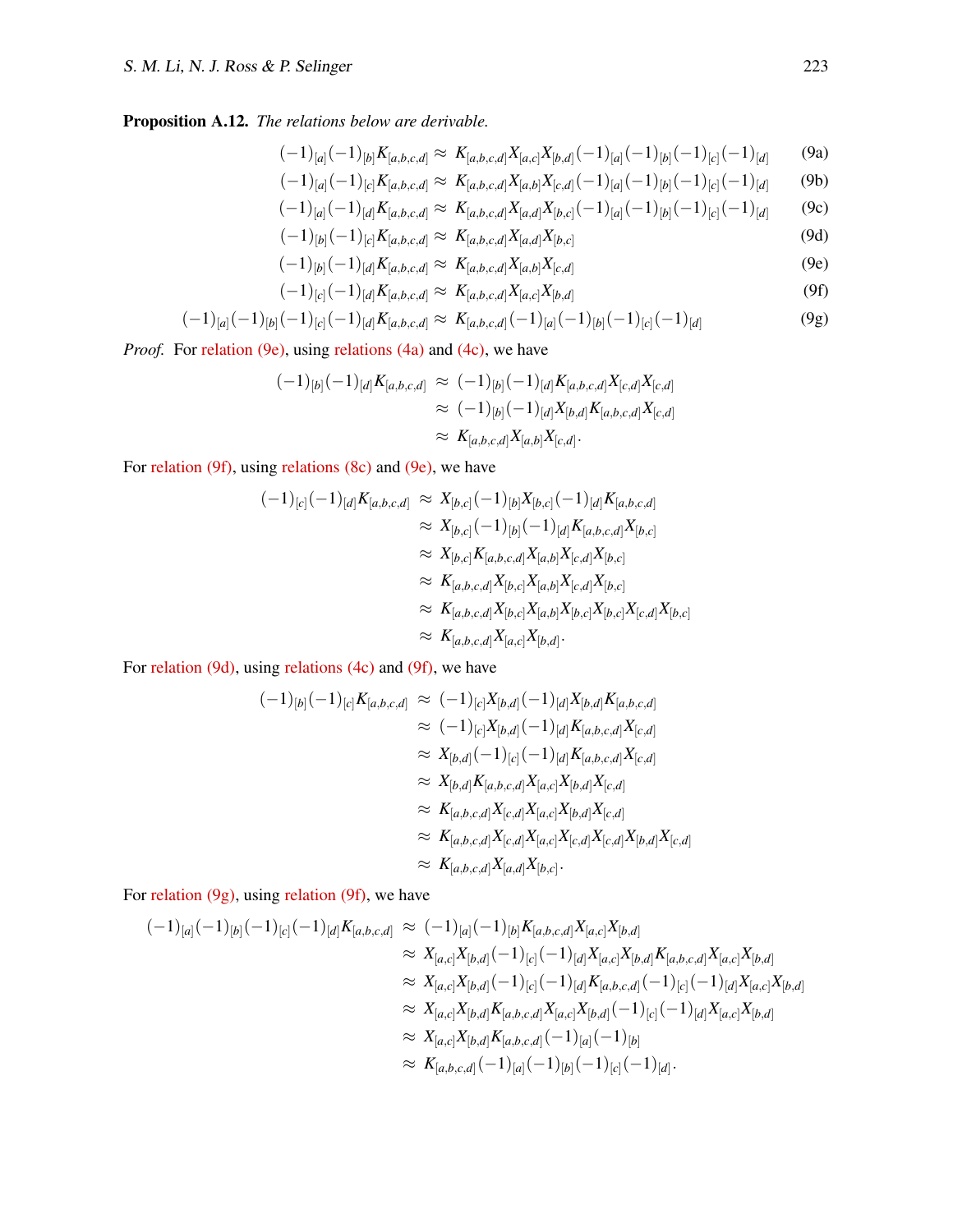For [relation \(9b\),](#page-13-2) using [relations \(9e\)](#page-13-4) and [\(9g\)](#page-13-6) and multiplying the right-hand side by

$$
(-1)_{[a]}(-1)_{[b]}(-1)_{[c]}(-1)_{[d]}(-1)_{[a]}(-1)_{[b]}(-1)_{[c]}(-1)_{[d]}
$$

we get

$$
\begin{aligned} (-1)_{[a]}(-1)_{[c]}K_{[a,b,c,d]} &\approx (-1)_{[b]}(-1)_{[d]}K_{[a,b,c,d]}(-1)_{[a]}(-1)_{[b]}(-1)_{[c]}(-1)_{[d]}\\ &\approx K_{[a,b,c,d]}X_{[a,b]}X_{[c,d]}(-1)_{[a]}(-1)_{[b]}(-1)_{[c]}(-1)_{[d]}.\end{aligned}
$$

For [relation \(9a\),](#page-13-1) using [relations \(9f\)](#page-13-5) and [\(9g\)](#page-13-6) and multiplying the right-hand side by

$$
(-1)_{[a]}(-1)_{[b]}(-1)_{[c]}(-1)_{[d]}(-1)_{[a]}(-1)_{[b]}(-1)_{[c]}(-1)_{[d]}
$$

we get

$$
\begin{aligned} (-1)_{[a]}(-1)_{[b]}K_{[a,b,c,d]} &\approx (-1)_{[c]}(-1)_{[d]}K_{[a,b,c,d]}(-1)_{[a]}(-1)_{[b]}(-1)_{[c]}(-1)_{[d]}\\ &\approx K_{[a,b,c,d]}X_{[a,c]}X_{[b,d]}(-1)_{[a]}(-1)_{[b]}(-1)_{[c]}(-1)_{[d]}.\end{aligned}
$$

For [relation \(9c\),](#page-13-0) using [relations \(9d\)](#page-13-3) and [\(9g\)](#page-13-6) and multiplying the right-hand side by

$$
(-1)_{[a]}(-1)_{[b]}(-1)_{[c]}(-1)_{[d]}(-1)_{[a]}(-1)_{[b]}(-1)_{[c]}(-1)_{[d]}
$$

we get

$$
\begin{aligned} (-1)_{[a]}(-1)_{[a]}K_{[a,b,c,d]} &\approx (-1)_{[b]}(-1)_{[c]}K_{[a,b,c,d]}(-1)_{[a]}(-1)_{[b]}(-1)_{[c]}(-1)_{[d]}\\ &\approx K_{[a,b,c,d]}X_{[a,d]}X_{[b,c]}(-1)_{[a]}(-1)_{[b]}(-1)_{[c]}(-1)_{[d]}. \end{aligned}
$$

<span id="page-14-0"></span>Corollary A.13. Let W be a word over  $\mathscr G$  of the form

$$
K_{[a,b,c,d]}(-1)^{\tau_a}_{[a]}(-1)^{\tau_b}_{[b]}(-1)^{\tau_c}_{[c]}(-1)^{\tau_d}_{[d]}K_{[a,b,c,d]}
$$

*where*  $\tau_a, \tau_b, \tau_c, \tau_d \in \mathbb{Z}_2$  *and evenly many of*  $\tau_a, \tau_b, \tau_c, \tau_d \in \mathbb{Z}_2$  *are even. Then there exists a word* **V** *over*  ${(-1)}_{[x]}, X_{[y,z]} | x, y, z \in {a,b,c,d}$ } *such that* **V** ≈ **W**.

<span id="page-14-1"></span>*Proof.* By [relations \(4a\)](#page-5-1) and [\(4c\)](#page-5-3) and [Proposition A.12.](#page-12-2)

Corollary A.14. Let W be a word over  $\mathscr G$  of the form

$$
K_{[a,b,c,d]}(-1)^{\tau_a}_{[a]}(-1)^{\tau_b}_{[b]}(-1)^{\tau_c}_{[c]}(-1)^{\tau_d}_{[d]}K_{[a,b,c,d]}(-1)^{\tau'_a}_{[a]}(-1)^{\tau'_b}_{[b]}(-1)^{\tau'_c}_{[c]}(-1)^{\tau'_d}_{[d]}K_{[a,b,c,d]}
$$

where  $\tau_a, \tau_b, \tau_c, \tau_d, \tau'_a, \tau'_b, \tau'_c, \tau'_d \in \mathbb{Z}_2$ , oddly many of  $\tau_a, \tau_b, \tau_c, \tau_d$  are even, and oddly many of  $\tau'_a, \tau'_b, \tau'_c, \tau'_d$ *are even. Then there exists a word*  $V$  *over*  $\{(-1)_{[x]}, X_{[y,z]} \mid x, y, z \in \{a,b,c,d\}\}$  such that  $V \approx W$ *.* 

*Proof.* First note that by multiplying by

$$
(-1)_{[a]}(-1)_{[b]}(-1)_{[c]}(-1)_{[d]}(-1)_{[a]}(-1)_{[b]}(-1)_{[c]}(-1)_{[d]}\\
$$

if required, we can ensure that exactly one of  $\tau_a$ ,  $\tau_b$ ,  $\tau_c$ , or  $\tau_d$  is odd, and similarly for for  $\tau'_a$ ,  $\tau'_b$ ,  $\tau'_c$ , or  $\tau'_d$ . Moreover, conjugating the left occurrence of  $(-1)$  by  $X_{a,x}$  and commuting both *X*s, we can ensure that

$$
\overline{a}
$$

 $\Box$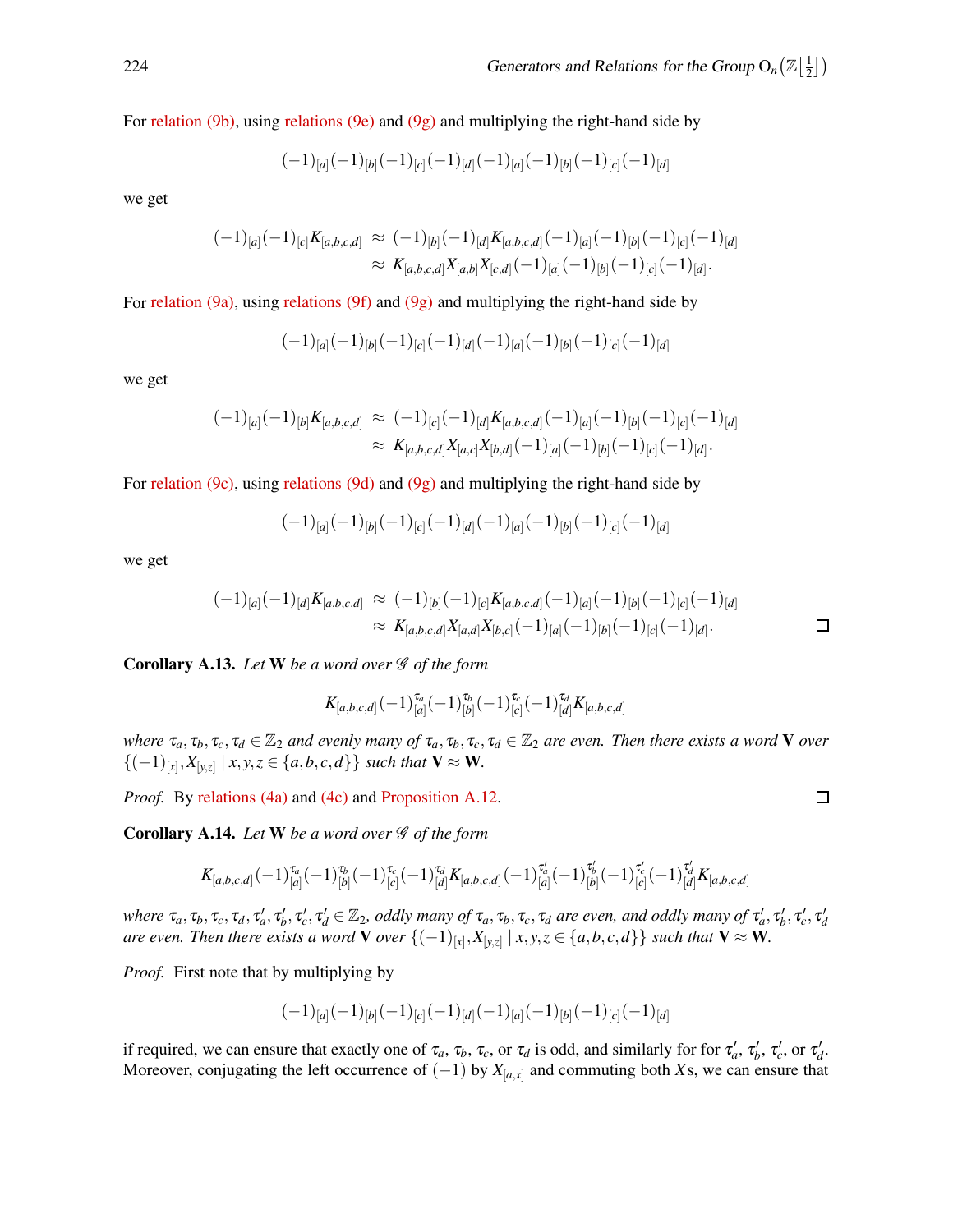$\Box$ 

the left occurrence of  $(-1)$  is of the form  $(-1)_{[a]}$ . Therefore, we can assume without loss of generality that W is of the form

$$
K_{[a,b,c,d]}(-1)_{[a]}K_{[a,b,c,d]}(-1)_{[x]}K_{[a,b,c,d]}
$$

for some  $x \in \{a, b, c, d\}$ . If  $x = a$  we can conclude by [relation \(4b\).](#page-5-2) If  $x = b$  we have

$$
K_{[a,b,c,d]}(-1)_{[a]}K_{[a,b,c,d]}(-1)_{[b]}K_{[a,b,c,d]}
$$
  
\n
$$
\approx K_{[a,b,c,d]}(-1)_{[a]}K_{[a,b,c,d]}(-1)_{[b]}X_{[a,b]}X_{[a,b]}K_{[a,b,c,d]}
$$
  
\n
$$
\approx K_{[a,b,c,d]}(-1)_{[a]}K_{[a,b,c,d]}X_{[a,b]}(-1)_{[a]}X_{[a,b]}K_{[a,b,c,d]}
$$
  
\n
$$
\approx K_{[a,b,c,d]}(-1)_{[a]}(-1)_{[d]}(-1)_{[b]}X_{[b,d]}K_{[a,b,c,d]}(-1)_{[a]}K_{[a,b,c,d]}X_{[b,d]}(-1)_{[b]}(-1)_{[d]}
$$
  
\n
$$
\approx X_{[a,b]}K_{[a,b,c,d]}(-1)_{[a]}K_{[a,b,c,d]}(-1)_{[a]}K_{[a,b,c,d]}X_{[b,d]}(-1)_{[b]}(-1)_{[d]}
$$

so that this case reduces to the case of  $x = a$ . Similarly, if  $x = c$ 

$$
K_{[a,b,c,d]}(-1)_{[a]}K_{[a,b,c,d]}(-1)_{[c]}K_{[a,b,c,d]} \approx K_{[a,b,c,d]}(-1)_{[a]}K_{[a,b,c,d]}(-1)_{[b]}X_{[b,c]}X_{[b,c]}K_{[a,b,c,d]}
$$

$$
\approx X_{[b,c]}K_{[a,b,c,d]}(-1)_{[a]}K_{[a,b,c,d]}(-1)_{[b]}K_{[a,b,c,d]}X_{[b,c]}
$$

and if  $x = d$ 

$$
K_{[a,b,c,d]}(-1)_{[a]}K_{[a,b,c,d]}(-1)_{[d]}K_{[a,b,c,d]} \approx K_{[a,b,c,d]}(-1)_{[a]}K_{[a,b,c,d]}(-1)_{[b]}X_{[b,d]}X_{[b,d]}K_{[a,b,c,d]}\approx X_{[b,d]}K_{[a,b,c,d]}(-1)_{[a]}K_{[a,b,c,d]}(-1)_{[b]}K_{[a,b,c,d]}X_{[c,d]}.
$$

<span id="page-15-0"></span>Proposition A.15. *Let* G *be one of the words below.*

1. 
$$
K_{[1,3,c,d]}(-1)^{\tau_1'}_{[1]}(-1)^{\tau_2'}_{[2]}(-1)^{\tau_2'}_{[d]}K_{[1,2,3,4]}(-1)^{\tau_2'}_{[d]}(-1)^{\tau_2'}_{[c]}(-1)^{\tau_2}_{[2]}(-1)^{\tau_1}_{[1]}K_{[1,2,c,d]}
$$
  
\n2.  $K_{[2,4,c,d]}(-1)^{\tau_2'}_{[1]}(-1)^{\tau_2'}_{[d]}(-1)^{\tau_2'}_{[c]}(-1)^{\tau_2'}_{[d]}K_{[1,2,3,4]}(-1)^{\tau_2'}_{[d]}(-1)^{\tau_2'}_{[c]}(-1)^{\tau_2}_{[2]}(-1)^{\tau_1}_{[1]}K_{[1,2,c,d]}$   
\n3.  $K_{[1,2,c,d]}(-1)^{\tau_1'}_{[1]}(-1)^{\tau_2'}_{[2]}(-1)^{\tau_2'}_{[d]}(-1)^{\tau_2'}_{[d]}K_{[1,2,3,4]}(-1)^{\tau_2'}_{[d]}(-1)^{\tau_2'}_{[c]}(-1)^{\tau_3}_{[3]}(-1)^{\tau_1}_{[1]}K_{[1,3,c,d]}$   
\n4.  $K_{[3,4,c,d]}(-1)^{\tau_1'}_{[3]}(-1)^{\tau_2'}_{[4]}(-1)^{\tau_2'}_{[c]}(-1)^{\tau_2'}_{[d]}K_{[1,2,3,4]}(-1)^{\tau_2'}_{[d]}(-1)^{\tau_2'}_{[c]}(-1)^{\tau_3'}_{[3]}(-1)^{\tau_1}_{[1]}K_{[1,3,c,d]}$   
\n5.  $K_{[1,4,c,d]}(-1)^{\tau_1'}_{[1]}(-1)^{\tau_2'}_{[d]}(-1)^{\tau_2'}_{[d]}K_{[1,2,3,4]}(-1)^{\tau_2'}_{[d]}(-1)^{\tau_2'}_{[c]}(-1)^{\tau_3'}_{[d]}(-1)^{\tau_1}_{[1]}K_{[1,4,c,d]}$   
\n6.  $K_{[2,3,c,d]}(-1)^{\tau_2'}_{[1]}(-1)^{\tau_2'}_{[3]}(-1)^{\tau_2'}_{[d]}K_{[1,2,3,4]}(-1)^{\tau_2'}_{[d]}(-1)^{\tau_2'}_{[c]}(-1)^{\tau_3'}_{[d]}(-1)^{\tau_1}_{[1]}K_{[1,4,c,d]}$   
\n7.  $K_{$ 

$$
\mathbf{G} \approx \mathbf{V} K_{[1,2,3,4,]} \mathbf{W}.
$$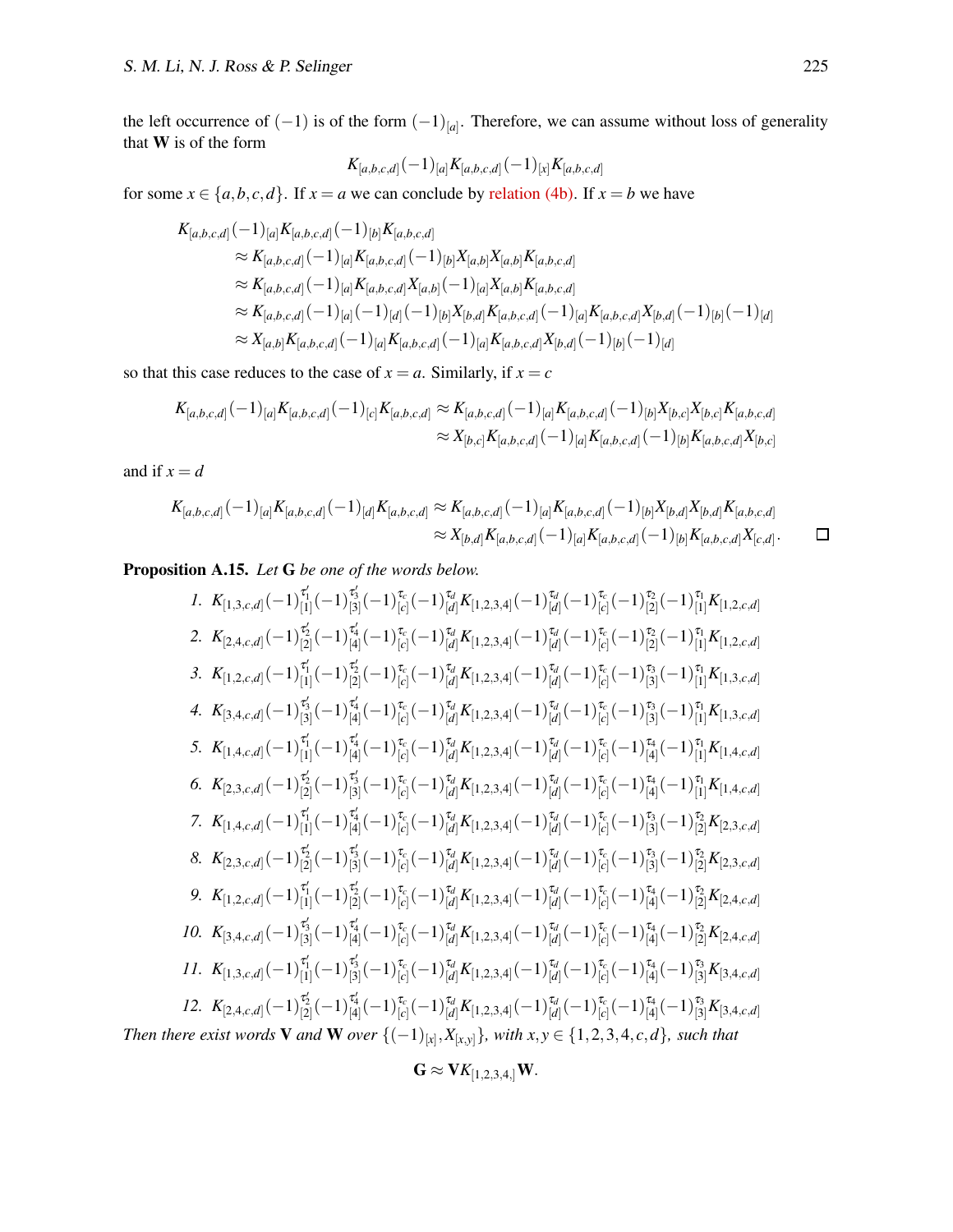*Proof.* Let G be one of the words above. Then G has the form

$$
K_{[\alpha,\beta,c,d]}(-1)^{\tau_{\alpha}}_{[\alpha]}(-1)^{\tau_{\beta}}_{[\beta]}(-1)^{\tau_{c}}_{[c]}(-1)^{\tau_{d}}_{[d]}K_{[1,2,3,4]}(-1)^{\tau_{d}}_{[d]}(-1)^{\tau_{c}}_{[c]}(-1)^{\tau_{\gamma}}_{[\gamma]}(-1)^{\tau_{\delta}}_{[\delta]}K_{[\delta,\gamma,c,d]}
$$

for appropriate indices  $\alpha$ ,  $\beta$ ,  $\gamma$ , and  $\delta$ . We want to show that there exist V and W over  $\{(-1)_{[x]}, X_{[x,y]}\},$  $\mathbf{G} \approx \mathbf{V} K_{[1,2,3,4]} \mathbf{W}$ . By [Proposition A.12,](#page-12-2) evenly many occurrences of (-1) can be commuted passed *K*. Since  $K_{[1,2,3,4]} \approx (-1)_{[c]} K_{[1,2,3,4]}(-1)_{[c]}$ , we can thus assume without loss of generality that **G** is in fact of the form

$$
K_{[\alpha,\beta,c,d]}(-1)_{[\alpha]}K_{[1,2,3,4]}K_{[\delta,\gamma,c,d]}
$$
 or  $K_{[\alpha,\beta,c,d]}(-1)_{[\beta]}K_{[1,2,3,4]}K_{[\delta,\gamma,c,d]}.$ 

Using this simplification, we illustrate the rewriting strategy for the first two words.

1. In this case, without loss of generality, G is either

$$
K_{[1,3,c,d]}(-1)_{[1]}K_{[1,2,3,4]}K_{[1,2,c,d]}
$$
 or  $K_{[1,3,c,d]}(-1)_{[3]}K_{[1,2,3,4]}K_{[1,2,c,d]}.$ 

By [Propositions A.11](#page-12-1) and [A.12,](#page-12-2) in the first case we get

$$
G \approx K_{[1,3,c,d]}(-1)_{[1]}K_{[1,2,3,4]}K_{[1,2,c,d]}
$$
  
\n
$$
\approx (-1)_{[2]}K_{[1,3,c,d]}(-1)_{[1]}(-1)_{[2]}K_{[1,2,3,4]}K_{[1,2,c,d]}
$$
  
\n
$$
\approx (-1)_{[2]}K_{[1,3,c,d]}K_{[1,2,3,4]}X_{[1,3]}X_{[2,4]}(-1)_{[1]}(-1)_{[2]}(-1)_{[3]}(-1)_{[4]}K_{[1,2,c,d]}
$$
  
\n
$$
\approx VK_{[1,3,c,d]}K_{[1,2,3,4]}K_{[3,4,c,d]}W.
$$

And in the second case we get

$$
\mathbf{G} \approx K_{[1,3,c,d]}(-1)_{[3]}K_{[1,2,3,4]}K_{[1,2,c,d]}
$$
  
\n
$$
\approx (-1)_{[4]}K_{[1,3,c,d]}(-1)_{[3]}(-1)_{[4]}K_{[1,2,3,4]}K_{[1,2,c,d]}
$$
  
\n
$$
\approx (-1)_{[4]}K_{[1,3,c,d]}K_{[1,2,3,4]}X_{[1,3]}X_{[2,4]}K_{[1,2,c,d]}
$$
  
\n
$$
\approx \mathbf{V}K_{[1,3,c,d]}K_{[1,2,3,4]}K_{[3,4,c,d]} \mathbf{W}.
$$

Hence, to complete the proof it suffices to show that  $K_{[1,3,c,d]}K_{[1,2,3,4]}K_{[3,4,c,d]}$  can be written in the desired form. This is a consequence of [relation \(5a\)](#page-5-1) since

$$
K_{[1,3,c,d]}K_{[1,2,3,4]}K_{[3,4,c,d]} \approx X_{[1,2]}X_{[1,2]}X_{[3,4]}X_{[3,4]}K_{[1,3,c,d]}K_{[1,2,3,4]}K_{[3,4,c,d]}
$$
  
\n
$$
\approx X_{[1,2]}X_{[3,4]}K_{[2,4,c,d]}X_{[1,2]}X_{[3,4]}K_{[1,2,3,4]}K_{[3,4,c,d]}
$$
  
\n
$$
\approx X_{[1,2]}X_{[3,4]}K_{[2,4,c,d]}K_{[1,2,3,4]}(-1)_{[3]}(-1)_{[4]}K_{[3,4,c,d]}
$$
  
\n
$$
\approx \mathbf{V}K_{[2,4,c,d]}K_{[1,2,3,4]}K_{[3,4,c,d]} \mathbf{W}.
$$

2. In this case, without loss of generality, G is either

$$
K_{[2,4,c,d]}(-1)_{[2]}K_{[1,2,3,4]}K_{[1,2,c,d]}
$$
 or  $K_{[2,4,c,d]}(-1)_{[4]}K_{[1,2,3,4]}K_{[1,2,c,d]}.$ 

By [Propositions A.11](#page-12-1) and [A.12,](#page-12-2) in the first case we get

$$
G \approx K_{[2,4,c,d]}(-1)_{[2]}K_{[1,2,3,4]}K_{[1,2,c,d]}
$$
  
\n
$$
\approx (-1)_{[1]}K_{[2,4,c,d]}(-1)_{[1]}(-1)_{[2]}K_{[1,2,3,4]}K_{[1,2,c,d]}
$$
  
\n
$$
\approx (-1)_{[1]}K_{[2,4,c,d]}K_{[1,2,3,4]}X_{[1,3]}X_{[2,4]}(-1)_{[1]}(-1)_{[2]}(-1)_{[3]}(-1)_{[4]}K_{[1,2,c,d]}
$$
  
\n
$$
\approx VK_{[2,4,c,d]}K_{[1,2,3,4]}K_{[3,4,c,d]}W.
$$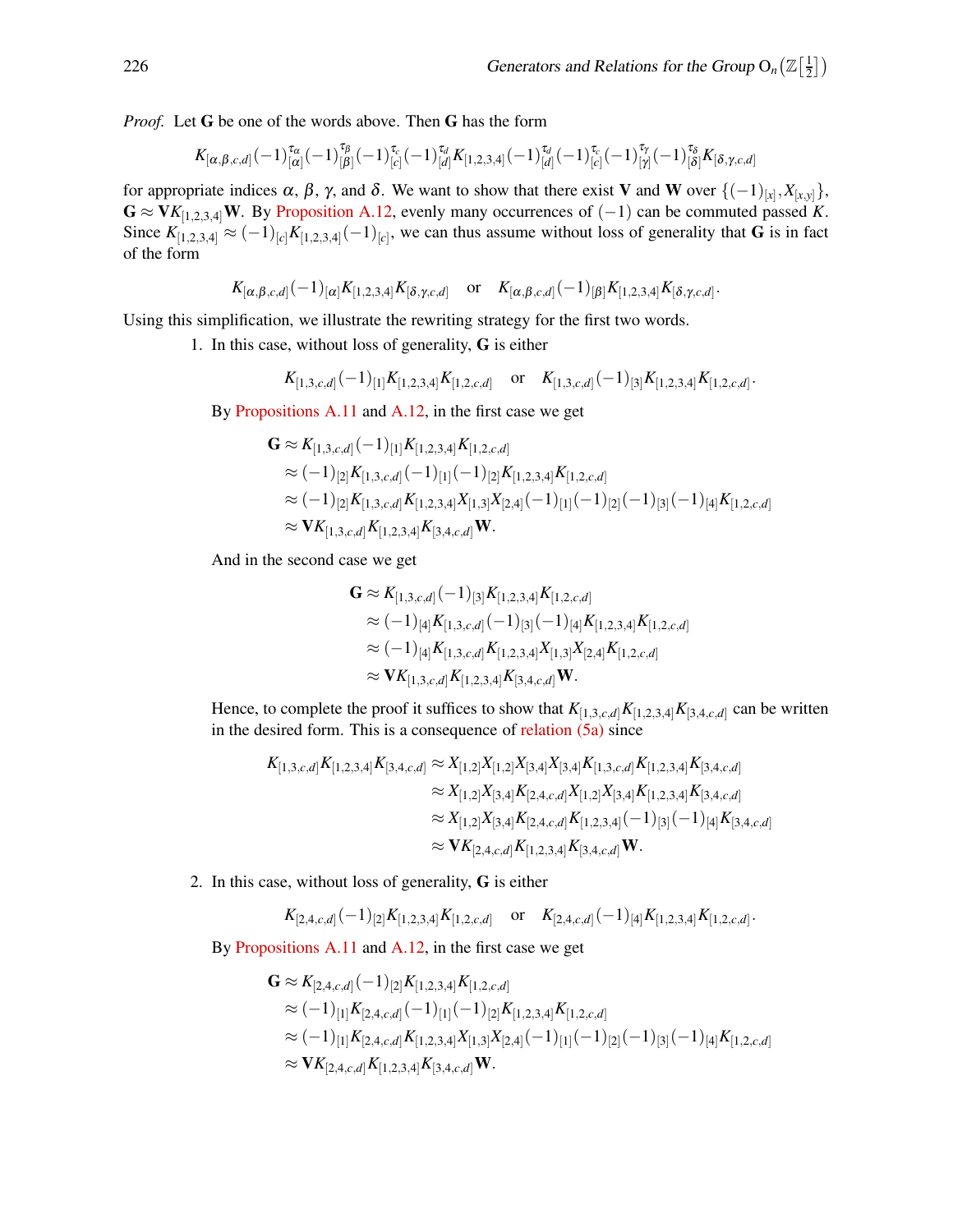And in the second case we get

$$
\mathbf{G} \approx K_{[2,4,c,d]}(-1)_{[4]}K_{[1,2,3,4]}K_{[1,2,c,d]}
$$
  
\n
$$
\approx (-1)_{[3]}K_{[2,4,c,d]}(-1)_{[3]}(-1)_{[4]}K_{[1,2,3,4]}K_{[1,2,c,d]}
$$
  
\n
$$
\approx (-1)_{[3]}K_{[2,4,c,d]}K_{[1,2,3,4]}X_{[1,3]}X_{[2,4]}K_{[1,2,c,d]}
$$
  
\n
$$
\approx \mathbf{V}K_{[2,4,c,d]}K_{[1,2,3,4]}K_{[3,4,c,d]}\mathbf{W}.
$$

Hence, to complete the proof it suffices to show that  $K_{[2,4,c,d]}K_{[1,2,3,4]}K_{[3,4,c,d]}$  can be written in the desired form, which follows directly from [relation \(5a\).](#page-5-1)

<span id="page-17-1"></span>The remaining cases are treated similarly.

Proposition A.16. *The relation below is derivable.*

$$
K_{[e,f,g,h]}K_{[a,b,c,d]}X_{[d,e]}K_{[a,b,c,d]}K_{[e,f,g,h]}
$$
  
\n
$$
\approx
$$
  
\n
$$
(-1)_{[a]}(-1)_{[h]}X_{[a,h]}K_{[e,f,g,h]}K_{[a,b,c,d]}X_{[d,e]}K_{[a,b,c,d]}K_{[e,f,g,h]}X_{[a,h]}(-1)_{[a]}(-1)_{[h]}
$$

*Proof.* Using [relations \(6a\)](#page-5-1) and [\(8b\),](#page-13-2) we get:

$$
K_{[e,f,g,h]}K_{[a,b,c,d]}K_{[a,b,c,e]}K_{[a,f,g,h]}X_{[a,b,c,e]}K_{[d,f,g,h]}X_{[a,h]}(-1)_{[a]}(-1)_{[b]}
$$
\n
$$
\approx X_{[e,h]}X_{[e,f,g,h]}K_{[e,f,g,h]}K_{[a,b,c,d]}K_{[a,b,c,e]}K_{[d,f,g,h]}X_{[a,h]}(-1)_{[a]}(-1)_{[h]}
$$
\n
$$
\approx X_{[e,h]}K_{[e,f,g,h]}K_{[f,h]}X_{[g,h]}X_{[f,h]}(-1)_{[f]}(-1)_{[g]}K_{[a,b,c,d]}K_{[a,b,c,e]}K_{[d,f,g,h]}X_{[a,h]}(-1)_{[a]}(-1)_{[b]}
$$
\n
$$
\approx X_{[e,h]}K_{[e,f,g,h]}K_{[a,b,c,d]}K_{[a,b,c,e]}X_{[f,h]}X_{[g,h]}X_{[f,h]}(-1)_{[f]}(-1)_{[g]}K_{[d,f,g,h]}X_{[a,h]}(-1)_{[a]}(-1)_{[b]}
$$
\n
$$
\approx X_{[e,h]}K_{[e,f,g,h]}K_{[a,b,c,d]}K_{[a,b,c,e]}X_{[f,g]}(-1)_{[f]}(-1)_{[g]}K_{[d,f,g,h]}X_{[a,h]}(-1)_{[a]}(-1)_{[h]}
$$
\n
$$
\approx X_{[e,h]}K_{[e,f,g,h]}K_{[a,b,c,d]}K_{[a,b,c,e]}K_{[d,f,g,h]}X_{[a,h]}X_{[a,h]}(-1)_{[a]}(-1)_{[h]}
$$
\n
$$
\approx X_{[e,h]}K_{[e,f,g,h]}K_{[a,b,c,d]}K_{[a,b,c,e]}K_{[d,f,g,h]}X_{[a,h]}X_{[a,h]}(-1)_{[a]}(-1)_{[a]}X_{[a,h]}
$$
\n
$$
\approx X_{[e,h]}K_{[e,f,g,h]}K_{[a,b,c,d]}K_{[a,b,c,e]}K_{[d,f,g,h]}X_{[a,d]}(-1)_{[a]}(-1)_{[d]}X_{[a,h]}X_{[a,h]}
$$
\n
$$
\approx X_{[e,h]}K_{[e,f,g,h]}K_{[a,b,c,d]}K_{[a,b,c,e]}K_{[d,f,g,h]}X_{[a,d]}(-1)_{[a]}(-1)_{[d]}X_{[a,h]}X_{[a,h]}
$$
\n
$$
\approx X_{[
$$

 $\Box$ 

### <span id="page-17-0"></span>A.3 Basic and Simple Edges

**Definition A.17.** The subset  $\mathscr{G}'_n \subseteq \mathscr{G}_n$  is defined as

$$
\mathcal{G}'_n = \{X_{[a,a+1]}, K_{[1,2,3,4]}, (-1)_{[1]} \mid 1 \le a \le n-1\}.
$$
\n(11)

The elements of  $\mathcal{G}'_n$  are called *basic* generators and an edge  $G : s \to t$  is called a *basic* edge if *G* is basic.

 $\Box$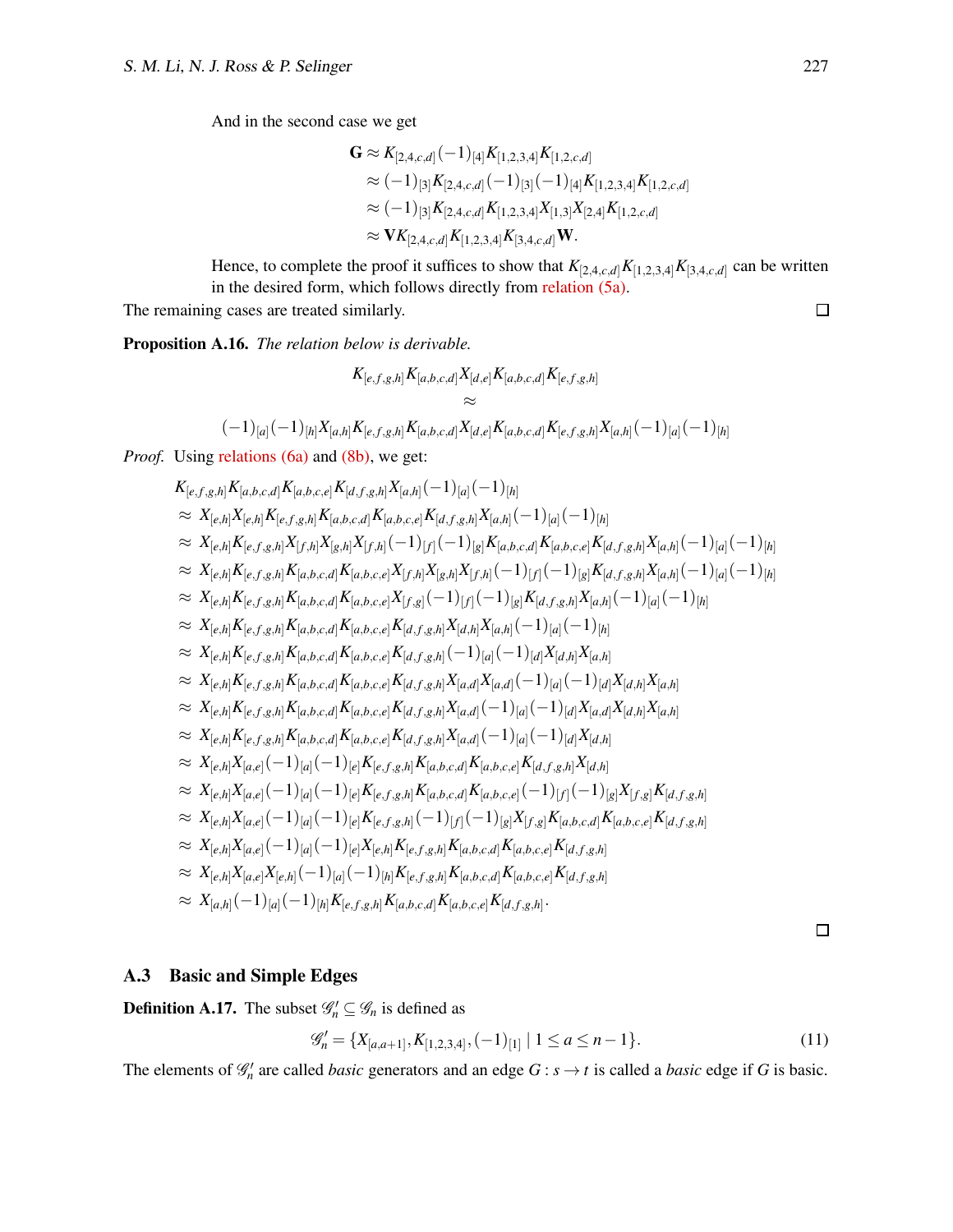**Definition A.18.** Let  $G \in \mathcal{G}_n$ . The *extent* of *G* is the largest subscript appearing in *G*. That is,

 $\text{extent}(X_{[a,b]}) = b, \quad \text{extent}(K_{[a,b,c,d]}) = d, \quad \text{and} \quad \text{extent}((-1)_{[a]}) = a.$ 

<span id="page-18-0"></span>The *extent* of a sequence  $\mathbf{G} = G_1 \cdots G_n$  is max {extent( $G_i$ ) |  $1 \leq i \leq n$  }.

Lemma A.19. *For any simple edge G, there exists a sequence of basic edges* G′ *such that*

- *1.*  $G' \approx G$ ,
- 2. extent( $G'$ ) = extent( $G$ )*, and*
- 3. level( $G'$ ) = level( $G$ ).

*Proof.* See [\[8\]](#page-54-12).

### <span id="page-18-1"></span>A.4 The Proof

<span id="page-18-2"></span>We start with a version of the Main Lemma for basic edges, from which the full version of the Main Lemma will follow.

**Lemma A.20.** *Let s, t, and r be states, N* :  $s \Rightarrow t$  *be a normal edge, and*  $G : s \rightarrow r$  *be a basic edge. Then there exist a state q, a sequence of normal edges*  $N^* : r \Rightarrow q$ , and a sequence of simple edges  $G^* : t \rightarrow q$ *such that the diagram*



*commutes equationally and*  $level(G^*)$  <  $level(s)$ *.* 

*Proof.* We proceed by case distinction. Since *r*, *t* and *N* are uniquely determined by *G* and *s*, it suffices to distinguish cases based on the pair  $(G, s)$ . Let  $v_s$  and  $v_r$  be the pivot columns of *s* and *r*, respectively. Let level(*s*) = (*j*,*k*,*m*), where *j* is the index of  $v_s$  in *s*,  $k = \text{lde}(v_s)$ , and *m* is the number of odd entries in  $2^k v_s$ . We consider the cases  $G = X_{[x,x+1]}$ ,  $G = (-1)_{[1]}$ , and  $G = K_{[1,2,3,4]}$  in turn. For each choice of *G*, we distinguish further subcases depending on whether  $k = 0$  or  $k > 0$ . [Figure 1](#page-19-0) represents the first three levels of the case distinction.

**Case 1.**  $G = X_{[x,x+1]}$ .

Subcase 1.1.  $k = 0$ . Then  $v_s = (-1)^{\tau_a} e_a$ , where  $\tau_a \in \mathbb{Z}_2$  and  $1 \le a \le j$ . We now consider the cases  $j \le x$ and  $j > x$  in turn. For each choice of *j* we distinguish further subcases corresponding to different values of *a*.

**Subcase 1.1.1.**  $j \leq x$ . Then  $X_{[x,x+1]}$  acts non-trivially on the previously fixed columns and this case is therefore retrograde.

**Subcase 1.1.2.**  $j > x$ .

 $\Box$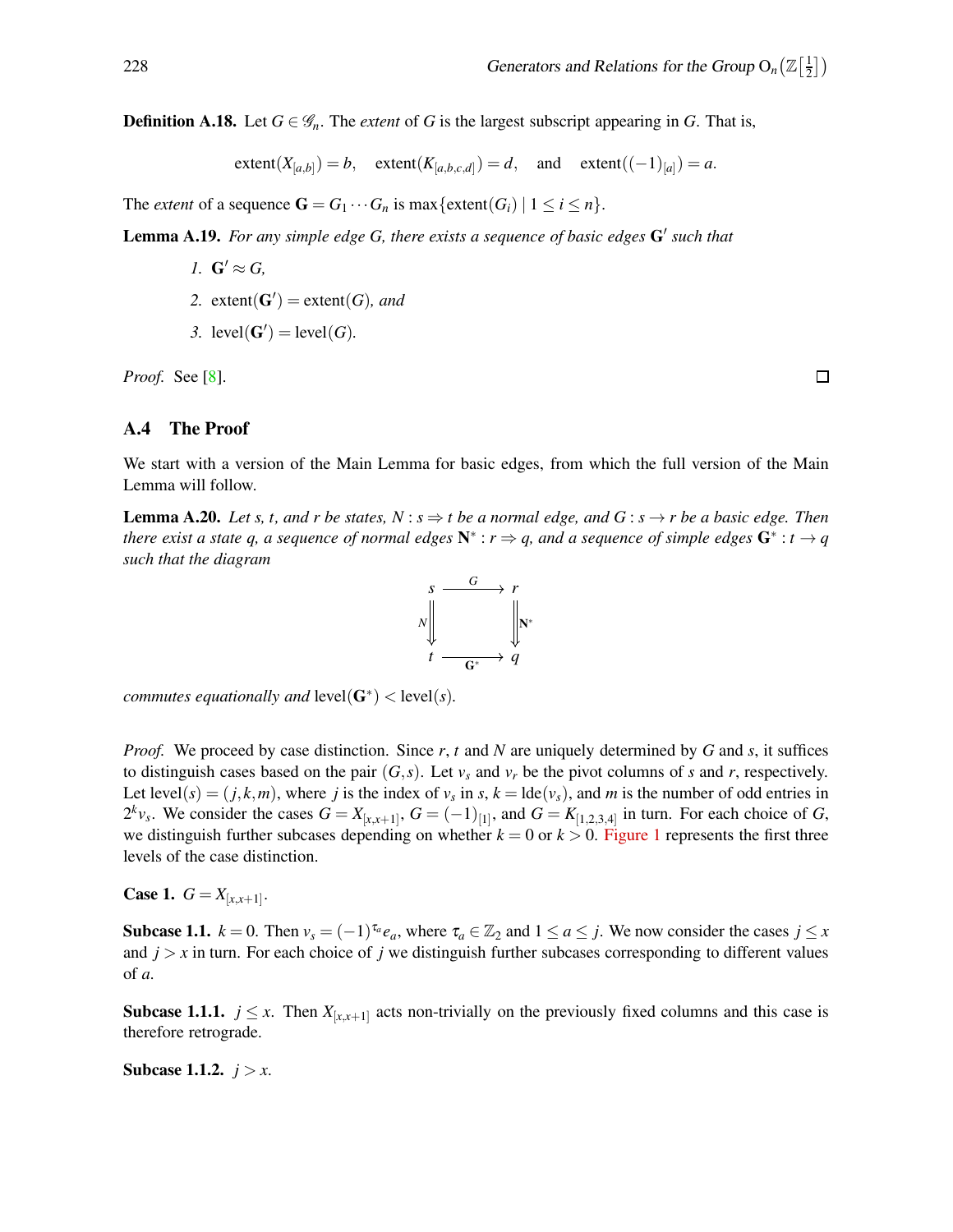<span id="page-19-0"></span>

Figure 1: The case distinction.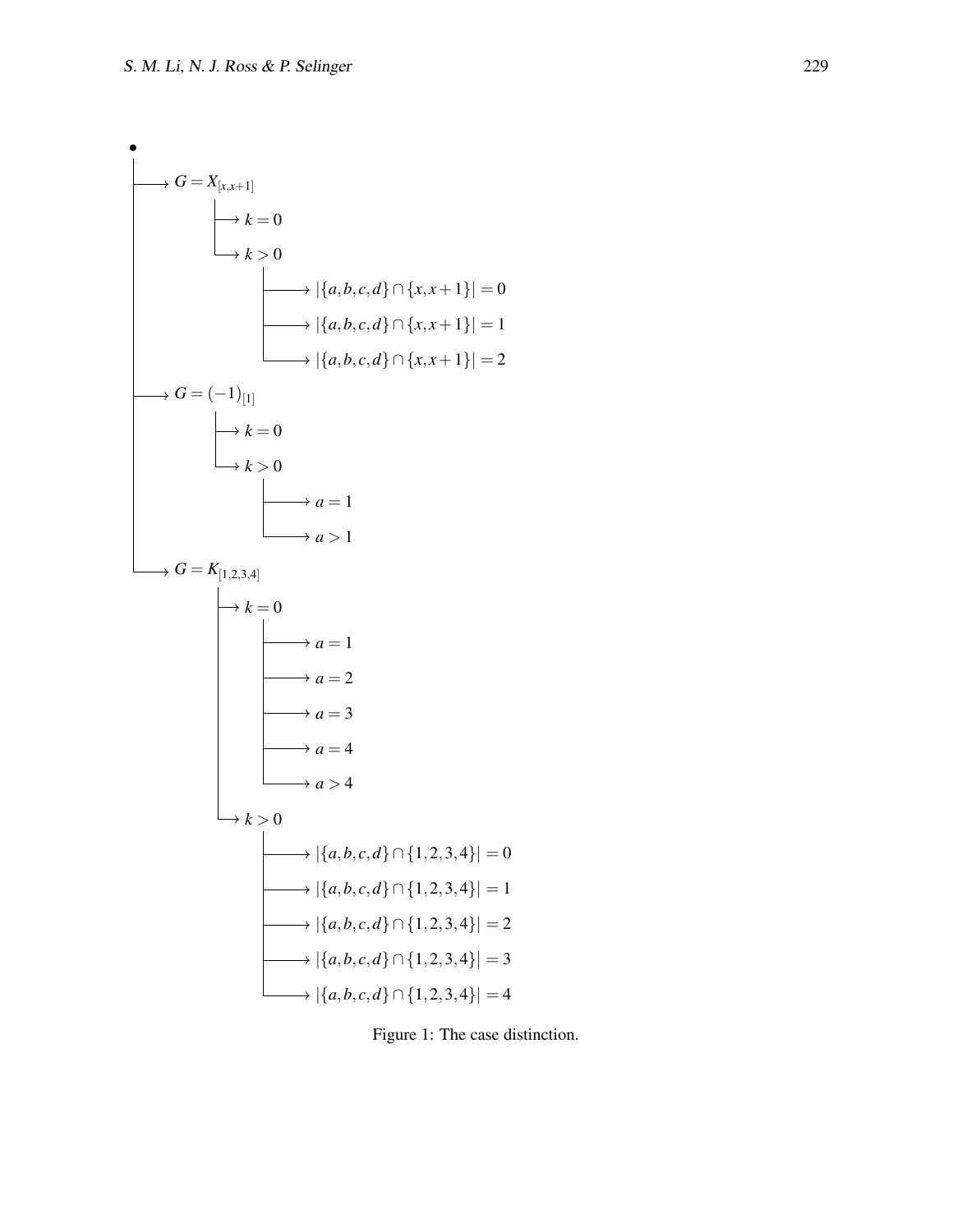**Subcase 1.1.2.1.**  $a \notin \{x, x+1\}$ . Then  $v_r = v_s$ . Hence, level(*r*) = level(*s*) and, from both *s* and *r*, the algorithm prescribes  $X_{[a,j]}(-1)^{\tau_a}_{[a]}$ . We complete the resulting diagrams as follows, depending on whether  $x+1 = j$  (left) or  $x+1 < j$  (right).



The diagrams commute by relations  $(2b)$ ,  $(3a)$  and  $(3b)$  since

$$
X_{[a,x+1]}(-1)_{[a]}X_{[x,x+1]} \approx X_{[a,x+1]}X_{[x,x+1]}(-1)_{[a]} \approx X_{[x,x+1]}X_{[a,x]}(-1)_{[a]} \approx X_{[a,x]}X_{[a,x+1]}(-1)_{[a]}
$$

and

$$
X_{[a,j]}(-1)_{[a]}X_{[x,x+1]} \approx X_{[a,j]}X_{[x,x+1]}(-1)_{[a]} \approx X_{[x,x+1]}X_{[a,j]}(-1)_{[a]} \approx X_{[a,x]}X_{[a,x+1]}(-1)_{[a]}.
$$

Moreover, the level property is satisfied since  $level(t)$ ,  $level(q) < level(s)$ .

**Subcase 1.1.2.2.**  $a \in \{x, x+1\}$ . Then  $X_{[x,x+1]}$  acts non-trivially on  $v_s$  and so  $v_r \neq v_s$ . If  $j = x+1$ , then the diagram to complete is one of the diagrams below, depending on whether  $a = x$  (left) or  $a = x + 1$ (right).

$$
X_{[a,j]}(-1)^{\tau_a}_{[a]}\left\|\begin{array}{ccc}\sum\limits_{i=1}^N\sum\limits_{j=1}^N\left\lvert\left(-1\right)^{\tau_a}_{[j]} & \left(-1\right)^{\tau_a}_{[a]}\right\rvert & \left\lvert\left\lvert\left(-1\right)^{\tau_a}_{[k]}\right\rvert\right. & \left.\left.\left(-1\right)^{\tau_a}_{[a]}\right\rvert\right\downarrow & \left\lvert\left\lvert X_{[x,a]}(-1)^{\tau_a}_{[x]}\right\rvert\right. \\ \left.t & q & t & q\end{array}\right.
$$

We then complete the diagrams as follows.

$$
\begin{array}{ccc}\n & s & \xrightarrow{X_{[x,x+1]}} & r & s & \xrightarrow{X_{[x,x+1]}} & r \\
\downarrow x_{[x,x+1]}(-1)^{\tau_a}_{[x]} \parallel & & \downarrow x_{[x+1]} & & (-1)^{\tau_a}_{[x+1]} \parallel & & \downarrow x_{[x,x+1]}(-1)^{\tau_a}_{[x]} \\
 & t & \xrightarrow{\epsilon} q & t & \xrightarrow{\epsilon} q\n\end{array}
$$

The diagrams commute by [relation \(3c\)](#page-5-3) and [relations \(1a\)](#page-5-1) and [\(3c\),](#page-5-3) respectively. Moreover, the level property is satisfied since we have  $level(q) = level(t) < level(s)$  in both cases. Now if  $j > x + 1$ , then the diagram to complete is one of the diagrams below, depending on whether  $a = x$  (left) or  $a = x + 1$  (right).

*s r t q X*[*x*, *<sup>j</sup>*] (−1) τ*a* [*x*] *X*[*x*,*x*+1] *X*[*x*+1, *<sup>j</sup>*] (−1) τ*a* [*x*+1] *s r t q X*[*x*+1, *<sup>j</sup>*] (−1) τ*a* [*x*+1] *X*[*x*,*x*+1] *X*[*x*, *<sup>j</sup>*] (−1) τ*a* [*x*]

We then complete the diagrams as follows.

$$
\begin{array}{ccc} \begin{array}{ccc} \begin{matrix} \begin{matrix} \mathcal{S} & \mathcal{X}_{[x,x+1]} \end{matrix} & \longrightarrow & r \\ \mathcal{S} & \longrightarrow & \mathcal{S} & \longrightarrow & \mathcal{S} \\ \mathcal{S} & \longrightarrow & \mathcal{S} & \longrightarrow & \mathcal{S} \\ \mathcal{S} & \longrightarrow & \mathcal{S} & \longrightarrow & \mathcal{S} \\ \mathcal{S} & \longrightarrow & \mathcal{S} & \longrightarrow & \mathcal{S} \\ \mathcal{S} & \longrightarrow & \mathcal{S} & \longrightarrow & \mathcal{S} \end{matrix} \end{array} & \begin{array}{ccc} \begin{matrix} \mathcal{S} & \longrightarrow & \mathcal{S} & \longrightarrow & \mathcal{S} \\ \mathcal{S} & \longrightarrow & \mathcal{S} & \longrightarrow & \mathcal{S} \\ \mathcal{S} & \longrightarrow & \mathcal{S} & \longrightarrow & \mathcal{S} \\ \mathcal{S} & \longrightarrow & \mathcal{S} & \longrightarrow & \mathcal{S} & \longrightarrow & \mathcal{S} \end{matrix} \end{array} & \begin{array}{ccc} \begin{matrix} \mathcal{S} & \longrightarrow & \mathcal{S} & \longrightarrow & \mathcal{S} & \longrightarrow & \mathcal{S} \\ \mathcal{S} & \longrightarrow & \mathcal{S} & \longrightarrow & \mathcal{S} & \longrightarrow & \mathcal{S} \\ \mathcal{S} & \longrightarrow & \mathcal{S} & \longrightarrow & \mathcal{S} & \longrightarrow & \mathcal{S} \end{matrix} \end{array} & \begin{array}{ccc} \begin{matrix} \mathcal{S} & \longrightarrow & \mathcal{S} & \longrightarrow & \mathcal{S} & \longrightarrow & \mathcal{S} \\ \mathcal{S} & \longrightarrow & \mathcal{S} & \longrightarrow & \mathcal{S} & \longrightarrow & \mathcal{S} & \longrightarrow & \mathcal{S} \end{matrix} \end{array} & \begin{array}{ccc} \mathcal{S} & \longrightarrow & \mathcal{S} & \longrightarrow & \mathcal{S} & \longrightarrow & \mathcal{S} & \longrightarrow & \mathcal{S} & \longrightarrow & \mathcal{S} & \longrightarrow & \mathcal{S} \end{array} & \begin{array}{ccc} \mathcal{S} & \longrightarrow & \mathcal{S} & \longrightarrow & \mathcal{S} & \longrightarrow & \mathcal{S} & \longrightarrow & \mathcal{S} & \longrightarrow & \mathcal{S} & \longrightarrow & \mathcal{S} & \longrightarrow & \mathcal{S} & \longrightarrow & \mathcal{S} & \longrightarrow & \mathcal{S}
$$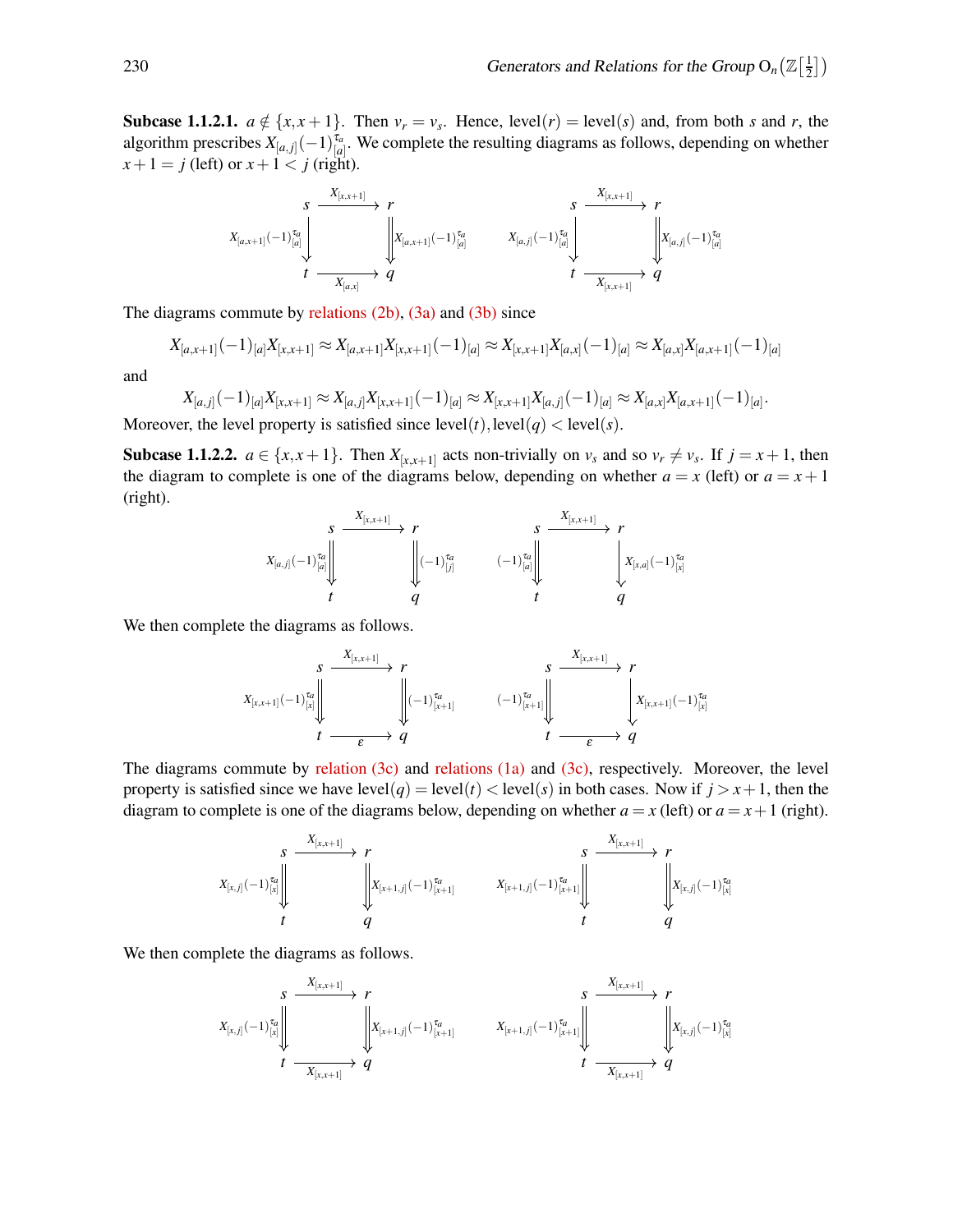Both diagrams commute by [relations \(3a\)](#page-5-1) and [\(3c\)](#page-5-3) and the level property is satisfied since we have  $level(t) < level(s)$  and  $level(q) < level(s)$  in both cases.

**Subcase 1.2.**  $k > 0$ . Let  $u = 2^k v_s$  and let  $a, b, c, d$  be the indices of the first four odd entries of *u*. In this case, *N* is of the form

$$
K_{[a,b,c,d]}(-1)^{\tau_a}_{[a]}(-1)^{\tau_b}_{[b]}(-1)^{\tau_c}_{[c]}(-1)^{\tau_d}_{[d]},
$$

where  $\tau_a, \tau_b, \tau_c, \tau_d \in \mathbb{Z}_2$ . We have  $|\{a,b,c,d\} \cap \{x,x+1\}| \in \{0,1,2\}$ . We consider each one of these cases in turn.

Subcase 1.2.1.  $|\{a,b,c,d\} \cap \{x,x+1\}| = 0$ . If  $x+1 \leq j$ , then  $X_{[x,x+1]}$  acts trivially on the previously fixed columns and doesn't affect the number of odd entries in *u*. Hence  $level(r) = level(s)$  and the first four odd entries in the integral part of  $v_r$  also have indices *a*, *b*, *c*, and *d*. Thus the diagram to complete is the one shown below.

$$
K_{[a,b,c,d]}(-1)^{\tau_a}_{[a]}(-1)^{\tau_b}_{[b]}(-1)^{\tau_c}_{[c]}(-1)^{\tau_d}_{[d]}\Bigg\downarrow \begin{array}{c}X_{[x,x+1]}\\ \downarrow\\ \downarrow\\ \downarrow\\ \downarrow\\ \tau\end{array}\rightarrow \begin{array}{c}P\\ \downarrow\\ \downarrow\\ \downarrow\\ \downarrow\\ \downarrow\\ \downarrow\\ \end{array}
$$

We then complete the diagram as follows.

$$
\begin{array}{ccc}\n & S & \xrightarrow{\quad X_{[x,x+1]}} & r \\
 & \searrow^{X_{[x,x+1]}} & & \nearrow & \\
 & \searrow^{X_{[x,x+1]}} & & \searrow^{X_{[a,b,c,d]}(-1)^{\tau_a}_{[a]}(-1)^{\tau_c}_{[b]}(-1)^{\tau_c}_{[d]}(-1)^{\tau_c}_{[d]}(-1)^{\tau_c}_{[d]} \\
 & \downarrow^{x} & \searrow^{x}_{[x,x+1]} & q\n\end{array}
$$

The diagram commutes by [relations \(2b\)](#page-5-2) and [\(2c\).](#page-5-3) Moreover, the level property is satisfied because level(*t*) < level(*s*) and level(*q*) < level(*r*) = level(*s*). Now if  $x + 1 > j$ , then  $X_{[x,x+1]}$  acts non-trivially on the previously fixed columns and the case is retrograde.

<span id="page-21-0"></span>Subcase 1.2.2.  $|\{a,b,c,d\} \cap \{x,x+1\}| = 1$ .

Subcase 1.2.2.1.  $|\{a,b,c\} \cap \{x,x+1\}| = 1$ . Then  $x+1 < d$  and there are six subcases to consider, depending on whether  $x \in \{a,b,c\}$  or  $x+1 \in \{a,b,c\}$ . These cases can be uniformly represented by the diagram

$$
\begin{array}{ccc}&&S&\x_{[x,x+1]}\longrightarrow & r\\ &\swarrow&&\searrow\\ K_{[a,b,c,d]}(-1)^{\tau_d}_{[a]}(-1)^{\tau_d}_{[b]}(-1)^{\tau_c}_{[c]}(-1)^{\tau_d}_{[d]}\Big\downarrow&&\qquad \qquad \bigg\downarrow &\\ &t&\searrow&\\ t&&q&&\\ \end{array}
$$

where, for an index  $p \in \{a, b, c\}$ , we have  $p' = x$  if  $p = x + 1$  and  $p' = x + 1$  if  $p = x$ . We can then complete the diagram as follows.

$$
\begin{array}{ccc}&&S&\x_{[x,x+1]}\longrightarrow & r\\ &\swarrow&&\searrow\\ K_{[a,b,c,d]}(-1)^{\tau_d}_{[a]}(-1)^{\tau_b}_{[b]}(-1)^{\tau_c}_{[c]}(-1)^{\tau_d}_{[d]}\end{array}\bigg|\xrightarrow[t]{\x_{[x,x+1]}\longrightarrow & r\\ &\qquad \qquad \bigg\downarrow & K_{[a',b',c',d]}(-1)^{\tau_{a'}}_{[a']}(-1)^{\tau_{b'}}_{[b']}(-1)^{\tau_{c'}}_{[c']}(-1)^{\tau_{d'}}_{[d]}\end{array}
$$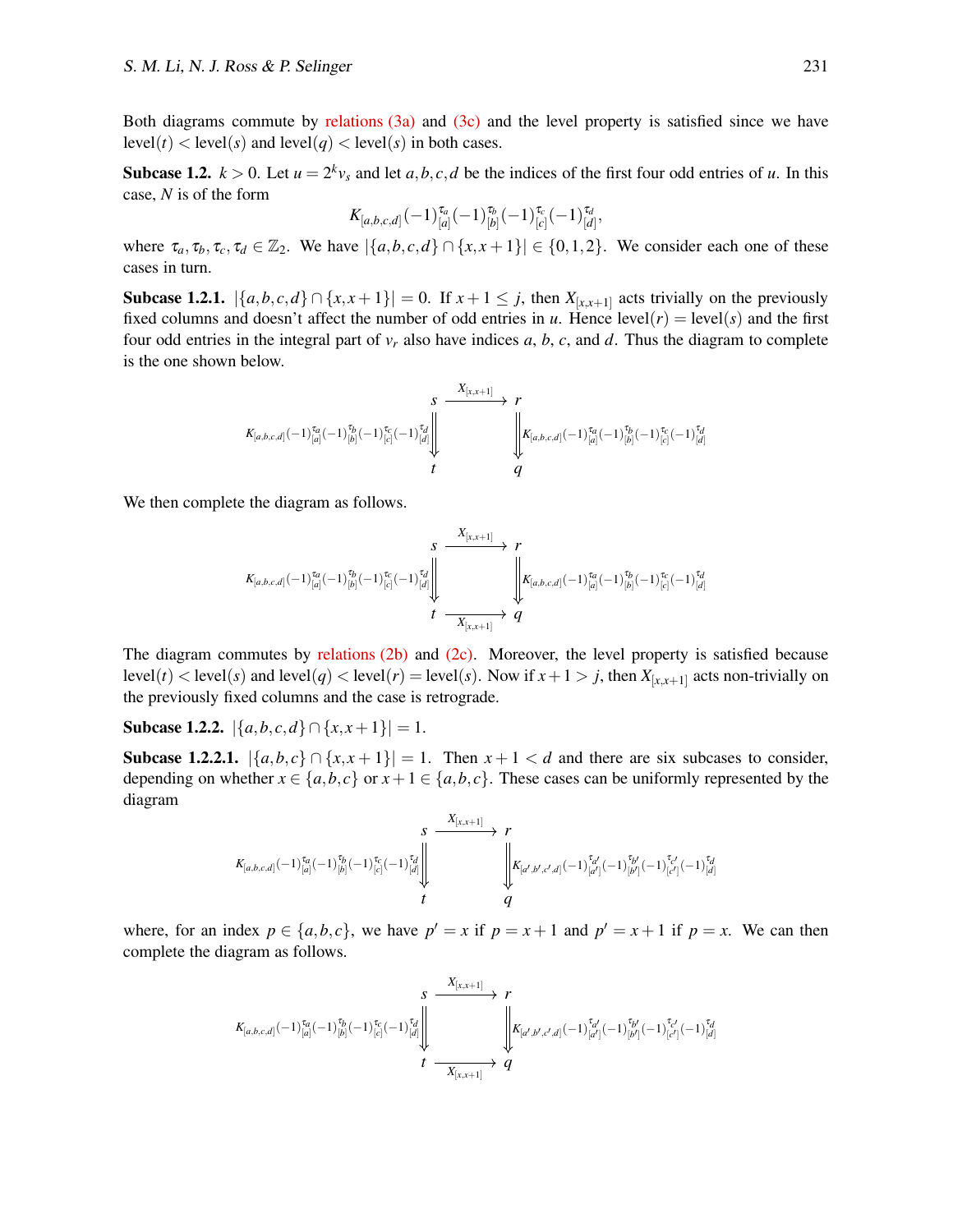The diagram commutes by [relations \(2b\),](#page-5-2) [\(3c\),](#page-5-3) [\(3d\),](#page-5-4) [\(3e\),](#page-5-5) [\(3f\)](#page-5-6) and [\(3g\)](#page-5-7) and the level property is satisfied since  $x + 1 < d$  implies that level(*r*) = level(*s*) and therefore that level(*t*) < level(*s*) and level(*q*) <  $level(r) = level(s)$ .

**Subcase 1.2.2.2.**  $d = x + 1$ . This case is similar to the previous one and the completed diagram is given below.

$$
\begin{array}{ccc}\n & S & \xrightarrow{\quad X_{[x,d]}} & r \\
 & K_{[a,b,c,x+1]}(-1)^{\tau_a}_{[a]}(-1)^{\tau_b}_{[b]}(-1)^{\tau_c}_{[c]}(-1)^{\tau_d}_{[d]} & & \downarrow \\
 & & \downarrow \xrightarrow{\quad \ \ \, } & K_{[a,b,c,x]}(-1)^{\tau_a}_{[a]}(-1)^{\tau_b}_{[b]}(-1)^{\tau_c}_{[c]}(-1)^{\tau_d}_{[x]} \\
 & t & \xrightarrow{\quad \ \ \, } & X_{[x,d]} & q\n\end{array}
$$

To see that the diagram commutes and that the level property is satisfied, one can reason in the same way as in [Subcase 1.2.2.1.](#page-21-0)

**Subcase 1.2.2.3.**  $d = x$ . Let  $e = d + 1$  and let  $u_e$  be the *e*-th component of *u*. If  $u_e$  is even, then the indices of the first four odd entries of the integral part of  $v_r$  are  $a, b, c$ , and  $e$ . We can then reason as [Subcase 1.2.2.1,](#page-21-0) using the completed diagram below.

$$
\begin{array}{ccc}\n & S & \xrightarrow{\text{ $X_{[d,e]}$}} & r \\
 & K_{[a,b,c,d]}(-1)^{\tau_d}_{[a]}(-1)^{\tau_b}_{[b]}(-1)^{\tau_c}_{[c]}(-1)^{\tau_d}_{[d]} & & \downarrow \\
 & & \downarrow \xrightarrow{\text{ $X_{[d,e]}$}} & q & \\
 & & t & \xrightarrow{\text{ $X_{[d,e]}$}} & q & \\
\end{array}
$$

If *u<sup>e</sup>* is odd, then the indices of the first four odd entries of the integral part of *v<sup>r</sup>* are *a*, *b*, *c*, and *d*, and the diagram to complete is the one given below.

$$
K_{[a,b,c,d]}(-1)^{\tau_a}_{[a]}(-1)^{\tau_b}_{[b]}(-1)^{\tau_c}_{[c]}(-1)^{\tau_d}_{[d]}\Bigg\downarrow \begin{array}{c}X_{[d,e]}\\ \downarrow\\ \downarrow\\ t\\ \end{array}\qquad \qquad \left\vert\begin{array}{c}X_{[d,e]}\\ \downarrow\\ \downarrow\\ \end{array}\right\vert K_{[a,b,c,d]}(-1)^{\tau_a}_{[a]}(-1)^{\tau_b}_{[b]}(-1)^{\tau_c}_{[c]}(-1)^{\tau_c}_{[d]}(-1)^{\tau_c}_{[d]}\end{array}
$$

In this case, there are at least two quadruples of odd entries in *u*. Let *f* , *g*, and *h* be the indices of the first three odd entries of *u* after *e* and write  $\overline{u}$  for the vector composed of the first eight odd entries of *u*. Then, by [Lemma A.8,](#page-11-2) we have  $\overline{u}^T \overline{u} \equiv 0 \pmod{16}$  or  $\overline{u}^T \overline{u} \equiv 8 \pmod{16}$ . We consider both of these cases in turn.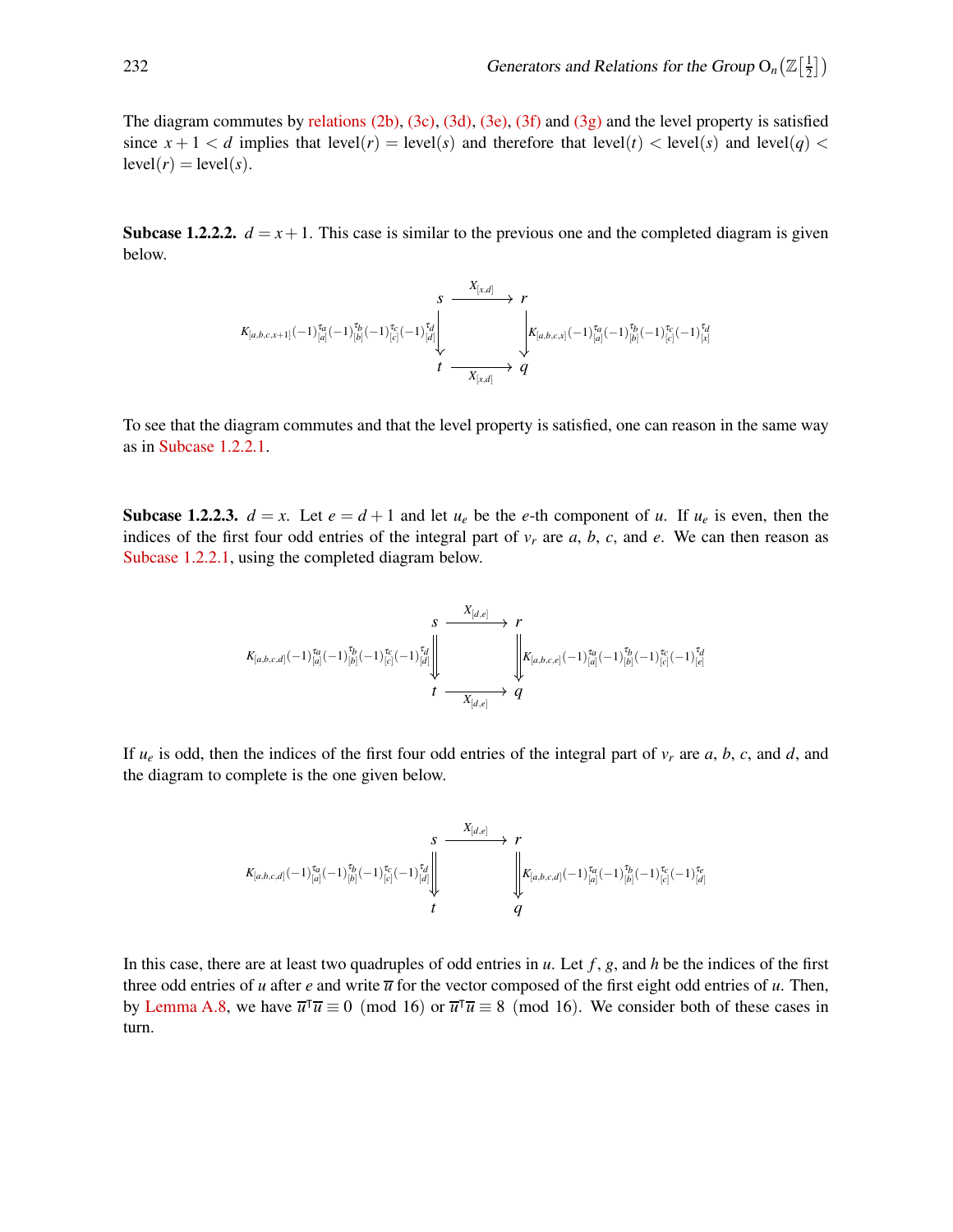**Subcase 1.2.2.3.1.**  $\overline{u}^{\dagger} \overline{u} \equiv 0 \pmod{16}$ . Then we consider the diagram below.

$$
K_{[a,b,c,d]}(-1)^{\tau_{a}}_{[a]}(-1)^{\tau_{b}}_{[a]}(-1)^{\tau_{b}}_{[c]}(-1)^{\tau_{a}}_{[d]})
$$
\n
$$
K_{[a,b,c,d]}(-1)^{\tau_{a}}_{[c]}(-1)^{\tau_{b}}_{[c]}(-1)^{\tau_{b}}_{[d]})
$$
\n
$$
K_{[e,f,g,h]}(-1)^{\tau_{e}}_{[e]}(-1)^{\tau_{f}}_{[f]}(-1)^{\tau_{b}}_{[g]}(-1)^{\tau_{b}}_{[g]})
$$
\n
$$
K_{[e,f,g,h]}(-1)^{\tau_{e}}_{[e]}(-1)^{\tau_{f}}_{[h]}(-1)^{\tau_{b}}_{[g]}(-1)^{\tau_{b}}_{[g]}(-1)^{\tau_{b}}_{[h]})
$$
\n
$$
K_{[a,b,c,d]}(-1)^{\tau_{a}}_{[a]}(-1)^{\tau_{a}}_{[a]}(-1)^{\tau_{a}}_{[a]}(-1)^{\tau_{b}}_{[g]}(-1)^{\tau_{b}}_{[h]}(-1)^{\tau_{b}}_{[h]}(-1)^{\tau_{b}}_{[h]}(-1)^{\tau_{b}}_{[h]}(-1)^{\tau_{b}}_{[h]}(-1)^{\tau_{b}}_{[h]}(-1)^{\tau_{b}}_{[h]}(-1)^{\tau_{b}}_{[h]}(-1)^{\tau_{b}}_{[h]}(-1)^{\tau_{b}}_{[h]}(-1)^{\tau_{b}}_{[h]}(-1)^{\tau_{b}}_{[h]}(-1)^{\tau_{b}}_{[h]}(-1)^{\tau_{b}}_{[h]}(-1)^{\tau_{b}}_{[h]}(-1)^{\tau_{b}}_{[h]}(-1)^{\tau_{b}}_{[h]}(-1)^{\tau_{b}}_{[h]}(-1)^{\tau_{b}}_{[h]}(-1)^{\tau_{b}}_{[h]}(-1)^{\tau_{b}}_{[h]}(-1)^{\tau_{b}}_{[h]}(-1)^{\tau_{b}}_{[h]}(-1)^{\tau_{b}}_{[h]}(-1)^{\tau_{b}}_{[h]}(-1)^{\tau_{b}}_{[h]}(-1)^{\tau_{b}}_{[h]}(-1)^{\tau_{b}}_{[h]}(-1)^{\tau_{b}}_{[h]}(-1)^{\tau_{b}}_{[h]}(-1)^{\tau_{b}}_{[h]}(-1)^{\tau_{b}}_{[h]}(-1)^{\tau_{b}}_{[h]}(-1)^{\tau_{b}}_{[h]}(-1)^{\tau_{b}}_{[h]}(-1)^{\tau_{b}}_{[h]}(-1)^{\tau_{b
$$

To see that the diagram commutes, note that the occurrences of  $(-1)$  in the top part of the diagram can be commuted past *X* and *K* and cancelled, using [relations \(1b\),](#page-5-2) [\(2b\),](#page-5-2) [\(2d\)](#page-5-4) and [\(2e\).](#page-5-5) The fact that the diagram commutes is then a consequence of [relation \(6a\).](#page-5-1) We now verify that the diagram satisfies the level property. The first two edges descending from *s* are prescribed by the algorithm. Thus

$$
K_{[a,b,c,d]}(-1)^{\tau_a}_{[a]}(-1)^{\tau_b}_{[b]}(-1)^{\tau_c}_{[c]}(-1)^{\tau_d}_{[d]}\overline{u}=\overline{w}
$$

with  $\overline{w} \equiv 00001111 \pmod{2}$ , so that  $\text{level}(t_1) \leq (j,k,m-1) < \text{level}(s)$ . Similarly,

$$
K_{[e,f,g,h]}(-1)^{\tau_e}_{[e]}(-1)^{\tau_f}_{[f]}(-1)^{\tau_g}_{[g]}(-1)^{\tau_h}_{[h]} \overline{w} = \overline{w}_1
$$

with  $\overline{w}_1 \equiv 00000000$  (mod 2) so that  $level(t_1) \le (j,k,m-2) < level(s)$ . Moreover, by [Lemma A.9,](#page-11-1) we know that  $\overline{w}_1 = 2\overline{w}'_1$  with  $\overline{w}'_1 \equiv 10000111 \pmod{2}$  or  $\overline{w}'_1 \equiv 01111000 \pmod{2}$ . Hence,

$$
(-1)_{[a]}(-1)_{[e]}X_{[a,e]}\overline{w}_1=\overline{w}_2
$$

with  $\overline{w}_2 = 2\overline{w}'_2$  and  $\overline{w}'_2 \equiv 00001111 \pmod{2}$  or  $\overline{w}'_2 \equiv 11110000 \pmod{2}$ . Thus level $(t_2) = \text{level}(t_1) \le$  $(j,k,m-2)$  < level(s). By [Lemma A.1,](#page-9-2) we have

$$
K_{[a,b,c,d]}\overline{w}_2 = \overline{w}_3 \quad \text{ and } \quad K_{[e,f,g,h]}\overline{w}_3 = \overline{w}_4
$$

with  $\overline{w}_3 = 2\overline{w}'_3$  and  $\overline{w}_4 = 2\overline{w}'_4$  for some  $\overline{w}'_3, \overline{w}'_4 \in \mathbb{Z}^8$ . Hence, we get

$$
level(t_4), level(t_3) \le level(t_2) < level(s).
$$

We can reason analogously with the right hand side of the diagram to show that

$$
level(q_4), level(q_3), level(q_2), level(q_1), level(q), level(r) < level(s).
$$

This proves that the diagram satisfies the level property.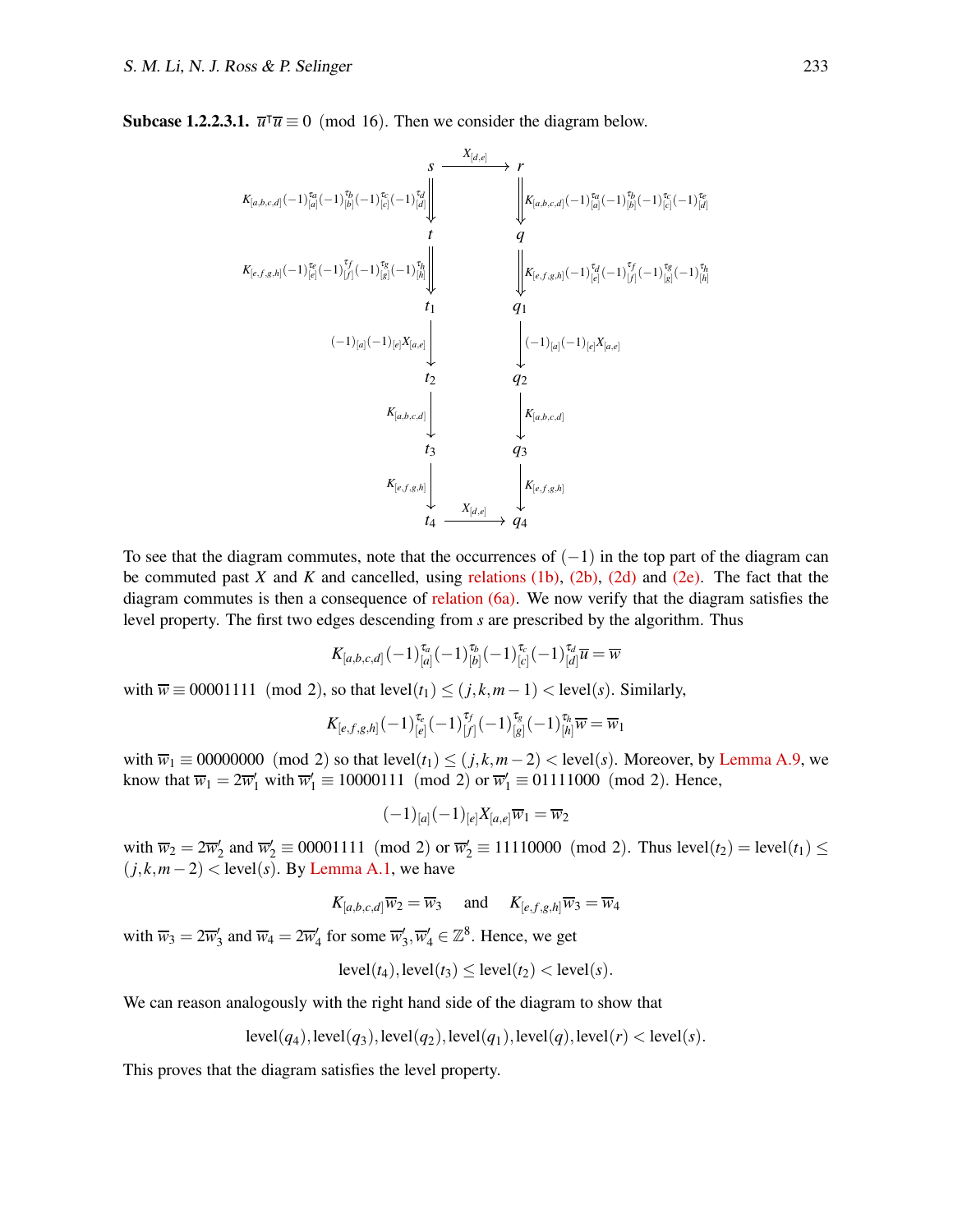**Subcase 1.2.2.3.2.**  $\overline{u}^{\dagger} \overline{u} \equiv 8 \pmod{16}$ . Then we consider the diagram below.

*s r t q t*<sup>1</sup> *q*<sup>1</sup> *t*<sup>2</sup> *q*<sup>2</sup> *t*<sup>3</sup> *q*<sup>3</sup> *t*<sup>4</sup> *q*<sup>4</sup> *K*[*a*,*b*,*c*,*d*] (−1) τ*a* [*a*] (−1) τ*b* [*b*] (−1) τ*c* [*c*] (−1) τ*d* [*d*] *X*[*d*,*e*] *K*[*a*,*b*,*c*,*d*] (−1) τ*a* [*a*] (−1) τ*b* [*b*] (−1) τ*c* [*c*] (−1) τ*e* [*d*] *K*[*e*, *<sup>f</sup>* ,*g*,*h*] (−1) τ*e* [*e*] (−1) τ *f* [ *f* ] (−1) τ*g* [*g*] (−1) τ*h* [*h*] *K*[*e*, *<sup>f</sup>* ,*g*,*h*] (−1) τ*d* [*e*] (−1) τ *f* [ *f* ] (−1) τ*g* [*g*] (−1) τ*h* [*h*] (−1)[*a*] (−1)[*h*]*X*[*a*,*h*] (−1)[*a*] (−1)[*h*]*X*[*a*,*h*] *K*[*a*,*b*,*c*,*d*] *K*[*a*,*b*,*c*,*d*] *K*[*e*, *<sup>f</sup>* ,*g*,*h*] *K*[*e*, *<sup>f</sup>* ,*g*,*h*] *X*[*d*,*e*]

To see that the diagram commutes, note that the occurrences of  $(-1)$  in the top part of the diagram can be commuted past *X* and *K* and cancelled, using [relations \(1b\),](#page-5-2) [\(2b\),](#page-5-2) [\(2d\)](#page-5-4) and [\(2e\).](#page-5-5) The fact that the diagram commutes is then a consequence of [Proposition A.16.](#page-17-1) We now verify that the diagram satisfies the level property. The first two edges descending from *s* are prescribed by the algorithm. Thus

$$
K_{[a,b,c,d]}(-1)^{\tau_a}_{[a]}(-1)^{\tau_b}_{[b]}(-1)^{\tau_c}_{[c]}(-1)^{\tau_d}_{[d]}\overline{u}=\overline{w}
$$

with  $\overline{w} \equiv 00001111 \pmod{2}$ , so that  $level(t_1) \leq (j,k,m-1) < level(s)$ . Similarly,

$$
K_{[e,f,g,h]}(-1)^{\tau_e}_{[e]}(-1)^{\tau_f}_{[f]}(-1)^{\tau_g}_{[g]}(-1)^{\tau_h}_{[h]} \overline{w} = \overline{w}_1
$$

with  $\overline{w}_1 \equiv 00000000$  (mod 2) so that level( $t_1$ )  $\leq$  ( $j$ , $k$ , $m-2$ ) < level( $s$ ). Moreover, by [Lemma A.10,](#page-11-3) we know that  $\overline{w}_1 = 2\overline{w}'_1$  with  $\overline{w}'_1 \equiv 10001000 \pmod{2}$  or  $\overline{w}'_1 \equiv 01110111 \pmod{2}$ . Hence,

$$
(-1)_{[a]}(-1)_{[h]}X_{[a,h]}\overline{w}_1 = \overline{w}_2
$$

with  $\overline{w}_2 = 2\overline{w}'_2$  and  $\overline{w}'_2 \equiv 00001001 \pmod{2}$  or  $\overline{w}'_2 \equiv 11110110 \pmod{2}$ . Thus level(*t*<sub>2</sub>) = level(*t*<sub>1</sub>)  $\leq$  $(j,k,m-2)$  < level(s). By [Lemma A.1,](#page-9-2) we have

$$
K_{[a,b,c,d]}\overline{w}_2 = \overline{w}_3 \quad \text{ and } \quad K_{[e,f,g,h]}\overline{w}_3 = \overline{w}_4
$$

with  $\overline{w}_3 = 2\overline{w}'_3$  and  $\overline{w}_4 = 2\overline{w}'_4$  for some  $\overline{w}'_3, \overline{w}'_4 \in \mathbb{Z}^8$ . Hence, we get

$$
level(t_4), level(t_3) \le level(t_2) < level(s).
$$

We can reason analogously with the right hand side of the diagram to show that

$$
level(q_4), level(q_3), level(q_2), level(q_1), level(q), level(r) < level(s).
$$

This proves that the diagram satisfies the level property.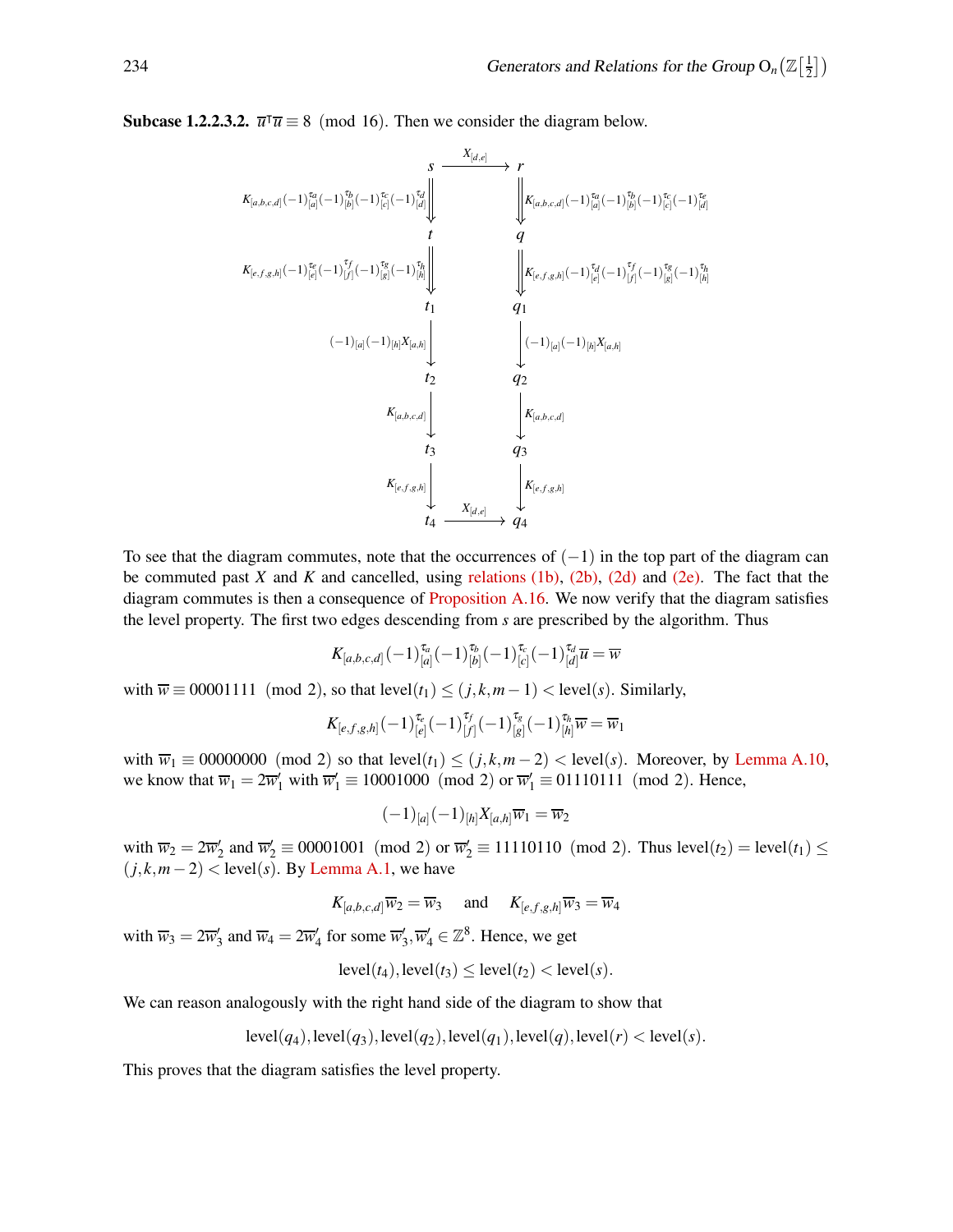Subcase 1.2.3.  $|\{a,b,c,d\} \cap \{x,x+1\}| = 2$ . Then the diagram to complete is one of the diagrams below, depending on whether  $\{x, x+1\} = \{a, b\}$  (top),  $\{x, x+1\} = \{b, c\}$  (center), or  $\{x, x+1\} = \{c, d\}$ (bottom).

$$
K_{[a,b,c,d]}(-1)^{\tau_{a}}_{[a]}(-1)^{\tau_{b}}_{[b]}(-1)^{\tau_{b}}_{[c]}(-1)^{\tau_{b}}_{[d]} \bigg|
$$
\n
$$
K_{[a,b,c,d]}(-1)^{\tau_{a}}_{[a]}(-1)^{\tau_{b}}_{[a]}(-1)^{\tau_{b}}_{[d]}(-1)^{\tau_{b}}_{[d]}(-1)^{\tau_{b}}_{[d]}(-1)^{\tau_{b}}_{[d]}(-1)^{\tau_{b}}_{[d]}(-1)^{\tau_{b}}_{[d]}(-1)^{\tau_{b}}_{[d]}(-1)^{\tau_{b}}_{[d]}(-1)^{\tau_{b}}_{[d]}(-1)^{\tau_{b}}_{[d]}(-1)^{\tau_{b}}_{[d]}(-1)^{\tau_{b}}_{[d]}(-1)^{\tau_{b}}_{[d]}(-1)^{\tau_{b}}_{[d]}(-1)^{\tau_{b}}_{[d]}(-1)^{\tau_{b}}_{[d]}(-1)^{\tau_{b}}_{[d]}(-1)^{\tau_{b}}_{[d]}(-1)^{\tau_{b}}_{[d]}(-1)^{\tau_{b}}_{[d]}(-1)^{\tau_{b}}_{[d]}(-1)^{\tau_{b}}_{[d]}(-1)^{\tau_{b}}_{[d]}(-1)^{\tau_{b}}_{[d]}(-1)^{\tau_{b}}_{[d]}(-1)^{\tau_{b}}_{[d]}(-1)^{\tau_{b}}_{[d]}(-1)^{\tau_{b}}_{[d]}(-1)^{\tau_{b}}_{[d]}(-1)^{\tau_{b}}_{[d]}(-1)^{\tau_{b}}_{[d]}(-1)^{\tau_{b}}_{[d]}(-1)^{\tau_{b}}_{[d]}(-1)^{\tau_{b}}_{[d]}(-1)^{\tau_{b}}_{[d]}(-1)^{\tau_{b}}_{[d]}(-1)^{\tau_{b}}_{[d]}(-1)^{\tau_{b}}_{[d]}(-1)^{\tau_{b}}_{[d]}(-1)^{\tau_{b}}_{[d]}(-1)^{\tau_{b}}_{[d]}(-1)^{\tau_{b}}_{[d]}(-1)^{\tau_{b}}_{[d]}(-1)^{\tau_{b}}_{[d]}(-1)^{\tau_{b}}_{[d]}(-1)^{\tau_{b}}_{[d]}(-1)^{\tau_{b}}_{[d]}(-1)^{\tau_{b}}_{[d]}(-1)^{\tau_{b}}_{[d]}(-1)^{\tau_{b}}_{[d]}(-1)^{\tau_{b}}_{[d]}(-1)^{\tau_{b}}_{[d]}(-1)^{\tau_{b}}_{[d]}(-1)^{\tau_{b}}_{[d]}(-1)^{\tau_{b}}_{
$$

We then complete the diagrams as follows.

$$
K_{[a,b,c,d]}(-1)^{\tau_{a}}_{[a]}(-1)^{\tau_{b}}_{[b]}(-1)^{\tau_{c}}_{[c]}(-1)^{\tau_{d}}_{[d]}\Big\downarrow
$$
\n
$$
\downarrow \frac{\sum_{[a,b]}\sum_{[a,b,c,d]} \left\{K_{[a,b,c,d]}(-1)^{\tau_{b}}_{[a]}(-1)^{\tau_{a}}_{[b]}(-1)^{\tau_{a}}_{[c]}(-1)^{\tau_{a}}_{[d]}\right\}}{\sum_{[a,b,c,d]} \left\{K_{[a,b,c,d]}(-1)^{\tau_{a}}_{[a]}(-1)^{\tau_{a}}_{[a]}(-1)^{\tau_{a}}_{[d]}\right\}} \longrightarrow q
$$
\n
$$
K_{[a,b,c,d]}(-1)^{\tau_{a}}_{[a]}(-1)^{\tau_{a}}_{[b]}(-1)^{\tau_{c}}_{[c]}(-1)^{\tau_{a}}_{[d]}\Big\downarrow
$$
\n
$$
\downarrow \frac{\sum_{[a,b,c]} \left\{K_{[a,b,c,d]}(-1)^{\tau_{a}}_{[a]}(-1)^{\tau_{a}}_{[b]}(-1)^{\tau_{a}}_{[c]}(-1)^{\tau_{a}}_{[d]}\right\}}{\sum_{[a,b,c,d]} \left\{K_{[a,b,c,d]}(-1)^{\tau_{a}}_{[a]}(-1)^{\tau_{a}}_{[b]}(-1)^{\tau_{a}}_{[c]}(-1)^{\tau_{a}}_{[d]}\right\}} \longrightarrow q
$$
\n
$$
K_{[a,b,c,d]}(-1)^{\tau_{a}}_{[a]}(-1)^{\tau_{a}}_{[b]}(-1)^{\tau_{a}}_{[b]}(-1)^{\tau_{a}}_{[b]}(-1)^{\tau_{a}}_{[d]}\longrightarrow q
$$
\n
$$
\downarrow \longrightarrow q
$$

The diagrams commute by [relations \(2b\),](#page-5-2) [\(2d\),](#page-5-4) [\(3c\),](#page-5-3) [\(4a\),](#page-5-1) [\(4c\)](#page-5-3) and [\(8c\).](#page-13-0) Moreover, the level property is satisfied in the three diagrams since the level of *s* is unaffected by  $X_{[x,x+1]}$  so that level(*t*) < level(*s*) and  $level(q) < level(r) = level(s).$ 

**Case 2.**  $G = (-1)_{[1]}$ .

Subcase 2.1.  $k = 0$ . Then  $v_s = (-1)^{\tau_a} e_a$ , where  $\tau_a \in \mathbb{Z}_2$  and  $1 \le a \le j$ . We now consider the cases  $a = 1$ and  $a > 1$  in turn. For each choice of  $a$  we distinguish further subcases corresponding to different values of *j*.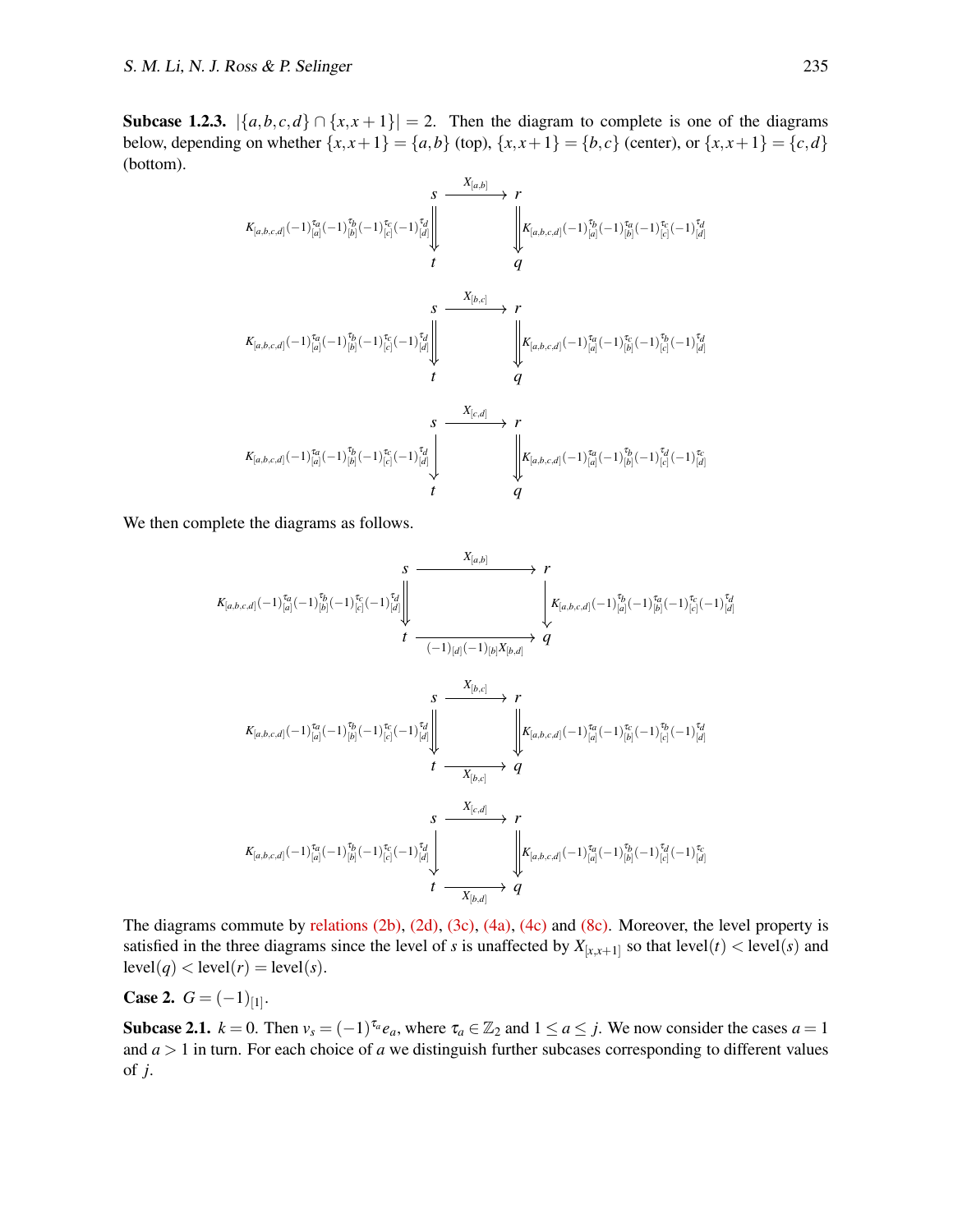**Subcase 2.1.1.**  $a = 1$ .

**Subcase 2.1.1.1.**  $j = 1$ . Then  $\tau_a = 1$ ,  $r = I$ , and the completed diagram is given below.



The diagram commutes since  $\approx$  is reflexive and the level property is satisfied since level(*t*) = level(*q*) <  $level(s)$ .

**Subcase 2.1.1.2.**  $j > 1$ . Then  $v_r = (-1)^{\tau_a+1} e_1$  and the completed diagram is given below.



The diagram commutes by [relation \(1b\)](#page-5-2) and the level property is satisfied since level(*t*) = level(*q*) <  $level(s)$ .

#### **Subcase 2.1.2.**  $a > 1$ .

**Subcase 2.1.2.1.**  $j = a$ . Then  $(-1)_{[1]}$  acts trivially on  $v_s$  and so  $v_r = v_s$ . Hence, the completed diagram is given below.



The diagram commutes by [relation \(2d\)](#page-5-4) and the level property is satisfied since  $|evel(t)| < |evel(s)|$  and  $level(q) < level(r) = level(s).$ 

**Subcase 2.1.2.2.**  $j > a$ . Then  $(-1)_{[1]}$  acts trivially on  $v_s$  and so  $v_r = v_s$ . Hence, the completed diagram is given below.



The diagram commutes by [relations \(2b\)](#page-5-2) and [\(2d\)](#page-5-4) and the level property is satisfied since  $level(t)$  <  $level(s)$  and  $level(q) < level(r) = level(s)$ .

**Subcase 2.2.**  $k > 0$ . Let  $u = 2^k v_s$  and let  $a, b, c, d$  be the indices of the first four odd entries of *u*. In this case, *N* is of the form

$$
K_{[a,b,c,d]}(-1)^{\tau_a}_{[a]}(-1)^{\tau_b}_{[b]}(-1)^{\tau_c}_{[c]}(-1)^{\tau_d}_{[d]},
$$

where  $\tau_a, \tau_b, \tau_c, \tau_d \in \mathbb{Z}_2$ . We have  $a = 1$  or  $a > 1$ . We consider each one of these cases in turn.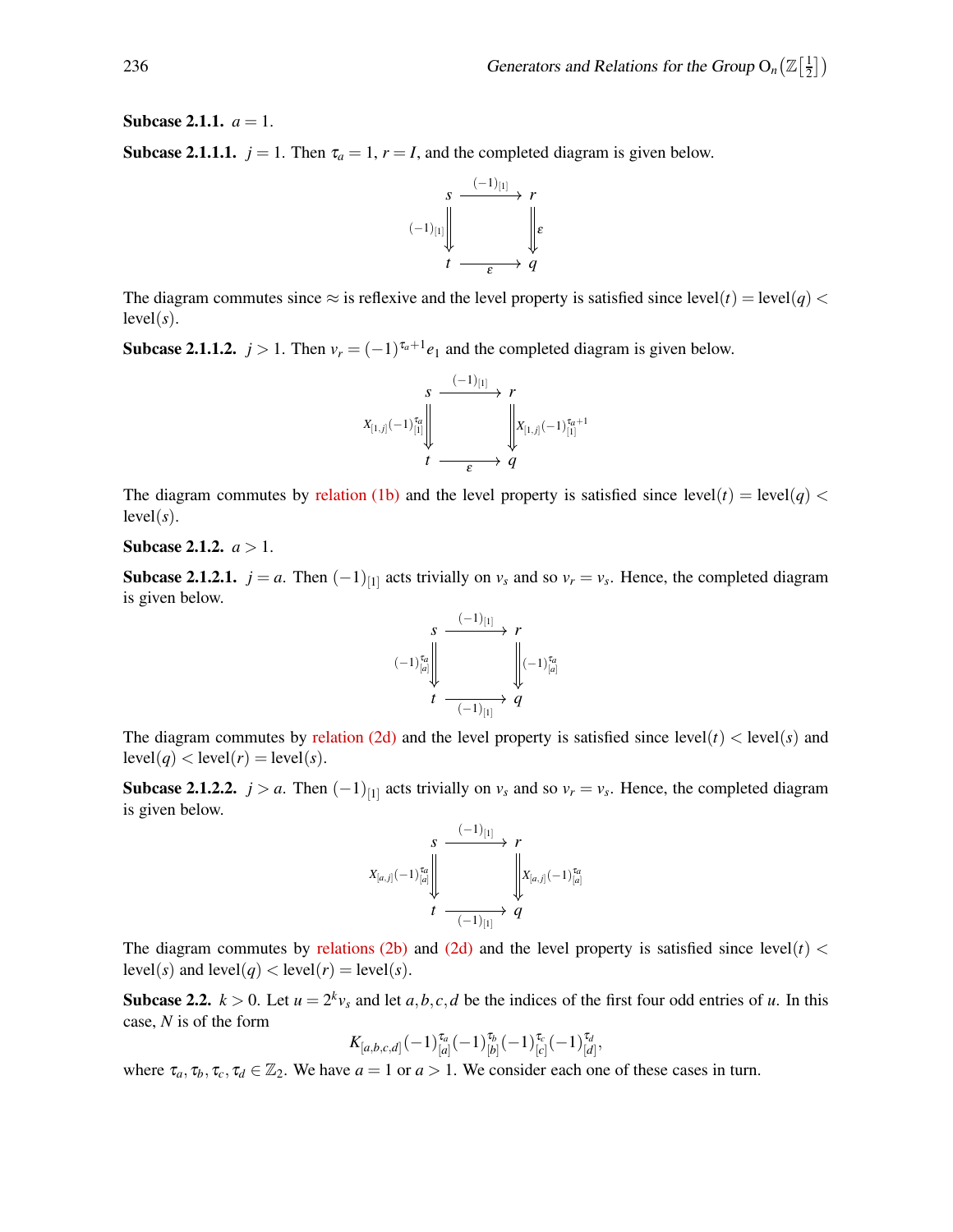**Subcase 2.2.1.**  $a = 1$ . Then  $(-1)_{[1]}$  acts non-trivially on  $v_s$  and so  $v_r \neq v_s$ . Hence, the completed diagram is given below.

$$
\begin{array}{ccc}\nK_{[1,b,c,d]}(-1)^{\tau_{1}}_{[1]}(-1)^{\tau_{b}}_{[b]}(-1)^{\tau_{c}}_{[c]}(-1)^{\tau_{d}}_{[d]}\n\end{array}\n\longrightarrow \n\begin{array}{ccc}\n\downarrow & & \\
\downarrow & & \\
\downarrow & & \downarrow \\
\downarrow & & \downarrow \\
\downarrow & & \downarrow \\
\downarrow & & \downarrow \\
\downarrow & & \downarrow \\
\downarrow & & \downarrow \\
\downarrow & & \downarrow \\
\downarrow & & \downarrow \\
\downarrow & & \downarrow \\
\downarrow & & \downarrow \\
\downarrow & & \downarrow \\
\downarrow & & \downarrow \\
\downarrow & & \downarrow \\
\downarrow & & \downarrow \\
\downarrow & & \downarrow \\
\downarrow & & \downarrow \\
\downarrow & & \downarrow \\
\downarrow & & \downarrow \\
\downarrow & & \downarrow \\
\downarrow & & \downarrow \\
\downarrow & & \downarrow \\
\downarrow & & \downarrow \\
\downarrow & & \downarrow \\
\downarrow & & \downarrow \\
\downarrow & & \downarrow \\
\downarrow & & \downarrow \\
\downarrow & & \downarrow \\
\downarrow & & \downarrow \\
\downarrow & & \downarrow \\
\downarrow & & \downarrow \\
\downarrow & & \downarrow \\
\downarrow & & \downarrow \\
\downarrow & & \downarrow \\
\downarrow & & \downarrow \\
\downarrow & & \downarrow \\
\downarrow & & \downarrow \\
\downarrow & & \downarrow \\
\downarrow & & \downarrow \\
\downarrow & & \downarrow \\
\downarrow & & \downarrow \\
\downarrow & & \downarrow \\
\downarrow & & \downarrow \\
\downarrow & & \downarrow \\
\downarrow & & \downarrow \\
\downarrow & & \downarrow \\
\downarrow & & \downarrow \\
\downarrow & & \downarrow \\
\downarrow & & \downarrow \\
\downarrow & & \downarrow \\
\downarrow & & \downarrow \\
\downarrow & & \downarrow \\
\downarrow & & \downarrow \\
\downarrow & & \downarrow \\
\downarrow & & \downarrow \\
\downarrow & & \downarrow \\
\downarrow & & \downarrow \\
\downarrow & & \downarrow \\
\downarrow & & \downarrow \\
\downarrow & & \downarrow \\
\downarrow & & \downarrow \\
\downarrow & & \downarrow \\
\downarrow & & \downarrow \\
\downarrow & & \downarrow \\
\downarrow & & \downarrow \\
\downarrow & & \downarrow \\
\downarrow & & \downarrow \\
\downarrow & & \downarrow \\
\downarrow & & \downarrow \\
\downarrow & & \downarrow \\
\downarrow & & \downarrow \\
\downarrow & & \downarrow \\
\downarrow & & \downarrow \\
\downarrow & & \downarrow \\
\downarrow & & \down
$$

The diagram commutes by [relations \(1b\)](#page-5-2) and [\(2d\)](#page-5-4) and the level property is satisfied since level( $t$ ) =  $level(q) < level(r) = level(s).$ 

**Subcase 2.2.2.**  $a > 1$ . Then  $(-1)_{[1]}$  does not affect the odd entries of  $v_s$ . Hence, the completed diagram is given below.

$$
K_{[a,b,c,d]}(-1)^{\tau_a}_{[a]}(-1)^{\tau_b}_{[b]}(-1)^{\tau_c}_{[c]}(-1)^{\tau_d}_{[d]}\Bigg\| \frac{s}{t} \frac{(-1)_{[1]}}{\left\|\left\|\left(K_{[a,b,c,d]}(-1)^{\tau_a}_{[a]}(-1)^{\tau_b}_{[a]}(-1)^{\tau_c}_{[b]}(-1)^{\tau_c}_{[c]}(-1)^{\tau_d}_{[d]}\right)\right\|} \frac{s}{t} \frac{t}{-(-1)_{[1]}}\Bigg\}
$$

The diagram commutes by [relations \(1b\),](#page-5-2) [\(2d\)](#page-5-4) and [\(2e\)](#page-5-5) and the level property is satisfied since  $level(t)$  =  $level(q) < level(r) = level(s).$ 

**Case 3.**  $G = K_{[1,2,3,4]}$ .

Subcase 3.1.  $k = 0$ . Then  $v_s = (-1)^{\tau_a} e_a$ , where  $\tau_a \in \mathbb{Z}_2$  and  $1 \le a \le j$ . We now consider the cases  $a = 1$ ,  $a = 2$ ,  $a = 3$ ,  $a = 4$ , and  $a > 4$  in turn. For each choice of *a* we distinguish further subcases corresponding to different values of *j*.

**Subcase 3.1.1.**  $a = 1$ .

**Subcase 3.1.1.1.**  $j = 1$ . Then  $\tau_1 = 1$ . Hence, from *s*, the algorithm prescribes  $(-1)_{[1]}$ . The level of *r* is  $(4,1,4)$  and, from *r*, the algorithm prescribes

$$
K_{[1,2,3,4]}(-1)_{[2]}(-1)_{[3]}, \quad X_{[1,4]}, \quad X_{[2,3]}, \quad \text{and} \quad (-1)_{[1]}.
$$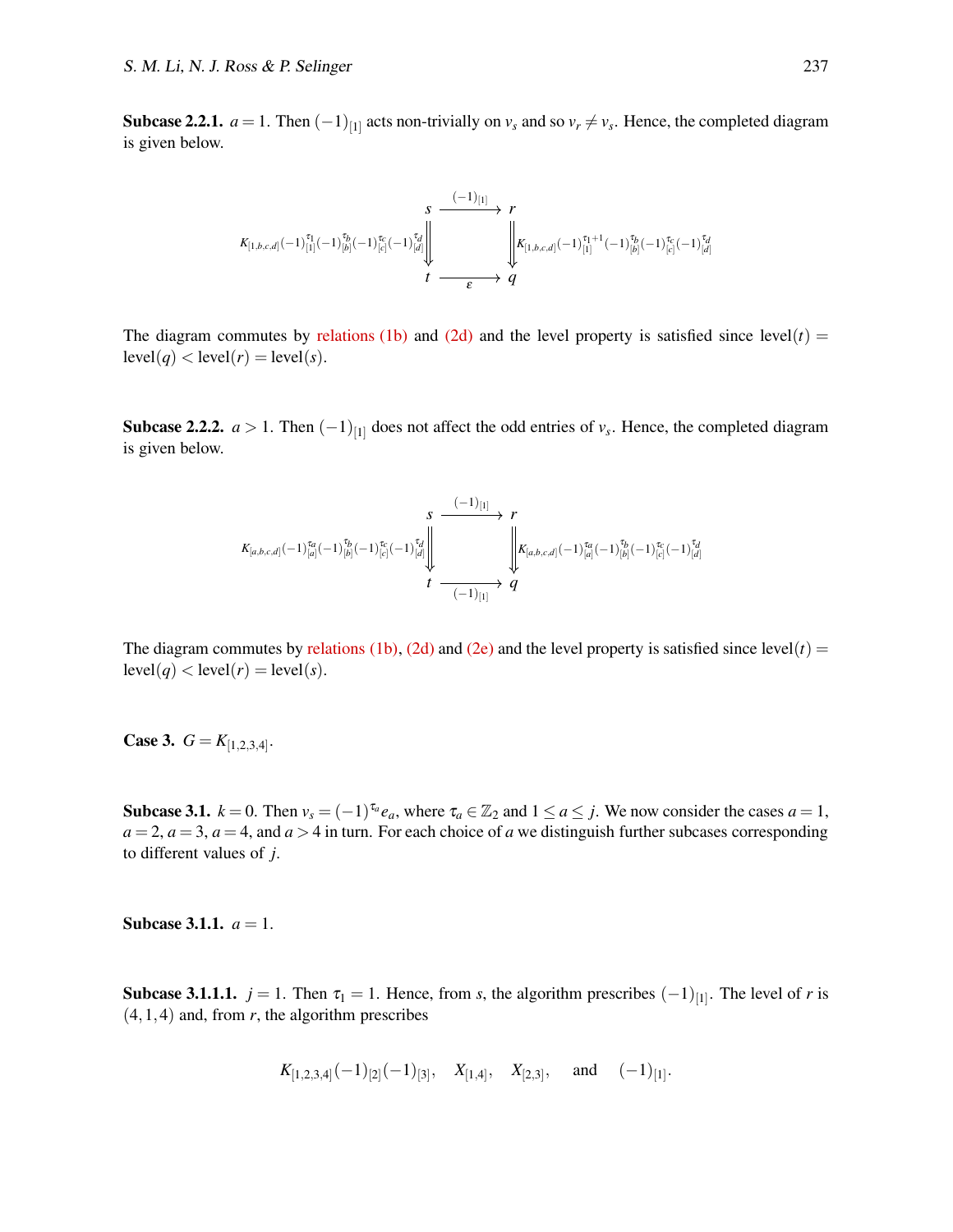We complete the resulting diagram as follows.



The diagram commutes by [relations \(1a\),](#page-5-1) [\(1c\)](#page-5-3) and [\(9d\)](#page-13-3) since

$$
(-1)_{[1]}X_{[2,3]}X_{[1,4]}K_{[1,2,3,4]}(-1)_{[2]}(-1)_{[3]}K_{[1,2,3,4]} \approx (-1)_{[1]}X_{[2,3]}X_{[1,4]}X_{[1,4]}X_{[2,3]}
$$

$$
\approx (-1)_{[1]}.
$$

Moreover, the level property is satisfied since  $level(t)$ ,  $level(q_4) < (1,0,0) = level(s)$ .

**Subcase 3.1.1.2.**  $j = 2$ . Then, from *s*, the algorithm prescribes  $X_{[1,2]}(-1)_{[2]}^{\tau_1}$ . The level of *r* is  $(4,1,4)$ and, from *r*, the algorithm prescribes

$$
K_{[1,2,3,4]}(-1)_{[2]}(-1)_{[3]}, \quad X_{[1,4]}, \quad X_{[2,3]}, \quad \text{and} \quad X_{[1,2]}(-1)_{[1]}^{\tau_1}.
$$

We complete the resulting diagram as follows.



The diagram commutes by reasoning as in the previous case. Moreover, the level property is satisfied since  $level(t)$ ,  $level(q_4) < (2, 0, 0) = level(s)$ .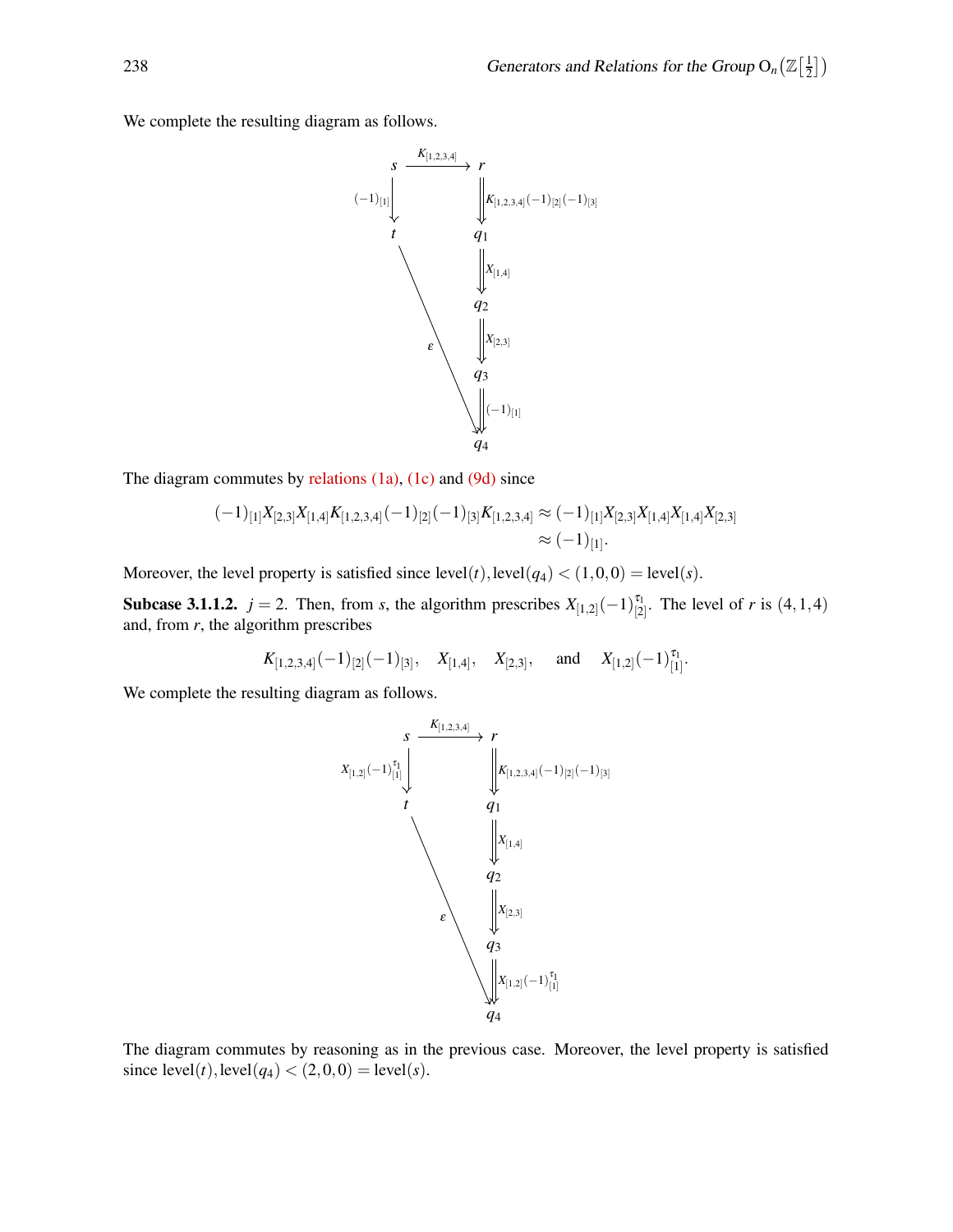**Subcase 3.1.1.3.**  $j = 3$ . Then, from *s*, the algorithm prescribes  $X_{[1,3]}(-1)^{\tau_1}_{[1]}$ . The level of *r* is  $(4,1,4)$ and, from *r*, the algorithm prescribes

$$
K_{[1,2,3,4]}(-1)_{[2]}(-1)_{[3]}, \quad X_{[1,4]}, \quad \text{and} \quad X_{[1,3]}(-1)_{[1]}^{\tau_1}.
$$

We complete the resulting diagram as follows.



The diagram commutes by [relations \(1a\),](#page-5-1) [\(1c\),](#page-5-3) [\(3a\),](#page-5-1) [\(3b\)](#page-5-2) and [\(9d\)](#page-13-3) since

$$
X_{[1,3]}(-1)^{\tau_1}_{[1]}X_{[1,4]}K_{[1,2,3,4]}(-1)_{[2]}(-1)_{[3]}K_{[1,2,3,4]} \approx X_{[1,3]}(-1)^{\tau_1}_{[1]}X_{[1,4]}X_{[1,4]}X_{[2,3]}\approx X_{[1,3]}X_{[2,3]}(-1)^{\tau_1}_{[1]}\approx X_{[1,2]}X_{[1,3]}(-1)^{\tau_1}_{[1]}.
$$

Moreover, the level property is satisfied since  $level(t)$ ,  $level(q_3) < (3,0,0) = level(s)$ .

**Subcase 3.1.1.4.**  $j = 4$ . Then, from *s*, the algorithm prescribes  $X_{[1,4]}(-1)^{\tau_1}_{[1]}$ . The level of *r* is  $(4,1,4)$ and, from *r*, the algorithm prescribes

$$
K_{[1,2,3,4]}(-1)^{\tau_1}_{[1]}(-1)^{\tau_1}_{[2]}(-1)^{\tau_1}_{[3]}(-1)^{\tau_1}_{[4]}, \text{ and } X_{[1,4]}.
$$

We complete the resulting diagram as follows.

*s r t q*<sup>1</sup> *q*2 *X*[1,4] (−1) τ1 [1] *K*[1,2,3,4] *K*[1,2,3,4] (−1) τ1 [1] (−1) τ1 [2] (−1) τ1 [3] (−1) τ1 [4] (−1) τ1 [1] (−1) τ1 [2] (−1) τ1 [3] *X*[1,4]

The diagram commutes by relations  $(1c)$ ,  $(2b)$ ,  $(2d)$ ,  $(3c)$  and  $(9g)$  since

$$
X_{[1,4]}K_{[1,2,3,4]}(-1)^{\tau_1}_{[1]}(-1)^{\tau_1}_{[2]}(-1)^{\tau_1}_{[3]}(-1)^{\tau_1}_{[4]}K_{[1,2,3,4]}\approx X_{[1,4]}(-1)^{\tau_1}_{[1]}(-1)^{\tau_1}_{[2]}(-1)^{\tau_1}_{[3]}(-1)^{\tau_1}_{[4]}\approx(-1)^{\tau_1}_{[1]}(-1)^{\tau_1}_{[2]}(-1)^{\tau_1}_{[3]}X_{[1,4]}(-1)^{\tau_1}_{[1]}.
$$

Moreover, the level property is satisfied since  $level(t)$ ,  $level(q_2) < (4,0,0) = level(s)$  and the extent of  $(-1)^{\tau_1}_{[1]}(-1)^{\tau_1}_{[2]}(-1)^{\tau_1}_{[3]}$  is strictly less than 4.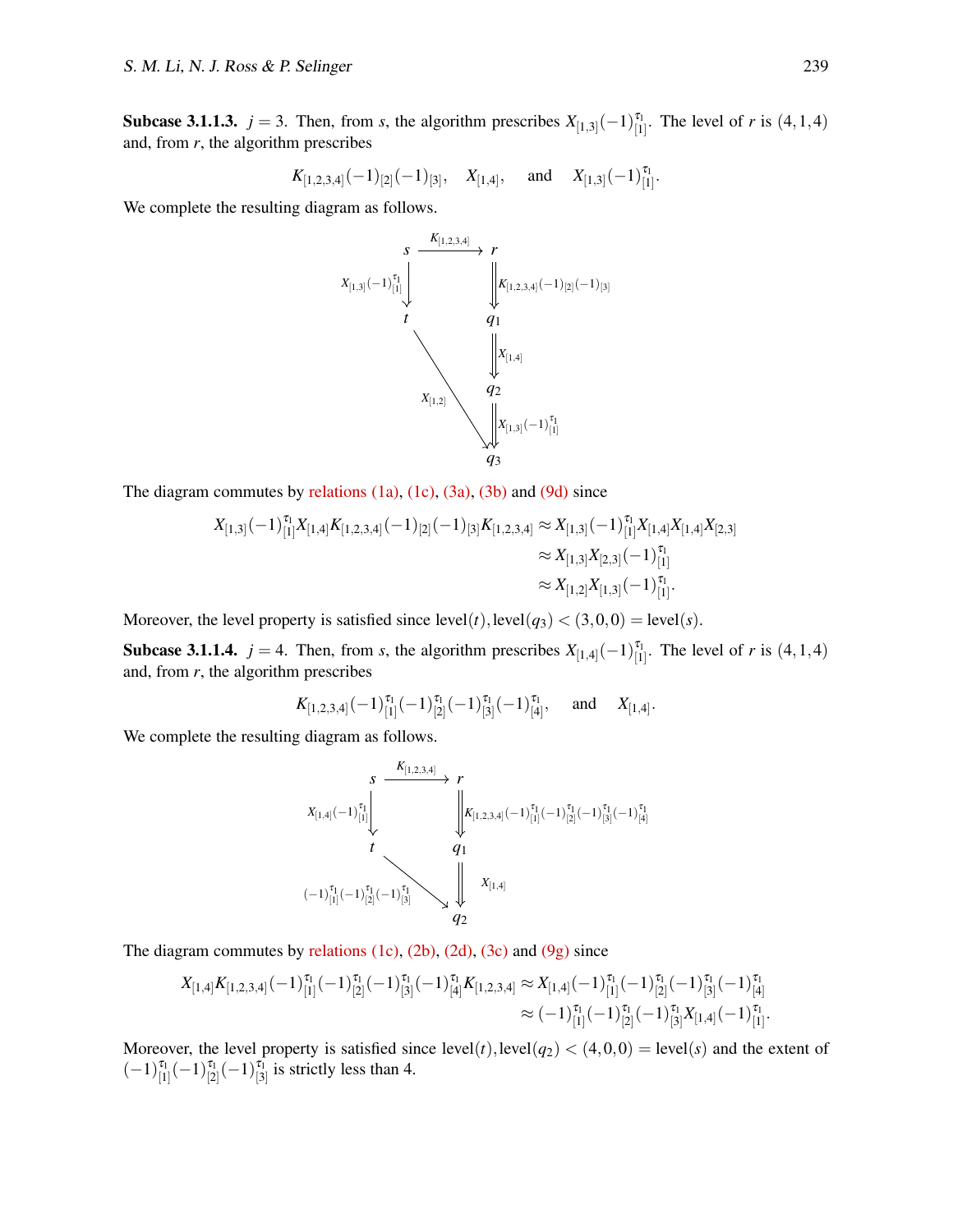.

**Subcase 3.1.1.5.**  $j > 4$ . Then, from *s*, the algorithm prescribes  $X_{[1,j]}(-1)^{\tau_1}_{[1]}$ . The level of *r* is  $(j,1,4)$ and, from *r*, the algorithm prescribes

$$
K_{[1,2,3,4]}(-1)^{\tau_1}_{[1]}(-1)^{\tau_1}_{[2]}(-1)^{\tau_1}_{[3]}(-1)^{\tau_1}_{[4]}, \text{ and } X_{[1,j]}
$$

We complete the resulting diagram as follows.

$$
\begin{array}{ccc}\n & s & \xrightarrow{K_{[1,2,3,4]}} & r \\
 & \downarrow & \searrow & \\
X_{[1,j]}(-1)^{\tau_1}_{[1]}\n & & \downarrow & \\
 & t & & q_1 \\
 & & & q_1\n\end{array}
$$
\n
$$
(-1)^{\tau_1}_{[2]}(-1)^{\tau_1}_{[3]}(-1)^{\tau_1}_{[4]}\n & & q_2\n\end{array}
$$
\n
$$
K_{[1,j]}
$$
\n
$$
X_{[1,j]}
$$

The diagram commutes by reasoning as in the previous case. Moreover, the level property is satisfied since  $level(t)$ ,  $level(q_2) < (j, 0, 0) = level(s)$  and the extent of  $(-1)^{\tau_1}_{[2]}(-1)^{\tau_1}_{[3]}(-1)^{\tau_1}_{[4]}$  is strictly less than *j*.

## Subcase 3.1.2.  $a = 2$ .

**Subcase 3.1.2.1.**  $j = 2$ . Then  $\tau_2 = 1$ . Hence, from *s*, the algorithm prescribes  $(-1)_{[2]}$ . The level of *r* is  $(4,1,4)$  and, from *r*, the algorithm prescribes

$$
K_{[1,2,3,4]}(-1)_{[2]}(-1)_{[3]}, \quad X_{[1,4]}, \quad X_{[2,3]} \quad \text{and} \quad (-1)_{[2]}.
$$

We complete the resulting diagram as follows.



The diagram commutes by [relations \(1a\)](#page-5-1) and [\(9d\)](#page-13-3)

$$
(-1)_{[2]}X_{[2,3]}X_{[1,4]}K_{[1,2,3,4]}(-1)_{[2]}(-1)_{[3]}K_{[1,2,3,4]} \approx (-1)_{[2]}X_{[2,3]}X_{[1,4]}X_{[1,4]}X_{[2,3]} \approx (-1)_{[2]}.
$$

Moreover, the level property is satisfied since  $level(t)$ ,  $level(q_4) < (2,0,0) = level(s)$ .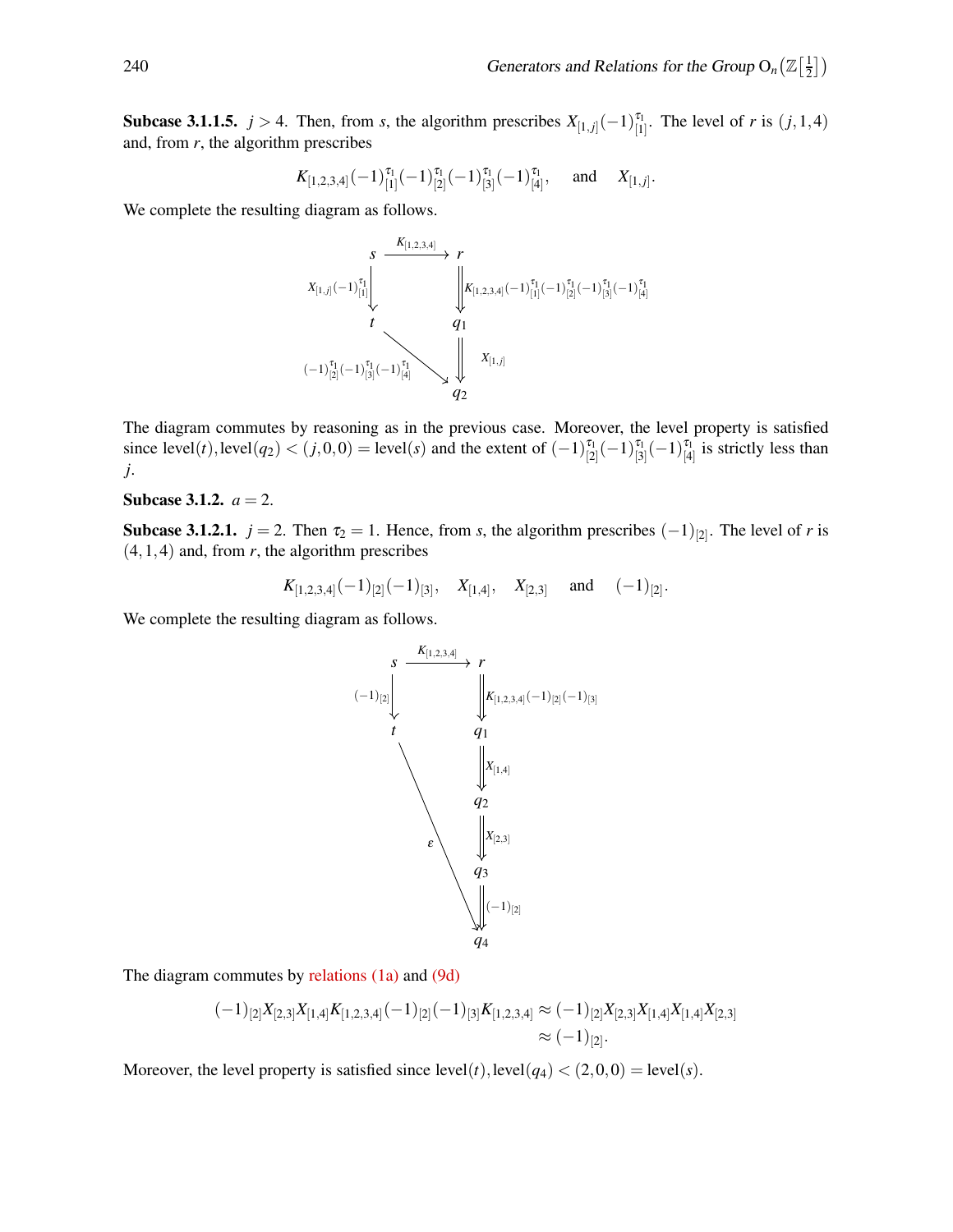**Subcase 3.1.2.2.**  $j = 3$ . Then, from *s*, the algorithm prescribes  $X_{[2,3]}(-1)_{[2]}^{\tau_2}$ . The level of *r* is  $(4,1,4)$ and, from *r*, the algorithm prescribes

$$
K_{[1,2,3,4]}(-1)_{[2]}(-1)_{[3]}, \quad X_{[1,4]}, \quad \text{and} \quad (-1)_{[3]}^{\tau_2}.
$$

We complete the resulting diagram as follows.



The diagram commutes by [relations \(1a\),](#page-5-1) [\(3c\)](#page-5-3) and [\(9d\)](#page-13-3)

$$
\begin{aligned} (-1)^{\tau_2}_{[3]} X_{[1,4]} K_{[1,2,3,4]}(-1)_{[2]}(-1)_{[3]} K_{[1,2,3,4]} &\approx (-1)^{\tau_2}_{[3]} X_{[1,4]} X_{[1,4]} X_{[2,3]} \\ &\approx (-1)^{\tau_2}_{[3]} X_{[2,3]} \\ &\approx X_{[2,3]}(-1)^{\tau_2}_{[2]}. \end{aligned}
$$

Moreover, the level property is satisfied since  $level(t)$ ,  $level(q_3) < (3,0,0) = level(s)$ .

**Subcase 3.1.2.3.**  $j = 4$ . Then, from *s*, the algorithm prescribes  $X_{[2,4]}(-1)_{[2]}^{\tau_2}$ . The level of *r* is  $(4,1,4)$ and, from *r*, the algorithm prescribes

$$
K_{[1,2,3,4]}(-1)^{\tau_2}_{[1]}(-1)^{\tau_2+1}_{[2]}(-1)^{\tau_2}_{[3]}(-1)^{\tau_2+1}_{[4]}, \text{ and } X_{[1,4]}.
$$

We complete the resulting diagram as follows.

$$
\begin{array}{ccc}\n & s & \xrightarrow{K_{[1,2,3,4]}} & r \\
 & X_{[2,4]}(-1)^{\frac{r_{2}}{2}} \left\| & & \xrightarrow{K_{[1,2,3,4]}(-1)^{\frac{r_{2}}{2}}(-1)^{\frac{r_{2}+1}{2}}(-1)^{\frac{r_{2}}{2}}(-1)^{\frac{r_{2}+1}{2}}\n\end{array}
$$
\n
$$
\begin{array}{ccc}\n t & & q_{1} \\
 & & q_{2}\n\end{array}
$$
\n
$$
\begin{array}{ccc}\n & & x_{[1,4]} \\
 & & & x_{[1,4]} \\
 & & q_{2}\n\end{array}
$$

The diagram commutes by [relations \(1a\),](#page-5-1) [\(3a\),](#page-5-1) [\(3b\),](#page-5-2) [\(3c\)](#page-5-3) and [\(9e\).](#page-13-4) Indeed, when  $\tau_2 = 0$ ,

$$
X_{[1,4]}K_{[1,2,3,4]}(-1)_{[2]}(-1)_{[4]}K_{[1,2,3,4]} \approx X_{[1,4]}X_{[1,2]}X_{[3,4]}\\ \approx X_{[1,2]}X_{[2,3]}X_{[2,4]}
$$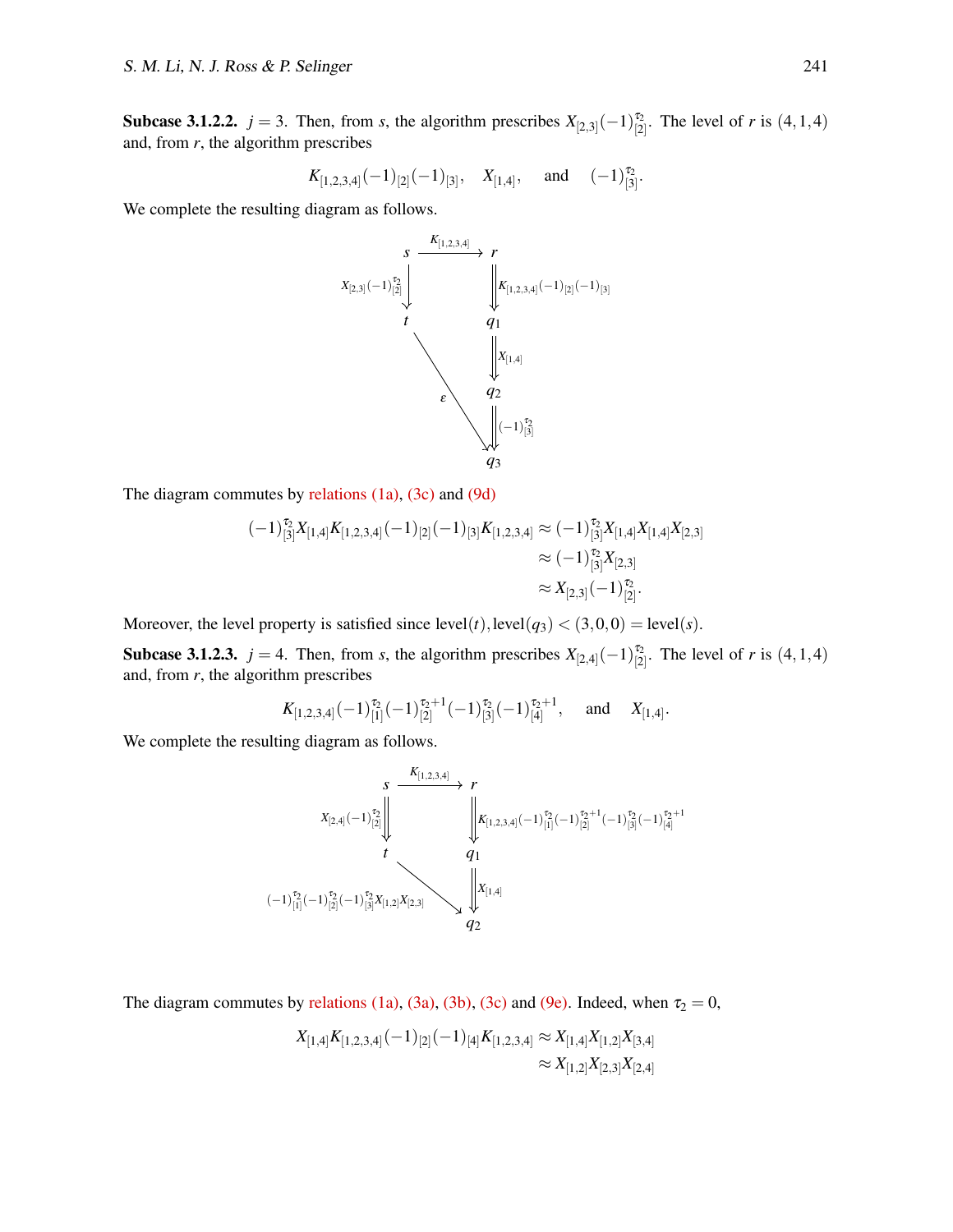and when  $\tau_2 = 1$ 

$$
X_{[1,4]}K_{[1,2,3,4]}(-1)_{[1]}(-1)_{[3]}K_{[1,2,3,4]} \approx X_{[1,4]}X_{[1,2]}X_{[3,4]}(-1)_{[1]}(-1)_{[2]}(-1)_{[3]}(-1)_{[4]}\approx (-1)_{[1]}(-1)_{[2]}(-1)_{[3]}X_{[1,2]}X_{[2,3]}X_{[2,4]}(-1)_{[2]}.
$$

Moreover, the level property is satisfied since  $level(t)$ ,  $level(q_3) < (4,0,0) = level(s)$  and the extent of  $(-1)^{\tau_2}_{[1]}(-1)^{\tau_2}_{[2]}(-1)^{\tau_2}_{[3]}X_{[1,2]}X_{[2,3]}$  is strictly less than 4.

**Subcase 3.1.2.4.**  $j > 4$ . Then, from *s*, the algorithm prescribes  $X_{[2,j]}(-1)_{[2]}^{\tau_2}$ . The level of *r* is  $(4,1,4)$ and, from *r*, the algorithm prescribes

$$
K_{[1,2,3,4]}(-1)^{\tau_2}_{[1]}(-1)^{\tau_2+1}_{[2]}(-1)^{\tau_2}_{[3]}(-1)^{\tau_2+1}_{[4]}, \text{ and } X_{[1,j]}.
$$

We complete the resulting diagram as follows.

$$
\begin{array}{ccc}\n & s & \xrightarrow{K_{[1,2,3,4]}} & r \\
 & X_{[2,j]}(-1)^{\tau_{2}}_{[2]} \downarrow & & \downarrow \\
 & & & \downarrow \\
 & & & q_{1} \\
 & & & q_{2}\n\end{array}
$$
\n
$$
\begin{array}{ccc}\n & & \downarrow & \\
 & & \downarrow & \\
 & & & \downarrow & \\
 & & & q_{1} \\
 & & & q_{2}\n\end{array}
$$
\n
$$
\begin{array}{ccc}\n & & \downarrow & \\
 & & \downarrow & \\
 & & & \downarrow & \\
 & & & q_{2}\n\end{array}
$$

The diagram commutes by [relations \(1a\),](#page-5-1) [\(3a\),](#page-5-1) [\(3b\),](#page-5-2) [\(3c\)](#page-5-3) and [\(9e\).](#page-13-4) Indeed, when  $\tau_2 = 0$ ,

$$
X_{[1,j]}K_{[1,2,3,4]}(-1)_{[2]}(-1)_{[4]}K_{[1,2,3,4]} \approx X_{[1,j]}X_{[1,2]}X_{[3,4]} \approx X_{[2,j]}X_{[1,2]}X_{[3,4]}
$$

and when  $\tau_2 = 1$ 

$$
X_{[1,j]}K_{[1,2,3,4]}(-1)_{[1]}(-1)_{[3]}K_{[1,2,3,4]} \approx X_{[1,j]}X_{[1,2]}X_{[3,4]}(-1)_{[1]}(-1)_{[2]}(-1)_{[3]}(-1)_{[4]}\approx (-1)_{[2]}(-1)_{[3]}(-1)_{[4]}X_{[1,2]}X_{[3,4]}X_{[2,j]}(-1)_{[2]}.
$$

Moreover, the level property is satisfied since  $level(t)$ ,  $level(q_3) < (j, 0, 0) = level(s)$  and the extent of  $(-1)^{\tau_2}_{[2]}(-1)^{\tau_2}_{[3]}(-1)^{\tau_2}_{[4]}X_{[1,2]}X_{[3,4]}$  is strictly less than *j*.

### **Subcase 3.1.3.**  $a = 3$ .

**Subcase 3.1.3.1.**  $j = 3$ . Then  $\tau_a = 1$ . Hence, from *s*, the algorithm prescribes  $(-1)_{[3]}$ . The level of *r* is  $(4,1,4)$  and, from *r*, the algorithm prescribes

$$
K_{[1,2,3,4]}(-1)_{[2]}(-1)_{[3]}
$$
  $X_{[1,4]}$  and  $X_{[2,3]}(-1)_{[2]}.$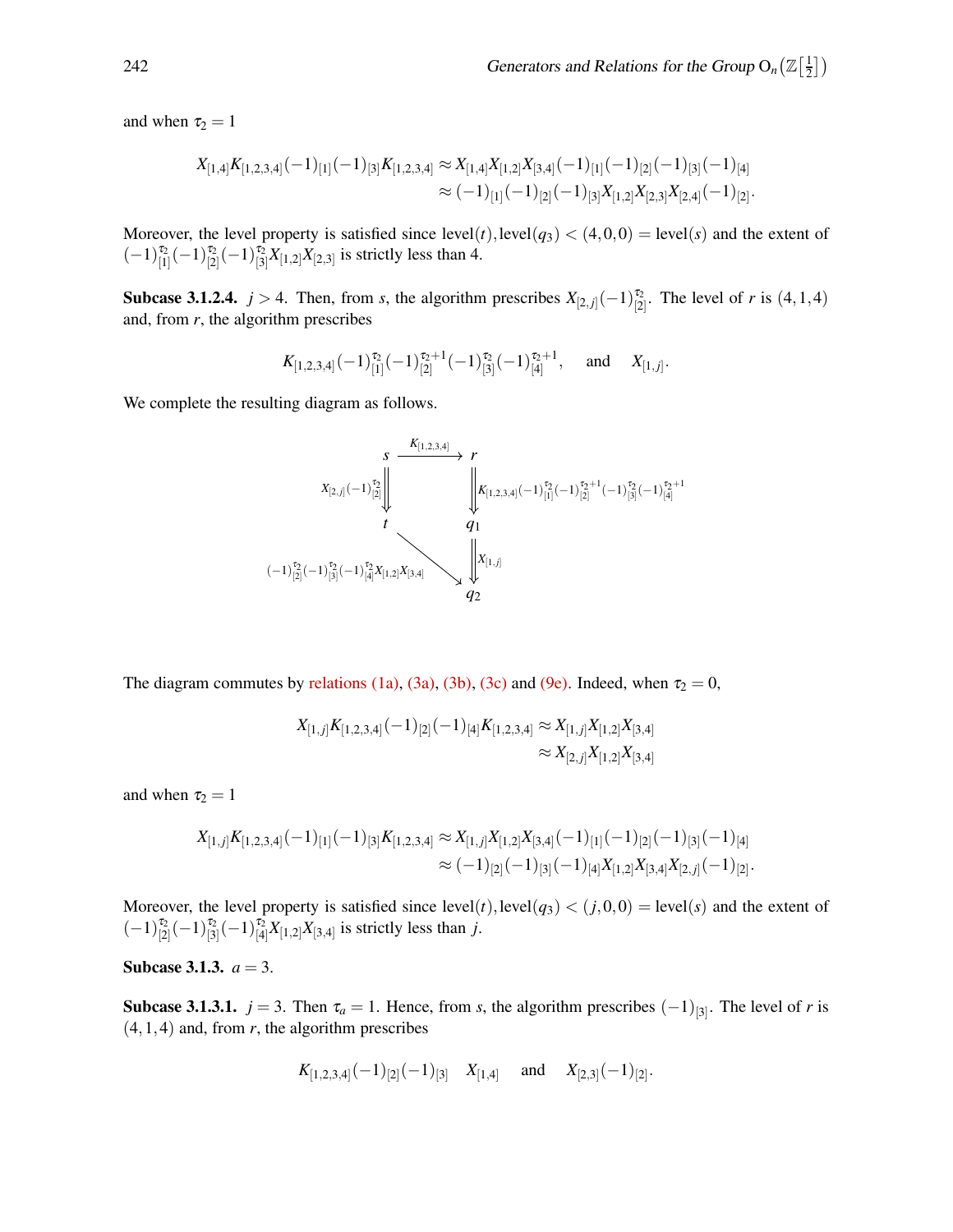We complete the resulting diagram as follows.



The diagram commutes by [relations \(1a\),](#page-5-1) [\(3c\)](#page-5-3) and [\(9d\)](#page-13-3)

$$
X_{[2,3]}(-1)_{[2]}X_{[1,4]}K_{[1,2,3,4]}(-1)_{[2]}(-1)_{[3]}K_{[1,2,3,4]} \approx X_{[2,3]}(-1)_{[2]}X_{[1,4]}X_{[1,4]}X_{[2,3]} \approx (-1)_{[3]}.
$$

Moreover, the level property is satisfied since  $level(t)$ ,  $level(q_3) < (3,0,0) = level(s)$ .

**Subcase 3.1.3.2.**  $j = 4$ . Then, from *s*, the algorithm prescribes  $X_{[3,4]}(-1)^{\tau_3}_{[3]}$ . The level of *r* is  $(4,1,4)$ and, from *r*, the algorithm prescribes

$$
K_{[1,2,3,4]}(-1)^{\tau_3}_{[1]}(-1)^{\tau_3}_{[2]}(-1)^{\tau_3+1}_{[3]}(-1)^{\tau_3+1}_{[4]}
$$
 and  $X_{[1,4]}.$ 

We complete the resulting diagrams as follows.

$$
\begin{array}{ccc}\n & s & \xrightarrow{K_{[1,2,3,4]}} & r \\
 & x_{[3,4]}(-1)^{\frac{\tau_{3}}{2}}_{[3]} \n\end{array}\n\begin{array}{ccc}\n & & & \\
 & & & \\
 & & & \\
 & & & \\
 & & & & \\
 t_{1} & & & q_{1} \\
 & & & & q_{1} \\
 & & & & q_{1} \\
 & & & & q_{1} \\
 & & & & & q_{1} \\
 & & & & & q_{1} \\
 & & & & & & q_{1} \\
 & & & & & & q_{1} \\
 & & & & & & & q_{2} \\
 & & & & & & & & q_{2}\n\end{array}
$$

The diagram commutes by [relations \(1c\),](#page-5-3) [\(2b\),](#page-5-2) [\(2d\),](#page-5-4) [\(3a\),](#page-5-1) [\(3b\),](#page-5-2) [\(9a\)](#page-13-1) and [\(9f\).](#page-13-5) Indeed, when  $\tau_3 = 0$ ,

$$
X_{[1,4]}K_{[1,2,3,4]}(-1)_{[3]}(-1)_{[4]}K_{[1,2,3,4]} \approx X_{[1,4]}X_{[1,3]}X_{[2,4]}\\ \approx X_{[1,3]}X_{[2,3]}X_{[3,4]}
$$

and when  $\tau_3 = 1$ 

$$
X_{[1,4]}K_{[1,2,3,4]}(-1)_{[1]}(-1)_{[2]}K_{[1,2,3,4]}\approx X_{[1,4]}X_{[1,3]}X_{[2,4]}(-1)_{[1]}(-1)_{[2]}(-1)_{[3]}(-1)_{[4]}\\ \approx X_{[1,3]}X_{[2,3]}(-1)_{[1]}(-1)_{[2]}(-1)_{[3]}X_{[3,4]}(-1)_{[3]}.
$$

Moreover, the level property is satisfied since  $level(t_1)$ ,  $level(q_2) < (4,0,0) = level(s)$  and the extent of  $X_{[1,3]}X_{[2,3]}(-1)^{\tau_3}_{[1]}(-1)^{\tau_3}_{[2]}(-1)^{\tau_3}_{[3]}$  is strictly less than 4.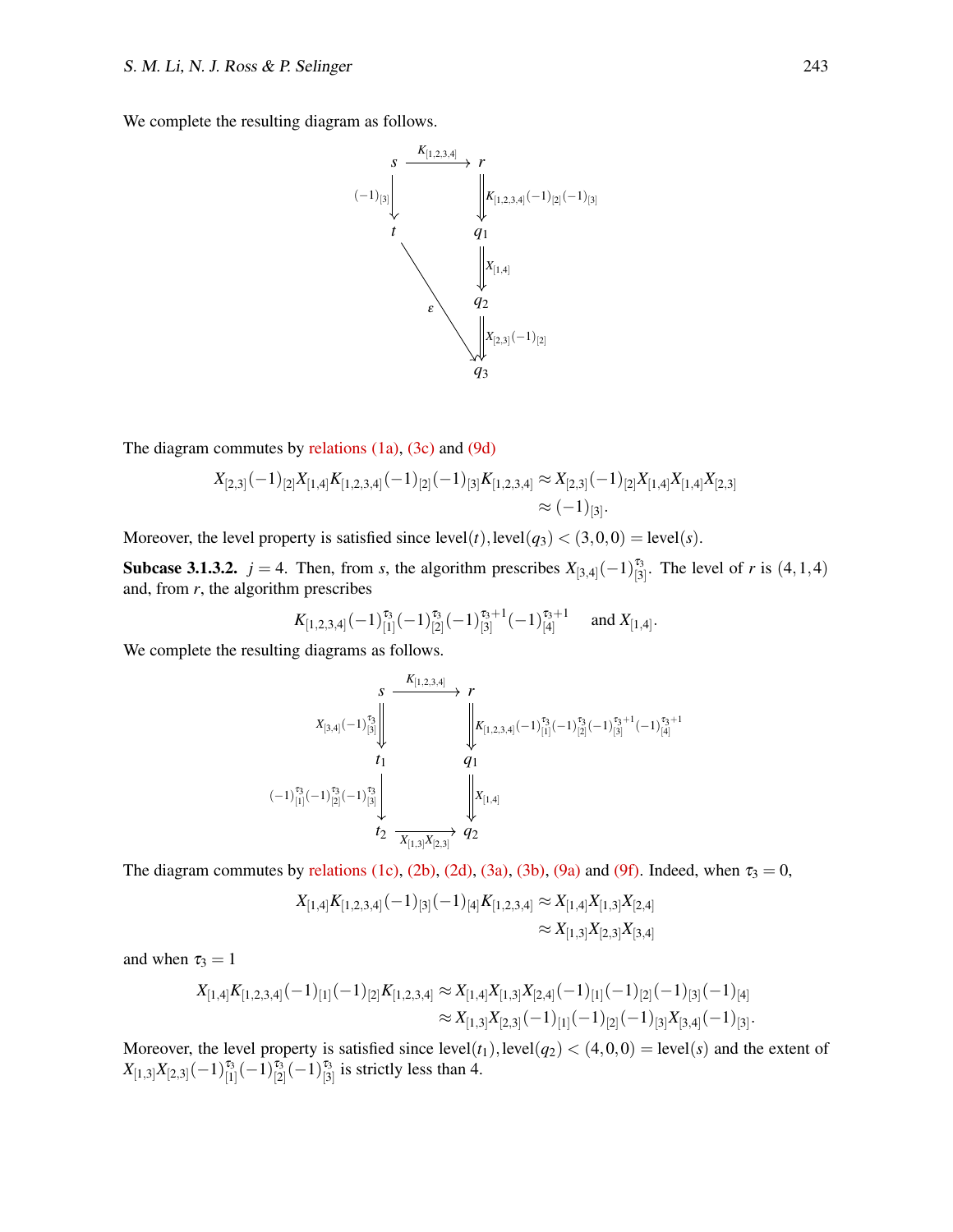**Subcase 3.1.3.3.**  $j > 4$ . Then, from *s*, the algorithm prescribes  $X_{[3,j]}(-1)^{\tau_3}_{[3]}$ . The level of *r* is  $(4,1,4)$ and, from *r*, the algorithm prescribes

$$
K_{[1,2,3,4]}(-1)^{\tau_3}_{[1]}(-1)^{\tau_3}_{[2]}(-1)^{\tau_3+1}_{[3]}(-1)^{\tau_3+1}_{[4]}
$$
 and  $X_{[1,j]}$ .

We complete the resulting diagrams as follows.

$$
\begin{array}{ccc}\n & s & \xrightarrow{K_{[1,2,3,4]}} & r \\
 & X_{[3,j]}(-1)^{\tau_{3}}_{[3]}\n & \xrightarrow{K_{[1,2,3,4]}} (-1)^{\tau_{3}}_{[1]}(-1)^{\tau_{3}+1}_{[2]}(-1)^{\tau_{3}+1}_{[3]}(-1)^{\tau_{3}+1}_{[4]} \\
 & t_{1} & q_{1} \\
 & t_{1} & q_{1} \\
 & t_{2} & \xrightarrow{K_{[1,3]}X_{[2,4]}} & q_{2}\n\end{array}
$$

The diagram commutes by [relations \(1c\),](#page-5-3) [\(2b\),](#page-5-2) [\(2d\),](#page-5-4) [\(3a\),](#page-5-1) [\(3b\),](#page-5-2) [\(9a\)](#page-13-1) and [\(9f\).](#page-13-5) Indeed, when  $\tau_3 = 0$ ,

$$
X_{[1,j]}K_{[1,2,3,4]}(-1)_{[3]}(-1)_{[4]}K_{[1,2,3,4]} \approx X_{[1,j]}X_{[1,3]}X_{[2,4]}
$$

$$
\approx X_{[1,3]}X_{[2,4]}X_{[3,j]}
$$

and when  $\tau_3 = 1$ 

$$
X_{[1,j]}K_{[1,2,3,4]}(-1)_{[1]}(-1)_{[2]}K_{[1,2,3,4]}\approx X_{[1,j]}X_{[1,3]}X_{[2,4]}(-1)_{[1]}(-1)_{[2]}(-1)_{[3]}(-1)_{[4]}\\ \approx X_{[1,3]}X_{[2,4]}(-1)_{[1]}(-1)_{[2]}(-1)_{[4]}X_{[3,j]}(-1)_{[3]}.
$$

Moreover, the level property is satisfied since  $level(t_1)$ ,  $level(q_2) < (j, 0, 0) = level(s)$  and the extent of  $X_{[1,3]}X_{[2,4]}(-1)^{\tau_3}_{[1]}(-1)^{\tau_3}_{[2]}(-1)^{\tau_3}_{[4]}$  is strictly less than *j*.

### Subcase 3.1.4.  $a = 4$ .

**Subcase 3.1.4.1.**  $j = 4$ . Then,  $\tau_a = 1$ . Hence, from *s*, the algorithm prescribes  $(-1)_{[4]}$ . The level of *r* is  $(4,1,4)$  and, from *r*, the algorithm prescribes

$$
K_{[1,2,3,4]}(-1)_{[1]}(-1)_{[4]}
$$
 and  $X_{[1,j]}.$ 

We complete the resulting diagram as follows.

$$
\begin{array}{ccc}\n & s & \xrightarrow{K_{[1,2,3,4]}} & r \\
 & (-1)_{[4]} & & \downarrow & \\
 & t_1 & & q_1 & \\
 & & t_2 & & \downarrow & \\
 & & & t_2 & & \downarrow \\
 & & & & t_2 & & \downarrow \\
 & & & & & t_2 & & \downarrow \\
 & & & & & & t_2 & & \end{array}
$$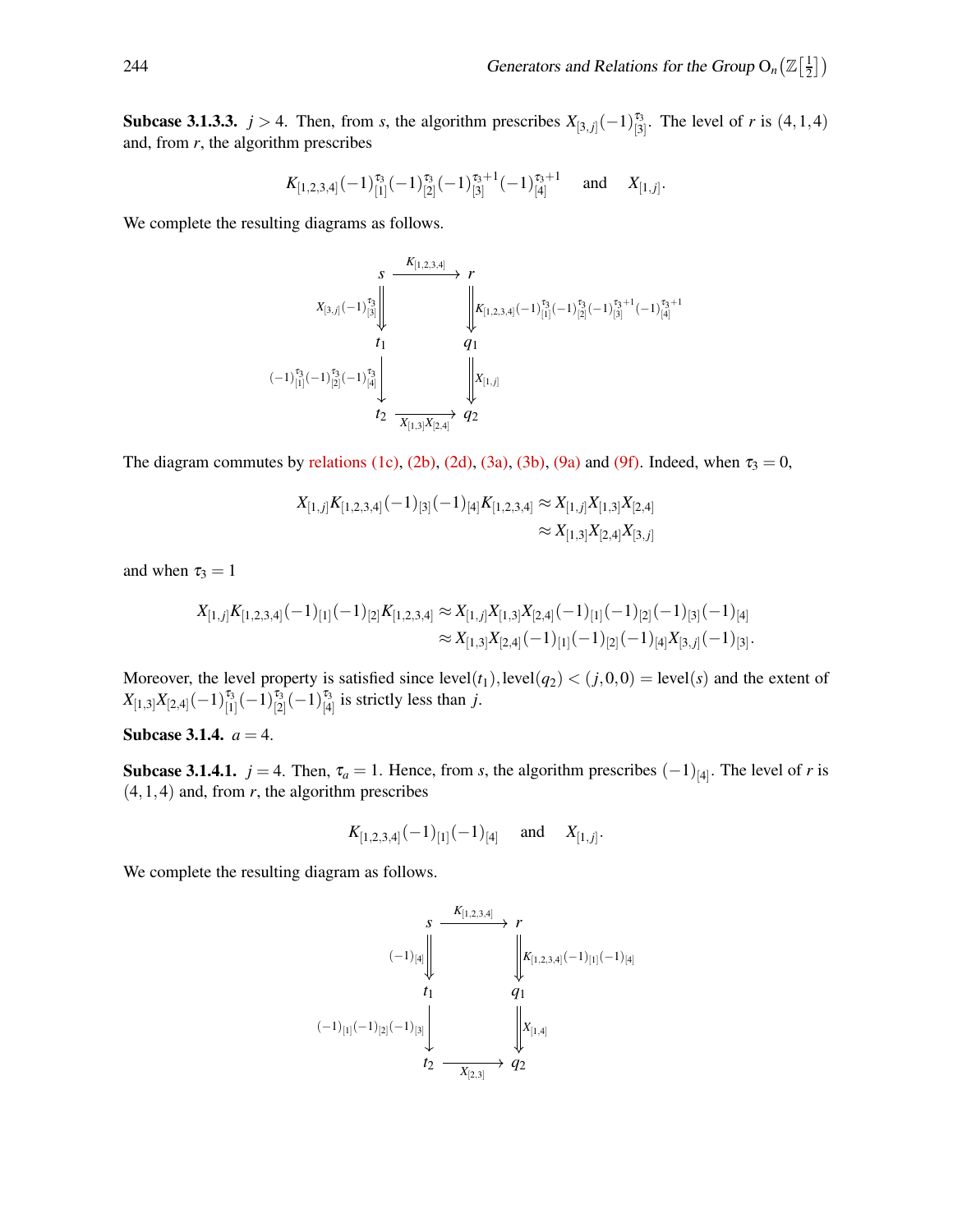The diagram commutes by [relations \(1a\)](#page-5-1) and [\(9c\)](#page-13-0)

$$
X_{[1,4]}K_{[1,2,3,4]}(-1)_{[1]}(-1)_{[4]}K_{[1,2,3,4]} \approx X_{[1,4]}X_{[1,4]}X_{[2,3]}(-1)_{[1]}(-1)_{[2]}(-1)_{[3]}(-1)_{[4]}\approx X_{[2,3]}(-1)_{[1]}(-1)_{[2]}(-1)_{[3]}(-1)_{[4]}.
$$

Moreover, the level property is satisfied since  $level(t_1)$ ,  $level(q_2) < (4,0,0) = level(s)$  and the extent of  $X_{[2,3]}(-1)_{[1]}(-1)_{[2]}(-1)_{[3]}$  is strictly less than 4.

**Subcase 3.1.4.2.**  $j > 4$ . Then, from *s*, the algorithm prescribes  $X_{[4,j]}(-1)^{\tau_4}_{[4]}$ . The level of *r* is  $(4,1,4)$ and, from *r*, the algorithm prescribes

$$
K_{[1,2,3,4]}(-1)^{\tau_4}_{[1]}(-1)^{\tau_4+1}_{[2]}(-1)^{\tau_4+1}_{[3]}(-1)^{\tau_4}_{[4]}
$$
 and  $X_{[1,j]}.$ 

We complete the resulting diagrams as follows.

*s r t*<sup>1</sup> *q*<sup>1</sup> *t*<sup>2</sup> *q*<sup>2</sup> *X*[4, *<sup>j</sup>*] (−1) τ4 [4] *K*[1,2,3,4] *K*[1,2,3,4] (−1) τ4 [1] (−1) <sup>τ</sup>4+1 [2] (−1) <sup>τ</sup>4+1 [3] (−1) τ4 [4] (−1)[1] (−1)[2] (−1)[3] *X*[1, *<sup>j</sup>*] *X*[2,3]*X*[1,4]

The diagram commutes by [relations \(1c\),](#page-5-3) [\(2b\),](#page-5-2) [\(2d\),](#page-5-4) [\(3a\),](#page-5-1) [\(3b\),](#page-5-2) [\(9c\)](#page-13-0) and [\(9d\).](#page-13-3) Indeed, when  $\tau_4 = 0$ ,

$$
X_{[1,j]}K_{[1,2,3,4]}(-1)_{[2]}(-1)_{[3]}K_{[1,2,3,4]} \approx X_{[1,j]}X_{[1,4]}X_{[2,3]}\\ \approx X_{[2,3]}X_{[1,4]}X_{[4,j]}
$$

and when  $\tau_4 = 1$ 

$$
X_{[1,j]}K_{[1,2,3,4]}(-1)_{[1]}(-1)_{[4]}K_{[1,2,3,4]}\approx X_{[1,j]}X_{[1,4]}X_{[2,3]}(-1)_{[1]}(-1)_{[2]}(-1)_{[3]}(-1)_{[4]}\approx X_{[2,3]}X_{[1,4]}(-1)_{[1]}(-1)_{[2]}(-1)_{[3]}X_{[4,j]}(-1)_{[4]}.
$$

Moreover, the level property is satisfied since  $level(t_1)$ ,  $level(q_2) < (j, 0, 0) = level(s)$  and the extent of  $X_{[2,3]}X_{[1,4]}(-1)_{[1]}(-1)_{[2]}(-1)_{[3]}$  is strictly less than *j*.

#### **Subcase 3.1.5.**  $a > 4$ .

**Subcase 3.1.5.1.**  $j = a$ . Then,  $\tau_a = 1$  and  $v_r = v_s$ . Hence, level(*r*) = level(*s*) and, from both *s* and *r*, the algorithm prescribes  $(-1)_{[a]}$ . We complete the resulting diagram as follows.

$$
\begin{array}{ccc}\n & s \xrightarrow{\quad K_{[1,2,3,4]}} & r \\
 & \downarrow \left( -1 \right)_{[a]} & \downarrow \left( -1 \right)_{[a]} \\
 & t \xrightarrow{\quad K_{[1,2,3,4]}} & q\n\end{array}
$$

The diagram commutes by [relation \(2e\).](#page-5-5) And the level property is satisfied since  $level(t)$ ,  $level(q)$  <  $level(s)$ .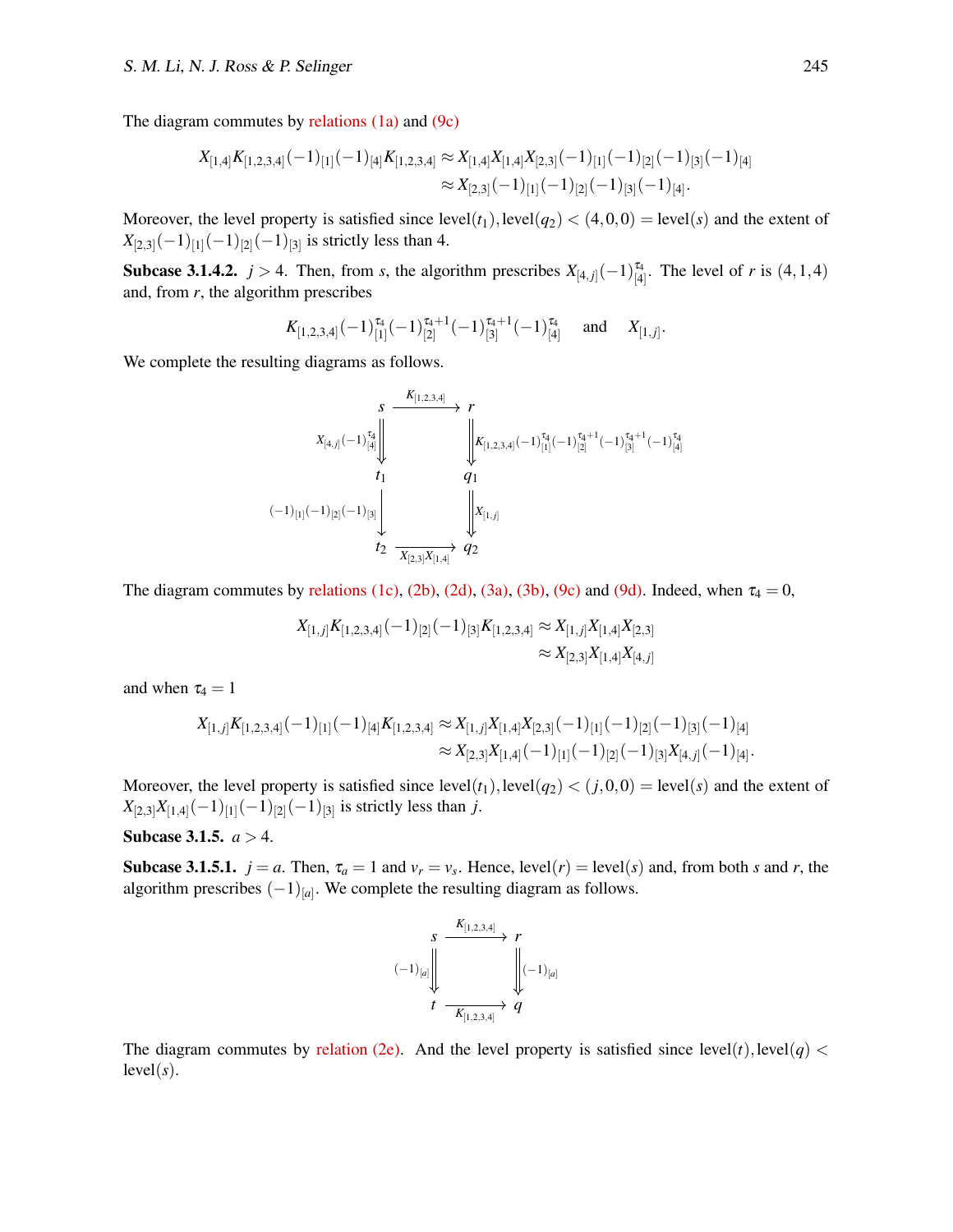**Subcase 3.1.5.2.**  $j > a$ . Then,  $v_r = v_s$ . Hence level(*r*) = level(*s*) and, from both *s* and *r*, the algorithm prescribes  $X_{[a,j]}(-1)^{\tau_a}_{[a]}$ . We complete the resulting diagrams as follows.



The diagram commutes by [relations \(2c\)](#page-5-3) and [\(2e\).](#page-5-5) Moreover, the level property is satisfied because  $level(t)$ ,  $level(q) < level(s)$ .

**Subcase 3.2.**  $k > 0$ . Let  $u = 2^k v_s$  and let  $a, b, c, d$  be the indices of the first four odd entries of *u*. In this case, *N* is of the form

$$
K_{[a,b,c,d]}(-1)^{\tau_a}_{[a]}(-1)^{\tau_b}_{[b]}(-1)^{\tau_c}_{[c]}(-1)^{\tau_d}_{[d]},
$$

where  $\tau_a, \tau_b, \tau_c, \tau_d \in \mathbb{Z}_2$ . We have  $|\{a, b, c, d\} \cap \{1, 2, 3, 4\}| \in \{0, 1, 2, 3, 4\}$ . We consider each one of these cases in turn.

Subcase 3.2.1.  $\{a, b, c, d\} ∩ \{1, 2, 3, 4\} = 0$ . Then  $5 ≤ a < b < c < d$  so that  $u_1 ≡ u_2 ≡ u_3 ≡ u_4 ≡ 0$ (mod 2). Write  $\overline{u}$  for the vector composed of the first four entries of *u*. Then since all of the entries of *u* are even and since the square of even number is either 0 or 4 modulo 8, we have  $\overline{u}^T \overline{u} \equiv 0 \pmod{8}$  or  $\overline{u}^T \overline{u} \equiv 4 \pmod{8}$ . We consider both of these cases in turn.

Subcase 3.2.1.1.  $\overline{u}^{\dagger} \overline{u} \equiv 0 \pmod{8}$ . Then, by [Lemma A.6,](#page-11-0) the first four entries of the integral part of the pivot column of *r* are even. Hence  $level(r) = level(s)$  and, from *r*, the algorithm prescribes

$$
K_{[a,b,c,d]}(-1)^{\tau_a}_{[a]}(-1)^{\tau_b}_{[b]}(-1)^{\tau_c}_{[c]}(-1)^{\tau_d}_{[d]}.
$$

We complete the resulting diagram as follows.

$$
\begin{array}{ccc}&&S\\{K_{[a,b,c,d]}(-1)^{\tau_a}_{[a]}(-1)^{\tau_b}_{[b]}(-1)^{\tau_c}_{[c]}(-1)^{\tau_d}_{[d]}}\end{array}\begin{array}{c}\begin{array}{c}K_{[1,2,3,4]}\end{array}\\\begin{array}{c}\begin{array}{c}\end{array}\\ \end{array}\end{array}\begin{array}{c}\begin{array}{c}\end{array}\\ \end{array}\end{array}\begin{array}{c}\end{array}\begin{array}{c}\end{array}\\ \begin{array}{c}\end{array}\end{array}\begin{array}{c}\end{array}\begin{array}{c}\end{array}\begin{array}{c}\end{array}\begin{array}{c}\end{array}\begin{array}{c}\end{array}\begin{array}{c}\end{array}\begin{array}{c}\end{array}\begin{array}{c}\end{array}\begin{array}{c}\end{array}\begin{array}{c}\end{array}\begin{array}{c}\end{array}\begin{array}{c}\end{array}\begin{array}{c}\end{array}\begin{array}{c}\end{array}\begin{array}{c}\end{array}\begin{array}{c}\end{array}\begin{array}{c}\end{array}\begin{array}{c}\end{array}\begin{array}{c}\end{array}\begin{array}{c}\end{array}_{\begin{array}{c}\begin{array}{c}\end{array}}\\ \end{array}\begin{array}{c}\end{array}\begin{array}{c}\end{array}\begin{array}{c}\end{array}\begin{array}{c}\end{array}\begin{array}{c}\end{array}_{\begin{array}{c}\begin{array}{c}\end{array}}\end{array}\begin{array}{c}\end{array}\begin{array}{c}\end{array}\begin{array}{c}\end{array}\begin{array}{c}\end{array}\begin{array}{c}\end{array}\begin{array}{c}\end{array}\begin{array}{c}\end{array}\begin{array}{c}\end{array}\begin{array}{c}\end{array}\begin{array}{\begin{array}{c}\end{array}}\\ \end{array}\begin{array}{c}\end{array}\begin{array}{\begin{array}{c}\end{array}}\begin{array}{\begin{array}{c}\end{array}}\begin{array}{\begin{array}{c}\end{array}}\begin{array}{\begin{array}{c}\end{array}}\end{array}\begin{array}{\begin{array}{c}\end{array}}}} \end{array}\begin{array}{\begin{array}{c}\end{array}}\begin{array}{\begin{array}{c}\end{array}}}} \begin{array}{\begin{array}{c}\end{array}}\begin{array}{\begin{array}{c}\end{array}}\begin{array}{\begin{array}{c}\
$$

The diagram commutes by [relations \(2e\)](#page-5-5) and [\(2f\)](#page-5-6) and the level property is satisfied since level( $t$ ) < level(s) and level(q) < level(r) = level(s).

Subcase 3.2.1.2.  $\overline{u}^T \overline{u} \equiv 4 \pmod{8}$ . Then, by [Lemma A.7,](#page-11-4) the first four entries of the pivot column of *r* are odd. Moreover, by [Lemma A.7](#page-11-4) evenly many of these entries are congruent to 1 modulo 4. Hence level( $r$ ) = ( $j$ , $k$ , $m$  + 1) and, from  $r$ , the algorithm prescribes

$$
K_{[1,2,3,4]}(-1)^{\tau_1'}_{[1]}(-1)^{\tau_2'}_{[2]}(-1)^{\tau_3'}_{[3]}(-1)^{\tau_4'}_{[4]} \text{ and } K_{[a,b,c,d]}(-1)^{\tau_a}_{[a]}(-1)^{\tau_b}_{[b]}(-1)^{\tau_c}_{[c]}(-1)^{\tau_d}_{[d]}
$$

for some  $\tau'_1, \tau'_2, \tau'_3, \tau'_4 \in \mathbb{Z}_2$  such that evenly many of  $\tau'_1, \tau'_2, \tau'_3, \tau'_4$  are even. As result, by [Corollary A.13,](#page-14-0) there is a word *W* over  $\{X, (-1)\}$  such that extent(*W*)  $\leq 4$  and

$$
K_{[1,2,3,4]}(-1)^{\tau'_1}_{[1]}(-1)^{\tau'_2}_{[2]}(-1)^{\tau'_3}_{[3]}(-1)^{\tau'_4}_{[4]}K_{[1,2,3,4]} \approx W.
$$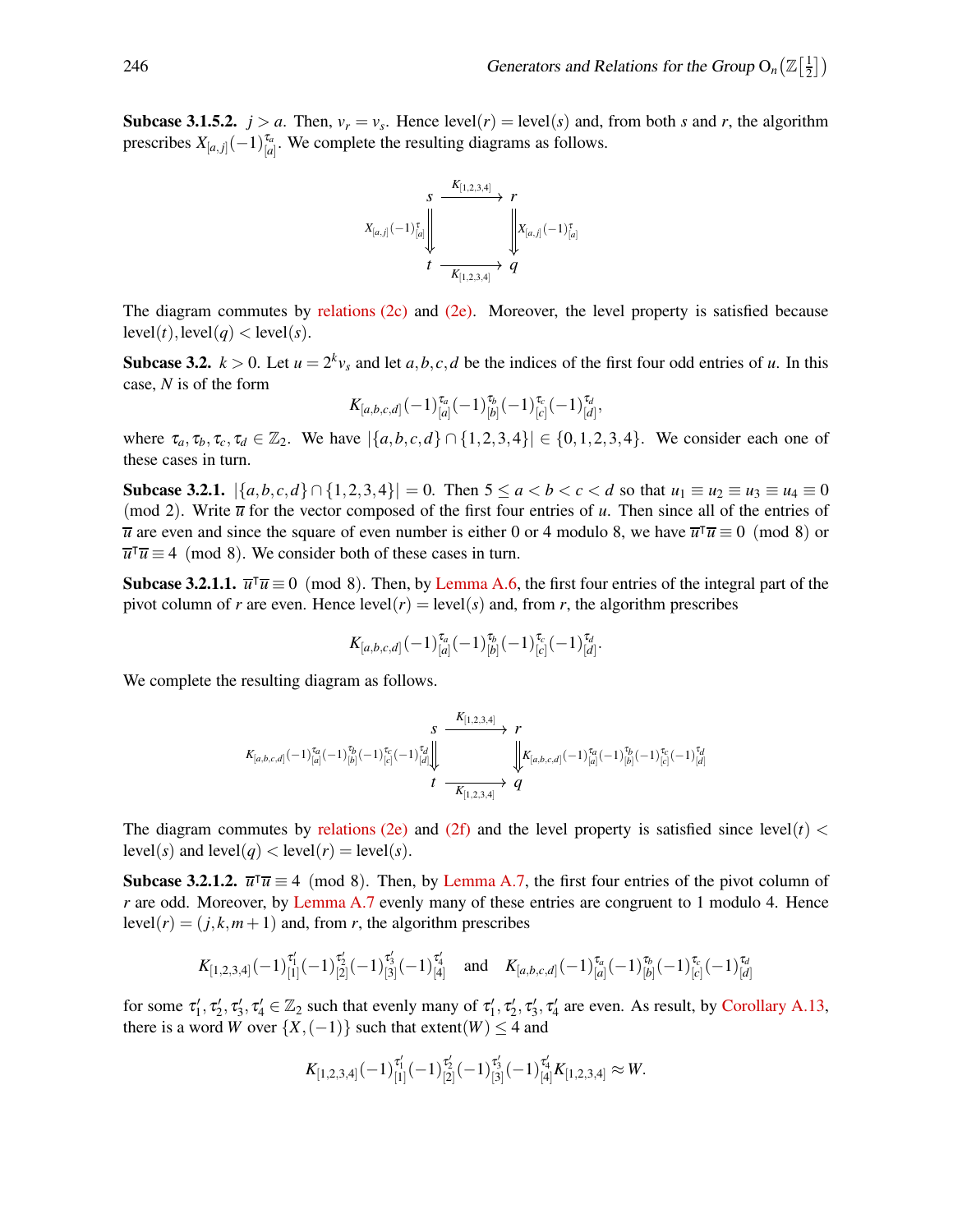We complete the diagram as follows.

$$
\begin{array}{ccccc}&&S&\xrightarrow{K_{[1,2,3,4]}}&r\\ &\swarrow&&\searrow&\\ K_{[a,b,c,d]}(-1)^{\tau_d}_{[a]}(-1)^{\tau_b}_{[b]}(-1)^{\tau_c}_{[c]}(-1)^{\tau_d}_{[d]}\downarrow&&\downarrow\\ &&t&&\downarrow\\ &&&&\downarrow\\ &&&&\downarrow\\ &&&&\downarrow\\ &&&&\downarrow\\ &&&&\downarrow\\ &&&&\downarrow\\ &&&&\downarrow\\ &&&&\downarrow\\ &&&&\downarrow\\ &&&&\downarrow\\ &&&&\downarrow\\ &&&&\downarrow\\ &&&&\downarrow\\ &&&&\downarrow\\ &&&&\downarrow\\ &&&&\downarrow\\ &&&&\downarrow\\ &&&&\downarrow\\ &&&&\downarrow\\ &&&&\downarrow\\ &&&&\downarrow\\ &&&&\downarrow\\ &&&&&&\downarrow\\ &&&&&&\downarrow\\ &&&&&&\downarrow\\ &&&&&&\downarrow\\ &&&&&&\downarrow\\ &&&&&&\downarrow\\ &&&&&&\downarrow\\ &&&&&&\downarrow\\ &&&&&&\downarrow\\ &&&&&&\downarrow\\ &&&&&&\downarrow\\ &&&&&&\downarrow\\ &&&&&&\downarrow\\ &&&&&&\downarrow\\ &&&&&&\downarrow\\ &&&&&&\downarrow\\ &&&&&&\downarrow\\ &&&&&&\downarrow\\ &&&&&&\downarrow\\ &&&&&&\downarrow\\ &&&&&&\downarrow\\ &&&&&&\downarrow\\ &&&&&&\downarrow\\ &&&&&&\downarrow\\ &&&&&&\downarrow\\ &&&&&&\downarrow\\ &&&&&&\downarrow\\ &&&&&&\downarrow\\ &&&&&&\downarrow\\ &&&&&&\downarrow\\ &&&&&&\downarrow\\ &&&&&&\downarrow\\ &&&&&&\downarrow\\ &&&&&&\downarrow\\ &&&&&&\downarrow\\ &&&&&&\downarrow\\ &&&&&&\downarrow\\ &&&&&&\downarrow\\ &&&&&&\downarrow\\ &&&&&&\downarrow\\ &&&&&&\downarrow\\ &&&&&&\downarrow\\ &&&&&&\downarrow\\ &&&&&&\downarrow\\ &&&&&&\downarrow\\ &&&&&&\downarrow\\ &&&&&&\downarrow\\ &&&&&&&&\downarrow\\ &&&&&&&&\downarrow\\ &&&&&&&&\downarrow\\ &&&&&&&&\downarrow\\ &&&&&&&&\downarrow\\ &&&&&&&&\downarrow\\ &&&&&&&&\downarrow\\ &&&&&&&&\downarrow\\ &&&&&&&&\downarrow\\ &&&&&&&&\downarrow\\ &&&&&&&&\downarrow\\ &&&&&&&&\downarrow\\ &&&&&&&&\downarrow\\ &&&&&&&&\downarrow\\ &&&&&&&&\downarrow\\ &&&&&&&&\downarrow\\ &&&&&&&&\downarrow\\ &&&&&&&&\downarrow\\ &&&&&&&&\downarrow\\ &&&&&&&&\downarrow\\ &&&&&&&&\downarrow\\ &&&&&&&&\downarrow\\ \end{array}
$$

The diagram commutes by relations  $(2c)$  and  $(2e)$ , since

$$
K_{[1,2,3,4]}(-1)^{\tau'_1}_{[1]}(-1)^{\tau'_2}_{[2]}(-1)^{\tau'_3}_{[3]}(-1)^{\tau'_4}_{[4]}K_{[1,2,3,4]} \approx W.
$$

Moreover, the level property is satisfied since  $level(t)$ ,  $level(q_2) < level(q_1) = level(s)$  and the level of *t* is invariant under the action of *W*, because *W* is a word over  $\{X, (-1)\}$  and extent(*W*) < *a*.

Subcase 3.2.2.  $\{a,b,c,d\} ∩ \{1,2,3,4\}$  = 1. Then  $1 ≤ a ≤ 4$  and  $5 ≤ b < c < d$ . We now consider the cases  $a = 1$ ,  $a = 2$ ,  $a = 3$ , and  $a = 4$  in turn.

**Subcase 3.2.2.1.**  $a = 1$ . Then, from *s*, the algorithm prescribes

$$
K_{[1,b,c,d]}(-1)^{\tau_1}_{[1]}(-1)^{\tau_b}_{[b]}(-1)^{\tau_c}_{[c]}(-1)^{\tau_d}_{[d]}.
$$

Moreover, by [Lemma A.4,](#page-10-1)  $level(r) = (j, k + 1, 1)$  and, writing  $\bar{r}$  for the first four entries of the integral part of *r*, we have  $\overline{r} \equiv 1111 \pmod{4}$  or  $\overline{r} \equiv 3333 \pmod{4}$ . Hence, from *r* the algorithm prescribes

$$
K_{[1,2,3,4]}(-1)^{\tau}_{[1]}(-1)^{\tau}_{[2]}(-1)^{\tau}_{[3]}(-1)^{\tau}_{[4]}
$$

where the value of  $\tau$  depends on whether  $\overline{r} \equiv 1111 \pmod{4}$  or  $\overline{r} \equiv 3333 \pmod{4}$ . Now, since

$$
K_{[1,2,3,4]}(-1)^{\tau}_{[1]}(-1)^{\tau}_{[2]}(-1)^{\tau}_{[3]}(-1)^{\tau}_{[4]}K_{[1,2,3,4]}\approx(-1)^{\tau}_{[1]}(-1)^{\tau}_{[2]}(-1)^{\tau}_{[3]}(-1)^{\tau}_{[4]},
$$

by [relation \(9g\),](#page-13-6) we know that from  $q_1 = (K_{[1,2,3,4]}(-1)^{\tau}_{[1]}(-1)^{\tau}_{[2]}(-1)^{\tau}_{[3]}(-1)^{\tau}_{[4]})$ *r* the algorithm prescribes

$$
K_{[1,b,c,d]}(-1)^{\tau_1+\tau}_{[1]}(-1)^{\tau_b}_{[b]}(-1)^{\tau_c}_{[c]}(-1)^{\tau_d}_{[d]}.
$$

We therefore complete the resulting diagram as follows.

*s r t q*<sup>1</sup> *q*2 *K*[1,*b*,*c*,*d*] (−1) τ1 [1] (−1) τ*b* [*b*] (−1) τ*c* [*c*] (−1) τ*d* [*d*] *K*[1,2,3,4] *K*[1,2,3,4] (−1) τ [1] (−1) τ [2] (−1) τ [3] (−1) τ [4] (−1) τ [2] (−1) τ [3] (−1) τ [4] *K*[1,*b*,*c*,*d*] (−1) <sup>τ</sup>1+<sup>τ</sup> [1] (−1) τ*b* [*b*] (−1) τ*c* [*c*] (−1) τ*d* [*d*]

The diagram commutes by [relations \(1b\),](#page-5-2) [\(1c\),](#page-5-3) [\(2d\),](#page-5-4) [\(2e\)](#page-5-5) and [\(9g\)](#page-13-6)

$$
\begin{split} K_{[1,b,c,d]}(-1)^{\tau_1+\tau}_{[1]}(-1)^{\tau_b}_{[b]}(-1)^{\tau_c}_{[c]}(-1)^{\tau_d}_{[d]}K_{[1,2,3,4]}(-1)^{\tau}_{[1]}(-1)^{\tau_c}_{[2]}(-1)^{\tau_c}_{[3]}(-1)^{\tau_d}_{[4]}K_{[1,2,3,4]}\\ \approx & K_{[1,b,c,d]}(-1)^{\tau_1+\tau}_{[1]}(-1)^{\tau_b}_{[b]}(-1)^{\tau_c}_{[c]}(-1)^{\tau_d}_{[d]}(-1)^{\tau_c}_{[1]}(-1)^{\tau_c}_{[2]}(-1)^{\tau_c}_{[3]}(-1)^{\tau_c}_{[4]}\\ \approx & (-1)^{\tau_c}_{[2]}(-1)^{\tau_c}_{[3]}(-1)^{\tau_c}_{[4]}K_{[1,b,c,d]}(-1)^{\tau_c}_{[1]}(-1)^{\tau_b}_{[b]}(-1)^{\tau_c}_{[c]}(-1)^{\tau_d}_{[d]}.\end{split}
$$

Moreover, the level property is satisfied since  $level(t) < level(s)$ ,  $level(q_2) < level(q_1) = level(s)$  and  $(-1)^{\tau}_{[2]}(-1)^{\tau}_{[3]}(-1)^{\tau}_{[4]}$  cannot increase the number of odd entries.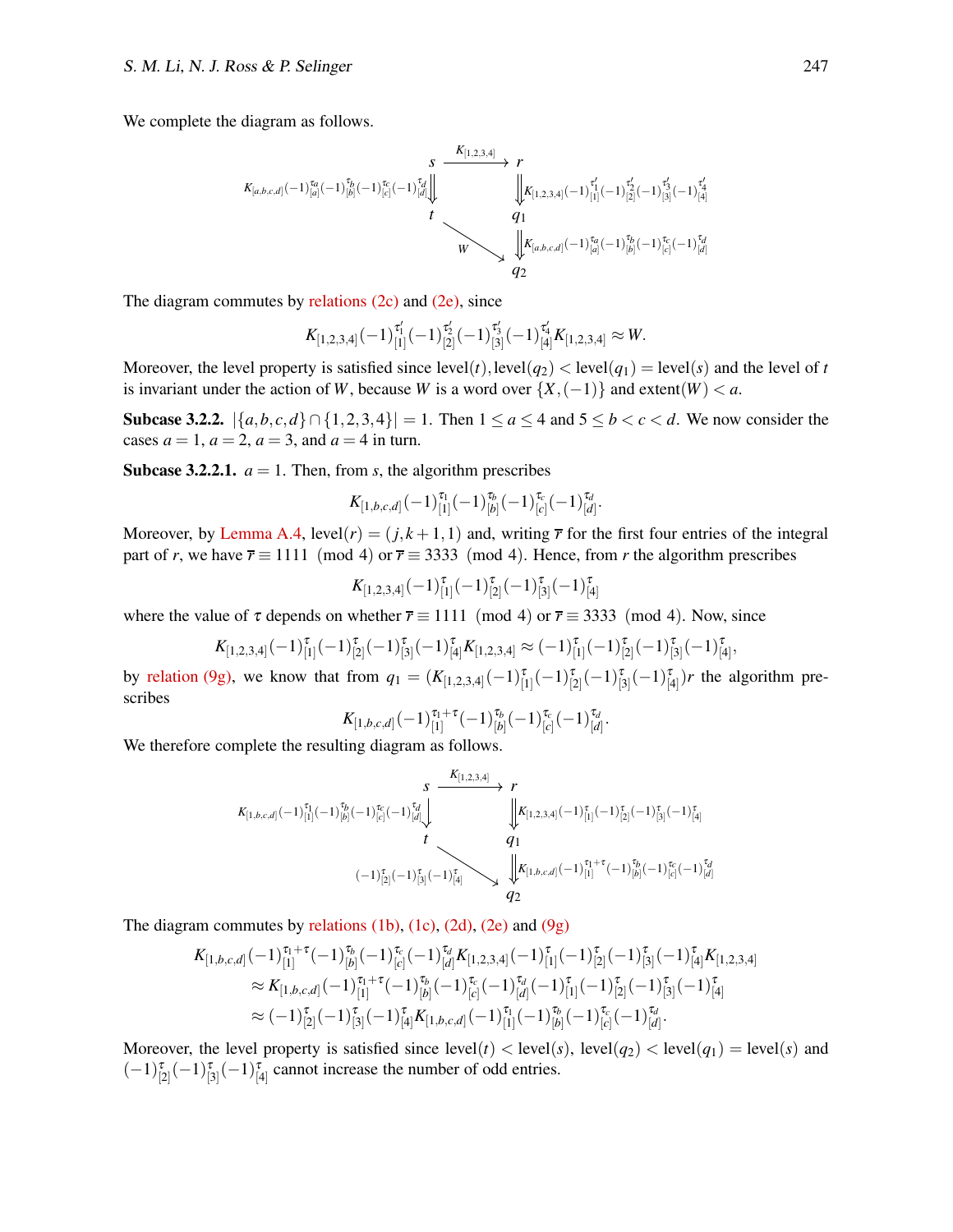**Subcase 3.2.2.2.**  $a = 2$ . Then, from *s*, the algorithm prescribes

$$
K_{[2,b,c,d]}(-1)^{\tau_2}_{[2]}(-1)^{\tau_b}_{[b]}(-1)^{\tau_c}_{[c]}(-1)^{\tau_d}_{[d]}.
$$

Moreover, by [Lemma A.4,](#page-10-1) level( $r$ ) = ( $j, k+1, 1$ ) and, writing  $\overline{r}$  for the first four entries of the integral part of *r*, we have  $\overline{r} \equiv 1313 \pmod{4}$  or  $\overline{r} \equiv 3131 \pmod{4}$ . Hence, from *r* the algorithm prescribes

$$
K_{[1,2,3,4]}(-1)^{\tau}_{[1]}(-1)^{\tau+1}_{[2]}(-1)^{\tau}_{[3]}(-1)^{\tau+1}_{[4]}
$$

where the value of  $\tau$  depends on whether  $\overline{r} \equiv 1313 \pmod{4}$  or  $\overline{r} \equiv 3131 \pmod{4}$ . Now, since

$$
K_{[1,2,3,4]}(-1)^{\tau}_{[1]}(-1)^{\tau+1}_{[2]}(-1)^{\tau+1}_{[3]}(-1)^{\tau+1}_{[4]}K_{[1,2,3,4]}\approx X_{[1,2]}X_{[3,4]}(-1)^{\tau}_{[1]}(-1)^{\tau}_{[2]}(-1)^{\tau}_{[3]}(-1)^{\tau}_{[4]},
$$

by [relations \(9b\)](#page-13-2) and [\(9e\),](#page-13-4) we know that from  $q_1 = (K_{[1,2,3,4]}(-1)_{[1]}^{\tau}(-1)_{[2]}^{\tau+1}$  $\frac{\tau+1}{[2]}(-1)\frac{\tau}{[3]}(-1)\frac{\tau+1}{[4]}$  $\binom{t+1}{4}$  *r* the algorithm prescribes

$$
K_{[1,b,c,d]}(-1)^{\tau_2+\tau}_{[1]}(-1)^{\tau_b}_{[b]}(-1)^{\tau_c}_{[c]}(-1)^{\tau_d}_{[d]}.
$$

We therefore complete the resulting diagram as follows.

$$
K_{[2,b,c,d]}(-1)^{\tau_{2}}_{[2]}(-1)^{\tau_{b}}_{[b]}(-1)^{\tau_{c}}_{[c]}(-1)^{\tau_{d}}_{[d]}\downarrow \xrightarrow{\qquad \qquad }K_{[1,2,3,4]}(-1)^{\tau_{1}}_{[1]}(-1)^{\tau_{2}+1}_{[2]}(-1)^{\tau_{1}+1}_{[3]}(-1)^{\tau_{1}+1}_{[4]}(-1)^{\tau_{2}+1}_{[4]}(-1)^{\tau_{2}+1}_{[5]}(-1)^{\tau_{2}+1}_{[6]}(-1)^{\tau_{2}+1}_{[7]}(-1)^{\tau_{2}+1}_{[8]}(-1)^{\tau_{2}+1}_{[8]}(-1)^{\tau_{2}+1}_{[8]}(-1)^{\tau_{2}+1}_{[8]}(-1)^{\tau_{2}+1}_{[8]}(-1)^{\tau_{2}+1}_{[8]}(-1)^{\tau_{2}+1}_{[8]}(-1)^{\tau_{2}+1}_{[8]}(-1)^{\tau_{2}+1}_{[8]}(-1)^{\tau_{2}+1}_{[8]}(-1)^{\tau_{2}+1}_{[8]}(-1)^{\tau_{2}+1}_{[8]}(-1)^{\tau_{2}+1}_{[8]}(-1)^{\tau_{2}+1}_{[8]}(-1)^{\tau_{2}+1}_{[8]}(-1)^{\tau_{2}+1}_{[8]}(-1)^{\tau_{2}+1}_{[8]}(-1)^{\tau_{2}+1}_{[8]}(-1)^{\tau_{2}+1}_{[8]}(-1)^{\tau_{2}+1}_{[8]}(-1)^{\tau_{2}+1}_{[8]}(-1)^{\tau_{2}+1}_{[8]}(-1)^{\tau_{2}+1}_{[8]}(-1)^{\tau_{2}+1}_{[8]}(-1)^{\tau_{2}+1}_{[8]}(-1)^{\tau_{2}+1}_{[8]}(-1)^{\tau_{2}+1}_{[8]}(-1)^{\tau_{2}+1}_{[8]}(-1)^{\tau_{2}+1}_{[8]}(-1)^{\tau_{2}+1}_{[8]}(-1)^{\tau_{2}+1}_{[8]}(-1)^{\tau_{2}+1}_{[8]}(-1)^{\tau_{2}+1}_{[8]}(-1)^{\tau_{2}+1}_{[8]}(-1)^{\tau_{2}+1}_{[8]}(-1)^{\tau_{2}+1}_{[8]}(-1)^{\tau_{2}+1}_{[8]}(-1)^{\tau_{2}+1}_{[8]}(-1)^{\tau_{2}+1}_{[8]}(-1)^{\tau_{2}+1}_{[8]}(-1)^{\tau_{2}+
$$

The diagram commutes by [relations \(1b\),](#page-5-2) [\(1c\),](#page-5-3) [\(2b\),](#page-5-2) [\(2c\),](#page-5-3) [\(2d\),](#page-5-4) [\(2e\),](#page-5-5) [\(3c\),](#page-5-3) [\(3d\),](#page-5-4) [\(9b\)](#page-13-2) and [\(9e\)](#page-13-4)

$$
K_{[1,b,c,d]}(-1)^{\tau_2+\tau}_{[1]}(-1)^{\tau_b}_{[b]}(-1)^{\tau_c}_{[c]}(-1)^{\tau_d}_{[d]}K_{[1,2,3,4]}(-1)^{\tau-1}_{[2]}(-1)^{\tau+1}_{[2]}(-1)^{\tau+1}_{[3]}(-1)^{\tau+1}_{[4]}K_{[1,2,3,4]}\approx K_{[1,b,c,d]}(-1)^{\tau_2+\tau}_{[1]}(-1)^{\tau_b}_{[b]}(-1)^{\tau_c}_{[c]}(-1)^{\tau_d}_{[d]}X_{[1,2]}X_{[3,4]}(-1)^{\tau}_{[1]}(-1)^{\tau_c}_{[2]}(-1)^{\tau_c}_{[3]}(-1)^{\tau_c}_{[4]}\approx X_{[1,2]}X_{[3,4]}(-1)^{\tau}_{[1]}(-1)^{\tau_c}_{[3]}(-1)^{\tau_c}_{[4]}K_{[2,b,c,d]}(-1)^{\tau_c}_{[2]}(-1)^{\tau_c}_{[b]}(-1)^{\tau_c}_{[c]}(-1)^{\tau_d}_{[d]}.
$$

Moreover, the level property is satisfied since  $level(t) < level(s)$ ,  $level(q_2) < level(q_1) = level(s)$  and  $X_{[1,2]}X_{[3,4]}(-1)_{[1]}^{\tau}(-1)_{[2]}^{\tau}(-1)_{[3]}^{\tau}(-1)_{[4]}^{\tau}$  cannot increase the number of odd entries .

**Subcase 3.2.2.3.**  $a = 3$ . Then, from *s*, the algorithm prescribes

$$
K_{[3,b,c,d]}(-1)^{\tau_3}_{[3]}(-1)^{\tau_b}_{[b]}(-1)^{\tau_c}_{[c]}(-1)^{\tau_d}_{[d]}.
$$

Moreover, by [Lemma A.4,](#page-10-1) level( $r$ ) = ( $j, k+1, 1$ ) and, writing  $\overline{r}$  for the first four entries of the integral part of *r*, we have  $\overline{r} \equiv 1133 \pmod{4}$  or  $\overline{r} \equiv 3311 \pmod{4}$ . Hence, from *r* the algorithm prescribes

$$
K_{[1,2,3,4]}(-1)^{\tau}_{[1]}(-1)^{\tau}_{[2]}(-1)^{\tau+1}_{[3]}(-1)^{\tau+1}_{[4]}
$$

where the value of  $\tau$  depends on whether  $\overline{r} \equiv 1133 \pmod{4}$  or  $\overline{r} \equiv 3311 \pmod{4}$ . Now, since

$$
K_{[1,2,3,4]}(-1)^{\tau}_{[1]}(-1)^{\tau}_{[2]}(-1)^{\tau+1}_{[3]}(-1)^{\tau+1}_{[4]}K_{[1,2,3,4]}\approx X_{[1,3]}X_{[2,4]}(-1)^{\tau}_{[1]}(-1)^{\tau}_{[2]}(-1)^{\tau}_{[3]}(-1)^{\tau}_{[4]},
$$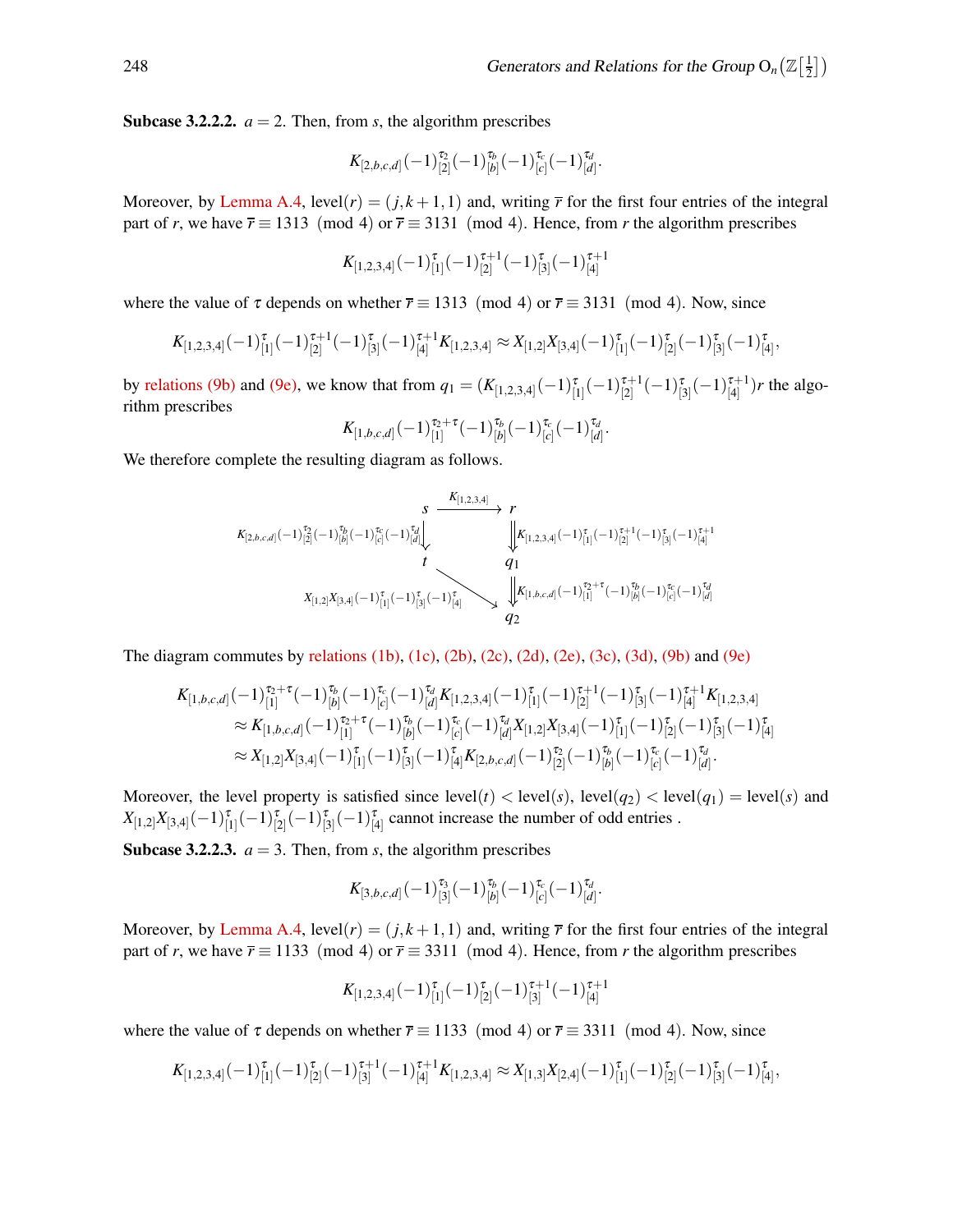by [relations \(9a\)](#page-13-1) and [\(9f\),](#page-13-5) we know that from  $q_1 = (K_{[1,2,3,4]}(-1)^{\tau}_{[1]}(-1)^{\tau}_{[2]}(-1)^{\tau+1}_{[3]}$  $\frac{\tau+1}{[3]}(-1)\frac{\tau+1}{[4]}$  $\binom{r+1}{4}$  *r* the algorithm prescribes

$$
K_{[1,b,c,d]}(-1)^{\tau_3+\tau}_{[1]}(-1)^{\tau_b}_{[b]}(-1)^{\tau_c}_{[c]}(-1)^{\tau_d}_{[d]}.
$$

We therefore complete the resulting diagram as follows.

$$
\begin{array}{ccc}\n & s & \xrightarrow{K_{[1,2,3,4]}} & r \\
\downarrow & & \searrow & \\
K_{[3,b,c,d]}(-1)^{\tau_{3}}_{[3]}(-1)^{\tau_{b}}_{[b]}(-1)^{\tau_{c}}_{[c]}(-1)^{\tau_{d}}_{[d]} & & \downarrow & \\
 & & & \downarrow & \\
 & & & & \\
 & & & & \\
 & & & & \\
 & & & & \\
 & & & & \\
 & & & & \\
 X_{[1,3]}X_{[2,4]}(-1)^{\tau}_{[1]}(-1)^{\tau}_{[2]}(-1)^{\tau}_{[4]} & & \downarrow & \\
 & & & & \\
 & & & & \\
 X_{[1,3]}X_{[2,4]}(-1)^{\tau}_{[1]}(-1)^{\tau}_{[2]}(-1)^{\tau}_{[4]} & & & \\
 & & & & \\
 & & & & \\
 & & & & \\
 & & & & \\
 & & & & \\
 & & & & \\
 & & & & \\
 & & & & \\
 \end{array}
$$

The diagram commutes by [relations \(1b\),](#page-5-2) [\(1c\),](#page-5-3) [\(2b\),](#page-5-2) [\(2c\),](#page-5-3) [\(2d\),](#page-5-4) [\(2e\),](#page-5-5) [\(3c\),](#page-5-3) [\(3d\),](#page-5-4) [\(9a\)](#page-13-1) and [\(9f\)](#page-13-5)

$$
K_{[1,b,c,d]}(-1)^{\tau_{3}+\tau}_{[1]}(-1)^{\tau_{b}}_{[b]}(-1)^{\tau_{c}}_{[c]}(-1)^{\tau_{d}}_{[d]}K_{[1,2,3,4]}(-1)^{\tau}_{[1]}(-1)^{\tau_{c}}_{[2]}(-1)^{\tau+1}_{[3]}(-1)^{\tau+1}_{[4]}K_{[1,2,3,4]}\approx K_{[1,b,c,d]}(-1)^{\tau_{3}+\tau}_{[1]}(-1)^{\tau_{b}}_{[b]}(-1)^{\tau_{c}}_{[c]}(-1)^{\tau_{d}}_{[d]}X_{[1,3]}X_{[2,4]}(-1)^{\tau}_{[1]}(-1)^{\tau}_{[2]}(-1)^{\tau}_{[3]}(-1)^{\tau}_{[4]}\approx X_{[1,3]}X_{[2,4]}(-1)^{\tau}_{[1]}(-1)^{\tau}_{[2]}(-1)^{\tau}_{[4]}K_{[3,b,c,d]}(-1)^{\tau_{3}}_{[3]}(-1)^{\tau_{b}}_{[b]}(-1)^{\tau_{c}}_{[c]}(-1)^{\tau_{d}}_{[d]}.
$$

Moreover, the level property is satisfied since  $level(t) < level(s)$ ,  $level(q_2) < level(q_1) = level(s)$  and  $X_{[1,3]}X_{[2,4]}(-1)_{[1]}^{\tau}(-1)_{[2]}^{\tau}(-1)_{[4]}^{\tau}$  cannot increase the number of odd entries.

**Subcase 3.2.2.4.**  $a = 4$ . Then, from *s*, the algorithm prescribes

$$
K_{[4,b,c,d]}(-1)^{\tau_4}_{[4]}(-1)^{\tau_b}_{[b]}(-1)^{\tau_c}_{[c]}(-1)^{\tau_d}_{[d]}.
$$

Moreover, by [Lemma A.4,](#page-10-1) level( $r$ ) = ( $j, k+1, 1$ ) and, writing  $\bar{r}$  for the first four entries of the integral part of *r*, we have  $\overline{r} \equiv 1331 \pmod{4}$  or  $\overline{r} \equiv 3113 \pmod{4}$ . Hence, from *r* the algorithm prescribes

$$
K_{[1,2,3,4]}(-1)^{\tau}_{[1]}(-1)^{\tau+1}_{[2]}(-1)^{\tau+1}_{[3]}(-1)^{\tau}_{[4]}
$$

where the value of  $\tau$  depends on whether  $\overline{r} \equiv 1331 \pmod{4}$  or  $\overline{r} \equiv 3113 \pmod{4}$ . Now, since

$$
K_{[1,2,3,4]}(-1)^{\tau}_{[1]}(-1)^{\tau+1}_{[2]}(-1)^{\tau+1}_{[3]}(-1)^{\tau}_{[4]}K_{[1,2,3,4]}\approx X_{[1,4]}X_{[2,3]}(-1)^{\tau}_{[1]}(-1)^{\tau}_{[2]}(-1)^{\tau}_{[3]}(-1)^{\tau}_{[4]},
$$

by [relations \(9c\)](#page-13-0) and [\(9d\),](#page-13-3) we know that from  $q_1 = (K_{[1,2,3,4]}(-1)_{[1]}^{\tau}(-1)_{[2]}^{\tau+1}$  $\frac{\tau+1}{[2]}(-1)\frac{\tau+1}{[3]}$  $\binom{[3]}{[3]}(-1)\binom{[4]}{[4]}$ *r* the algorithm prescribes

$$
K_{[1,b,c,d]}(-1)^{\tau_4+\tau}_{[1]}(-1)^{\tau_b}_{[b]}(-1)^{\tau_c}_{[c]}(-1)^{\tau_d}_{[d]}.
$$

We therefore complete the resulting diagram as follows.

$$
K_{[4,b,c,d]}(-1)^{\tau_4}_{[4]}(-1)^{\tau_b}_{[b]}(-1)^{\tau_c}_{[c]}(-1)^{\tau_d}_{[d]}\}\qquad \qquad \downarrow \mathbf{r} \\ \downarrow K_{[1,2,3,4]}(-1)^{\tau_1}_{[1]}(-1)^{\tau_1+1}_{[2]}(-1)^{\tau_{d}+1}_{[3]}(-1)^{\tau_{d}+1}_{[4]}(-1)^{\tau_{d}+1}_{[5]}(-1)^{\tau_{d}+1}_{[6]}(-1)^{\tau_{d}+1}_{[7]}(-1)^{\tau_{d}+1}_{[8]}(-1)^{\tau_{d}+1}_{[8]}(-1)^{\tau_{d}+1}_{[8]}(-1)^{\tau_{d}+1}_{[8]}(-1)^{\tau_{d}+1}_{[8]}(-1)^{\tau_{d}+1}_{[8]}(-1)^{\tau_{d}+1}_{[8]}(-1)^{\tau_{d}+1}_{[8]}(-1)^{\tau_{d}+1}_{[8]}(-1)^{\tau_{d}+1}_{[8]}(-1)^{\tau_{d}+1}_{[8]}(-1)^{\tau_{d}+1}_{[8]}(-1)^{\tau_{d}+1}_{[8]}(-1)^{\tau_{d}+1}_{[8]}(-1)^{\tau_{d}+1}_{[8]}(-1)^{\tau_{d}+1}_{[8]}(-1)^{\tau_{d}+1}_{[8]}(-1)^{\tau_{d}+1}_{[8]}(-1)^{\tau_{d}+1}_{[8]}(-1)^{\tau_{d}+1}_{[8]}(-1)^{\tau_{d}+1}_{[8]}(-1)^{\tau_{d}+1}_{[8]}(-1)^{\tau_{d}+1}_{[8]}(-1)^{\tau_{d}+1}_{[8]}(-1)^{\tau_{d}+1}_{[8]}(-1)^{\tau_{d}+1}_{[8]}(-1)^{\tau_{d}+1}_{[8]}(-1)^{\tau_{d}+1}_{[8]}(-1)^{\tau_{d}+1}_{[8]}(-1)^{\tau_{d}+1}_{[8]}(-1)^{\tau_{d}+1}_{[8]}(-1)^{\tau_{d}+1}_{[8]}(-1)^{\tau_{d}+1}_{[8]}(-1)^{\tau_{d}+1}_{[8]}(-1)^{\tau_{d}+1}_{[8]}(-1)^{\tau_{d}+1}_{[8]}(-1)^{\tau_{d}+1}_{[8]}(-1)^{\tau_{d}+1}_{[8]}(-1)^{\tau_{d}+1}_{[8]}(-1)^{\tau_{d}+1}_{[8]}(-1)^{\tau_{d}+1}_{[8]}(-1)^{\tau_{d}+1}_{
$$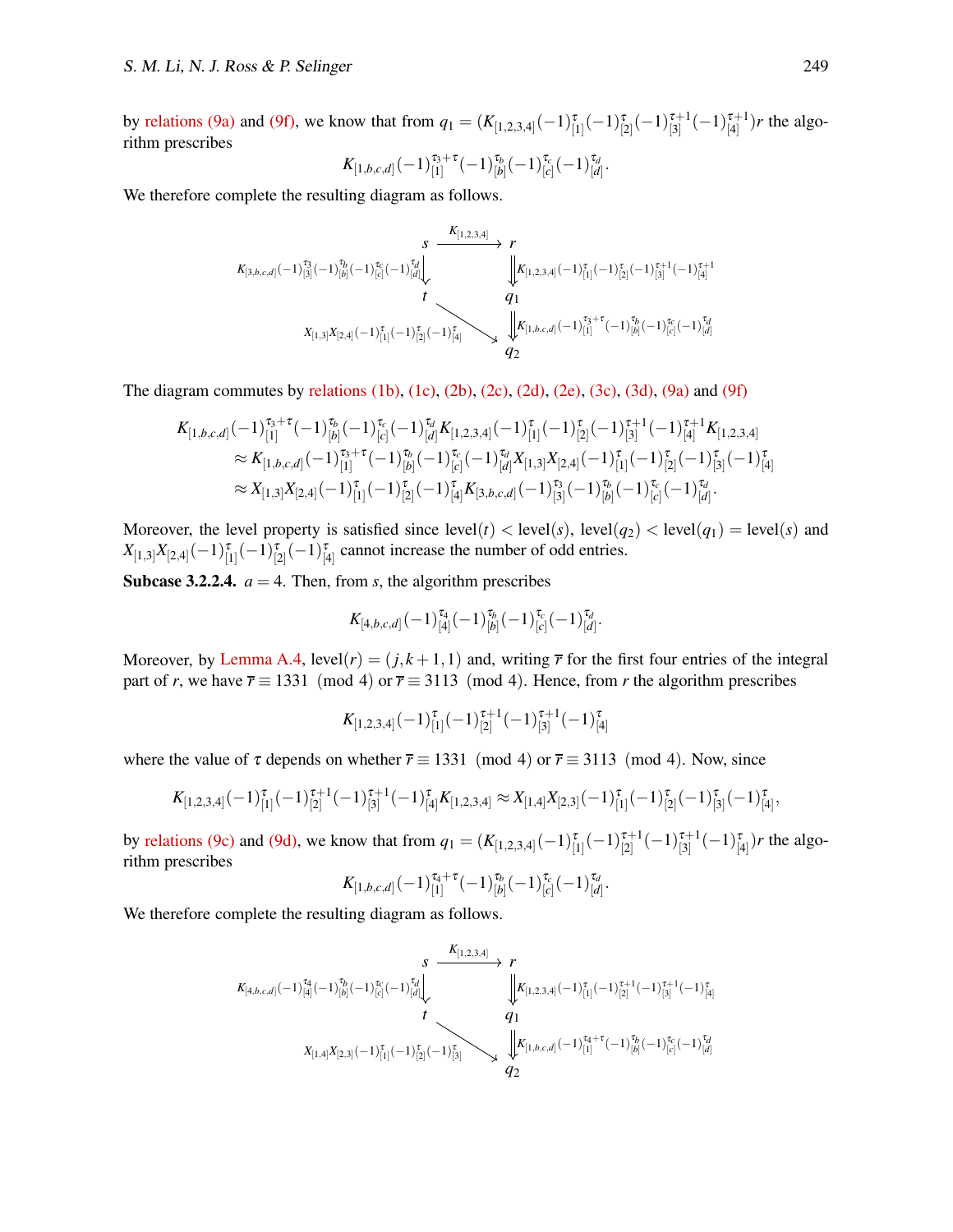The diagram commutes by [relations \(1b\),](#page-5-2) [\(1c\),](#page-5-3) [\(2b\),](#page-5-2) [\(2c\),](#page-5-3) [\(2d\),](#page-5-4) [\(2e\),](#page-5-5) [\(3c\),](#page-5-3) [\(3d\),](#page-5-4) [\(9c\)](#page-13-0) and [\(9d\)](#page-13-3)

$$
K_{[1,b,c,d]}(-1)^{\tau_4+\tau}_{[1]}(-1)^{\tau_b}_{[b]}(-1)^{\tau_c}_{[d]}K_{[1,2,3,4]}(-1)^{\tau-1}_{[2]}(-1)^{\tau+1}_{[2]}(-1)^{\tau+1}_{[3]}(-1)^{\tau-1}_{[4]}K_{[1,2,3,4]}\approx K_{[1,b,c,d]}(-1)^{\tau_4+\tau}_{[1]}(-1)^{\tau_b}_{[b]}(-1)^{\tau_c}_{[c]}(-1)^{\tau_d}_{[d]}K_{[1,4]}X_{[2,3]}(-1)^{\tau-1}_{[1]}(-1)^{\tau-1}_{[2]}(-1)^{\tau-1}_{[3]}(-1)^{\tau-1}_{[4]}\approx X_{[1,4]}X_{[2,3]}(-1)^{\tau-1}_{[1]}(-1)^{\tau-1}_{[2]}(-1)^{\tau-1}_{[3]}K_{[4,b,c,d]}(-1)^{\tau-1}_{[4]}(-1)^{\tau-1}_{[b]}(-1)^{\tau-1}_{[c]}(-1)^{\tau-1}_{[d]}.
$$

Moreover, the level property is satisfied since  $level(t) < level(s)$ ,  $level(q_2) < level(q_1) = level(s)$  and  $X_{[1,2]}X_{[3,4]}(-1)_{[1]}^{\tau}(-1)_{[2]}^{\tau}(-1)_{[3]}^{\tau}(-1)_{[4]}^{\tau}$  cannot increase the number of odd entries .

Subcase 3.2.3.  $\{a,b,c,d\} ∩ \{1,2,3,4\}$  = 2. Then  $a,b \in \{1,2,3,4\}$  and  $5 ≤ c < d$ . We now consider the cases  $\{a,b\} = \{1,2\}, \{a,b\} = \{1,3\}, \{a,b\} = \{1,4\}, \{a,b\} = \{2,3\}, \{a,b\} = \{2,4\}, \text{and } \{a,b\} = \{3,4\}$ in turn.

**Subcase 3.2.3.1.**  $\{a,b\} = \{1,2\}$ . Then, from *s*, the algorithm prescribes

$$
K_{[1,2,c,d]}(-1)^{\tau_1}_{[1]}(-1)^{\tau_2}_{[2]}(-1)^{\tau_c}_{[c]}(-1)^{\tau_d}_{[d]}.
$$

Moreover, by [Lemma A.3,](#page-9-3) level(*r*) = level(*s*) and, writing  $\bar{r}$  for the first four entries of the integral part of *r*, we have  $\overline{r} \equiv 1010 \pmod{2}$  or  $\overline{r} \equiv 0101 \pmod{2}$ . We consider both cases in turn.

**Subcase 3.2.3.1.1.**  $\bar{r} \equiv 0101 \pmod{2}$ . In this case, from *r*, the algorithm prescribes

$$
K_{[1,3,c,d]}(-1)^{\tau'_{1}}_{[1]}(-1)^{\tau'_{3}}_{[3]}(-1)^{\tau_{c}}_{[c]}(-1)^{\tau_{d}}_{[d]}.
$$

By [Proposition A.15,](#page-15-0) there exist words V and W over  $\{(-1)_{[x]}, X_{[x,y]}\}$ , with  $x, y \in \{1, 2, 3, 4, c, d\}$ , such that

$$
K_{[1,3,c,d]}(-1)^{\tau_1'}_{[1]}(-1)^{\tau_3'}_{[3]}(-1)^{\tau_c}_{[c]}(-1)^{\tau_d}_{[d]}K_{[1,2,3,4]}(-1)^{\tau_d}_{[d]}(-1)^{\tau_c}_{[c]}(-1)^{\tau_2}_{[2]}(-1)^{\tau_1}_{[1]}K_{[1,2,c,d]}\approx \mathbf{V} K_{[1,2,3,4]}\mathbf{W}.
$$

Hence, we can complete the diagram as follows.

$$
\begin{array}{ccc}\nK_{[1,2,c,d]}(-1)^{\tau_{1}}_{[1]}(-1)^{\tau_{2}}_{[2]}(-1)^{\tau_{c}}_{[d]}(-1)^{\tau_{d}}_{[d]} & & \downarrow \\
& & \downarrow & \downarrow & \downarrow \\
& & t & \downarrow & \downarrow & \downarrow \\
& & & \downarrow & \downarrow & \downarrow \\
& & & & \downarrow & \downarrow \\
& & & & & \downarrow & \downarrow \\
& & & & & & \downarrow \\
& & & & & & \downarrow \\
& & & & & & & \downarrow \\
& & & & & & & \downarrow \\
& & & & & & & \downarrow \\
& & & & & & & \downarrow \\
& & & & & & & & \downarrow \\
& & & & & & & & \downarrow \\
& & & & & & & & \downarrow \\
& & & & & & & & \downarrow \\
& & & & & & & & \downarrow \\
& & & & & & & & \downarrow \\
& & & & & & & & & \downarrow \\
& & & & & & & & & \downarrow \\
& & & & & & & & & \downarrow \\
& & & & & & & & & \downarrow \\
& & & & & & & & & \downarrow \\
& & & & & & & & & \downarrow \\
& & & & & & & & & & \downarrow \\
& & & & & & & & & & \downarrow \\
& & & & & & & & & & \downarrow \\
& & & & & & & & & & \downarrow \\
& & & & & & & & & & \downarrow \\
& & & & & & & & & & & \downarrow \\
& & & & & & & & & & & \downarrow \\
& & & & & & & & & & & \downarrow \\
& & & & & & & & & & & \downarrow \\
& & & & & & & & & & & & \downarrow \\
& & & & & & & & & & & & \downarrow \\
& & & & & & & & & & & & \downarrow \\
& & & & & & & & & & & & \downarrow \\
& & & & & & & & & & & & & \downarrow \\
& & & & & & & & & & & & & \downarrow \\
& & & & & & & & & & & & & \downarrow \\
& & & & & & & & & & & & & \downarrow \\
& & & & & & & & & & & & & \downarrow \\
& & & & & & & & & & & & & \downarrow \\
& & & & & & & & & & & & & \downarrow \\
& & & & & & & & & & & & & \downarrow \\
& & & & & & & & & & & & & \downarrow \\
& & & & & & & & & & & & & \downarrow \\
& & & & & & & & & & & & & \downarrow \\
& & & & & & & & & & & & & \downarrow \\
& & & & & & &
$$

The diagram commutes by construction. To see that the level property is satisfied, first note that

$$
level(t), level(q) \le (j,k,m-1) < level(s).
$$

Now, since V and W are words over  $\{(-1)_{[x]}, X_{[x,y]}\}$ , they can neither increase nor decrease the number of odd entries. As a result, because  $VK_{[1,2,3,4]}W$  contains a single occurrence of *K*, it cannot raise the level of the state to level( $s$ ) and also lower it back to level( $q$ ). Thus,

$$
level(\mathbf{V}K_{[1,2,3,4]}\mathbf{W}) < level(s)
$$

as desired.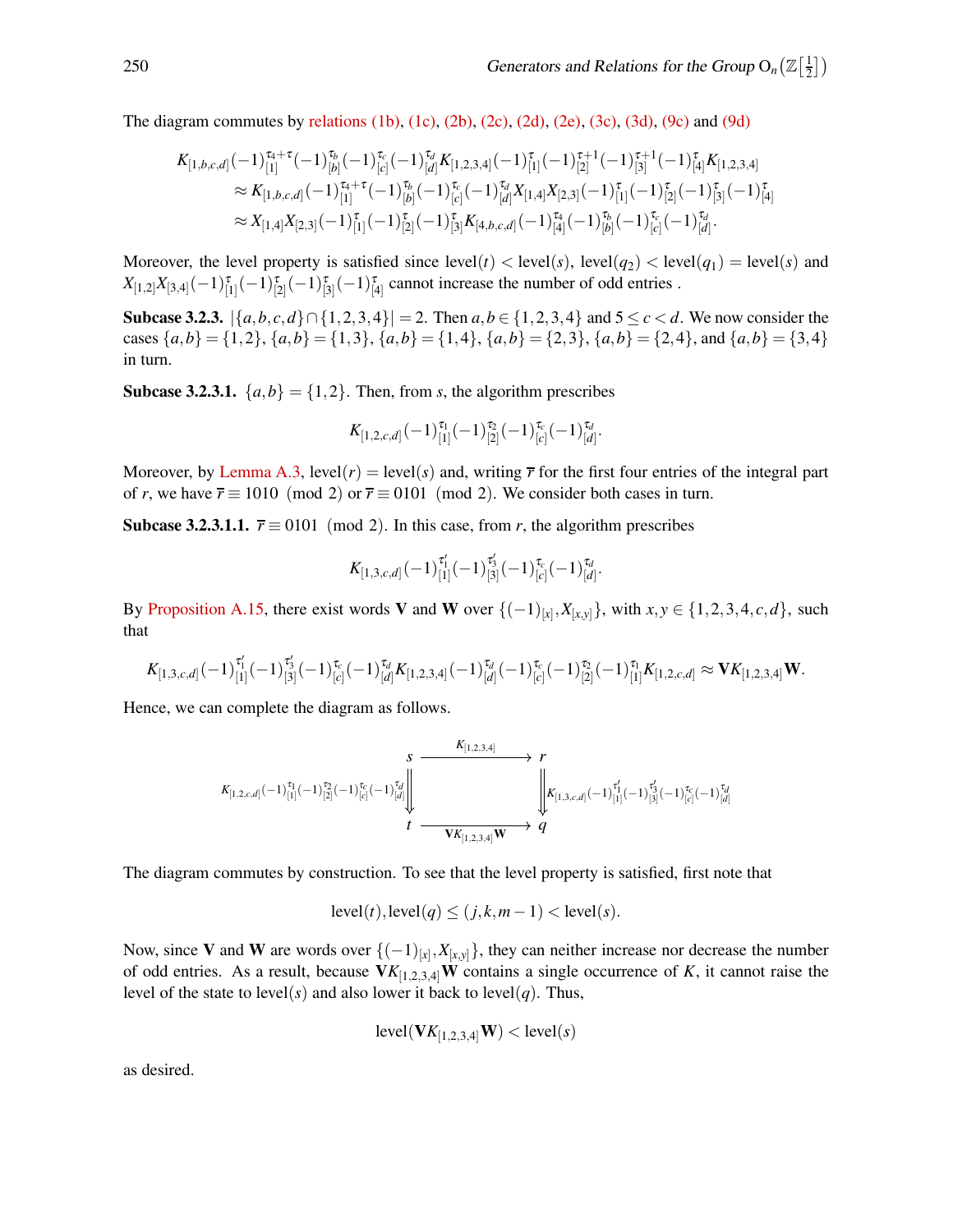Subcase 3.2.3.1.2.  $\bar{r} \equiv 0101 \pmod{2}$ . In this case, from *r*, the algorithm prescribes

$$
K_{[2,4,c,d]}(-1)^{\tau'_{2}}_{[2]}(-1)^{\tau'_{4}}_{[4]}(-1)^{\tau_{c}}_{[c]}(-1)^{\tau_{d}}_{[d]}.
$$

By [Proposition A.15,](#page-15-0) there exist words V and W over  $\{(-1)_{[x]}, X_{[x,y]}\}$ , with  $x, y \in \{1, 2, 3, 4, c, d\}$ , such that

$$
K_{[2,4,c,d]}(-1)^{\tau_2'}_{[2]}(-1)^{\tau_4'}_{[4]}(-1)^{\tau_c}_{[c]}(-1)^{\tau_d}_{[d]}K_{[1,2,3,4]}(-1)^{\tau_d}_{[d]}(-1)^{\tau_c}_{[c]}(-1)^{\tau_2}_{[2]}(-1)^{\tau_1}_{[1]}K_{[1,2,c,d]}\approx \mathbf{V}K_{[1,2,3,4]}\mathbf{W}.
$$

Hence, we can complete the diagram as follows.

$$
\begin{array}{ccc}&&S&K_{[1,2,3,4]}\longrightarrow \\ &\swarrow&&\searrow\\ K_{[1,2,c,d]}(-1)^{\tau_{1}}_{[1]}(-1)^{\tau_{2}}_{[2]}(-1)^{\tau_{c}}_{[c]}(-1)^{\tau_{d}}_{[d]}\Bigg\downarrow&&\downarrow\\ &&\downarrow&&\downarrow\\ t&\longrightarrow&&\swarrow\\ &&t&\longrightarrow\\ &&\swarrow&&\searrow\\ &&\swarrow&&\searrow\\ &&\swarrow&&\searrow\\ &&\swarrow&&\searrow\\ &&\swarrow&&\searrow\\ &&\swarrow&&\searrow\\ &&\swarrow&&\searrow\\ &&\swarrow&&\searrow\\ &&\swarrow&&\searrow\\ &&\swarrow&&\searrow\\ &&\swarrow&&\searrow\\ &&\swarrow&&\searrow\\ &&\swarrow&&\searrow\\ &&\swarrow&&\searrow\\ &&\swarrow&&\searrow\\ &&\swarrow&&\searrow\\ &&\swarrow&&\searrow\\ &&\swarrow&&\searrow\\ &&\swarrow&&\searrow\\ &&\swarrow&&\searrow\\ &&\swarrow&&\searrow\\ &&\swarrow&&\searrow\\ &&\swarrow&&\searrow\\ &&\swarrow&&\searrow\\ &&\swarrow&&\searrow\\ &&\swarrow&&\searrow\\ &&\swarrow&&\searrow\\ &&\swarrow&&\searrow\\ &&\swarrow&&\searrow\\ &&\swarrow&&\searrow\\ &&\swarrow&&\searrow\\ &&\swarrow&&\searrow\\ &&\swarrow&&\searrow\\ &&\swarrow&&\searrow\\ &&\swarrow&&\searrow\\ &&\swarrow&&\searrow\\ &&\swarrow&&\searrow\\ &&\swarrow&&\searrow\\ &&\swarrow&&\searrow\\ &&\swarrow&&\searrow\\ &&\swarrow&&\searrow\\ &&\swarrow&&\searrow\\ &&\swarrow&&\searrow\\ &&\swarrow&&\searrow\\ &&\swarrow&&\searrow\\ &&\swarrow&&\searrow\\ &&\swarrow&&\searrow\\ &&\swarrow&&\searrow\\ &&\swarrow&&\searrow\\ &&\swarrow&&\searrow\\ &&\swarrow&&\searrow\\ &&\swarrow&&\searrow\\ &&\swarrow&&\searrow\\ &&\swarrow&&\searrow\\ &&\swarrow&&\searrow\\ &&\swarrow&&\searrow\\ &&\swarrow&&\searrow\\ &&\swarrow&&\searrow\\ &&\swarrow&&\searrow\\ &&\swarrow&&\searrow\\ &&\swarrow&&\searrow\\ &&\swarrow&&\searrow\\ &&\swarrow&&\searrow\\ &&\swarrow&&\searrow\\ &&\swarrow&&\searrow\\ &&\swarrow&&\searrow\\ &&\swarrow&&\searrow\\ &&\swarrow&&\searrow\\ &&\swarrow&&\searrow\\ &&\swarrow&&\searrow\\ &&\swarrow&&
$$

The diagram commutes by construction. To see that the level property is satisfied, first note that

$$
level(t), level(q) \le (j,k,m-1) < level(s).
$$

Now, since V and W are words over  $\{(-1)_{[x]}, X_{[x,y]}\}$ , they can neither increase nor decrease the number of odd entries. As a result, because  $VK_{[1,2,3,4]}W$  contains a single occurrence of *K*, it cannot raise the level of the state to level( $s$ ) and also lower it back to level( $q$ ). Thus,

$$
level(\mathbf{V}K_{[1,2,3,4]}\mathbf{W}) < level(s)
$$

as desired.

**Subcase 3.2.3.2.**  $\{a,b\} = \{1,3\}$ . Then, from *s*, the algorithm prescribes

$$
K_{[1,3,c,d]}(-1)^{\tau_1}_{[1]}(-1)^{\tau_3}_{[3]}(-1)^{\tau_c}_{[c]}(-1)^{\tau_d}_{[d]}.
$$

Moreover, by [Lemma A.3,](#page-9-3) level(*r*) = level(*s*) and, writing  $\bar{r}$  for the first four entries of the integral part of *r*, we have  $\bar{r} \equiv 1100 \pmod{2}$  or  $\bar{r} \equiv 0011 \pmod{2}$ . We consider both cases in turn.

Subcase 3.2.3.2.1.  $\bar{r} \equiv 1100 \pmod{2}$ . In this case, from *r*, the algorithm prescribes

$$
K_{[1,2,c,d]}(-1)^{\tau_1'}_{[1]}(-1)^{\tau_2'}_{[2]}(-1)^{\tau_c}_{[c]}(-1)^{\tau_d}_{[d]}.
$$

By [Proposition A.15,](#page-15-0) there exist words V and W over  $\{(-1)_{[x]}, X_{[x,y]}\}$ , with  $x, y \in \{1, 2, 3, 4, c, d\}$ , such that

$$
K_{[1,2,c,d]}(-1)^{\tau'_1}_{[1]}(-1)^{\tau'_2}_{[2]}(-1)^{\tau_c}_{[c]}(-1)^{\tau_d}_{[d]}K_{[1,2,3,4]}(-1)^{\tau_d}_{[d]}(-1)^{\tau_c}_{[c]}(-1)^{\tau_3}_{[3]}(-1)^{\tau_1}_{[1]}K_{[1,3,c,d]}\approx \mathbf{V}K_{[1,2,3,4]}\mathbf{W}.
$$

Hence, we can complete the diagram as follows.

$$
\begin{array}{ccc}\n & s & K_{[1,3,c,d]}(r) & r & r & r\\ \nK_{[1,3,c,d]}(-1)^{\tau_1}_{[1]}(-1)^{\tau_3}_{[3]}(-1)^{\tau_c}_{[c]}(-1)^{\tau_d}_{[d]} & & \downarrow & \mathcal{F}_{[1,2,c,d]}(-1)^{\tau'_1}_{[1]}(-1)^{\tau'_2}_{[2]}(-1)^{\tau_c}_{[c]}(-1)^{\tau'_d}_{[d]}\\ \n & t & \xrightarrow{\mathbf{V}K_{[1,2,3,4]}\mathbf{W}} & q & \n\end{array}
$$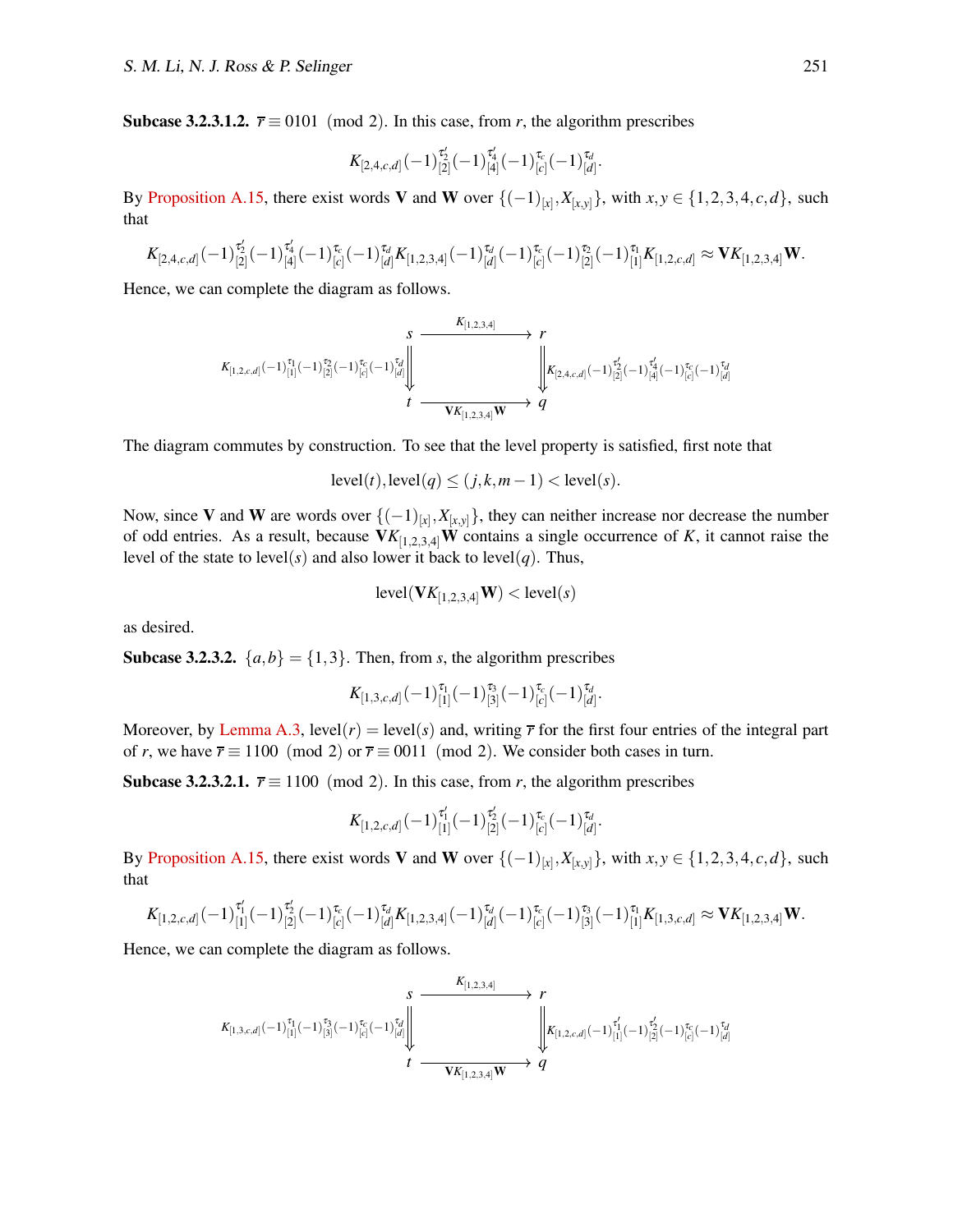The diagram commutes by construction. To see that the level property is satisfied, first note that

$$
level(t), level(q) \le (j,k,m-1) < level(s).
$$

Now, since V and W are words over {(−1)[*x*] ,*X*[*x*,*y*]}, they can neither increase nor decrease the number of odd entries. As a result, because  $VK_{[1,2,3,4]}W$  contains a single occurrence of *K*, it cannot raise the level of the state to level(s) and also lower it back to level(q). Thus,

$$
level(\mathbf{V}K_{[1,2,3,4]}\mathbf{W}) < level(s)
$$

as desired.

**Subcase 3.2.3.2.2.**  $\vec{r} \equiv 0011 \pmod{2}$ . In this case, from *r*, the algorithm prescribes

$$
K_{[3,4,c,d]}(-1)^{\tau'_3}_{[3]}(-1)^{\tau'_4}_{[4]}(-1)^{\tau_c}_{[c]}(-1)^{\tau_d}_{[d]}.
$$

By [Proposition A.15,](#page-15-0) there exist words V and W over  $\{(-1)_{[x]}, X_{[x,y]}\}$ , with  $x, y \in \{1, 2, 3, 4, c, d\}$ , such that

$$
K_{[3,4,c,d]}(-1)^{\tau_3'}_{[3]}(-1)^{\tau_4'}_{[4]}(-1)^{\tau_c}_{[c]}(-1)^{\tau_d}_{[d]}K_{[1,2,3,4]}(-1)^{\tau_d}_{[d]}(-1)^{\tau_c}_{[c]}(-1)^{\tau_3}_{[3]}(-1)^{\tau_1}_{[1]}K_{[1,3,c,d]}\approx \mathbf{V}K_{[1,2,3,4]}\mathbf{W}.
$$

Hence, we can complete the diagram as follows.

$$
\begin{array}{ccc}\n & s & \xrightarrow{K_{[1,2,3,4]}} & r \\
 & & r & \\
K_{[1,3,c,d]}(-1)^{\tau_1}_{[1]}(-1)^{\tau_3}_{[3]}(-1)^{\tau_c}_{[c]}(-1)^{\tau_d}_{[d]} & & \downarrow^2 \\
 & & & \downarrow^2_{K_{[1,2,3,4]}\mathbf{W}} & q & \\
 & & & r & \xrightarrow{\mathbf{V}K_{[1,2,3,4]}\mathbf{W}} & q & \\
\end{array}
$$

The diagram commutes by construction. To see that the level property is satisfied, first note that

$$
level(t), level(q) \le (j, k, m-1) < level(s).
$$

Now, since V and W are words over {(−1)[*x*] ,*X*[*x*,*y*]}, they can neither increase nor decrease the number of odd entries. As a result, because  $VK_{[1,2,3,4]}W$  contains a single occurrence of *K*, it cannot raise the level of the state to level(s) and also lower it back to level(q). Thus,

$$
level(\mathbf{V}K_{[1,2,3,4]}\mathbf{W}) < level(s)
$$

as desired.

**Subcase 3.2.3.3.**  $\{a,b\} = \{1,4\}$ . Then, from *s*, the algorithm prescribes

$$
K_{[1,4,c,d]}(-1)^{\tau_1}_{[1]}(-1)^{\tau_4}_{[4]}(-1)^{\tau_c}_{[c]}(-1)^{\tau_d}_{[d]}.
$$

Moreover, by [Lemma A.3,](#page-9-3) level(*r*) = level(*s*) and, writing  $\bar{r}$  for the first four entries of the integral part of *r*, we have  $\overline{r} \equiv 1001 \pmod{2}$  or  $\overline{r} \equiv 0110 \pmod{2}$ . We consider both cases in turn.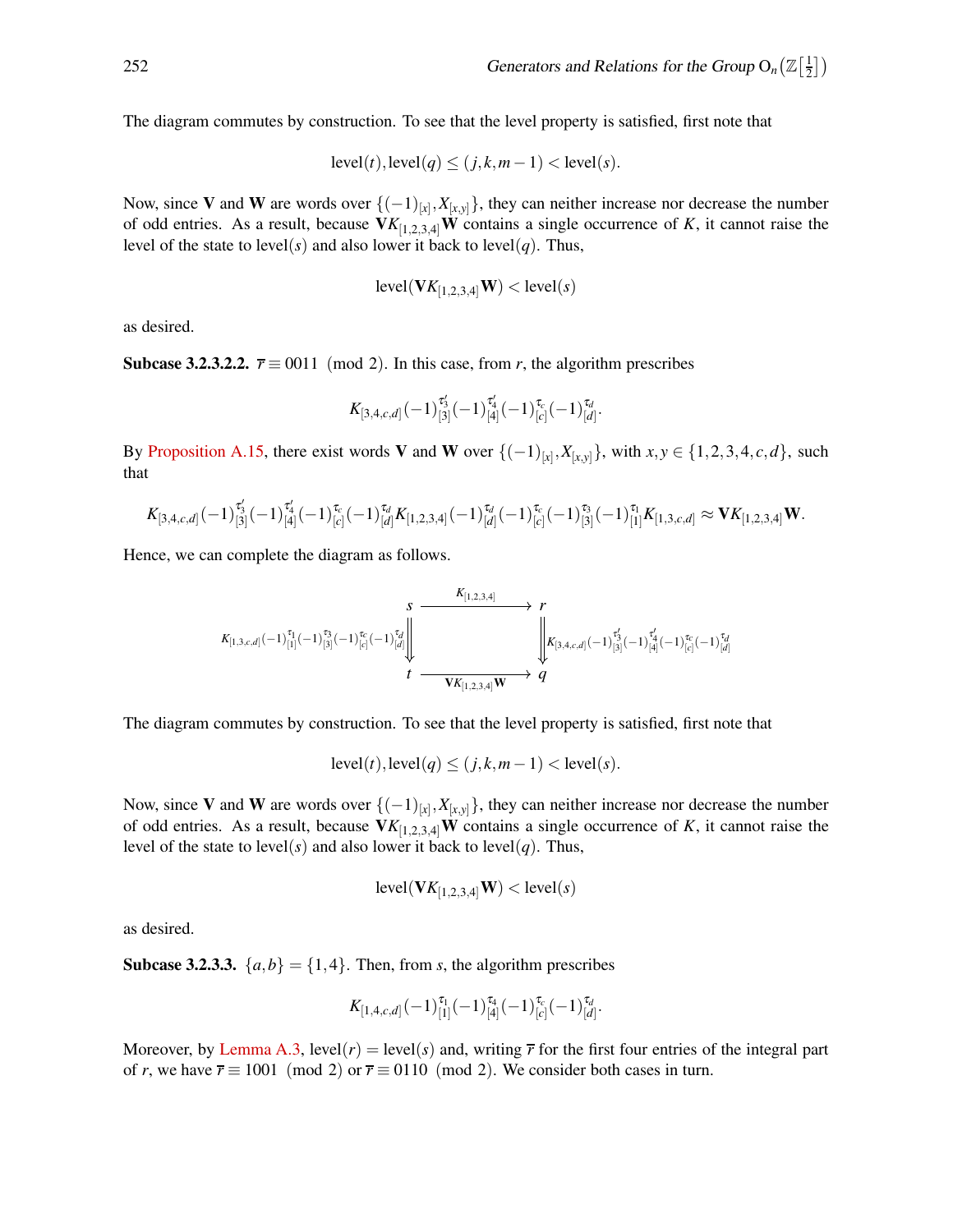Subcase 3.2.3.3.1.  $\bar{r} \equiv 1001 \pmod{2}$ . In this case, from *r*, the algorithm prescribes

$$
K_{[1,4,c,d]}(-1)^{\tau_1'}_{[1]}(-1)^{\tau_4'}_{[4]}(-1)^{\tau_c}_{[c]}(-1)^{\tau_d}_{[d]}.
$$

By [Proposition A.15,](#page-15-0) there exist words V and W over  $\{(-1)_{[x]}, X_{[x,y]}\}$ , with  $x, y \in \{1, 2, 3, 4, c, d\}$ , such that

$$
K_{[1,4,c,d]}(-1)^{\tau_1'}_{[1]}(-1)^{\tau_4'}_{[4]}(-1)^{\tau_c}_{[c]}(-1)^{\tau_d}_{[d]}K_{[1,2,3,4]}(-1)^{\tau_d}_{[d]}(-1)^{\tau_c}_{[c]}(-1)^{\tau_1}_{[4]}(-1)^{\tau_1}_{[1]}K_{[1,4,c,d]}\approx \mathbf{V} K_{[1,2,3,4]}\mathbf{W}.
$$

Hence, we can complete the diagram as follows.

$$
\begin{array}{ccc}\nK_{[1,4,c,d]}(-1)^{\tau_{1}}_{[1]}(-1)^{\tau_{4}}_{[e]}(-1)^{\tau_{c}}_{[d]} \\
\downarrow&&\downarrow\\
t&\xrightarrow{\text{ }K_{[1,2,3,4]}}\n\end{array}\n\longrightarrow\n\begin{array}{c}\nK_{[1,2,3,4]} & \\
\downarrow&&\downarrow\\
\downarrow&&\downarrow\\
\downarrow&&\downarrow\\
\downarrow&&\downarrow\\
\downarrow&&\downarrow\\
\downarrow&&\downarrow\n\end{array}
$$

The diagram commutes by construction. To see that the level property is satisfied, first note that

$$
level(t), level(q) \le (j,k,m-1) < level(s).
$$

Now, since V and W are words over {(−1)[*x*] ,*X*[*x*,*y*]}, they can neither increase nor decrease the number of odd entries. As a result, because  $VK_{[1,2,3,4]}W$  contains a single occurrence of *K*, it cannot raise the level of the state to level(s) and also lower it back to level(q). Thus,

$$
level(\mathbf{V}K_{[1,2,3,4]}\mathbf{W}) < level(s)
$$

as desired.

**Subcase 3.2.3.3.2.**  $\vec{r} \equiv 0110 \pmod{2}$ . In this case, from *r*, the algorithm prescribes

$$
K_{[2,3,c,d]}(-1)^{\tau'_2}_{[2]}(-1)^{\tau'_3}_{[3]}(-1)^{\tau_c}_{[c]}(-1)^{\tau_d}_{[d]}.
$$

By [Proposition A.15,](#page-15-0) there exist words V and W over  $\{(-1)_{[x]}, X_{[x,y]}\}$ , with  $x, y \in \{1, 2, 3, 4, c, d\}$ , such that

$$
K_{[2,3,c,d]}(-1)^{\tau_2'}_{[2]}(-1)^{\tau_3'}_{[3]}(-1)^{\tau_c}_{[c]}(-1)^{\tau_d}_{[d]}K_{[1,2,3,4]}(-1)^{\tau_d}_{[d]}(-1)^{\tau_c}_{[c]}(-1)^{\tau_4}_{[4]}(-1)^{\tau_1}_{[1]}K_{[1,4,c,d]}\approx \mathbf{V}K_{[1,2,3,4]}\mathbf{W}.
$$

Hence, we can complete the diagram as follows.

$$
\begin{array}{ccc}\nK_{[1,4,c,d]}(-1)^{\tau_{1}}_{[1]}(-1)^{\tau_{4}}_{[d]}(-1)^{\tau_{c}}_{[c]}(-1)^{\tau_{d}}_{[d]}\n\end{array}\n\longrightarrow \n\begin{array}{ccc}\nK_{[1,2,3,4]} & r \\
\downarrow & \downarrow \\
\downarrow & \downarrow\n\end{array}\n\begin{array}{ccc}\nK_{[2,3,c,d]}(-1)^{\tau'_{2}}_{[2]}(-1)^{\tau'_{3}}_{[3]}(-1)^{\tau_{c}}_{[c]}(-1)^{\tau'_{d}}_{[d]} \\
\downarrow & \downarrow\n\end{array}
$$

The diagram commutes by construction. To see that the level property is satisfied, first note that

$$
level(t), level(q) \le (j, k, m-1) < level(s).
$$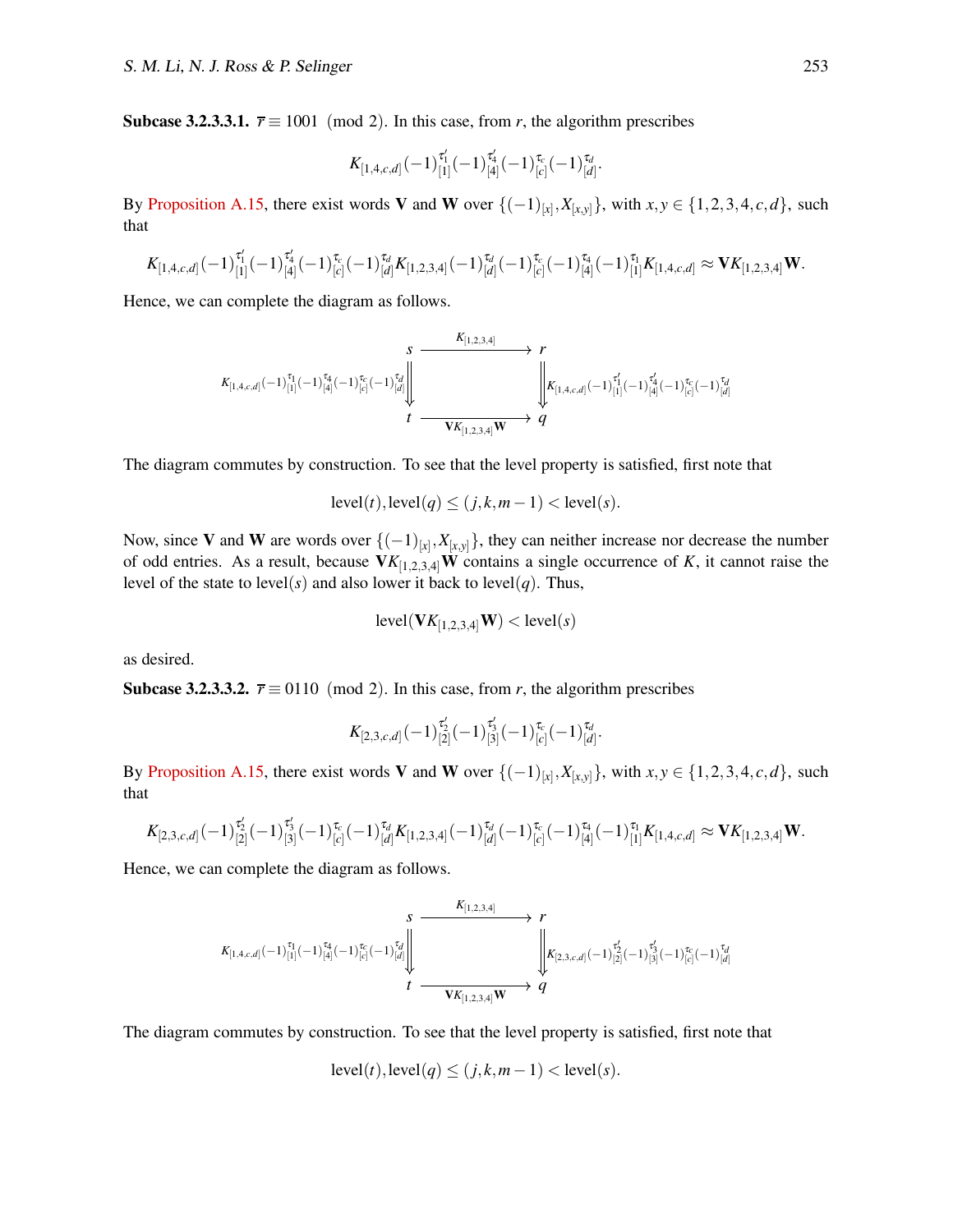Now, since V and W are words over {(−1)[*x*] ,*X*[*x*,*y*]}, they can neither increase nor decrease the number of odd entries. As a result, because  $VK_{[1,2,3,4]}W$  contains a single occurrence of *K*, it cannot raise the level of the state to level(s) and also lower it back to level(q). Thus,

$$
level(\mathbf{V}K_{[1,2,3,4]}\mathbf{W}) < level(s)
$$

as desired.

**Subcase 3.2.3.4.**  $\{a,b\} = \{2,3\}$ . Then, from *s*, the algorithm prescribes

$$
K_{[2,3,c,d]}(-1)^{\tau_2}_{[2]}(-1)^{\tau_3}_{[3]}(-1)^{\tau_c}_{[c]}(-1)^{\tau_d}_{[d]}.
$$

Moreover, by [Lemma A.3,](#page-9-3) level(*r*) = level(*s*) and, writing  $\bar{r}$  for the first four entries of the integral part of *r*, we have  $\overline{r} \equiv 1001 \pmod{2}$  or  $\overline{r} \equiv 0110 \pmod{2}$ . We consider both cases in turn.

**Subcase 3.2.3.4.1.**  $\bar{r} \equiv 1001 \pmod{2}$ . In this case, from *r*, the algorithm prescribes

$$
K_{[1,4,c,d]}(-1)^{\tau'_{1}}_{[1]}(-1)^{\tau'_{4}}_{[4]}(-1)^{\tau_{c}}_{[c]}(-1)^{\tau_{d}}_{[d]}.
$$

By [Proposition A.15,](#page-15-0) there exist words V and W over  $\{(-1)_{[x]}, X_{[x,y]}\}$ , with  $x, y \in \{1, 2, 3, 4, c, d\}$ , such that

$$
K_{[1,4,c,d]}(-1)^{\tau_1'}_{[1]}(-1)^{\tau_4'}_{[4]}(-1)^{\tau_c}_{[c]}(-1)^{\tau_d}_{[d]}K_{[1,2,3,4]}(-1)^{\tau_d}_{[d]}(-1)^{\tau_c}_{[c]}(-1)^{\tau_3}_{[3]}(-1)^{\tau_2}_{[2]}K_{[2,3,c,d]}\approx \mathbf{V}K_{[1,2,3,4]}\mathbf{W}.
$$

Hence, we can complete the diagram as follows.

$$
\begin{array}{ccc}\n & S & \xrightarrow{K_{[1,2,3,4]}} & r \\
 & \searrow & \searrow & r \\
K_{[2,3,c,d]}(-1)^{\tau_2}_{[2]}(-1)^{\tau_3}_{[3]}(-1)^{\tau_c}_{[c]}(-1)^{\tau_d}_{[d]} & & \downarrow \\
 & & \downarrow & \searrow & \searrow \\
 & & t & \xrightarrow{\mathbf{V}K_{[1,2,3,4]}\mathbf{W}} & q & \end{array}
$$

The diagram commutes by construction. To see that the level property is satisfied, first note that

$$
level(t), level(q) \le (j, k, m-1) < level(s).
$$

Now, since V and W are words over {(−1)[*x*] ,*X*[*x*,*y*]}, they can neither increase nor decrease the number of odd entries. As a result, because  $VK_{[1,2,3,4]}W$  contains a single occurrence of *K*, it cannot raise the level of the state to level(*s*) and also lower it back to level(*q*). Thus,

$$
level(\mathbf{V}K_{[1,2,3,4]}\mathbf{W}) < level(s)
$$

as desired.

**Subcase 3.2.3.4.2.**  $\overline{r} \equiv 0110 \pmod{2}$ . In this case, from *r*, the algorithm prescribes

$$
K_{[2,3,c,d]}(-1)^{\tau_2'}_{[2]}(-1)^{\tau_3'}_{[3]}(-1)^{\tau_c}_{[c]}(-1)^{\tau_d}_{[d]}.
$$

By [Proposition A.15,](#page-15-0) there exist words V and W over  $\{(-1)_{[x]}, X_{[x,y]}\}$ , with  $x, y \in \{1, 2, 3, 4, c, d\}$ , such that

$$
K_{[2,3,c,d]}(-1)^{\tau_2'}_{[2]}(-1)^{\tau_3'}_{[3]}(-1)^{\tau_c}_{[c]}(-1)^{\tau_d}_{[d]}K_{[1,2,3,4]}(-1)^{\tau_d}_{[d]}(-1)^{\tau_c}_{[c]}(-1)^{\tau_3}_{[3]}(-1)^{\tau_2}_{[2]}K_{[2,3,c,d]} \approx \mathbf{V}K_{[1,2,3,4]}\mathbf{W}.
$$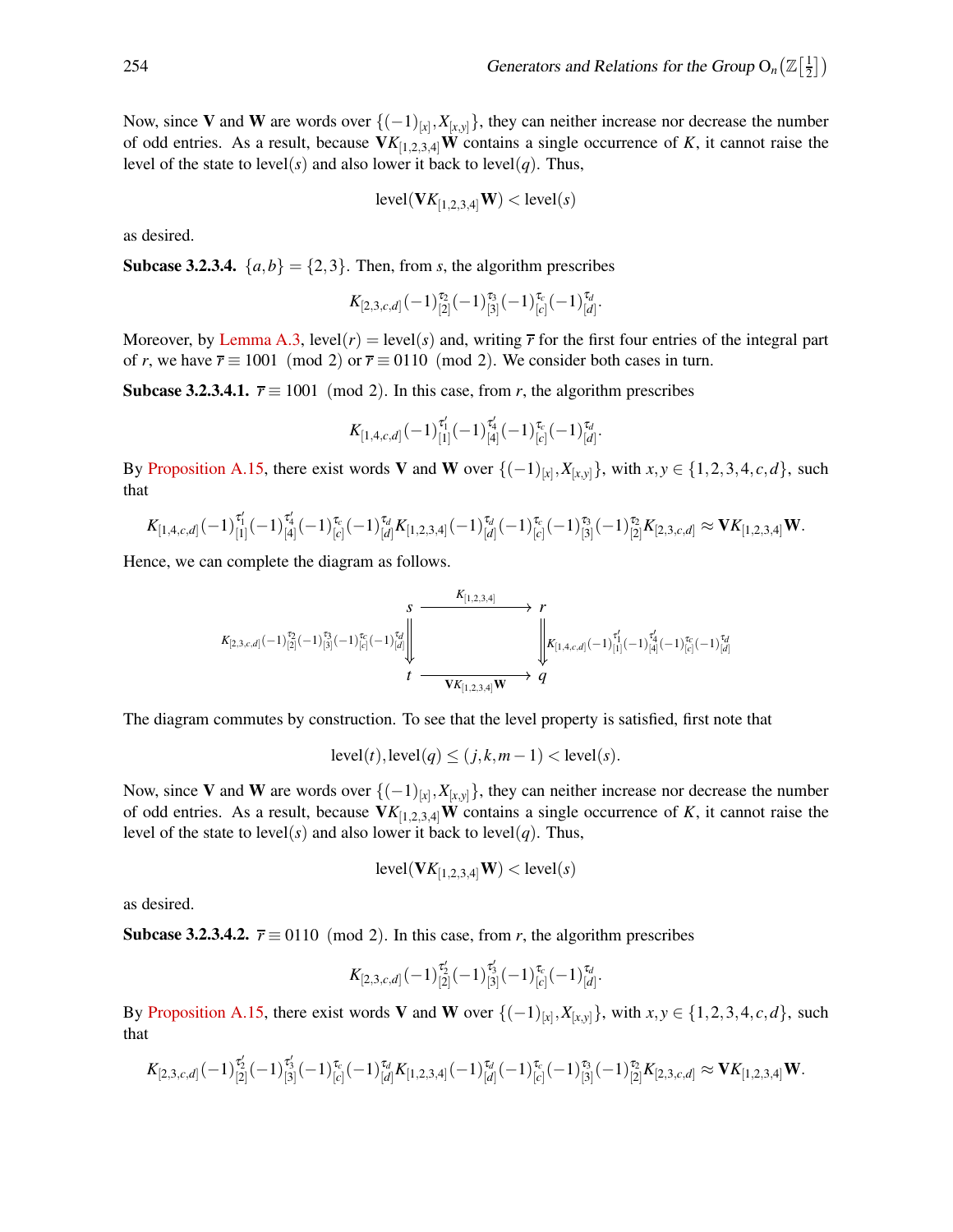Hence, we can complete the diagram as follows.

$$
\begin{array}{ccc}\nK_{[1,2,3,4]} & & r \\
K_{[2,3,c,d]}(-1)^{\tau_{2}}_{[2]}(-1)^{\tau_{3}}_{[3]}(-1)^{\tau_{c}}_{[c]}(-1)^{\tau_{d}}_{[d]}\n\end{array}\n\begin{array}{ccc}\nK_{[1,2,3,4]} & & r \\
\downarrow & & \downarrow \\
\downarrow & & \downarrow \\
\downarrow & & \downarrow\n\end{array}\n\begin{array}{ccc}\nK_{[1,2,3,4]} & & r \\
\downarrow & & \downarrow \\
K_{[2,3,c,d]}(-1)^{\tau_{2}'}_{[2]}(-1)^{\tau_{3}'}_{[3]}(-1)^{\tau_{c}}_{[c]}(-1)^{\tau_{d}}_{[d]}\n\end{array}
$$

The diagram commutes by construction. To see that the level property is satisfied, first note that

$$
level(t), level(q) \le (j, k, m-1) < level(s).
$$

Now, since V and W are words over {(−1)[*x*] ,*X*[*x*,*y*]}, they can neither increase nor decrease the number of odd entries. As a result, because  $VK_{[1,2,3,4]}W$  contains a single occurrence of *K*, it cannot raise the level of the state to level(s) and also lower it back to level(q). Thus,

$$
level(\mathbf{V}K_{[1,2,3,4]}\mathbf{W}) < level(s)
$$

as desired.

**Subcase 3.2.3.5.**  $\{a,b\} = \{2,4\}$ . Then, from *s*, the algorithm prescribes

$$
K_{[2,4,c,d]}(-1)^{\tau_2}_{[2]}(-1)^{\tau_4}_{[4]}(-1)^{\tau_c}_{[c]}(-1)^{\tau_d}_{[d]}.
$$

Moreover, by [Lemma A.3,](#page-9-3) level(*r*) = level(*s*) and, writing  $\bar{r}$  for the first four entries of the integral part of *r*, we have  $\overline{r} \equiv 1100 \pmod{2}$  or  $\overline{r} \equiv 0011 \pmod{2}$ . We consider both cases in turn.

Subcase 3.2.3.5.1.  $\bar{r} \equiv 1100 \pmod{2}$ . In this case, from *r*, the algorithm prescribes

$$
K_{[1,2,c,d]}(-1)^{\tau_1'}_{[1]}(-1)^{\tau_2'}_{[2]}(-1)^{\tau_c}_{[c]}(-1)^{\tau_d}_{[d]}.
$$

By [Proposition A.15,](#page-15-0) there exist words V and W over  $\{(-1)_{[x]}, X_{[x,y]}\}$ , with  $x, y \in \{1, 2, 3, 4, c, d\}$ , such that

$$
K_{[1,2,c,d]}(-1)^{\tau_1'}_{[1]}(-1)^{\tau_2'}_{[2]}(-1)^{\tau_c}_{[c]}(-1)^{\tau_d}_{[d]}K_{[1,2,3,4]}(-1)^{\tau_d}_{[d]}(-1)^{\tau_c}_{[c]}(-1)^{\tau_4}_{[4]}(-1)^{\tau_2}_{[2]}K_{[2,4,c,d]}\approx \mathbf{V}K_{[1,2,3,4]}\mathbf{W}.
$$

Hence, we can complete the diagram as follows.

$$
\begin{array}{ccc}\nK_{[1,2,3,4]} & & r \\
K_{[2,4,c,d]}(-1)^{\tau_2}_{[2]}(-1)^{\tau_4}_{[4]}(-1)^{\tau_c}_{[c]}(-1)^{\tau_d}_{[d]}\n\end{array}\n\begin{array}{ccc}\nK_{[1,2,3,4]} & & r \\
\downarrow & & \downarrow \\
\downarrow & & \downarrow\n\end{array}\n\begin{array}{ccc}\nK_{[1,2,c,d]}(-1)^{\tau_1'}_{[1]}(-1)^{\tau_2'}_{[2]}(-1)^{\tau_c}_{[c]}(-1)^{\tau_c}_{[d]} \\
\downarrow & & \downarrow\n\end{array}
$$

The diagram commutes by construction. To see that the level property is satisfied, first note that

$$
level(t), level(q) \le (j, k, m-1) < level(s).
$$

Now, since V and W are words over {(−1)[*x*] ,*X*[*x*,*y*]}, they can neither increase nor decrease the number of odd entries. As a result, because  $VK_{[1,2,3,4]}W$  contains a single occurrence of *K*, it cannot raise the level of the state to level(*s*) and also lower it back to level(*q*). Thus,

$$
level(\mathbf{V}K_{[1,2,3,4]}\mathbf{W}) < level(s)
$$

as desired.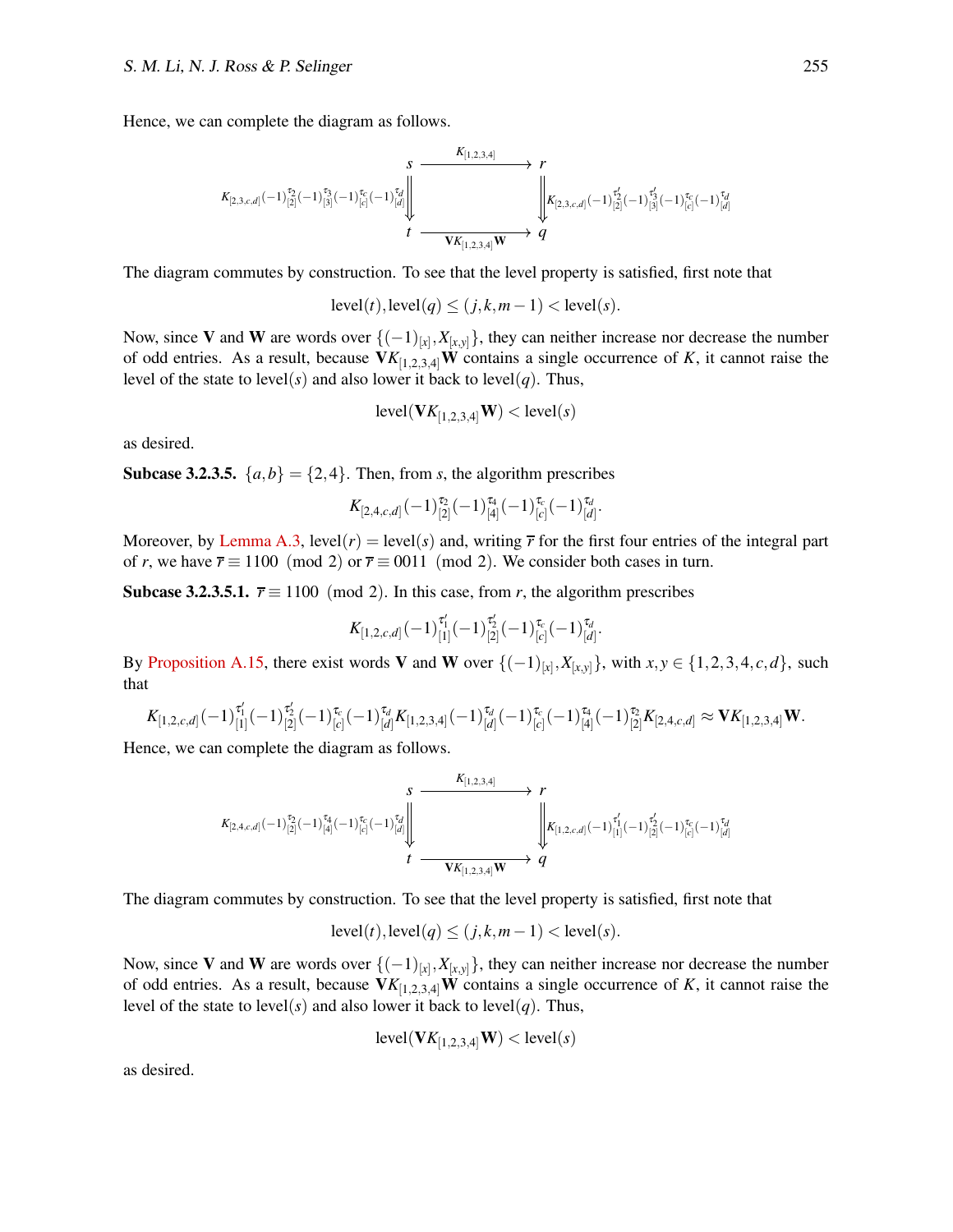Subcase 3.2.3.5.2.  $\bar{r} \equiv 0011 \pmod{2}$ . In this case, from *r*, the algorithm prescribes

$$
K_{[3,4,c,d]}(-1)^{\tau_3'}_{[3]}(-1)^{\tau_4'}_{[4]}(-1)^{\tau_c}_{[c]}(-1)^{\tau_d}_{[d]}.
$$

By [Proposition A.15,](#page-15-0) there exist words V and W over  $\{(-1)_{[x]}, X_{[x,y]}\}$ , with  $x, y \in \{1, 2, 3, 4, c, d\}$ , such that

$$
K_{[3,4,c,d]}(-1)^{\tau_3'}_{[3]}(-1)^{\tau_4'}_{[4]}(-1)^{\tau_c}_{[c]}(-1)^{\tau_d}_{[d]}K_{[1,2,3,4]}(-1)^{\tau_d}_{[d]}(-1)^{\tau_c}_{[c]}(-1)^{\tau_4}_{[4]}(-1)^{\tau_2}_{[2]}K_{[2,4,c,d]}\approx \mathbf{V}K_{[1,2,3,4]}\mathbf{W}.
$$

Hence, we can complete the diagram as follows.

$$
\begin{array}{ccc}&&S&K_{[1,2,3,4]}\longrightarrow \\ &\swarrow&&\searrow\\ K_{[2,4,c,d]}(-1)^{\tau_2}_{[2]}(-1)^{\tau_4}_{[4]}(-1)^{\tau_c}_{[c]}(-1)^{\tau_d}_{[d]}\Bigg\downarrow&&\downarrow\\ &&\downarrow&&\downarrow\\ t&\xrightarrow{\text{V}K_{[1,2,3,4]}\textbf{W}}&q\\ \end{array}
$$

The diagram commutes by construction. To see that the level property is satisfied, first note that

$$
level(t), level(q) \le (j, k, m-1) < level(s).
$$

Now, since V and W are words over  $\{(-1)_{[x]}, X_{[x,y]}\}$ , they can neither increase nor decrease the number of odd entries. As a result, because  $VK_{[1,2,3,4]}W$  contains a single occurrence of *K*, it cannot raise the level of the state to level(*s*) and also lower it back to level(*q*). Thus,

$$
level(\mathbf{V}K_{[1,2,3,4]}\mathbf{W}) < level(s)
$$

as desired.

**Subcase 3.2.3.6.**  $\{a,b\} = \{3,4\}$ . Then, from *s*, the algorithm prescribes

$$
K_{[3,4,c,d]}(-1)^{\tau_3}_{[3]}(-1)^{\tau_4}_{[4]}(-1)^{\tau_c}_{[c]}(-1)^{\tau_d}_{[d]}.
$$

Moreover, by [Lemma A.3,](#page-9-3) level(*r*) = level(*s*) and, writing  $\bar{r}$  for the first four entries of the integral part of *r*, we have  $\bar{r} \equiv 1010 \pmod{2}$  or  $\bar{r} \equiv 0101 \pmod{2}$ . We consider both cases in turn.

**Subcase 3.2.3.6.1.**  $\overline{r} \equiv 1010 \pmod{2}$ . In this case, from *r*, the algorithm prescribes

$$
K_{[1,3,c,d]}(-1)^{\tau_1'}_{[1]}(-1)^{\tau_3'}_{[3]}(-1)^{\tau_c}_{[c]}(-1)^{\tau_d}_{[d]}.
$$

By [Proposition A.15,](#page-15-0) there exist words V and W over  $\{(-1)_{[x]}, X_{[x,y]}\}$ , with  $x, y \in \{1, 2, 3, 4, c, d\}$ , such that

$$
K_{[1,3,c,d]}(-1)^{\tau'_1}_{[1]}(-1)^{\tau'_3}_{[3]}(-1)^{\tau_c}_{[c]}(-1)^{\tau_d}_{[d]}K_{[1,2,3,4]}(-1)^{\tau_d}_{[d]}(-1)^{\tau_c}_{[c]}(-1)^{\tau_4}_{[4]}(-1)^{\tau_3}_{[3]}K_{[3,4,c,d]} \approx \mathbf{V}K_{[1,2,3,4]}\mathbf{W}.
$$

Hence, we can complete the diagram as follows.

$$
\begin{array}{ccc}&&S&\\ &X_{[1,2,3,4]}\longrightarrow \gamma\\ K_{[3,4,c,d]}(-1)^{\tau_3}_{[3]}(-1)^{\tau_4}_{[4]}(-1)^{\tau_c}_{[c]}(-1)^{\tau_d}_{[d]}\Bigg\downarrow & &\Bigg\downarrow &\\ &\downarrow & &\Bigg\downarrow &\\ &t&\text{ }\frac{\left\|\boldsymbol{K}_{[1,3,c,d]}(-1)^{\tau_1'}_{[1]}(-1)^{\tau_3'}_{[3]}(-1)^{\tau_c}_{[c]}(-1)^{\tau_d}_{[d]}\\ &t&\text{ }\frac{\left\|\boldsymbol{K}_{[1,3,c,d]}(-1)^{\tau_1'}_{[1]}(-1)^{\tau_3'}_{[3]}(-1)^{\tau_c}_{[c]}(-1)^{\tau_d}_{[d]}\\ &t&\text{ }\frac{\left\|\boldsymbol{K}_{[1,3,c,d]}(-1)^{\tau_1'}_{[1]}(-1)^{\tau_1'}_{[3]}(-1)^{\tau_2'}_{[3]}(-1)^{\tau_3'}_{[d]}\\ &t&\text{ }\frac{\left\|\boldsymbol{K}_{[1,3,c,d]}(-1)^{\tau_1'}_{[1]}(-1)^{\tau_2'}_{[3]}(-1)^{\tau_3'}_{[3]}(-1)^{\tau_4'}_{[3]}(-1)^{\tau_4'}_{[3]}\\ &t&\text{ }\frac{\left\|\boldsymbol{K}_{[1,3,c,d]}(-1)^{\tau_1'}_{[1]}(-1)^{\tau_2'}_{[3]}(-1)^{\tau_3'}_{[3]}(-1)^{\tau_4'}_{[3]}(-1)^{\tau_4'}_{[3]}\\ &t&\text{ }\frac{\left\|\boldsymbol{K}_{[1,3,c,d]}(-1)^{\tau_1'}_{[1]}(-1)^{\tau_1'}_{[3]}(-1)^{\tau_2'}_{[3]}(-1)^{\tau_3'}_{[3]}(-1)^{\tau_4'}_{[3]}\\ &t&\text{ }\frac{\left\|\boldsymbol{K}_{[1,3,c,d]}(-1)^{\tau_1'}_{[1]}(-1)^{\tau_1'}_{[3]}(-1)^{\tau_2'}_{[3]}(-1)^{\tau_3'}_{[3]}(-1)^{\tau_4'}_{[3]}\\ &t&\text{ }\frac{\left\|\boldsymbol{K}_{[1,3,c,d]}(-1)^{\tau_1'}_{[1]}(-1)^{\tau_2'}_{[3]}(-1)^{\tau_3'}_{[3]}(-1)^{\tau_4'}_{[3]}(-1)^{\tau_4'}_{[3]}\\ &t&\text{ }\frac{\left\|\boldsymbol{
$$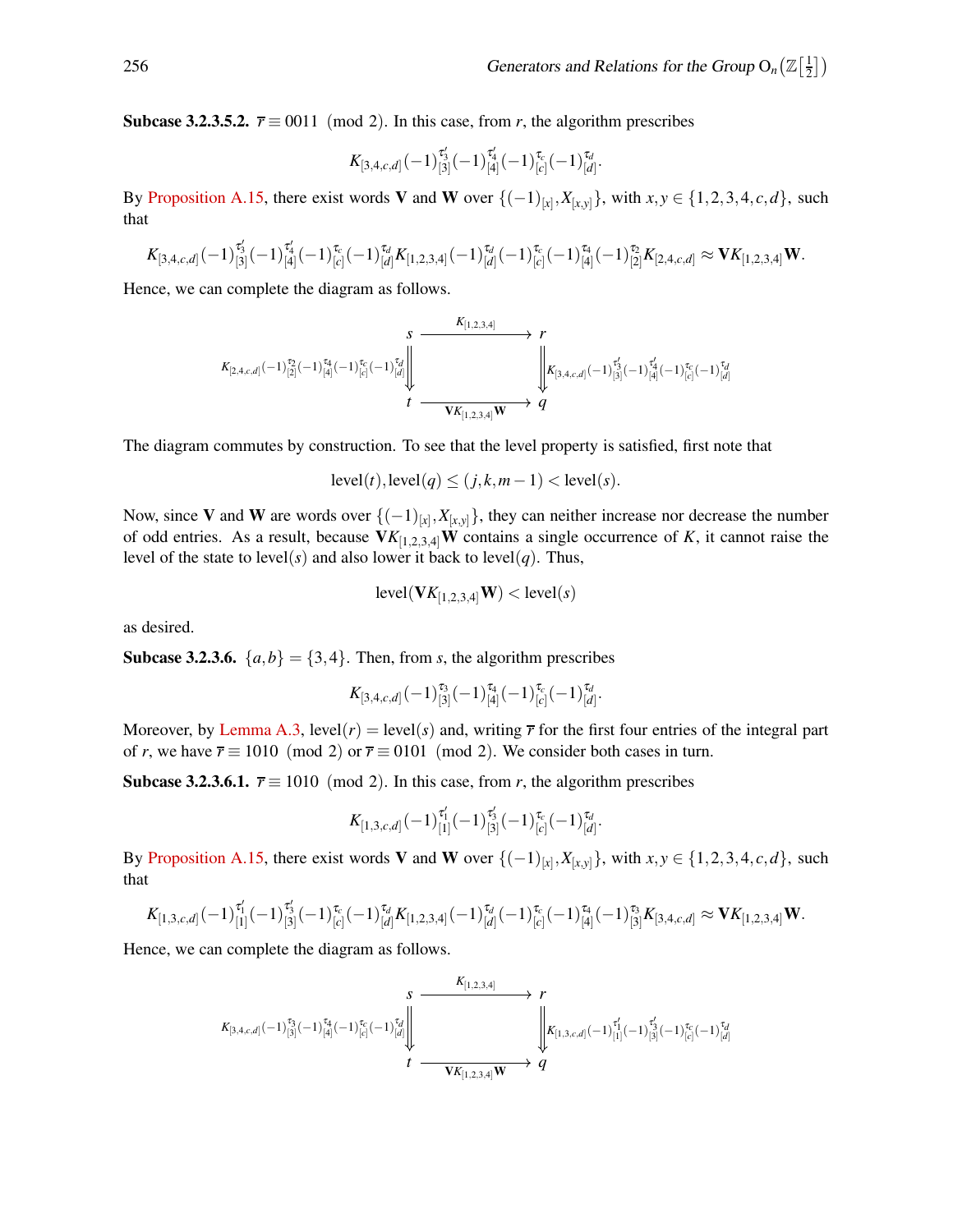The diagram commutes by construction. To see that the level property is satisfied, first note that

$$
level(t), level(q) \le (j,k,m-1) < level(s).
$$

Now, since V and W are words over {(−1)[*x*] ,*X*[*x*,*y*]}, they can neither increase nor decrease the number of odd entries. As a result, because  $VK_{[1,2,3,4]}W$  contains a single occurrence of *K*, it cannot raise the level of the state to level(s) and also lower it back to level(q). Thus,

$$
level(\mathbf{V}K_{[1,2,3,4]}\mathbf{W}) < level(s)
$$

as desired.

**Subcase 3.2.3.6.2.**  $\vec{r} \equiv 0101 \pmod{2}$ . In this case, from *r*, the algorithm prescribes

$$
K_{[2,4,c,d]}(-1)^{\tau'_2}_{[2]}(-1)^{\tau'_4}_{[4]}(-1)^{\tau_c}_{[c]}(-1)^{\tau_d}_{[d]}.
$$

By [Proposition A.15,](#page-15-0) there exist words V and W over  $\{(-1)_{[x]}, X_{[x,y]}\}$ , with  $x, y \in \{1, 2, 3, 4, c, d\}$ , such that

$$
K_{[2,4,c,d]}(-1)^{\tau_2'}_{[2]}(-1)^{\tau_4'}_{[4]}(-1)^{\tau_c}_{[c]}(-1)^{\tau_d}_{[d]}K_{[1,2,3,4]}(-1)^{\tau_d}_{[d]}(-1)^{\tau_c}_{[c]}(-1)^{\tau_4}_{[4]}(-1)^{\tau_3}_{[3]}K_{[3,4,c,d]}\approx \mathbf{V}K_{[1,2,3,4]}\mathbf{W}.
$$

Hence, we can complete the diagram as follows.

$$
\begin{array}{ccc}\nK_{[1,2,3,4]} & & r \\
K_{[3,4,c,d]}(-1)^{\tau_3}_{[3]}(-1)^{\tau_4}_{[4]}(-1)^{\tau_c}_{[c]}(-1)^{\tau_d}_{[d]}\n\end{array}\n\longrightarrow\n\begin{array}{ccc}\nK_{[1,2,3,4]} & & r \\
\downarrow & & \downarrow \\
\downarrow & & \downarrow \\
t & \longrightarrow & V \\
\hline\nV_{[1,2,3,4]}W & & q\n\end{array}
$$

The diagram commutes by construction. To see that the level property is satisfied, first note that

$$
level(t), level(q) \le (j, k, m-1) < level(s).
$$

Now, since V and W are words over {(−1)[*x*] ,*X*[*x*,*y*]}, they can neither increase nor decrease the number of odd entries. As a result, because  $VK_{[1,2,3,4]}W$  contains a single occurrence of *K*, it cannot raise the level of the state to level(s) and also lower it back to level(q). Thus,

$$
level(\mathbf{V}K_{[1,2,3,4]}\mathbf{W}) < level(s)
$$

as desired.

Subcase 3.2.4.  $\{a, b, c, d\} ∩ \{1, 2, 3, 4\} = 3$ . Then  $a, b, c ∈ \{1, 2, 3, 4\}$  and  $5 ≤ d$ . We now consider the cases  $\{a,b,c\} = \{1,2,3\}, \{a,b,c\} = \{1,2,4\}, \{a,b,c\} = \{1,3,4\}, \text{ and } \{a,b,c\} = \{2,3,4\} \text{ in turn.}$ 

**Subcase 3.2.4.1.**  $\{a,b,c\} = \{1,2,3\}$ . Then, from *s*, the algorithm prescribes

$$
K_{[1,2,3,d]}(-1)^{\tau_1}_{[1]}(-1)^{\tau_2}_{[2]}(-1)^{\tau_3}_{[3]}(-1)^{\tau_d}_{[d]}.
$$

Moreover, by [Lemma A.4,](#page-10-1)  $level(r) = (i, k + 1, 1)$  and, writing  $\bar{r}$  for the first four entries of the integral part of *r*, we have  $\overline{r} \equiv 1331 \pmod{4}$  or  $\overline{r} \equiv 3113 \pmod{4}$ . Hence, from *r* the algorithm prescribes

$$
K_{[1,2,3,4]}(-1)^{\tau}_{[1]}(-1)^{\tau+1}_{[2]}(-1)^{\tau+1}_{[3]}(-1)^{\tau}_{[4]}
$$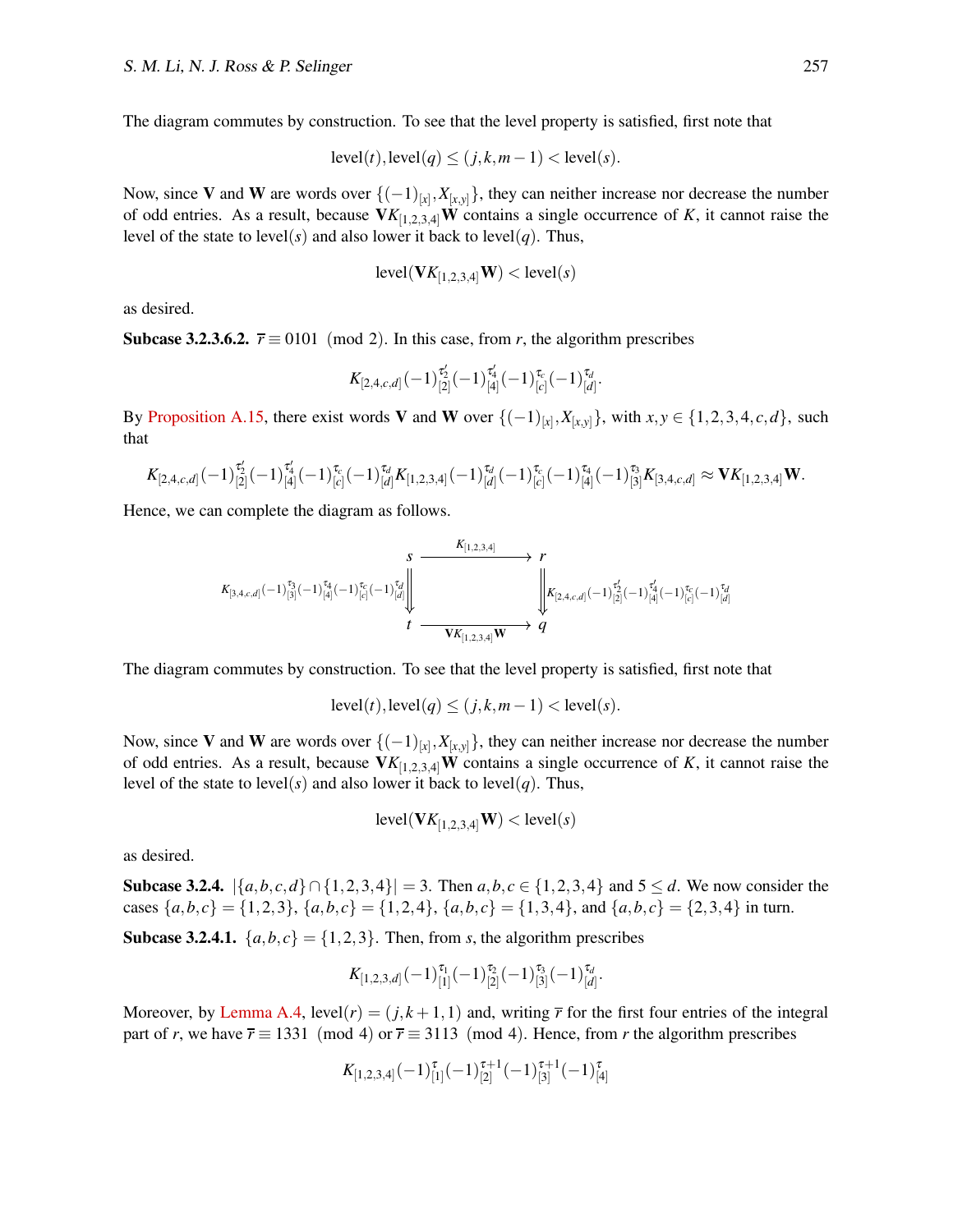where the value of  $\tau$  depends on whether  $\overline{r} \equiv 1331 \pmod{4}$  or  $\overline{r} \equiv 3113 \pmod{4}$ . Now, since

$$
K_{[1,2,3,4]}(-1)^{\tau}_{[1]}(-1)^{\tau+1}_{[2]}(-1)^{\tau+1}_{[3]}(-1)^{\tau}_{[4]}K_{[1,2,3,4]}\approx X_{[1,4]}X_{[2,3]}(-1)^{\tau}_{[1]}(-1)^{\tau}_{[2]}(-1)^{\tau}_{[3]}(-1)^{\tau}_{[4]},
$$

by [relations \(9c\)](#page-13-0) and [\(9d\),](#page-13-3) we know that from  $q_1 = (K_{[1,2,3,4]}(-1)_{[1]}^{\tau}(-1)_{[2]}^{\tau+1}$  $\frac{\tau+1}{[2]}(-1)\frac{\tau+1}{[3]}$  $\binom{[3]}{[3]}(-1)\binom{[4]}{[4]}$ *r* the algorithm prescribes

$$
K_{[2,3,4,d]}(-1)^{\tau_3+\tau}_{[2]}(-1)^{\tau_2+\tau}_{[3]}(-1)^{\tau_1+\tau}_{[4]}(-1)^{\tau_d}_{[d]}.
$$

We therefore complete the resulting diagram as follows.

$$
\begin{array}{ccc}\n & s & \xrightarrow{K_{[1,2,3,4]}} & r \\
 & & \xrightarrow{K_{[1,2,3,4]}} & -1)^{\tau_{1}}_{[2]}(-1)^{\tau_{2}}_{[2]}(-1)^{\tau_{3}}_{[3]}(-1)^{\tau_{4}}_{[d]}\n \end{array}
$$
\n
$$
\begin{array}{ccc}\n & & \xrightarrow{K_{[1,2,3,4]}} & r \\
 & & \xrightarrow{K_{[1,2,3,4]}} & (-1)^{\tau_{1}}_{[1]}(-1)^{\tau_{1}+1}_{[3]}(-1)^{\tau_{1}+1}_{[4]} \\
 & & t & q \\
 & & & q\n \end{array}
$$
\n
$$
\begin{array}{ccc}\n & & \xrightarrow{K_{[1,2,3,4]}} & -1)^{\tau_{1}}_{[1]}(-1)^{\tau_{1}+1}_{[2]}(-1)^{\tau_{1}+1}_{[3]}(-1)^{\tau_{1}+1}_{[4]} \\
 & & & q\n \end{array}
$$

The diagram commutes by [relations \(1a\),](#page-5-1) [\(1b\),](#page-5-2) [\(2b\),](#page-5-2) [\(2c\),](#page-5-3) [\(2d\),](#page-5-4) [\(2e\),](#page-5-5) [\(3a\),](#page-5-1) [\(3b\),](#page-5-2) [\(3c\),](#page-5-3) [\(3d\),](#page-5-4) [\(3e\),](#page-5-5) [\(3f\),](#page-5-6) [\(3g\),](#page-5-7) [\(8b\),](#page-13-2) [\(9c\),](#page-13-0) [\(9d\)](#page-13-3) and [\(9f\)](#page-13-5)

$$
K_{[2,3,4,d]}(-1)^{\tau_{3}+\tau}_{[2]}(-1)^{\tau_{2}+\tau}_{[3]}(-1)^{\tau_{4}+\tau}_{[4]}(-1)^{\tau_{d}}_{[d]}K_{[1,2,3,4]}(-1)^{\tau_{1}}_{[2]}(-1)^{\tau_{2}+1}_{[3]}(-1)^{\tau_{2}+1}_{[3]}(-1)^{\tau_{1}+1}_{[4]}(-1)^{\tau_{2}+1}_{[4]}(-1)^{\tau_{2}+1}_{[4]}(-1)^{\tau_{2}+1}_{[4]}(-1)^{\tau_{2}+1}_{[4]}(-1)^{\tau_{2}+1}_{[4]}(-1)^{\tau_{2}+1}_{[4]}(-1)^{\tau_{2}+1}_{[4]}(-1)^{\tau_{2}+1}_{[4]}(-1)^{\tau_{2}+1}_{[4]}(-1)^{\tau_{2}+1}_{[4]}(-1)^{\tau_{2}+1}_{[4]}(-1)^{\tau_{2}+1}_{[4]}(-1)^{\tau_{2}+1}_{[4]}(-1)^{\tau_{2}+1}_{[4]}(-1)^{\tau_{2}+1}_{[4]}(-1)^{\tau_{2}+1}_{[4]}(-1)^{\tau_{2}+1}_{[4]}(-1)^{\tau_{2}+1}_{[4]}(-1)^{\tau_{2}+1}_{[4]}(-1)^{\tau_{2}+1}_{[4]}(-1)^{\tau_{2}+1}_{[4]}(-1)^{\tau_{2}+1}_{[4]}(-1)^{\tau_{2}+1}_{[4]}(-1)^{\tau_{2}+1}_{[4]}(-1)^{\tau_{2}+1}_{[4]}(-1)^{\tau_{2}+1}_{[4]}(-1)^{\tau_{2}+1}_{[4]}(-1)^{\tau_{2}+1}_{[4]}(-1)^{\tau_{2}+1}_{[4]}(-1)^{\tau_{2}+1}_{[4]}(-1)^{\tau_{2}+1}_{[4]}(-1)^{\tau_{2}+1}_{[4]}(-1)^{\tau_{2}+1}_{[4]}(-1)^{\tau_{2}+1}_{[4]}(-1)^{\tau_{2}+1}_{[4]}(-1)^{\tau_{2}+1}_{[4]}(-1)^{\tau_{2}+1}_{[4]}(-1)^{\tau_{2}+1}_{[4]}(-1)^{\tau_{2}+1}_{[4]}(-1)^{\tau_{2}+1}_{[4]}(-1)^{\tau_{2}+1}_{[4]}(-1)^{\tau_{2}+1}_{[4]}(-1)^{\tau_{2}+1}_{[4]}(-1)^{\tau_{2}+1}_{[4]}(-1)^{\tau_{2}+1}_{[4]}
$$

Moreover, the level property is satisfied since  $level(t) < level(s)$ ,  $level(q_2) < level(q_1) = level(s)$  and  $(-1)^{\tau}_{[1]}(-1)_{[4]}(-1)_{[d]}X_{[4,d]}X_{[1,2]}X_{[2,3]}X_{[3,4]}$  cannot increase the number of odd entries .

**Subcase 3.2.4.2.**  $\{a,b,c\} = \{1,2,4\}$ . Then, from *s*, the algorithm prescribes

$$
K_{[1,2,4,d]}(-1)^{\tau_1}_{[1]}(-1)^{\tau_2}_{[2]}(-1)^{\tau_4}_{[4]}(-1)^{\tau_d}_{[d]}.
$$

Moreover, by [Lemma A.4,](#page-10-1) level( $r$ ) = ( $j, k+1, 1$ ) and, writing  $\bar{r}$  for the first four entries of the integral part of *r*, we have  $\overline{r} \equiv 1133 \pmod{4}$  or  $\overline{r} \equiv 3311 \pmod{4}$ . Hence, from *r* the algorithm prescribes

$$
K_{[1,2,3,4]}(-1)^{\tau}_{[1]}(-1)^{\tau}_{[2]}(-1)^{\tau+1}_{[3]}(-1)^{\tau+1}_{[4]}
$$

where the value of  $\tau$  depends on whether  $\overline{r} \equiv 1133 \pmod{4}$  or  $\overline{r} \equiv 3311 \pmod{4}$ . Now, since

$$
K_{[1,2,3,4]}(-1)^{\tau}_{[1]}(-1)^{\tau}_{[2]}(-1)^{\tau+1}_{[3]}(-1)^{\tau+1}_{[4]}K_{[1,2,3,4]}\approx X_{[1,3]}X_{[2,4]}(-1)^{\tau}_{[1]}(-1)^{\tau}_{[2]}(-1)^{\tau}_{[3]}(-1)^{\tau}_{[4]},
$$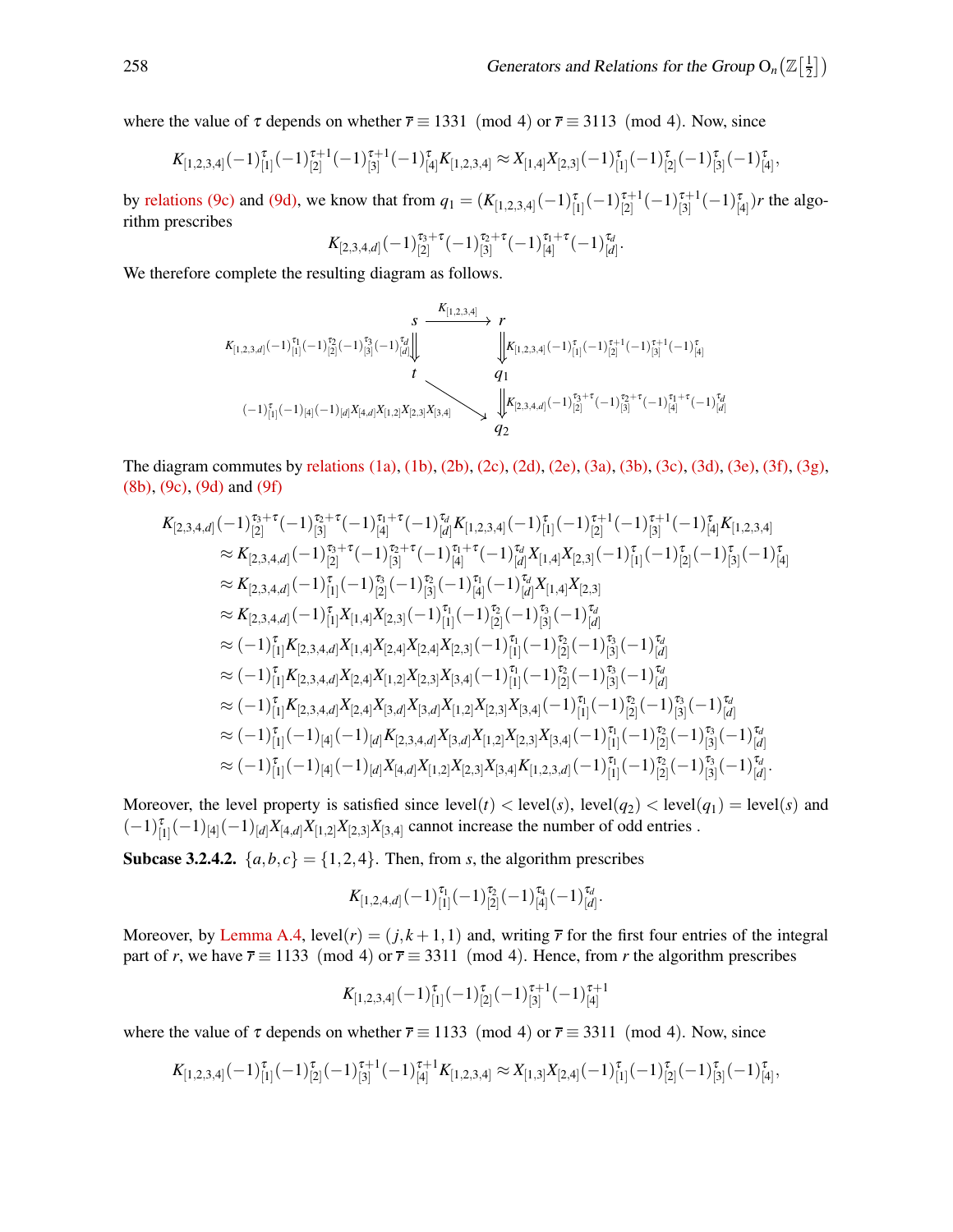by [relations \(9a\)](#page-13-1) and [\(9f\),](#page-13-5) we know that from  $q_1 = (K_{[1,2,3,4]}(-1)^{\tau}_{[1]}(-1)^{\tau}_{[2]}(-1)^{\tau+1}_{[3]}$  $\frac{\tau+1}{[3]}(-1)\frac{\tau+1}{[4]}$  $\binom{r+1}{4}$  *r* the algorithm prescribes

$$
K_{[2,3,4,d]}(-1)^{\tau_4+\tau}_{[2]}(-1)^{\tau_1+\tau}_{[3]}(-1)^{\tau_2+\tau}_{[4]}(-1)^{\tau_d}_{[d]}.
$$

We therefore complete the resulting diagram as follows.

$$
\begin{array}{ccc}\n & s & \xrightarrow{K_{[1,2,3,4]}} & r \\
\downarrow & & \searrow & \\
 & & \searrow & \searrow & \\
 & & & \searrow & \\
 & & & \searrow & \\
 & & & & \searrow & \\
 & & & & \searrow & \\
 & & & & & \searrow & \\
 & & & & & \\
 & & & & & \\
 & & & & & \\
 & & & & & \\
 & & & & & \\
 & & & & & \\
 & & & & & \\
 & & & & & \\
 & & & & & \\
 & & & & & \\
 & & & & & \\
 & & & & & \\
 & & & & & \\
 & & & & & \\
 & & & & & \\
 & & & & & \\
 & & & & & \\
 & & & & & \\
 & & & & & \\
 & & & & & \\
 & & & & & \\
 & & & & & \\
 & & & & & \\
 & & & & & \\
 & & & & & \\
 & & & & & \\
 & & & & & & \\
 & & & & & & \\
 & & & & & & \\
 & & & & & & \\
 & & & & & & \\
 & & & & & & \\
 & & & & & & \\
 & & & & & & \\
 & & & & & & & \\
 & & &
$$

The diagram commutes by [relations \(1a\),](#page-5-1) [\(1b\),](#page-5-2) [\(1c\),](#page-5-3) [\(2b\),](#page-5-2) [\(2d\),](#page-5-4) [\(2e\),](#page-5-5) [\(3a\),](#page-5-1) [\(3b\),](#page-5-2) [\(3c\),](#page-5-3) [\(3d\),](#page-5-4) [\(3e\),](#page-5-5) [\(4a\),](#page-5-1) [\(8c\),](#page-13-0) [\(9a\)](#page-13-1) and [\(9f\)](#page-13-5)

$$
K_{[2,3,4,d]}(-1)^{\tau_{4}+\tau}_{[2]}(-1)^{\tau_{1}+\tau}_{[3]}(-1)^{\tau_{2}+\tau}_{[4]}(-1)^{\tau_{d}}_{[d]}K_{[1,2,3,4]}(-1)^{\tau}_{[1]}(-1)^{\tau_{2}}_{[2]}(-1)^{\tau_{1}+1}_{[3]}(-1)^{\tau_{1}+1}_{[4]}K_{[1,2,3,4]}\n\n\approx K_{[2,3,4,d]}(-1)^{\tau_{4}+\tau}_{[2]}(-1)^{\tau_{1}+\tau}_{[3]}(-1)^{\tau_{2}+\tau}_{[4]}(-1)^{\tau_{d}}_{[d]}X_{[1,3]}X_{[2,4]}(-1)^{\tau}_{[1]}(-1)^{\tau_{2}}_{[2]}(-1)^{\tau_{3}}_{[3]}(-1)^{\tau_{4}}_{[4]}\n\n\approx K_{[2,3,4,d]}X_{[1,3]}X_{[2,4]}(-1)^{\tau_{1}}_{[1]}(-1)^{\tau_{2}}_{[2]}(-1)^{\tau_{3}}_{[4]}(-1)^{\tau_{d}}_{[d]}\n\n\approx K_{[2,3,4,d]}X_{[1,2]}X_{[1,2]}X_{[1,3]}X_{[2,4]}(-1)^{\tau_{1}}_{[1]}(-1)^{\tau_{2}}_{[2]}(-1)^{\tau_{3}}_{[3]}(-1)^{\tau_{4}}_{[4]}(-1)^{\tau_{d}}_{[d]}\n\n\approx K_{[1,2]}K_{[1,3,4,d]}X_{[2,3]}X_{[1,2]}X_{[2,4]}(-1)^{\tau_{1}}_{[1]}(-1)^{\tau_{2}}_{[2]}(-1)^{\tau_{3}}_{[3]}(-1)^{\tau_{4}}_{[4]}(-1)^{\tau_{d}}_{[d]}\n\n\approx X_{[1,2]}X_{[2,3]}K_{[1,2,4,d]}X_{[1,2]}X_{[2,4]}(-1)^{\tau_{1}}_{[1]}(-1)^{\tau_{2}}_{[2]}(-1)^{\tau_{3}}_{[4]}(-1)^{\tau_{d}}_{[d]}\n\n\approx X_{[1,2]}X_{[2,3]}(-1)_{[2]}(-1)_{[d]}X_{[2,d]}X_{[2,4]}(-1)^{\tau_{1}}_{[3]}(-1)^{\tau_{1}}_{[1]}(-1)^{\tau_{2}}_{[2]}(-1)^{\tau_{4}}_{[4]}(-1)^{\tau_{d}}_{[d]}\n\
$$

Moreover, the level property is satisfied since  $level(t) < level(s)$ ,  $level(q_2) < level(q_1) = level(s)$  and  $(-1)^{\tau}_{[1]}(-1)_{[3]}(-1)_{[d]}X_{[3,d]}X_{[3,4]}X_{[1,3]}X_{[1,2]}$  cannot increase the number of odd entries.

**Subcase 3.2.4.3.**  $\{a,b,c\} = \{1,3,4\}$ . Then, from *s*, the algorithm prescribes

$$
K_{[1,3,4,d]}(-1)^{\tau_1}_{[1]}(-1)^{\tau_3}_{[3]}(-1)^{\tau_4}_{[4]}(-1)^{\tau_d}_{[d]}.
$$

Moreover, by [Lemma A.4,](#page-10-1) level( $r$ ) = ( $j, k+1, 1$ ) and, writing  $\bar{r}$  for the first four entries of the integral part of *r*, we have  $\overline{r} \equiv 1313 \pmod{4}$  or  $\overline{r} \equiv 3131 \pmod{4}$ . Hence, from *r* the algorithm prescribes

$$
K_{[1,2,3,4]}(-1)^{\tau}_{[1]}(-1)^{\tau+1}_{[2]}(-1)^{\tau}_{[3]}(-1)^{\tau+1}_{[4]}
$$

where the value of  $\tau$  depends on whether  $\overline{r} \equiv 1313 \pmod{4}$  or  $\overline{r} \equiv 3131 \pmod{4}$ . Now, since

$$
K_{[1,2,3,4]}(-1)^{\tau}_{[1]}(-1)^{\tau+1}_{[2]}(-1)^{\tau}_{[3]}(-1)^{\tau+1}_{[4]}K_{[1,2,3,4]}\approx X_{[1,2]}X_{[3,4]}(-1)^{\tau}_{[1]}(-1)^{\tau}_{[2]}(-1)^{\tau}_{[3]}(-1)^{\tau}_{[4]},
$$

by [relations \(9b\)](#page-13-2) and [\(9e\),](#page-13-4) we know that from  $q_1 = (K_{[1,2,3,4]}(-1)_{[1]}^{\tau}(-1)_{[2]}^{\tau+1}$  $\frac{\tau+1}{[2]}(-1)\frac{\tau}{[3]}(-1)\frac{\tau+1}{[4]}$  $\binom{t+1}{4}$  *r* the algorithm prescribes

$$
K_{[2,3,4,d]}(-1)^{\tau_1+\tau}_{[2]}(-1)^{\tau_4+\tau}_{[3]}(-1)^{\tau_3+\tau}_{[4]}(-1)^{\tau_d}_{[d]}.
$$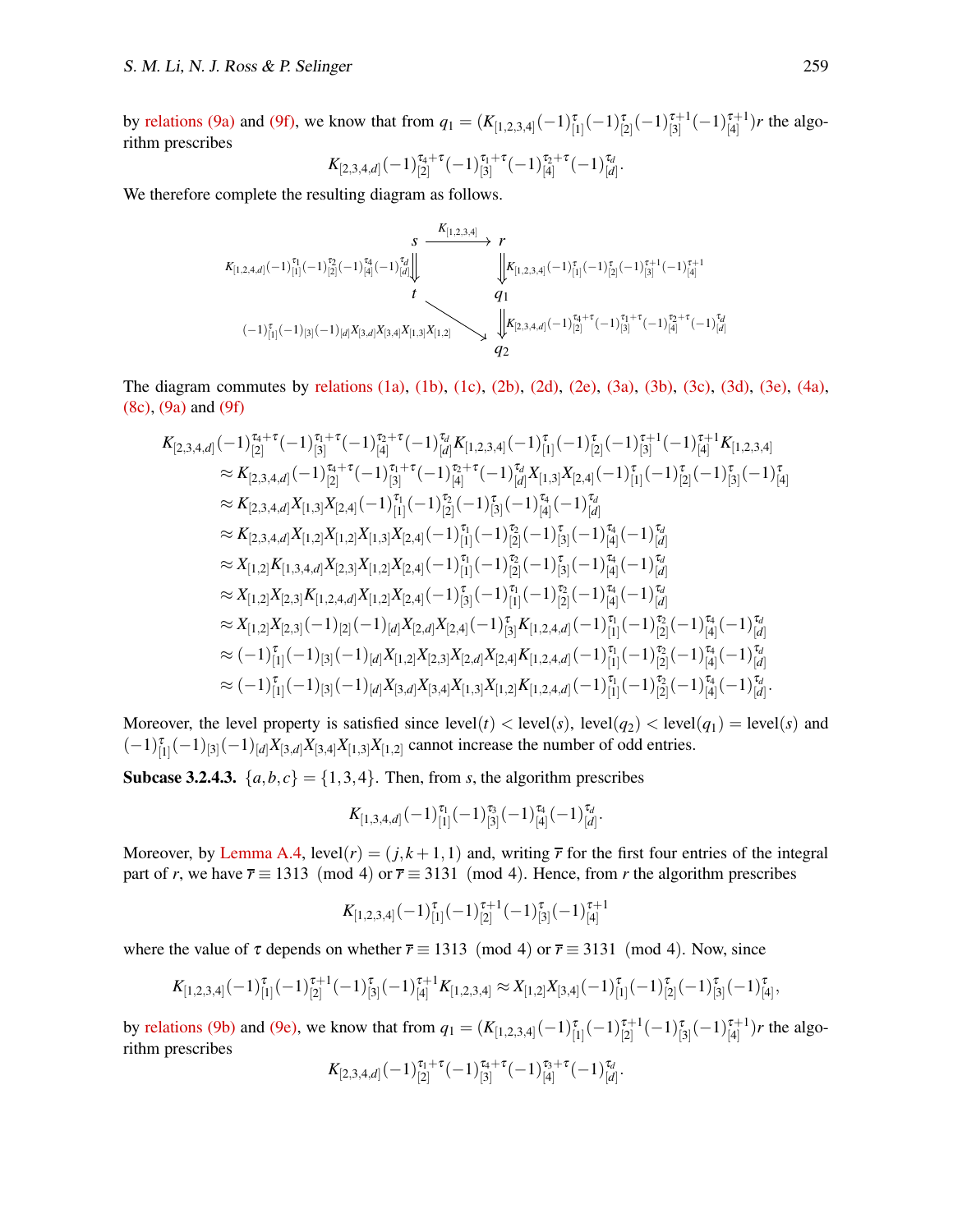We therefore complete the resulting diagram as follows.

$$
\begin{array}{ccc}&&S&\xrightarrow{K_{[1,2,3,4]}}r\\&\searrow&\\&\searrow&\\&&\searrow&\\&&\swarrow\\&&&&\swarrow\\&&&&t\\&(-1)^{\tau}_{[1]}X_{[1,2]}X_{[3,4]}\\\&&&\swarrow\\&&&&q_1\\&&&&q_2\\&&&&q_2\\&&&&q_2\\&&&&q_2\\&&&&\end{array}
$$

The diagram commutes by [relations \(1b\),](#page-5-2) [\(2b\),](#page-5-2) [\(2d\),](#page-5-4) [\(2e\),](#page-5-5) [\(3c\),](#page-5-3) [\(3d\),](#page-5-4) [\(8c\),](#page-13-0) [\(9b\)](#page-13-2) and [\(9e\)](#page-13-4)

$$
K_{[2,3,4,d]}(-1)^{\tau_{1}+\tau}_{[2]}(-1)^{\tau_{3}+\tau}_{[3]}(-1)^{\tau_{3}+\tau}_{[4]}(-1)^{\tau_{d}}_{[d]}K_{[1,2,3,4]}(-1)^{\tau}_{[1]}(-1)^{\tau_{1}+1}_{[2]}(-1)^{\tau_{1}+1}_{[3]}K_{[1,2,3,4]}\n\approx K_{[2,3,4,d]}(-1)^{\tau_{1}+\tau}_{[2]}(-1)^{\tau_{3}+\tau}_{[3]}(-1)^{\tau_{3}+\tau}_{[4]}(-1)^{\tau_{d}}_{[d]}X_{[1,2]}X_{[3,4]}(-1)^{\tau}_{[1]}(-1)^{\tau}_{[2]}(-1)^{\tau}_{[3]}(-1)^{\tau}_{[4]}\n\approx K_{[2,3,4,d]}X_{[1,2]}X_{[3,4]}(-1)^{\tau_{1}}_{[1]}(-1)^{\tau_{2}}_{[2]}(-1)^{\tau_{3}}_{[3]}(-1)^{\tau_{4}}_{[4]}(-1)^{\tau_{d}}_{[d]}\n\approx X_{[1,2]}X_{[3,4]}K_{[1,3,4,d]}(-1)^{\tau_{1}}_{[1]}(-1)^{\tau_{2}}_{[2]}(-1)^{\tau_{3}}_{[3]}(-1)^{\tau_{4}}_{[4]}(-1)^{\tau_{d}}_{[d]}\n\approx (-1)^{\tau_{1}}_{[1]}X_{[1,2]}X_{[3,4]}K_{[1,3,4,d]}(-1)^{\tau_{1}}_{[1]}(-1)^{\tau_{3}}_{[3]}(-1)^{\tau_{4}}_{[4]}(-1)^{\tau_{d}}_{[d]}.
$$

Moreover, the level property is satisfied since  $level(t) < level(s)$ ,  $level(q_2) < level(q_1) = level(s)$  and  $(-1)_{[1]}^{\tau} X_{[1,2]} X_{[3,4]}$  cannot increase the number of odd entries.

**Subcase 3.2.4.4.**  $\{a,b,c\} = \{2,3,4\}$ . Then, from *s*, the algorithm prescribes

$$
K_{[2,3,4,d]}(-1)^{\tau_2}_{[2]}(-1)^{\tau_3}_{[3]}(-1)^{\tau_4}_{[4]}(-1)^{\tau_d}_{[d]}.
$$

Moreover, by [Lemma A.4,](#page-10-1)  $level(r) = (j, k + 1, 1)$  and, writing  $\bar{r}$  for the first four entries of the integral part of *r*, we have  $\overline{r} \equiv 1111 \pmod{4}$  or  $\overline{r} \equiv 3333 \pmod{4}$ . Hence, from *r* the algorithm prescribes

$$
K_{[1,2,3,4]}(-1)^{\tau}_{[1]}(-1)^{\tau}_{[2]}(-1)^{\tau}_{[3]}(-1)^{\tau}_{[4]}
$$

where the value of  $\tau$  depends on whether  $\overline{r} \equiv 1111 \pmod{4}$  or  $\overline{r} \equiv 3333 \pmod{4}$ . Now, since

$$
K_{[1,2,3,4]}(-1)^{\tau}_{[1]}(-1)^{\tau}_{[2]}(-1)^{\tau}_{[3]}(-1)^{\tau}_{[4]}K_{[1,2,3,4]}\approx(-1)^{\tau}_{[1]}(-1)^{\tau}_{[2]}(-1)^{\tau}_{[3]}(-1)^{\tau}_{[4]},
$$

by [relation \(9g\),](#page-13-6) we know that from  $q_1 = (K_{[1,2,3,4]}(-1)^{\tau}_{[1]}(-1)^{\tau}_{[2]}(-1)^{\tau}_{[3]}(-1)^{\tau}_{[4]})$ *r* the algorithm prescribes

$$
K_{[2,3,4,d]}(-1)^{\tau_2+\tau}_{[2]}(-1)^{\tau_3+\tau}_{[3]}(-1)^{\tau_4+\tau}_{[4]}(-1)^{\tau_d}_{[d]}.
$$

We therefore complete the resulting diagram as follows.

$$
\begin{array}{ccc}&&S&\xrightarrow{K_{[1,2,3,4]}}&r\\&\searrow&\\&\searrow&\\&&\searrow&\\&&\swarrow\\&&t&&\\&&t&&\\&&t&&\\&&(-1)^{\tau}_{[1]}\searrow&\\&&q_{1}\\&&q_{2}\end{array}
$$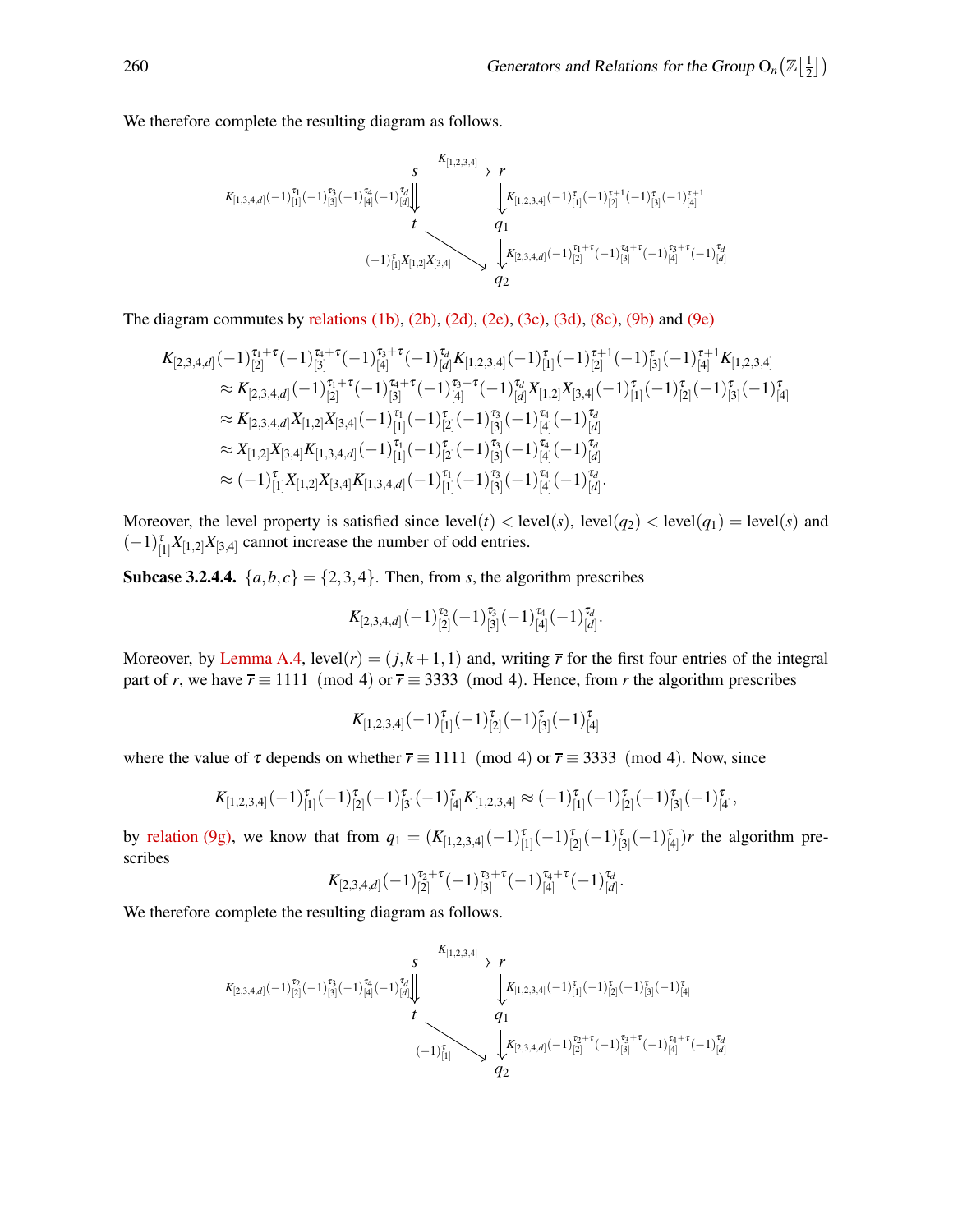The diagram commutes by [relations \(1b\),](#page-5-2) [\(2d\)](#page-5-4) and [\(9g\)](#page-13-6)

$$
K_{[2,3,4,d]}(-1)^{\tau_{2}+\tau}_{[2]}(-1)^{\tau_{3}+\tau}_{[3]}(-1)^{\tau_{4}+\tau}_{[4]}(-1)^{\tau_{d}}_{[d]}K_{[1,2,3,4]}(-1)^{\tau}_{[1]}(-1)^{\tau}_{[2]}(-1)^{\tau}_{[3]}(-1)^{\tau}_{[4]}K_{[1,2,3,4]}\approx K_{[2,3,4,d]}(-1)^{\tau_{2}+\tau}_{[2]}(-1)^{\tau_{3}+\tau}_{[3]}(-1)^{\tau_{4}+\tau}_{[4]}(-1)^{\tau_{d}}_{[d]}(-1)^{\tau}_{[1]}(-1)^{\tau}_{[2]}(-1)^{\tau}_{[3]}(-1)^{\tau}_{[4]}\approx K_{[2,3,4,d]}(-1)^{\tau}_{[1]}(-1)^{\tau_{2}}_{[2]}(-1)^{\tau_{3}}_{[3]}(-1)^{\tau_{4}}_{[4]}(-1)^{\tau_{d}}_{[d]}\approx K_{[2,3,4,d]}(-1)^{\tau_{2}}_{[2]}(-1)^{\tau_{3}}_{[3]}(-1)^{\tau_{4}}_{[4]}(-1)^{\tau_{d}}_{[d]}(-1)^{\tau}_{[1]}.
$$

Moreover, the level property is satisfied since  $level(t) < level(s)$ ,  $level(q_2) < level(q_1) = level(s)$  and  $(-1)_{[1]}^{\tau}$  cannot increase the number of odd entries.

Subcase 3.2.5.  $|\{a,b,c,d\} \cap \{1,2,3,4\}| = 4$ . Then the first odd entries of *u* are odd and for  $1 \le i \le 4$ , there is  $\tau_i \in \mathbb{Z}_2$  such that  $u_i \equiv (-1)^{\tau_i} \pmod{4}$ . We now consider the cases

$$
\tau_1+\tau_2+\tau_3+\tau_4\equiv 0\pmod{2}\quad\text{and}\quad\tau_1+\tau_2+\tau_3+\tau_4\equiv 1\pmod{2}
$$

in turn.

Subcase 3.2.5.1.  $\tau_1 + \tau_2 + \tau_3 + \tau_4 \equiv 0 \pmod{2}$ . Then, by [Lemma A.2,](#page-9-4) we have level(*r*)  $\leq (j, k, m-1) <$ level( $s$ ). From  $s$ , the algorithm prescribes

$$
K_{[1,2,3,4]}(-1)^{\tau_1}_{[1]}(-1)^{\tau_2}_{[2]}(-1)^{\tau_3}_{[3]}(-1)^{\tau_4}_{[4]}
$$

where evenly many of the  $\tau_i$  are odd. By [Corollary A.13,](#page-14-0) there exists a word *V* over  $\{(-1)_{[x]}, X_{[x,y]}\}$ , with  $x, y \in \{1, 2, 3, 4\}$ , such that  $K_{[1,2,3,4]}(-1)_{[1]}^{\tau_1}(-1)_{[2]}^{\tau_2}(-1)_{[3]}^{\tau_3}(-1)_{[4]}^{\tau_4}K_{[1,2,3,4]} \approx V$ . Hence, we can complete the diagram as follows.

$$
K_{[1,2,3,4]}(-1)^{\tau_1}_{[1]}(-1)^{\tau_2}_{[2]}(-1)^{\tau_3}_{[3]}(-1)^{\tau_4}_{[4]}\downarrow \qquad V
$$
\n
$$
t
$$
\n
$$
t
$$
\n
$$
t
$$
\n
$$
t
$$

The diagram commutes by [relations \(1b\)](#page-5-2) and [\(1c\),](#page-5-3) since

$$
K_{[1,2,3,4]}(-1)^{\tau_1}_{[1]}(-1)^{\tau_2}_{[2]}(-1)^{\tau_3}_{[3]}(-1)^{\tau_4}_{[4]}K_{[1,2,3,4]} \approx V.
$$

Moreover, the level property is satisfied since  $level(t)$ ,  $level(r) \le (j, k, m-1) < level(s)$  and a word over  $\{(-1)_{[x]}, X_{[x,y]}\}$  cannot increase the number of odd entries.

**Subcase 3.2.5.2.**  $\tau_1 + \tau_2 + \tau_3 + \tau_4 \equiv 1 \pmod{2}$ . Then, by [Lemma A.2,](#page-9-4) we have level(*r*) = level(*s*). From *s* and *r*, the algorithm prescribes

$$
K_{[1,2,3,4]}(-1)^{\tau_1}_{[1]}(-1)^{\tau_2}_{[2]}(-1)^{\tau_3}_{[3]}(-1)^{\tau_4}_{[4]}
$$
 and  $K_{[1,2,3,4]}(-1)^{\tau_1'}_{[1]}(-1)^{\tau_2'}_{[2]}(-1)^{\tau_3'}_{[3]}(-1)^{\tau_4'}_{[4]},$ 

respectively, where oddly many of the  $\tau_i$  are odd and oddly many of the  $\tau'_i$  are odd. By [Corollary A.14,](#page-14-1) there exists a word *V* over { $(-1)_{[x]}, X_{[x,y]}\}$ , with *x*, *y* ∈ {1, 2, 3, 4}, such that

$$
K_{[1,2,3,4]}(-1)^{\tau_1}_{[1]}(-1)^{\tau_2}_{[2]}(-1)^{\tau_3}_{[3]}(-1)^{\tau_4}_{[4]}K_{[1,2,3,4]}(-1)^{\tau_1'}_{[1]}(-1)^{\tau_2'}_{[2]}(-1)^{\tau_3'}_{[3]}(-1)^{\tau_4'}_{[4]}K_{[1,2,3,4]} \approx V.
$$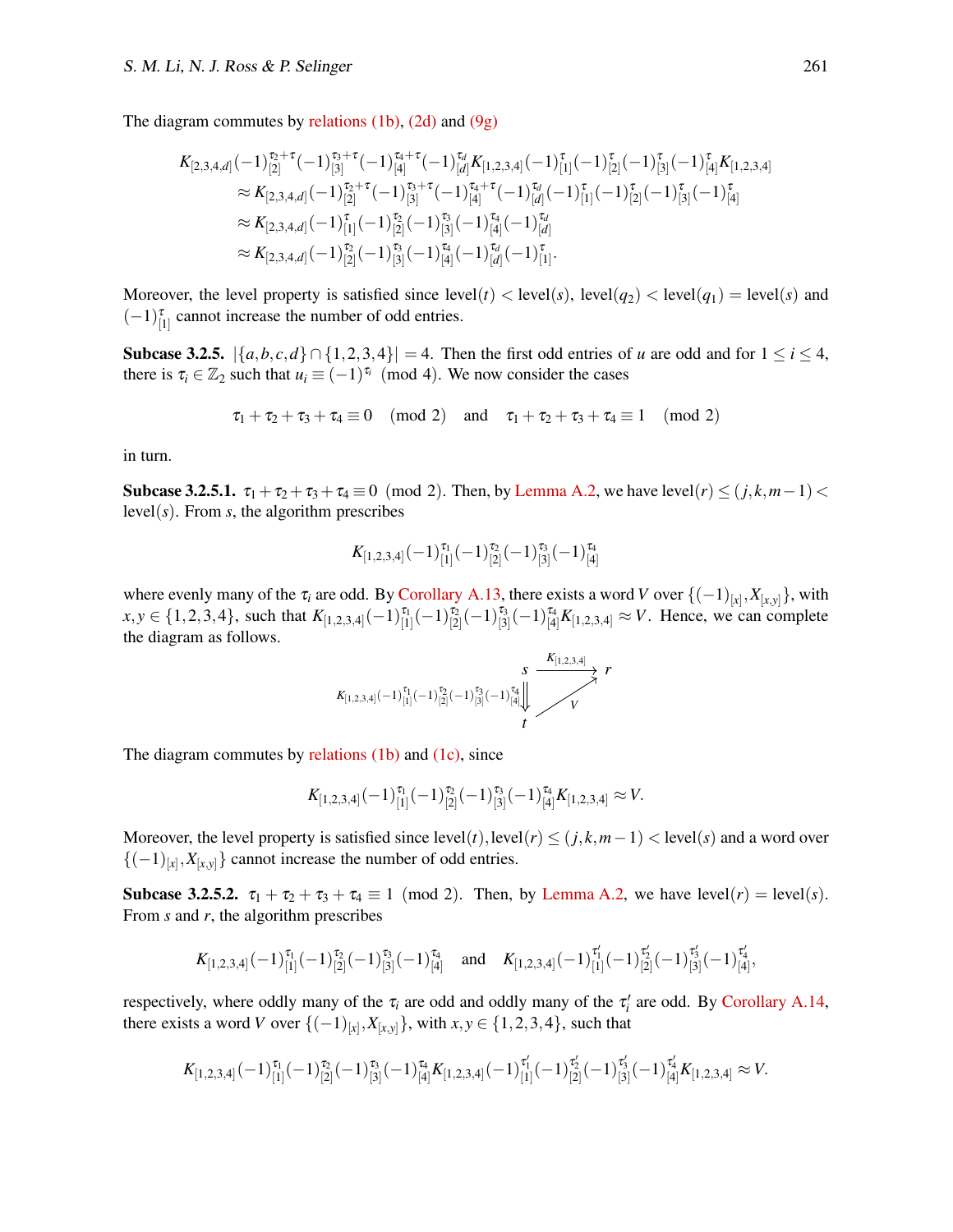Hence, we can complete the diagram as follows.

$$
K_{[1,2,3,4]}(-1)^{\tau_1}_{[1]}(-1)^{\tau_2}_{[2]}(-1)^{\tau_3}_{[3]}(-1)^{\tau_4}_{[4]}\Bigg\| \underbrace{1}_{t} \underbrace{\left\|\left\|\left\|\left(K_{[1,2,3,4]}(-1)^{\tau_1'}_{[1]}(-1)^{\tau_2'}_{[2]}(-1)^{\tau_3'}_{[3]}(-1)^{\tau_4'}_{[4]}(-1)^{\tau_5'}_{[4]}(-1)^{\tau_6'}_{[3]}(-1)^{\tau_7}_{[4]}(-1)^{\tau_8}_{[4]}(-1)^{\tau_9}_{[5]}\right)\right\|}_{t}.
$$

The diagram commutes by [relations \(1b\)](#page-5-2) and [\(1c\),](#page-5-3) since

$$
K_{[1,2,3,4]}(-1)^{\tau_1}_{[1]}(-1)^{\tau_2}_{[2]}(-1)^{\tau_3}_{[3]}(-1)^{\tau_4}_{[4]}K_{[1,2,3,4]}(-1)^{\tau_1'}_{[1]}(-1)^{\tau_2'}_{[2]}(-1)^{\tau_3'}_{[3]}(-1)^{\tau_4'}_{[4]}K_{[1,2,3,4]} \approx V.
$$

Moreover, the level property is satisfied since  $level(t) < level(s)$  and  $level(q) \le level(r) = level(s)$  and a word over  $\{(-1)_{[x]}, X_{[x,y]}\}$  cannot increase the number of odd entries.

<span id="page-52-0"></span>[Lemma A.20](#page-18-2) provides a restricted version of the Main Lemma. We now show that it implies the full version.

Lemma A.21. *Suppose* N ∗ : *s* ⇒ *t and* M<sup>∗</sup> : *s* ⇒ *r are (possibly empty) sequences of normal edges with a common source. Then there exists a sequence of simple edges* G∗ : *t* → *r such that the diagram*



*commutes equationally and*  $level(G^*) \leq max(left(t), level(r)).$ 

*Proof.* Since there is at most one normal edge from any given state, either N<sup>\*</sup> must be a prefix of M<sup>\*</sup> or vice versa. Therefore, there exists a sequence of normal edges either  $P^* : t \Rightarrow r$  or  $Q^* : r \Rightarrow t$ . In the former case we take  $G^* = P^*$ , and in the latter case we take  $G^* = Q^{*-1}$ .

**Lemma** (Main Lemma). Let s, t, and r be states,  $N : s \Rightarrow t$  be a normal edge, and  $G : s \rightarrow r$  be a simple *edge. Then there exist a state q, a sequence of normal edges* N ∗ : *r* ⇒ *q, and a sequence of simple edges* G∗ : *t* → *q such that the diagram*



*commutes equationally and*  $level(G^*)$  <  $level(s)$ *.* 

*Proof.* By [Lemma A.19,](#page-18-0) there exists a sequence of basic edges  $\mathbf{H}^* = H_1 \dots H_k$  such that  $\mathbf{H}^* \approx G$  and level( $\mathbf{H}^*$ ) = level(*G*). For  $1 \leq j \leq k$ , assume that  $H_j : s_j \to s_{j+1}$ , with  $s_1 = s$  and  $s_{k+1} = r$ .

$$
\Box
$$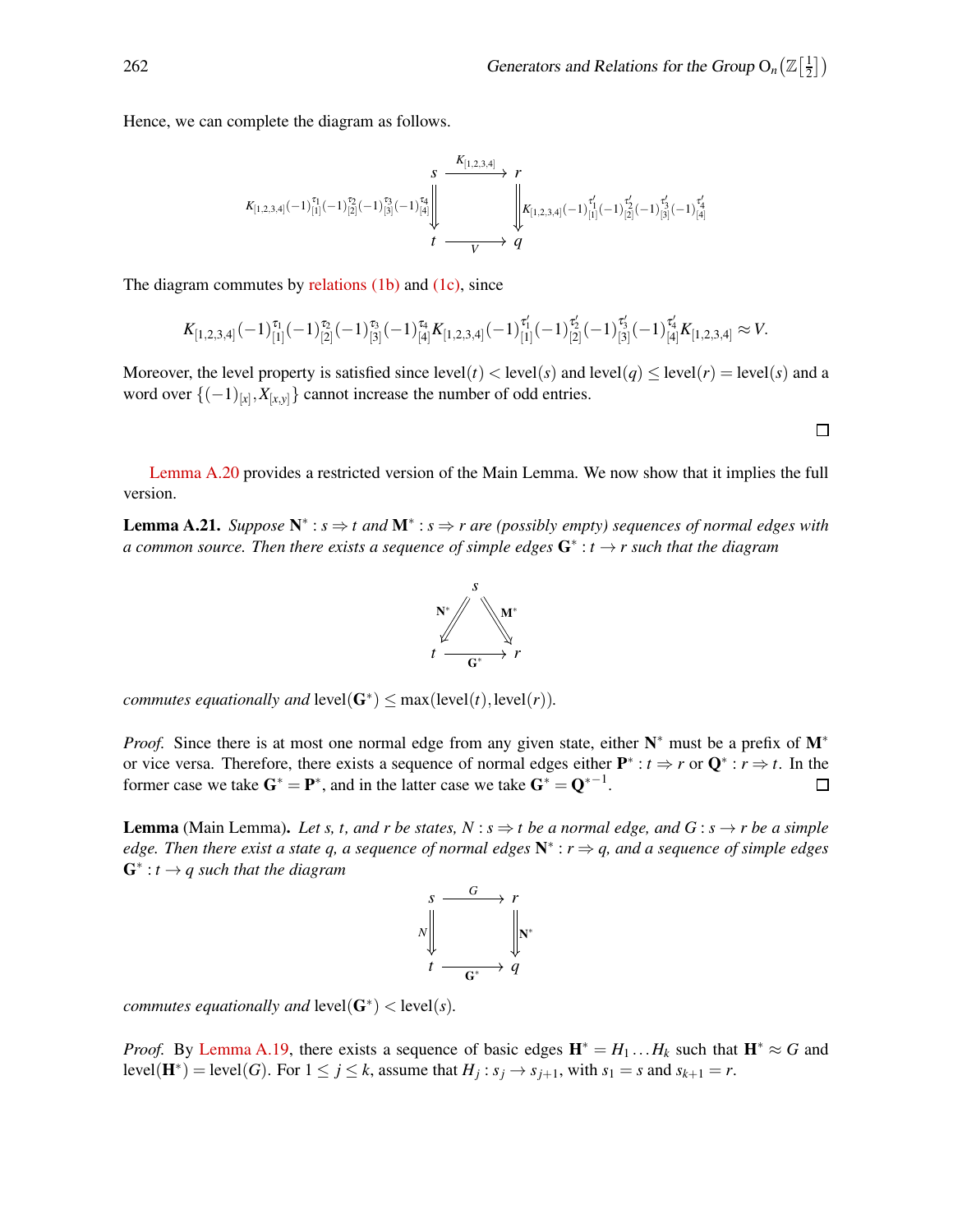For each  $1 \le j \le k$ , let  $N_j : s_j \to t_j$  be the normal edge originating at  $s_j$ . Note that  $N_1 = N : s \to t$ . By [Lemma A.20,](#page-18-2) there exist a state  $q_j$ , a sequence of normal edges  $N^*$  :  $s_{j+1} \Rightarrow q_j$ , and a sequence of simple edges  $\mathbf{H}^*$ <sub>*j*</sub>: *t<sub>j</sub>*  $\rightarrow$  *q<sub>j</sub>* such that the diagram



commutes equationally and  $level(\mathbf{H}_{j}^{*}) < level(s_{j}).$ 

Moreover, for every  $1 \le j \le k-1$ ,  $N_j^*$ :  $s_{j+1} \Rightarrow q_j$  and  $N_{j+1}$ :  $s_{j+1} \Rightarrow t_{j+1}$  are two sequences of normal edges with a common source. Hence, by [Lemma A.21,](#page-52-0) there exists a sequence of simple edges  $\mathbf{F}_j^*$ :  $q_j \rightarrow t_{j+1}$  such that the diagram



commutes equationally and  $level(\mathbf{F}_j^*) < level(s_{j+1})$ .

Now let  $q = q_k$  and define  $G^* : t \to q$  by  $G^* = H_k^* . F_{k-1}^* H_{k-1}^* ... F_2^* H_2^* F_1^* H_1^*.$  Then the diagram



commutes equationally and  $level(G^*)$  <  $level(s)$ , as desired.

#### $\Box$

## <span id="page-53-2"></span>References

- [1] Dorit Aharonov (2003): *A simple proof that Toffoli and Hadamard are quantum universal*. Available at arXiv:[quant-ph/0301040](http://arxiv.org/abs/quant-ph/0301040).
- <span id="page-53-4"></span>[2] Matthew Amy (2019): *Towards large-scale functional verification of universal quantum circuits*. Electronic Proceedings in Theoretical Computer Science 287, pp. 1–21, doi:[10.4204/EPTCS.287.1](http://dx.doi.org/10.4204/EPTCS.287.1).
- <span id="page-53-0"></span>[3] Matthew Amy, Andrew N. Glaudell & Neil J. Ross (2020): *Number-theoretic characterizations of some restricted Clifford+T circuits*. Quantum 4, p. 252, doi:[10.22331/q-2020-04-06-252](http://dx.doi.org/10.22331/q-2020-04-06-252). Also available at arXiv:[1908.06076](http://arxiv.org/abs/1908.06076).
- <span id="page-53-3"></span>[4] Michael J. Bremner, Richard Jozsa & Dan J. Shepherd (2011): *Classical simulation of commuting quantum computations implies collapse of the polynomial hierarchy*. Proceedings of The Royal Society <sup>A</sup> 467(2126), doi:[10.1098/rspa.2010.0301](http://dx.doi.org/10.1098/rspa.2010.0301). Also available at arXiv:[1005.1407](http://arxiv.org/abs/1005.1407).
- <span id="page-53-1"></span>[5] Simon Forest, David Gosset, Vadym Kliuchnikov & David McKinnon (2015): *Exact synthesis of single-qubit unitaries over Clifford-Cyclotomic gate sets*. Journal of Mathematical Physics 56(8), p. 082201, doi:[10.](http://dx.doi.org/10.1063/1.4927100) [1063/1.4927100](http://dx.doi.org/10.1063/1.4927100). Also available at arXiv:[1501.04944](http://arxiv.org/abs/1501.04944).